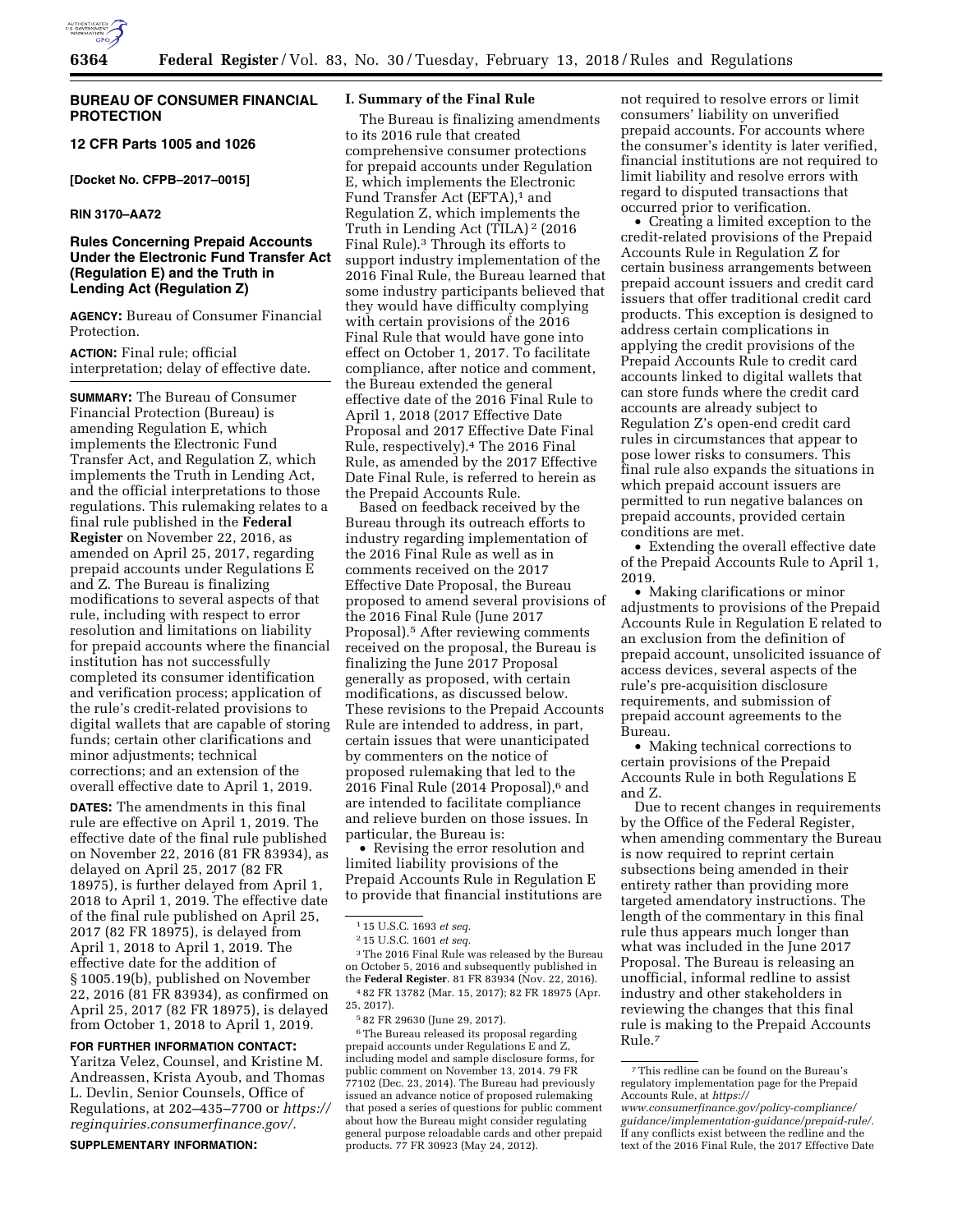### **II. Background**

In the 2016 Final Rule, the Bureau extended Regulation E coverage to prepaid accounts and adopted provisions specific to such accounts, and generally expanded Regulation Z's coverage to overdraft features that may be offered in conjunction with prepaid accounts. Upon issuing the 2016 Final Rule, the Bureau initiated robust efforts to support industry implementation.8 Information regarding the Bureau's Prepaid Accounts Rule implementation initiatives and available resources can be found on the Bureau's regulatory implementation website at *[https://](https://www.consumerfinance.gov/policy-compliance/guidance/implementation-guidance/prepaid-rule/) [www.consumerfinance.gov/policy](https://www.consumerfinance.gov/policy-compliance/guidance/implementation-guidance/prepaid-rule/)[compliance/guidance/implementation](https://www.consumerfinance.gov/policy-compliance/guidance/implementation-guidance/prepaid-rule/)[guidance/prepaid-rule/.](https://www.consumerfinance.gov/policy-compliance/guidance/implementation-guidance/prepaid-rule/)* 

In the course of the Bureau's work to help industry implement the 2016 Final Rule, some industry participants raised concerns about what they described as unanticipated complexities arising from the interaction of certain aspects of the rule with certain business models and practices, including those newly adopted, that industry participants did not fully address in their comment letters on the 2014 Proposal. They indicated that these issues could complicate implementation and affect consumers.

In light of these concerns, on March 9, 2017, the Bureau released the 2017 Effective Date Proposal with a request for comment.9 In that proposal, the Bureau proposed to delay the general effective date of the 2016 Final Rule by six months, to April 1, 2018. While the Bureau did not propose in the 2017 Effective Date Proposal to amend any other substantive provisions of the 2016 Final Rule, many commenters nonetheless advocated for retaining, modifying, or eliminating various provisions of the 2016 Final Rule. These

8These ongoing efforts include: (1) The publication of a plain-language small entity compliance guide to help industry understand the Prepaid Accounts Rule; (2) the publication of various other implementation tools regarding the Prepaid Accounts Rule, including an executive summary of the rule, summaries of key changes for payroll card accounts and government benefit accounts, a prepaid account coverage chart, a summary of the rule's effective date provisions, and a guide to preparing the short form disclosure; (3) the release of native design files for print and source code for web-based disclosures for all of the model and sample disclosure forms included in the Prepaid Accounts Rule; (4) meetings with industry, including trade associations and individual industry participants, to discuss and support their implementation efforts; and (5) participation in conferences and forums. The Bureau is releasing new and updated implementation materials in connection with this final rule.

9 82 FR 13782 (Mar. 15, 2017).

comments are discussed in the sectionby-section analyses in part V, where relevant.

On April 20, 2017, the Bureau released the 2017 Effective Date Final Rule, which delayed the general effective date of the 2016 Final Rule until April 1, 2018.10 The Bureau indicated in that notice that it intended to seek comment on targeted substantive issues raised both through the Bureau's outreach efforts to industry regarding implementation and in comments received on the 2017 Effective Date Proposal.

The Bureau subsequently proposed to amend several provisions of the 2016 Final Rule via the June 2017 Proposal. After reviewing public comments received on the proposal, the Bureau is finalizing the June 2017 Proposal generally as proposed, with certain modifications, as discussed below.

## **III. Summary of the Rulemaking Process**

### *A. The June 2017 Proposal*

In the June 2017 Proposal, the Bureau proposed to amend several provisions of the 2016 Final Rule, largely based on feedback received by the Bureau through its outreach efforts to industry regarding implementation of the 2016 Final Rule as well as in comments received on the 2017 Effective Date Proposal. In particular, the proposed rule would have: Revised the error resolution and limited liability provisions of the Prepaid Accounts Rule with respect to unverified accounts; created a limited exception to the creditrelated provisions of the 2016 Final Rule in Regulation Z for certain business arrangements between prepaid account issuers and credit card issuers that offer traditional credit card products; and made clarifications or minor adjustments to several provisions of the 2016 Final Rule. The contents of the June 2017 Proposal are discussed in detail in the section-by-section analysis in part V below.

The Bureau also solicited comment on whether a further delay of the rule's effective date would be necessary and appropriate in light of the proposed amendments, and whether a specific provision addressing early compliance would be necessary and appropriate.

*B. Feedback Provided to the Bureau* 

The comment period for the June 2017 Proposal closed on August 14,

2017. The Bureau received 32 comment letters from consumer advocacy groups; national and regional trade associations; members of the prepaid industry, including issuing banks and credit unions, program managers, and a digital wallet provider; a think tank; and several anonymous commenters. The Bureau also considered comments received after the comment period closed, via several ex parte meetings and other communications.11 Materials on the record, including summaries of ex parte communications, are publicly available at *[http://www.regulations.gov.](http://www.regulations.gov)*  Relevant information received is discussed below in the section-bysection analysis and subsequent parts of this notice, as applicable. The Bureau considered all the comments it received regarding the proposal, made certain modifications, and is adopting this final rule as described in parts V and VI below.

In addition to the comments summarized in the section-by-section analysis in part V below, many commenters raised other issues that were beyond the scope of what the Bureau proposed. These comments argued for the Bureau to take a number of actions, including: Refining or limiting the scope of the definition of ''prepaid account'' (for example, to clarify the treatment of so-called ''checkless checking'' accounts or to exempt digital wallets from coverage under the rule); making changes to, or exempting certain prepaid accounts from, the requirement to provide certain disclosures (such as the long form, short form, and/or oral disclosures, in various circumstances); either expanding or reducing the scope of Regulation E's compulsory use prohibition; eliminating the requirement that issuers submit their prepaid account agreements to the Bureau or modifying the general timeframe for agreement submissions; exempting credit unions from coverage under the rule; generally not imposing additional requirements or price caps on prepaid accounts; and rescinding the rule entirely. Other commenters provided more general feedback to the Bureau, offering suggestions about how the Bureau could improve both its rulemaking and regulatory implementation processes, both in general and in particular with respect to the Prepaid Accounts Rule. The Bureau will continue its outreach to industry and other stakeholders to understand their experiences in implementing the Prepaid Accounts Rule and welcomes

Final Rule, or this final rule, the rules themselves, as published in the **Federal Register**, are the controlling documents.

<sup>10</sup> 82 FR 18975 (Apr. 25, 2017). The 2017 Effective Date Final Rule did not delay the October 1, 2018 effective date of the requirement to submit prepaid account agreements to the Bureau in Regulation E § 1005.19(f)(2).

<sup>11</sup>The Bureau's *Policy on Ex Parte Presentations in Rulemaking Proceedings* is available at 82 FR 18687 (Apr. 21, 2017).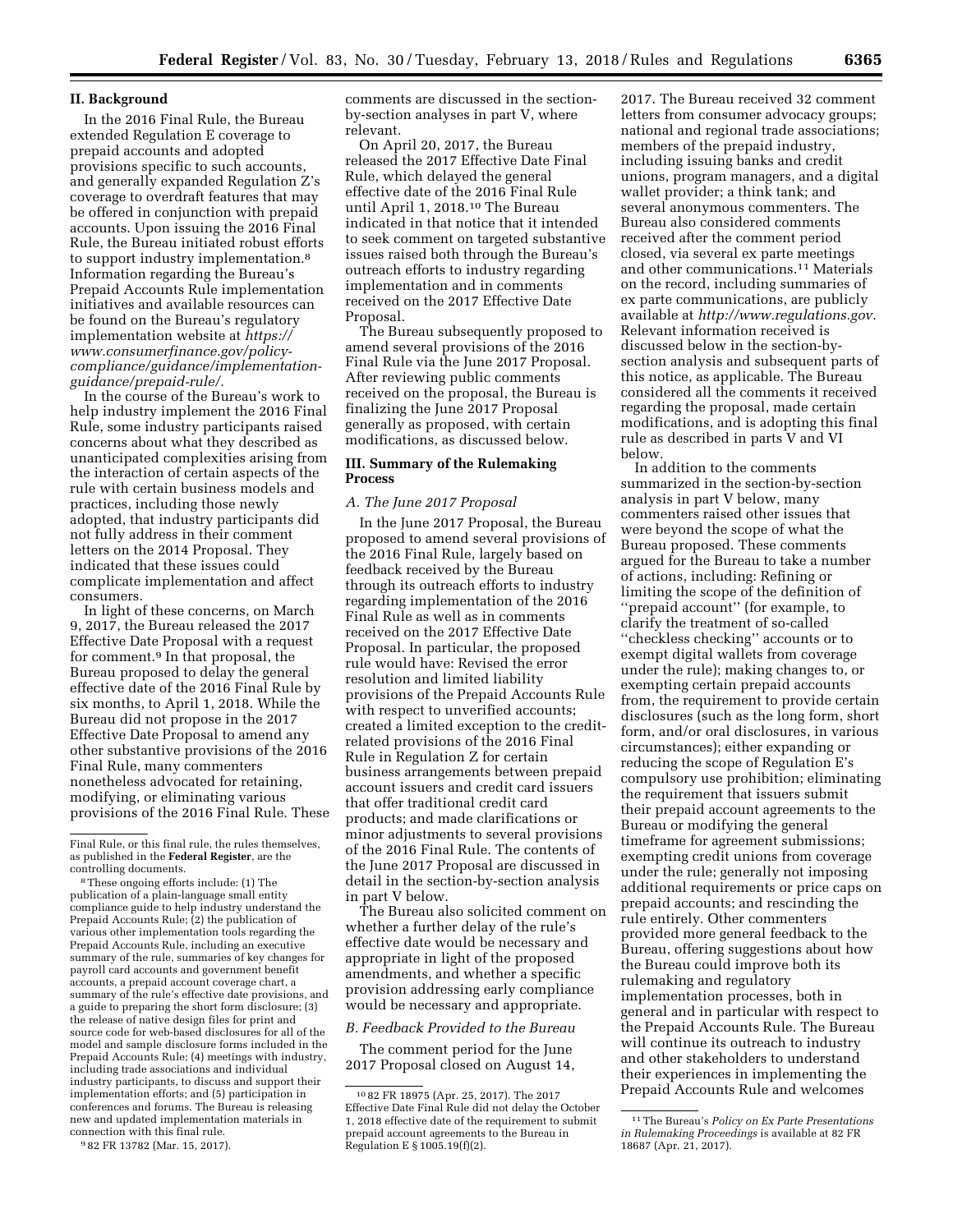feedback regarding its rulemaking and regulatory implementation processes more generally.

# **IV. Legal Authority**

The Bureau is exercising its rulemaking authority pursuant to EFTA section 904(a) and (c), sections 1022(b) and 1032(a) of the Dodd-Frank Wall Street Reform and Consumer Protection Act (Dodd-Frank Act),<sup>12</sup> and TILA section 105(a) to amend provisions of Regulations E and Z affected by the Prepaid Accounts Rule, as discussed in this part IV and throughout the sectionby-section analysis in part V below.

The legal authority for the 2016 Final Rule is described in detail in that rule's **SUPPLEMENTARY INFORMATION**.13 As amended by the Dodd-Frank Act, EFTA section 904(a) and (c)  $^{14}$  authorizes the Bureau to prescribe regulations to carry out the purposes of EFTA and provides that such regulations may contain such classifications, differentiations, or other provisions, and may provide for such adjustments and exceptions, for any class of electronic fund transfers (EFTs) or remittance transfers as in the judgment of the Bureau are necessary or proper to effectuate the purposes of EFTA, to prevent circumvention or evasion thereof, or to facilitate compliance therewith.15 As amended by the Dodd-Frank Act, TILA section 105(a) 16 directs the Bureau to prescribe regulations to carry out the purposes of TILA and provides that such regulations may contain such additional requirements, classifications, differentiations, or other provisions, and may provide for such adjustments and exceptions for all or any class of transactions as in the judgment of the Bureau are necessary or proper to effectuate the purposes of TILA, to prevent circumvention or evasion thereof, or to facilitate compliance therewith.17 18

14 15 U.S.C. 1693b(a) and (c).

15EFTA section 902 establishes that the purpose of the statute is to provide a basic framework establishing the rights, liabilities, and responsibilities of participants in electronic fund and remittance transfer systems but that its primary objective is the provision of individual consumer rights. 15 U.S.C. 1693.

16 15 U.S.C. 1604(a).

17Pursuant to TILA section 102(a), a purpose of TILA is ''to assure a meaningful disclosure of credit terms so that the consumer will be able to compare more readily the various credit terms available to him and avoid the uninformed use of credit.'' 15 U.S.C. 1601(a). Moreover, this stated purpose is tied to Congress' finding that ''economic stabilization

Section 1032(a) of the Dodd-Frank Act 19 provides that the Bureau may prescribe rules to ensure that the features of any consumer financial product or service, both initially and over the term of the product or service, are fully, accurately, and effectively disclosed to consumers in a manner that permits consumers to understand the costs, benefits, and risks associated with the product or service, in light of the facts and circumstances. Additionally, under section 1022(b)(1) of the Dodd-Frank Act,20 the Bureau has general authority to prescribe rules as may be necessary or appropriate to enable the Bureau to administer and carry out the purposes and objectives of the Federal consumer financial laws, and to prevent evasions thereof. EFTA, TILA, and title X of the Dodd-Frank Act are Federal consumer financial laws. Accordingly, in finalizing this rule, the Bureau is exercising its authority under Dodd-Frank Act section  $1022(b)$ <sup>21</sup> to prescribe rules under EFTA, TILA, and title X of the Dodd-Frank Act that carry out the purposes and objectives and prevent evasion of those laws. Section  $1022(b)(2)$  of the Dodd-Frank Act<sup>22</sup> prescribes certain standards for rulemaking that the Bureau must follow in exercising its authority under section 1022(b)(1).

### **V. Section-by-Section Analysis**

## *A. Overview of the Amendments to Regulations E and Z*

As discussed above, the Prepaid Accounts Rule amended Regulation E, which implements EFTA, and Regulation Z, which implements TILA, along with the official interpretations thereto. Based on feedback received by the Bureau through its outreach efforts to industry regarding implementation as

18TILA section 105(d) generally provides that a regulation requiring any disclosure that differs from the disclosures previously required by parts A, D, or E of TILA shall have an effective date ''of that October 1 which follows by at least six months the date of promulgation.'' Section 105(d) further provides that the Bureau ''may at its discretion take interim action by regulation, amendment, or interpretation to lengthen the period of time permitted for creditors or lessors to adjust their forms to accommodate new requirements.'' As it did in the 2017 Effective Date Final Rule, the Bureau is exercising its discretion under TILA section 105(d) to lengthen the period to April 1, 2019. The Bureau believes that the changes the Prepaid Accounts Rule will require to disclosures pursuant to Regulation Z warrant a delayed effective date that conforms to the rest of the rule.

- 19 12 U.S.C. 5532(a).
- 20 12 U.S.C. 5512(b)(1). 21 12 U.S.C. 5512(b).

22 12 U.S.C. 5512(b)(2).

well as in comments received on the 2017 Effective Date Proposal, and following notice and comment on the June 2017 Proposal, the Bureau is amending several provisions of the Prepaid Accounts Rule. This overview provides a summary of the amendments; each amendment, along with its rationale, is discussed in detail in the section-by-section analyses that follow.

*Error resolution and limited liability.*  The Bureau is amending Regulation E §§ 1005.11(c)(2)(i), 1005.18(d)(1)(ii) and  $(e)(3)$ , comments  $18(e)-4$  through 6, and appendix A–7(c) to provide that Regulation E's error resolution and limited liability requirements do not extend to prepaid accounts that have not successfully completed the financial institution's consumer identification and verification process (*i.e.,* accounts that have not concluded the process, accounts where the process is concluded but the consumer's identity could not be verified, and accounts in programs for which there is no such process). For accounts where the consumer's identity is later verified, financial institutions are not required to resolve errors and limit liability with regard to disputed transactions that occurred prior to verification. The Bureau is also making related changes to model disclosure language. In addition, the Bureau is requiring that, for accounts in programs where there is no verification process, financial institutions either explain in their initial disclosures their error resolution process and limitations on consumers' liability for unauthorized transfers, or explain that there are no such protections, and that such institutions comply with the process (if any) that they disclose.

*Credit card accounts linked to prepaid accounts.* The Bureau is creating a limited exception to the credit-related provisions of the Prepaid Accounts Rule in Regulation Z for certain business arrangements between prepaid account issuers and credit card issuers that offer traditional credit card products. This exception is designed to address certain complications in applying the credit provisions of the Prepaid Accounts Rule to credit card accounts linked to digital wallets that can store funds where the credit card accounts are already subject to Regulation Z's open-end credit card rules in circumstances that appear to pose lower risks to consumers.

Specifically, the Bureau is amending the definition of ''business partner'' in § 1026.61(a)(5)(iii) and related commentary to exclude business arrangements between prepaid account issuers and issuers of traditional credit

<sup>12</sup>Public Law 111–203, section 1084, 124 Stat. 2081 (2010) (codified at 15 U.S.C. 1693a *et seq.*).

<sup>13</sup>*See, e.g.,* 81 FR 83934, 83958–60 (Nov. 22, 2016). The legal authority for the 2017 Effective Date Final Rule is described in that rule's **SUPPLEMENTARY INFORMATION**. 82 FR 18975, 18978 (Apr. 25, 2017).

would be enhanced and the competition among the various financial institutions and other firms engaged in the extension of consumer credit would be strengthened by the informed use of credit[.]'' *Id.*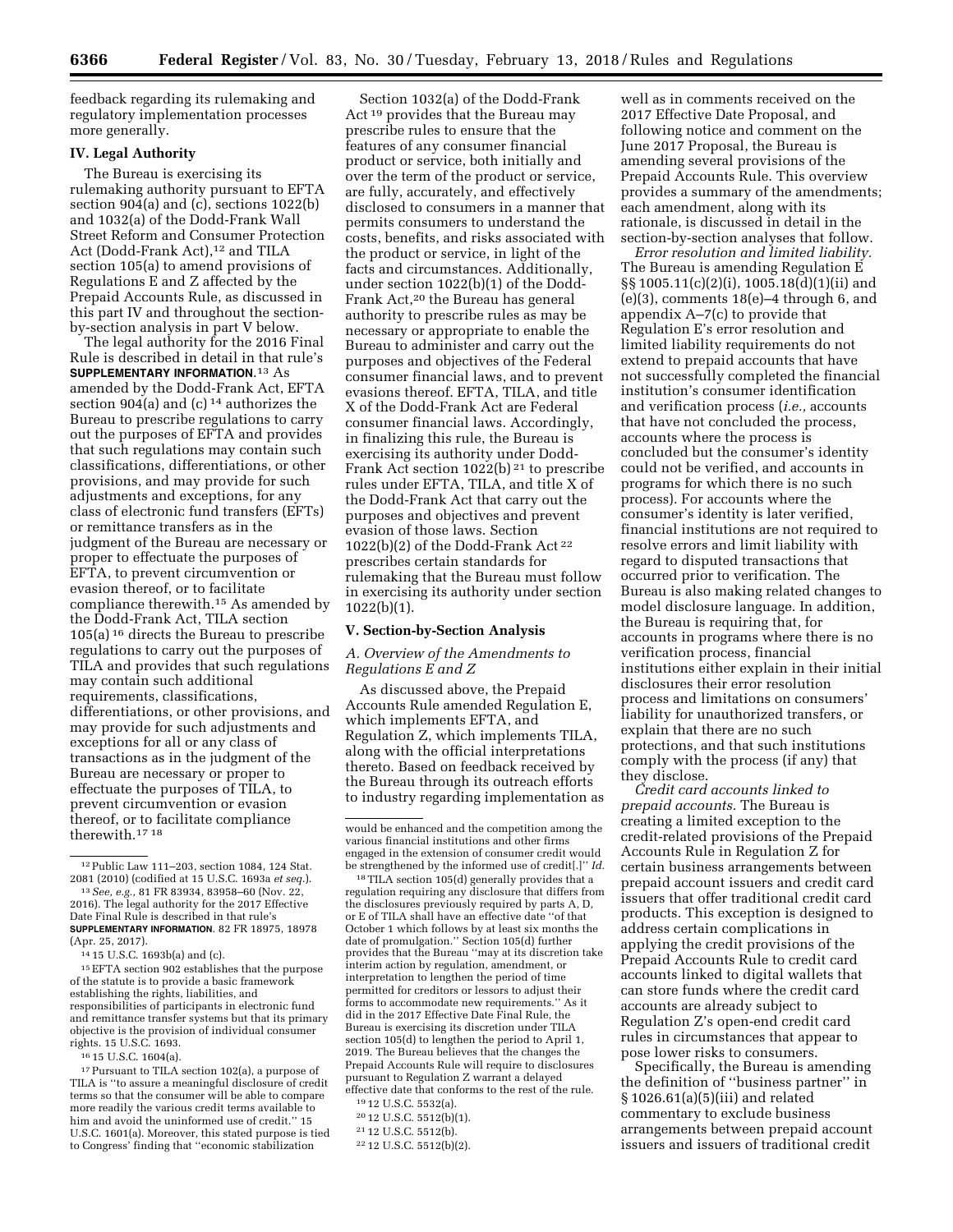cards from coverage under the Prepaid Accounts Rule's tailored provisions applicable to hybrid prepaid-credit cards if certain conditions are satisfied. The exclusion applies only to traditional credit card accounts that are linked to a prepaid account. In order to qualify for the exclusion, certain conditions must be satisfied, including that the parties cannot allow the prepaid card to access credit from the credit card account in the course of a transaction with the prepaid card unless the consumer has submitted a written request to authorize linking the two accounts that is separately signed or initialized, cannot condition the acquisition or retention of either account on whether the consumer authorizes such a linkage, and do not vary certain terms and conditions based on whether the two accounts are linked. Under this exception, the linked credit card account will still receive the protections in Regulation Z that generally apply to a credit card account under an open-end (not home-secured) consumer credit plan, but the tailored provisions in the Prepaid Accounts Rule for hybrid prepaid-credit cards will not apply.

*Negative balances on prepaid accounts.* The Bureau is making changes to Regulation Z to address certain complications related to prohibiting negative balances on digital wallets that are prepaid accounts when a covered separate credit feature offered by a business partner is attached to the digital wallet. Specifically, the Bureau is expanding the exception in § 1026.61(a)(4) that allows prepaid account issuers to provide certain incidental forms of credit structured as a negative balance on the asset feature of prepaid accounts without triggering Regulation Z and the other protections for hybrid prepaid-credit cards. Prior to this final rule, the exception only applied where (1) the prepaid card cannot access credit from a covered separate credit feature accessible by a hybrid prepaid-credit card; (2) the prepaid account issuer has a general policy and practice of declining transactions that will take the account negative (at least outside of the situations involving incidental credit); and (3) the prepaid account issuer generally does not charge credit-related fees. The Bureau is amending § 1026.61(a)(4) to allow a prepaid account issuer to take advantage of the exception in § 1026.61(a)(4) with respect to the negative balance even if a covered separate credit feature offered by a business partner is attached to the prepaid account so long as the other

prerequisites contained in § 1026.61(a)(4) are satisfied. The Bureau is also making modifications to § 1026.61(a)(1)(iii) and (a)(3)(ii) and the commentary accompanying § 1026.61(a)(3) and (4) related to this change, as well as modifications to certain commentary elsewhere in Regulation Z for consistency with this change to § 1026.61(a)(4).

*Effective date.* The Bureau is extending by an additional 12 months the general effective date of the Prepaid Accounts Rule, to April 1, 2019. The Bureau is also extending the effective date for the agreement submission requirement in § 1005.19(b) to April 1, 2019. The Bureau is making conforming changes to §§ 1005.18(b)(2)(ix)(D), (h), and 1005.19(f) and the commentary accompanying  $\S 1005.18(b)(2)(ix)(D)$  and (E), and (h), and removing the commentary that accompanied § 1005.19(f), to reflect the effective date change and the alignment of the general effective date with the effective date of the agreement submission requirement.

*Exclusion from coverage for certain loyalty, award, or promotional gift cards.* The revisions to Regulation E § 1005.2(b)(3)(ii)(D)(*3*) and new comment 2(b)(3)(ii)–4 clarify that the exclusion from the Prepaid Accounts Rule for loyalty, award, or promotional gift cards applies both to such products as defined in § 1005.20(a)(4) as well as those that satisfy the criteria in § 1005.20(a)(4)(i) and (ii) and are excluded from § 1005.20 pursuant to § 1005.20(b)(4) because they are not marketed to the general public.

*Unsolicited issuance of access devices and pre-acquisition disclosures for prepaid accounts without consumer choice.* The revisions to comment 18(a)– 1 and to § 1005.18(b)(1)(i) and comment  $18(b)(1)(i)-1$  clarify how the provisions regarding unsolicited issuance of access devices and the timing of preacquisition disclosures apply to prepaid products where a financial institution or third party making a disbursement via a prepaid account does not offer any alternative means for a consumer to receive the funds.

*Pre-acquisition disclosures.* Several provisions in this final rule provide additional clarity and flexibility with respect to the Prepaid Accounts Rule's pre-acquisition disclosure requirements. The revisions to  $\S 1005.18(b)(1)(ii)(D)$ and comment 18(b)(1)(ii)–4 allow financial institutions offering prepaid accounts that qualify for the retail location exception in § 1005.18(b)(1)(ii) to satisfy the requirement that they provide the long form disclosure after acquisition by allowing the long form disclosure to be delivered electronically

without receiving consumer consent under the Electronic Signatures in Global and National Commerce Act (E-Sign Act),23 if it is not provided inside the prepaid account packaging material and the financial institution is not otherwise mailing or delivering to the consumer written account-related communications within 30 days of obtaining the consumer's contact information. Revisions to § 1005.18(b)(6)(i)(B) and (C) and comment  $18(b)(6)(i)(B)-1$  and new comment  $18(b)(6)(i)-1$  (formerly comment 18(b)(1)(iii)–2) clarify that if a financial institution provides preacquisition disclosures in writing and a consumer subsequently completes the acquisition process online or by telephone, the financial institution need not provide the disclosures again electronically or orally. The revisions to § 1005.18(b)(2)(ix)(C) and comment 18(b)(2)(ix)(C)–1.ii provide prepaid account issuers additional flexibility in disclosing additional fee types on the short form. Specifically, they permit financial institutions disclosing additional fee types with three or more fee variations to consolidate those variations into two categories and allow those two categories to be disclosed on the short form.

Section  $1005.18(b)(9)(i)(C)$  requires a financial institution to provide preacquisition disclosures in a foreign language if the financial institution provides a means for the consumer to acquire a prepaid account by telephone or electronically principally in that foreign language. The Bureau is amending § 1005.18(b)(9)(i)(C), adding new comment 18(b)(9)–1.ii.D, and making conforming changes in comments  $18(b)(9)-1.i.E$  and ii.B to provide that foreign language disclosures are not required for payroll card accounts and government benefit accounts where the foreign language is offered by telephone only via a real-time language interpretation service provided by a third party, or directly by an employer or government agency on an informal or ad hoc basis as an accommodation to prospective payroll card account or government benefit account recipients.

*Submission of prepaid account agreements.* The Bureau is making several changes to the rules governing submission of prepaid account agreements to the Bureau in § 1005.19. The revisions to  $\S 1005.19(b)(2)$  and comment 19(a)(2)–1.vii, and new comment 19(b)(2)–2, allow prepaid account issuers to delay submitting a change in the list of names of other

<sup>23</sup> 15 U.S.C. 7001 *et seq.*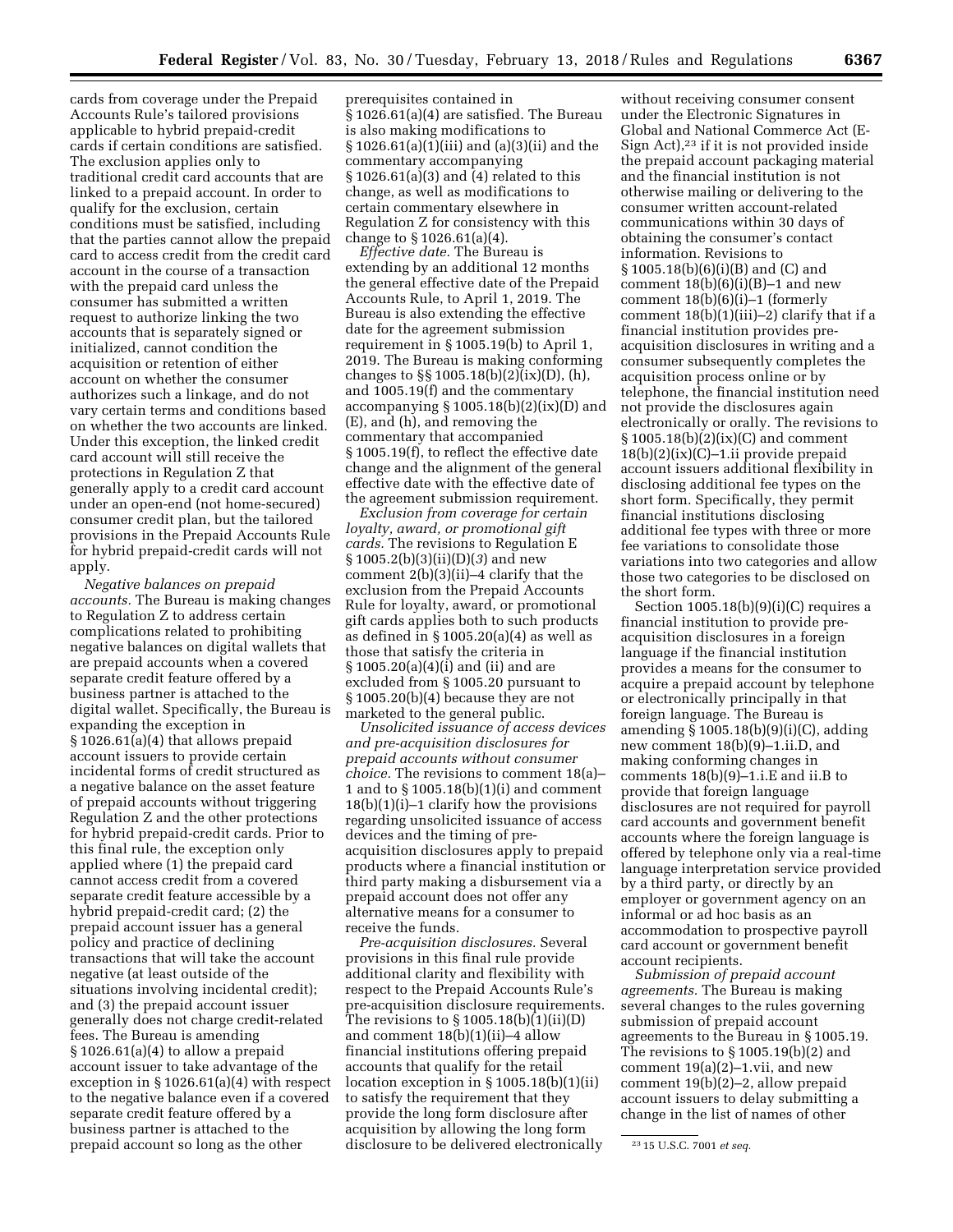relevant parties to a particular prepaid account agreement (such as employers for a payroll card agreement) until the earlier of such time as the issuer is submitting other changes to the Bureau or May 1 of each year (for any updates through April 1 that have not previously been submitted). The revisions to § 1005.19(b)(6)(ii) and (iii) and comment 19(b)(6)–3 permit short form and long form disclosures to be provided to the Bureau as separate addenda to the agreement, rather than integrated into the agreement or as a single addendum. The Bureau is also making changes in conformance with these revisions elsewhere in § 1005.19 and related commentary.

*Technical corrections.* The Bureau is making technical corrections in Regulations E and Z, such as correcting typographical errors, editing text for consistency, and making similar minor changes to various provisions of the Prepaid Accounts Rule, which are not intended to change the meaning of the Prepaid Accounts Rule.

## Regulation E

Subpart A—General

Section 1005.2 Definitions

2(b) Account

2(b)(3) Prepaid Account

### 2(b)(3)(ii)

## 2(b)(3)(ii)(D)

In the 2016 Final Rule, the Bureau extended Regulation E coverage to prepaid accounts by creating a new defined term—''prepaid account''—in § 1005.2(b)(3) as a subcategory of the definition of ''account'' in § 1005.2(b)(1). The definition of prepaid account in § 1005.2(b)(3) covers a range of products including general purpose reloadable (GPR) cards, as well as other products such as certain non-reloadable accounts and digital wallets. It also contains several exclusions from the definition of prepaid account, including for gift certificates; store gift cards; loyalty, award, or promotional gift cards; and general-use prepaid cards that are both marketed and labeled as gift cards or gift certificates, all of which are subject to a separate set of requirements under 2009 legislation and implementing regulations.24 The

exclusion for loyalty, award, or promotional gift cards refers to such products as defined in § 1005.20(a)(4) and (b).25 Section 1005.20(a)(4) defines the term ''loyalty, award, or promotional gift card'' as a card, code, or other device that is issued on a prepaid basis primarily for personal, family, or household purposes to a consumer in connection with a loyalty, award, or promotional program; is redeemable upon presentation at one or more merchants for goods or services, or usable at automated teller machines; and sets forth certain disclosures, as applicable, indicating that it is issued for loyalty, award, or promotional purposes and setting forth its expiration date as well as the amount of any fees and the conditions under which they may be imposed. Section 1005.20(b) lists the exclusions from coverage under the Gift Card Rule, one of which is for loyalty, award, or promotional gift cards.26

The Bureau explained in the 2016 Final Rule its reasoning for excluding gift certificates, store gift cards, and general-use prepaid cards that are both marketed and labeled as gift cards or gift certificates from the definition of prepaid account. Specifically, the Bureau stated that, after considering the comments on the 2014 Proposal, it remained convinced that subjecting this general category of products to both the Gift Card Rule and the requirements of the 2016 Final Rule would place a significant burden on industry without a corresponding consumer benefit. In discussing its rationale for having proposed these exclusions in the 2014 Proposal, the Bureau also stated that, among other things, it was concerned about the possibility of consumer confusion regarding products covered by both regimes, though it did not believe the exclusion should extend to products that consumers may use as or confuse with transaction accounts even if such products were also covered by the Gift Card Rule.27 The Bureau also

25 § 1005.2(b)(3)(ii)(D)(*3*).

27With respect to general-use prepaid products, the Bureau excluded only such products that were both marketed and labeled as gift cards or gift certificates. The Bureau was concerned that, absent this approach, some products it intended to cover as prepaid accounts may be inadvertently excluded due to occasional or incidental marketing activities, and that consumers would unwittingly think they

expressed concern that, were it to impose requirements for access to account information and error resolution and create limits on consumers' liability for unauthorized EFTs, the cost structure of gift cards could change dramatically because, unlike other types of prepaid products, many gift cards do not typically offer these protections.28

### The Bureau's Proposal

As explained in the June 2017 Proposal, the Bureau became aware through its outreach efforts to industry regarding implementation that there may be some confusion as to whether the exception in § 1005.2(b)(3)(ii)(D)(*3*) extends to loyalty, award, or promotional gift cards that do not contain disclosures pursuant to  $\S 1005.20(a)(4)(iii)$  but that are nonetheless excluded from coverage under the Gift Card Rule pursuant to § 1005.20(b)(4) because they are not marketed to the general public. Industry stakeholders requested that the Bureau make clear that these cards are excluded from coverage under the Prepaid Accounts Rule. In the alternative, they requested that, if loyalty, award, or promotional gift cards that do not provide the § 1005.20(a)(4)(iii) disclosures are in fact covered by the Prepaid Accounts Rule, the Bureau clarify the timing to add such disclosures in order to qualify for the exclusion under § 1005.2(b)(3)(ii)(D)(*3*), particularly for cards that have already been distributed to consumers for whom the financial institution does not have contact information.

The Bureau proposed to clarify the scope of this exclusion by revising § 1005.2(b)(3)(ii)(D)(*3*) to exclude a loyalty, award, or promotional gift card as defined in § 1005.20(a)(4), or that satisfies the criteria in § 1005.20(a)(4)(i) and (ii) and is excluded from § 1005.20 pursuant to § 1005.20(b)(4). The Bureau also proposed to add comment 2(b)(3)(ii)–4 to explain that proposed § 1005.2(b)(3)(ii)(D)(*3*) would exclude loyalty, award, or promotional gift cards as defined in  $\S 1005.20(a)(4)$ ; those cards are excluded from coverage under § 1005.20 pursuant to § 1005.20(b)(3). New comment 2(b)(3)(ii)–4 would have further explained that proposed § 1005.2(b)(3)(ii)(D)(*3*) would also exclude cards that satisfy the criteria in § 1005.20(a)(4)(i) and (ii) and are excluded from coverage under § 1005.20 pursuant to  $\S 1005.20(b)(4)$  because they

<sup>24</sup> § 1005.2(b)(3)(ii)(D). The exclusions in § 1005.2(b)(3)(ii)(D) each reference specific provisions in § 1005.20, which houses the Board's 2010 rule implementing certain sections of the Credit Card Accountability Responsibility and Disclosure Act of 2009 (Pub. L. 111–24, 123 Stat. 1734 (2009) (Credit CARD Act)) applicable to gift cards, gift certificates, and certain types of generaluse prepaid cards that are marketed or labeled as gift cards (Gift Card Rule). For products marketed

and sold as gift cards (and that satisfy certain other conditions), the Gift Card Rule requires certain disclosures, limits the imposition of certain fees, and contains other restrictions. The Gift Card Rule is distinct from the rest of subpart A of Regulation E, however, and does not provide consumers who use gift cards with the other substantive protections of Regulation E, such as error resolution and limited liability protections or periodic statements.

<sup>26</sup> § 1005.20(b)(3).

carry the same protections as other prepaid accounts under the Prepaid Accounts Rule. 81 FR

<sup>83934, 83977 (</sup>Nov. 22, 2016).

<sup>28</sup> *Id.* at 83976–77.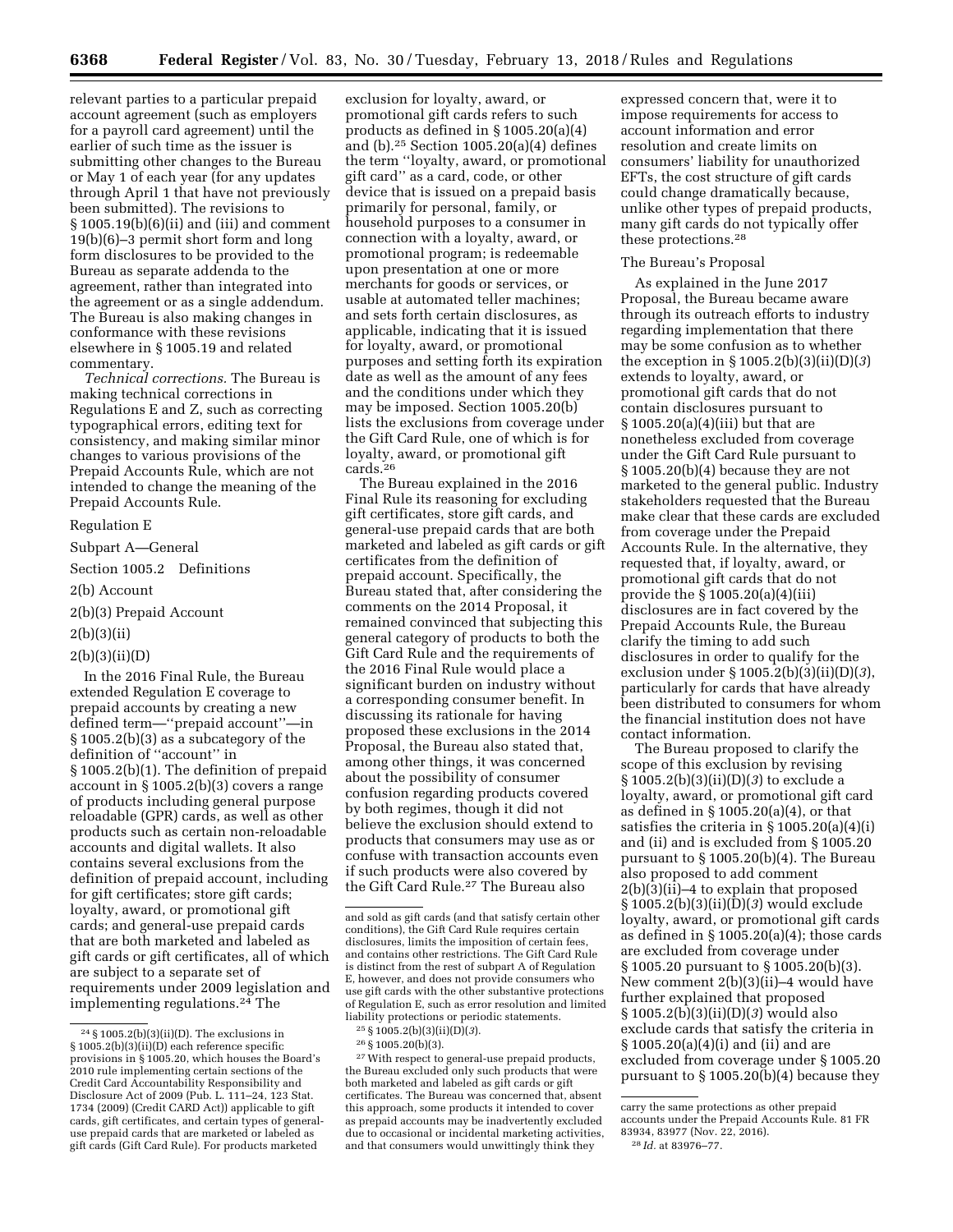are not marketed to the general public; such products would not be required to set forth the disclosures enumerated in § 1005.20(a)(4)(iii) in order to be excluded pursuant to proposed § 1005.2(b)(3)(ii)(D)(*3*).

#### Comments Received

Commenters, including industry trade associations, a think tank, and an anonymous commenter, supported the proposed revision to § 1005.2(b)(3)(ii)(D)(*3*). These commenters agreed that, given the limited nature and use of these types of loyalty, award, and promotional gift cards, it would be appropriate for the Bureau to exclude them from coverage under the Prepaid Accounts Rule. The anonymous commenter stated that because these cards tend to be nonreloadable, small dollar products that are not marketed to the general public, subjecting them to more robust Regulation E requirements would be overly burdensome to industry while providing little consumer benefit. One of the trade associations cautioned that, while it appreciated the proposed exception, it expects that few, if any, products would benefit from the exception because it believes that virtually all loyalty, award, and promotional gift cards already provide the § 1005.20(a)(4)(iii) disclosures and thus qualify for the  $\S 1005.20(b)(3)$ exclusion under the Gift Card Rule. The Bureau received no comments opposing this aspect of the proposal.

In response to the Bureau's request for comment regarding whether, in the alternative, loyalty, award, or promotional gift cards that do not provide the disclosures enumerated by § 1005.20(a)(4)(iii) should be covered by the Prepaid Accounts Rule but provided with certain transitional exclusions and accommodations, a trade association stated that all loyalty, award, or promotional gift cards should be excluded from the definition of prepaid account, regardless of the method by which the product qualifies as a loyalty, award, or promotional gift card, and therefore the Bureau should not adopt this alternative proposal.

Many commenters did not respond regarding the Bureau's proposed revision to § 1005.2(b)(3)(ii)(D)(*3*) and related commentary specifically but instead commented on the definition of ''prepaid account'' more broadly, urging the Bureau to adopt additional exclusions for other types of products considered prepaid accounts under the 2016 Final Rule. For example, several of these commenters, including trade associations, a program manager, an issuing bank, and an anonymous

commenter, urged the Bureau to exclude products that are not marketed to the general public, such as utility company refund cards, jury duty cards, prison release cards, and cards attached to qualified tuition savings plans (*e.g.,* 529 plans).29 Some of these commenters also urged the Bureau to exclude certain limited-use disbursement cards, such as those used for customer service purposes, arguing that they are akin to loyalty, award, or promotional gift cards.30 In addition, a program manager and a trade association expressed concern about the limited examples of healthcare and employee benefit products that are excluded from the Prepaid Accounts Rule.<sup>31</sup> These commenters stated that it is unclear whether other types of healthcare products—such as ABLE Act savings plans 32—qualify for the 2016 Final Rule's exclusions for accounts loaded only with funds from a health savings account or dependent care assistance program.

#### The Final Rule

For the reasons set forth herein, the Bureau is finalizing the revisions to § 1005.2(b)(3)(ii)(D)(*3*) and adopting new comment 2(b)(3)(ii)–4 as proposed. The Bureau believes it is appropriate to exclude loyalty, award, or promotional gift cards from coverage under the

30An anonymous commenter similarly requested that the Bureau exclude from coverage products that are issued to independent contracts for payments in connection with commercial activity, asserting that, among other things, these products are not established primarily for personal, family, or household purposes. Pursuant to existing § 1005.2(b)(1), Regulation E applies only to accounts that are established primarily for personal, family, or household purposes; accounts that are not established primarily for personal, family, or household purposes are not subject to the Regulation.

31An account ''loaded only with funds from a health savings account, flexible spending arrangement, medical savings account, health reimbursement arrangement, dependent care assistance program, or transit or parking reimbursement arrangement'' is excluded from the definition of a prepaid account.  $§ 1005.2(b)(3)(\hat{ii})(\hat{A}).$ 

32The ABLE Act permits a State to establish and maintain a tax-advantaged savings program under section 529A of the Internal Revenue Code. Contributions may be made to a 529A account established for a designated beneficiary to pay for qualified disability expenses. Internal Revenue Service, *Tax Benefit for Individuals With Disabilities: IRC Section 529A, available at [https://](https://www.irs.gov/government-entities/federal-state-local-governments/tax-benefit-for-disability-irc-section-529a)  [www.irs.gov/government-entities/federal-state](https://www.irs.gov/government-entities/federal-state-local-governments/tax-benefit-for-disability-irc-section-529a)[local-governments/tax-benefit-for-disability-irc](https://www.irs.gov/government-entities/federal-state-local-governments/tax-benefit-for-disability-irc-section-529a)[section-529a](https://www.irs.gov/government-entities/federal-state-local-governments/tax-benefit-for-disability-irc-section-529a)* (last visited Jan. 8, 2018).

Prepaid Accounts Rule regardless of whether they provide disclosures pursuant to  $\S 1005.20(a)(4)(iii)$ , given the limited nature and use of such products. Some such cards do not meet the definition of prepaid account, as they cannot be used with multiple, unaffiliated merchants, and are thus outside the scope of the Prepaid Accounts Rule's coverage regardless. With regard to any such cards that do meet the definition of prepaid account, the Bureau believes it is necessary and proper to exclude those cards pursuant to its authority under EFTA section 904(c) to further the purposes of EFTA to provide a framework to establish the rights, liabilities, and responsibilities of prepaid account consumers.

The Bureau appreciates the trade association's comment that few if any products need this exclusion because, it said, virtually all loyalty, award, and promotional gift cards provide the disclosures enumerated by § 1005.20(a)(4)(iii). However, since the Bureau received questions from industry on the status of such products without the disclosure, the Bureau believes it is appropriate to make this clarification.

The exclusions for other types of products requested by commenters were beyond the scope of the Bureau's proposal, and thus the Bureau is not making any such changes at this time.

## Section 1005.11 Procedures for Resolving Errors

## 11(c) Time Limits and Extent of Investigation

As discussed in detail in the sectionby-section analysis of § 1005.18(e)(3) below, the Bureau is making certain changes regarding error resolution and limited liability requirements to address concerns about the treatment of unverified accounts. This change has rendered unnecessary § 1005.11(c)(2)(i)(C), which had been

added by the 2016 Final Rule to reflect the exception to the requirement to provide provisional credit for errors asserted on unverified accounts. The Bureau did not receive any comments regarding this portion of the proposal in particular.

Specifically, § 1005.11(c)(2)(i)(C) provided that a financial institution is not required to provisionally credit a consumer's account if the alleged error involves a prepaid account, other than a payroll card account or government benefit account, for which the financial institution has not successfully completed its consumer identification and verification process, as set forth in prior § 1005.18(e)(3)(ii). As discussed in

<sup>29</sup>A 529 plan is operated by a State or educational institution, with tax advantages and potentially other incentives to make it easier to save for college and other post-secondary training for a designated beneficiary, such as a child or grandchild. Internal Revenue Service, *529 Plans: Questions and Answers, available at [https://www.irs.gov/](https://www.irs.gov/newsroom/529-plans-questions-and-answers)  [newsroom/529-plans-questions-and-answers](https://www.irs.gov/newsroom/529-plans-questions-and-answers)* (last visited Jan. 8, 2018); *see* 26 U.S.C. 529 *et seq.*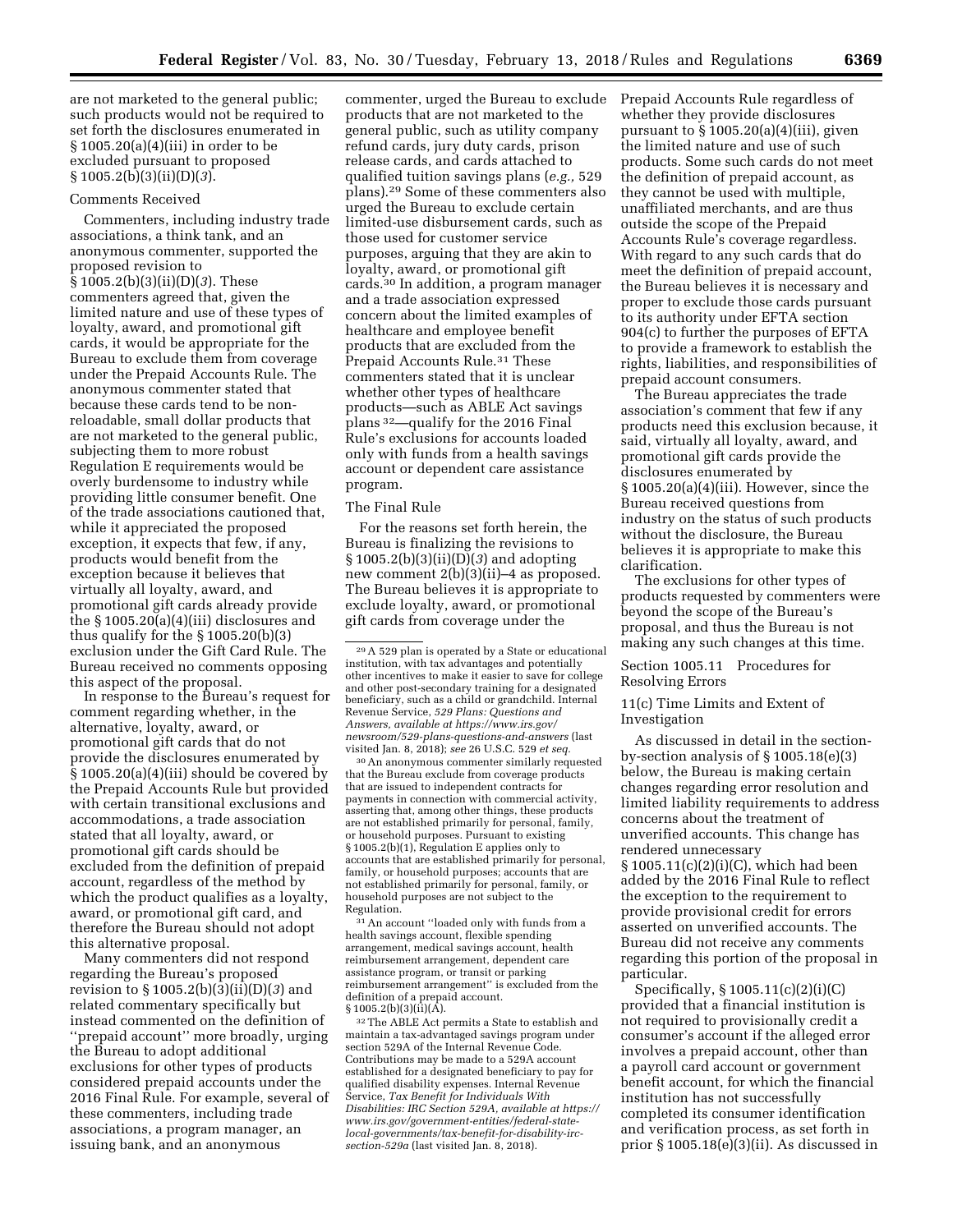the section-by-section analysis of § 1005.18(e)(3) below, the Bureau is not requiring a financial institution to comply with the liability limits and error resolution requirements under §§ 1005.6 and 1005.11 for any prepaid account, other than a payroll card account or government benefit account, for which it has not successfully completed its consumer identification and verification process. Because this final rule provides that such accounts are not subject to § 1005.11, § 1005.11(c)(2)(i)(C) is no longer necessary, and thus the Bureau is removing it as proposed. This final rule reverts the text of  $\S 1005.11(c)(2)(i)$  to its state prior to its amendment by the 2016 Final Rule.

Section 1005.18 Requirements for Financial Institutions Offering Prepaid Accounts

### 18(a) Coverage

Section 1005.18(a) states that a financial institution shall comply with all applicable requirements of EFTA and Regulation E with respect to prepaid accounts except as modified by § 1005.18. One of those generally applicable requirements concerns the issuance of access devices in § 1005.5, which implements EFTA section 911.<sup>33</sup> Prior to the 2016 Final Rule, comment 18(a)–1 explained when a consumer was deemed to request an access device for a payroll card account; 34 a corresponding provision for government benefit accounts appeared in § 1005.15(b).35 In the 2016 Final Rule, the Bureau did not modify either of those provisions except to add to comment 18(a)–1 two examples of when a consumer is deemed to request an access device for a prepaid account.36

35Section 1005.15(b) stated that a consumer is deemed to request an access device for a government benefit account when the consumer applies for government benefits that the agency disburses or will disburse by means of an EFT. In addition, it provided that the agency shall also verify the identity of the consumer by reasonable means before the device is activated. This provision was not changed by the 2016 Final Rule.

36Specifically, the 2016 Final Rule added to comment 18(a)–1 an explanation that a consumer is deemed to request an access device for a prepaid account when, for example, the consumer acquires a prepaid account offered for sale at a retail location or applies for a prepaid account by telephone or

As discussed in the June 2017 Proposal, the Bureau received some questions about application of § 1005.5 to prepaid accounts and believed that additional clarification may be warranted. In particular, industry stakeholders had asked about how § 1005.5—which (along with EFTA section 911) appears to have been drafted with a focus on providing access devices for existing accounts where the consumer has means of accessing funds in the account other than by using the access device—applies to certain prepaid accounts where there is no means of access to the underlying funds other than via the prepaid card.37

Specifically, Regulation E provides that a financial institution may issue an access device for an account to a consumer only when solicited to do so by the consumer pursuant to § 1005.5(a) (that is, in response to an oral or written request for the device, or as a renewal of, or in substitution for, an accepted access device) or on an unsolicited basis in accordance with the requirements set forth in § 1005.5(b). Section 1005.5(b) provides that a financial institution may distribute an access device to a consumer on an unsolicited basis if the access device is (1) not validated, meaning that the financial institution has not yet performed all the procedures that would enable a consumer to initiate an EFT using the access device; (2) accompanied by a clear explanation that the access device is not validated and how the consumer may dispose of it if validation is not desired; (3) accompanied by the disclosures required by § 1005.7 of the consumer's rights and liabilities that will apply if the access device is validated; and (4) validated only in response to the consumer's oral or written request for validation, after the financial institution has verified the consumer's identity by a reasonable means.

### The Bureau's Proposal

As noted above, the Bureau received questions from industry about how the unsolicited issuance rules set forth in § 1005.5(b) apply to prepaid accounts used for making disbursements where the consumer is given no other option but to receive the disbursement via a prepaid account, such as prison release cards, jury duty cards, and certain types of refund cards. Specifically, the concern stemmed from § 1005.5(b)(2), which requires the financial institution to provide a clear explanation that the access device is not validated and how the consumer may dispose of it if validation is not desired. Industry

stakeholders expressed concern that this requirement could be interpreted to mean, in the prepaid context, that they must provide another option by which consumers can receive their funds, despite the Bureau's decision at the time of the 2016 Final Rule not to extend the compulsory use prohibition in § 1005.10(e)(2) to other types of prepaid accounts beyond payroll card accounts and government benefit accounts.38 Industry stakeholders explained that costs related to providing an additional payment option, such as a paper check, would threaten the financial viability of these generally temporary, limited-use products and potentially cause unbanked consumers to incur check cashing fees to access their funds if these products were eliminated in favor of paper checks. One issuing bank stated that it issues prepaid accounts for use by prisons in work release programs, where the account holds funds for use by an incarcerated individual to pay for transportation, food, or incidentals related to participation in the work release program. The bank explained that, if these funds were disbursed in any other manner (such as in cash), the prison would not be able to ensure that they were used only for approved purposes.

As it stated in the June 2017 Proposal, the Bureau did not intend application of the unsolicited issuance requirements to mandate that consumers be offered other options to receive payments in circumstances beyond those already addressed by the compulsory use prohibition.39

The Bureau proposed to clarify application of the unsolicited issuance rules to prepaid accounts where the consumer is not offered any other options by which to receive a disbursement of funds. Specifically, in order to make clear that § 1005.5(b)(2) does not require a financial institution or other party to offer consumers other options to receive such disbursements, the Bureau proposed to add to comment

 $^{33}$  15 U.S.C. 1693i. 34 Comment 18(a)–1 stated that, consistent with § 1005.5(a) and except as provided, as applicable, in § 1005.5(b), a financial institution may issue an access device only in response to an oral or written request for the device, or as a renewal or substitute for an accepted access device. A consumer is deemed to request an access device for a payroll card account when the consumer chooses to receive salary or other compensation through a payroll card account. The 2016 Final Rule did not change this portion of the comment.

<sup>37 82</sup> FR 29630, 29635 (June 29, 2017).

<sup>38</sup> 81 FR 83934, 83985 (Nov. 22, 2016). 39 82 FR 29630, 29636 (June 29, 2017). EFTA section 913(2), as implemented in § 1005.10(e)(2), provides that no financial institution or other person may require a consumer to establish an account for receipt of EFTs with a particular institution as a condition of employment or receipt of a government benefit. Existing comment 10(e)(2)– 1 explains that an employer (including a financial institution) may not require its employees to receive their salary by direct deposit to any particular institution. These provisions regarding compulsory use predate the addition of the payroll card provisions in current § 1005.18 to Regulation E. In the 2016 Final Rule, the Bureau added a parallel comment (comment 10(e)(2)–2) for clarity regarding the application of the compulsory use prohibition to government benefit accounts. *See* 81 FR 83934, 93983–85 (Nov. 22, 2016).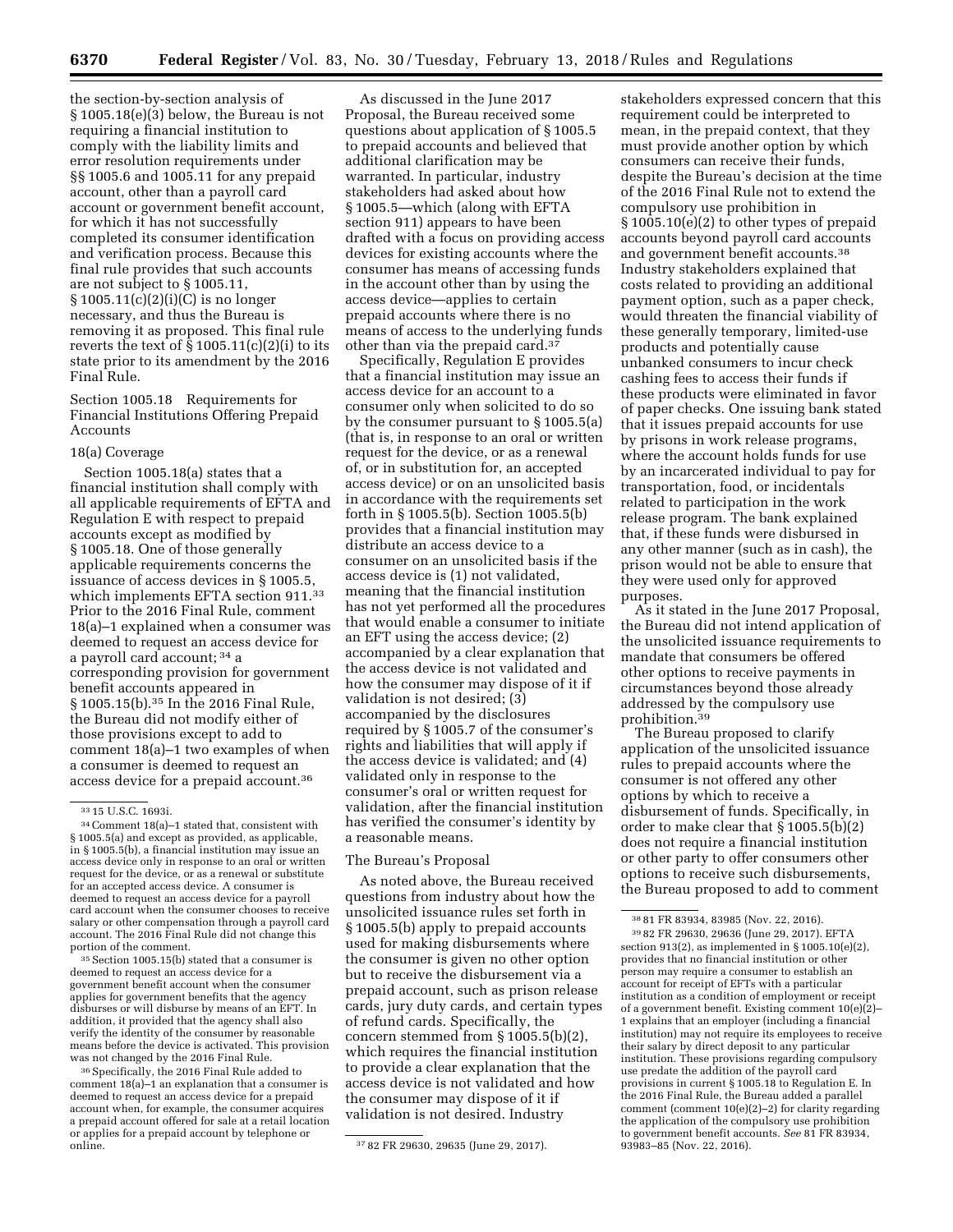18(a)–1 a statement that, if an access device for a prepaid account is provided on an unsolicited basis where the prepaid account is used for disbursing funds to a consumer, and the financial institution or third party making the disbursement does not offer any alternative means for the consumer to receive those funds in lieu of accepting the prepaid account, in order to satisfy § 1005.5(b)(2), the financial institution must inform the consumer that he or she has no other means by which to receive any funds in the prepaid account if the consumer disposes of the access device.

#### Comments Received

Several industry commenters, including a trade association, an issuing bank, and a think tank, supported the proposed modification to comment 18(a)–1. The issuing bank confirmed that clarification was necessary because some entities had interpreted § 1005.5(b) to mean that, for prepaid accounts where the device itself is the only means by which consumers can access their funds, financial institutions would be required to provide another method of access. The issuing bank also stated that the proposed modification would be especially helpful in connection with prison work release programs and post-incarceration programs that use prepaid cards to help address issues related to security, access to funds for both prisoners and parolees, and proper monitoring of card usage. The issuing bank requested that the Bureau specify what information financial institutions should include with the access device to alert consumers that there are no other means by which to access their funds.

A consumer advocacy group stated that the proposed language did not account for refund provisions that are commonly found in prison release card agreements and could lead to consumer confusion. This commenter explained that most prison release card agreements allow the consumer to obtain a replacement card if the card is lost or stolen and to access funds in the account in a variety of ways, including by making an ATM withdrawal or requesting the issuance of a check. The commenter expressed concern that consumers might interpret the proposed disclosure to mean they have no ability to obtain the funds in their accounts other than by using the access device at the point of sale. This commenter also stated that, if a consumer loses his or her card and wishes to withdraw the remaining balance of the account via an alternative method, the financial institution should allow that, subject to reasonable identity verification

procedures. The commenter asserted that, as written, the proposed revision could be read as prohibiting such a transaction. The commenter therefore suggested revisions to the proposed language that it believed would both alert consumers to the importance of retaining the physical card and clearly convey information about alternate methods consumers can use to access their funds.

Consumer advocates and industry commenters also requested that the Bureau make modifications to Regulation E's compulsory use prohibition governing payroll card accounts and government benefit accounts. Specifically, the consumer advocates suggested extending the compulsory use prohibition to other types of prepaid accounts, such as prison release cards, jury duty cards, and certain other types of refund cards or, in the alternative, limiting the fees on cards that are provided on an unsolicited basis. Regarding prison release cards in particular, they urged the Bureau to consider a rulemaking or exercise of its authority under title X of the Dodd-Frank Act to prohibit unfair, deceptive, or abusive acts or practices (UDAAP) to specifically address concerns related to these accounts. On the other hand, a trade association cautioned that an expanded compulsory use prohibition would threaten the viability of these types of prepaid accounts. Another trade association urged the Bureau to refrain from exercising its UDAAP authority without first obtaining more information about the types of programs that do not allow for consumer choice and without providing additional guidance to the public about what could be construed as a UDAAP. An issuing bank requested an exception from the existing compulsory use prohibition for government benefit accounts that mirrors what currently exists for payroll card accounts in emergency situations.

## The Final Rule

For the reasons set forth herein, the Bureau is finalizing the revisions to comment 18(a)–1 generally as proposed, with one modification discussed below. The Bureau continues to believe that, for prepaid accounts where an alternative means for a consumer to receive the funds in the account is not offered, it is reasonable for the disclosure required by § 1005.5(b)(2) to include a statement explaining that there is no other way for the consumer to receive his or her funds if the consumer disposes of the access device. However, based on the comments received, the Bureau understands that

the proposed wording of the revision could have caused confusion as to whether the access device is the only means to access funds being disbursed via the prepaid account initially or whether using the access device is the only way to access the funds until the account balance is exhausted. Therefore, the Bureau is adopting the comment with a revision to make clear that the financial institution must inform the consumer that the consumer has no other means by which to initially receive the funds in the prepaid account other than by accepting the access device, as well as the consequences of disposing of the access device. The Bureau believes this clarification will resolve any potential confusion related to the disclosure required by § 1005.5(b)(2) for prepaid accounts lacking consumer choice.

The Bureau does not believe it is necessary to require, as part of the § 1005.5(b) disclosure, that financial institutions provide a list of other means of access to funds that are deposited in a prepaid account or to disclose procedures for replacing a lost or stolen access device. The Bureau understands that financial institutions often encourage consumers to review the terms and conditions of their prepaid accounts to learn about other methods, if any, by which they can access their funds, and expects industry will continue doing so. The Bureau also notes that any methods of accessing funds for a fee must be included in the long form disclosure pursuant § 1005.18(b)(4), and that financial institutions are permitted to include information about free services and features in the long form disclosure as well. Regarding the comment requesting that the Bureau provide specific language that financial institutions must include with the prepaid account device to alert consumers that there are no other means by which to access their funds, the Bureau does not believe it would be appropriate to further prescribe specific language as it expects that nature of the disclosure will vary from institution to institution based on their particular circumstances.

Commenters' requests related to Regulation E's compulsory use prohibition more generally are outside the scope of this rulemaking, and thus the Bureau is not making any such changes at this time. The Bureau notes that to the extent prepaid accounts are used to disburse consumers' wages or covered government benefits, as defined under applicable law, such accounts are already covered by § 1005.10(e)(2) and will continue to be so under the Prepaid Accounts Rule. The Bureau notes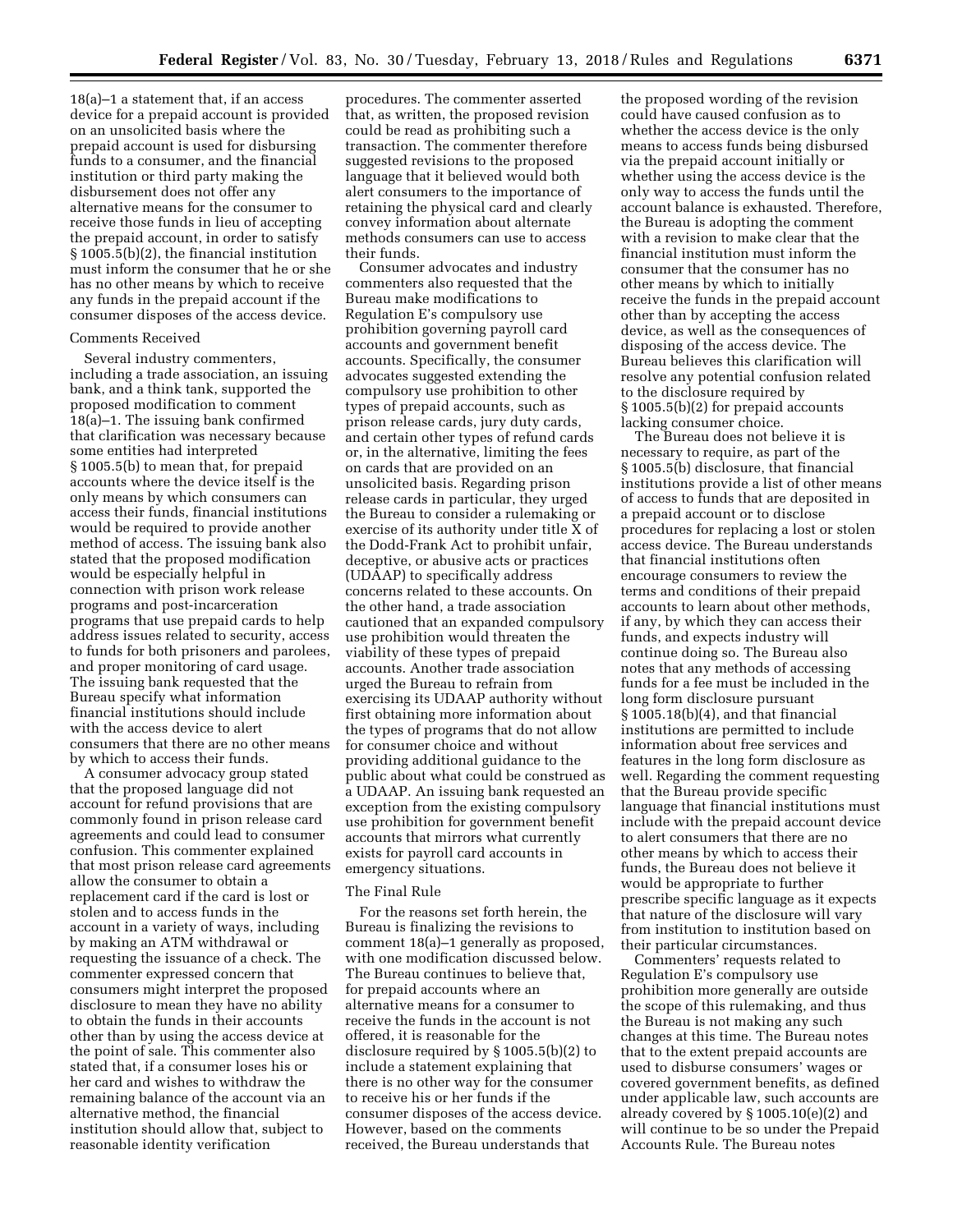further that it is continuing to monitor financial institutions' and other persons' practices relating to consumers' choice of how to receive funds due to them in various circumstances (including with respect to prepaid accounts that are not subject to the compulsory use prohibitions). Depending on the facts and circumstances, the Bureau may consider whether exercise of the Bureau's authority under title X of the Dodd-Frank Act, including its authority over unfair, deceptive, or abusive acts or practices, would be appropriate.

## 18(b) Pre-Acquisition Disclosure Requirements

The Prepaid Accounts Rule generally requires a financial institution to provide a consumer with both a ''short form'' and a ''long form'' disclosure before the consumer acquires a prepaid account. The Bureau adopted those preacquisition disclosure requirements pursuant to EFTA sections 904(a), (b), and (c),  $905(a)$ , and  $913(2)$ , <sup>40</sup> and section 1032 of the Dodd-Frank Act,<sup>41</sup> and adjusted the timing and fee disclosure requirements as well as required disclosure language pursuant to EFTA section 904(c). As discussed in the section-by-section analyses that follow, the Bureau is modifying several discrete aspects of the pre-acquisition disclosure requirements to facilitate compliance and reduce burden.

## 18(b)(1) Timing of Disclosures

# 18(b)(1)(i) General

Section  $1005.18(b)(1)(i)$  requires a financial institution to provide the short form and long form disclosures required by § 1005.18(b) before a consumer acquires a prepaid account; an alternative timing regime exists for prepaid accounts acquired in retail locations or acquired orally by telephone, as described in  $§ 1005.18(b)(1)(ii)$  and (iii), respectively.

As discussed in the 2016 Final Rule, the Bureau believed that consumers would benefit from receiving both the short form and long form disclosures in writing prior to acquisition because the disclosures serve different but complementary goals. The Bureau believed that the pre-acquisition disclosures would limit the ability of financial institutions to obscure key fees as well as allow consumers to better comparison shop among products. Even in situations where the consumer might not easily be able to comparison shop, such as when students are offered a card by their university, the Bureau believed

that receiving the short form and long form disclosures pre-acquisition would allow consumers to better understand the product's terms before deciding whether to accept it and also could inform the way in which consumers decide to use the product once acquired. Relatedly, the Bureau believed that because consumers often use their prepaid accounts for an extended period, whatever disclosure information a consumer used when selecting the prepaid account could have a significant and potentially long-term impact.42

## The Bureau's Proposal

Through its outreach efforts to industry regarding implementation, the Bureau received some questions about what it means to provide disclosures ''pre'' acquisition for products where the party making the disbursement to the consumer (or the financial institution) does not offer any alternative means for the consumer to receive those funds. (For further discussion of such products, see the section-by-section analysis of § 1005.18(a) above.) For example, if a refund card is sent by mail, industry stakeholders asked whether the financial institution would have to first mail the pre-acquisition disclosures to the consumer and then later send the card. The Bureau also heard concerns regarding certain in-person acquisition scenarios, such as with prison release or jury duty cards, although preacquisition disclosures could be provided more easily in advance of the consumer receiving the prepaid account in such cases.

The Bureau continues to believe that the disclosures required by § 1005.18(b) are important for consumers to receive for all prepaid products, and does not believe exclusions for certain types of products would be appropriate. However, as explained in the June 2017 Proposal, the Bureau did not intend to require that an additional separate formal step for disclosure delivery be added to the acquisition process for products where consumers are not making a choice as to whether to acquire the prepaid account. The Bureau did not believe that sending or otherwise providing the disclosures separately for prepaid accounts in this situation would be beneficial to consumers and acknowledged that, particularly if separate mailings were made, financial institutions could incur additional costs in delivering the preacquisition disclosures separately from the prepaid account itself.

The Bureau therefore proposed revisions to  $\S 1005.18(b)[1](i)$  and related commentary to clarify the timing requirements for delivery of preacquisition disclosures in this situation. Specifically, the Bureau proposed to add to the regulatory text of  $\S 1005.18(b)(1)(i)$  a statement that, when a prepaid account is used for disbursing funds to a consumer, and the financial institution or third party making the disbursement does not offer any alternative means for the consumer to receive those funds in lieu of accepting the prepaid account, the disclosures required by § 1005.18(b) may be provided at the time the consumer receives the prepaid account. The Bureau also proposed to add an example, as comment 18(b)(1)(i)–1.ii, to illustrate such a scenario involving a utility company that refunds consumers' initial deposits for its utility services via prepaid accounts delivered to consumers by mail. In addition, the Bureau proposed to renumber the paragraphs within comment  $18(b)(1)(i)$ – 1 for clarity.

## Comments Received

Several industry trade associations and a think tank commented in support of the proposed revisions to § 1005.18(b)(1)(i). One of the trade associations stated that, in situations where the only method to disburse funds is via a prepaid account, requiring the financial institution (or third party) to send the pre-acquisition disclosures separately from the access device offers consumers no benefit or protection and could instead harm consumers by delaying access to their funds. The Bureau received no comments opposing this aspect of the proposal.

## The Final Rule

For the reasons set forth herein, the Bureau is finalizing the revisions to § 1005.18(b)(1)(i) and comment  $18(b)(1)(i)-1$  as proposed, with a grammatical correction in the first sentence. As discussed above and in the 2016 Final Rule, the Bureau continues to believe that consumers will benefit from receiving both the short form and long form disclosures in writing prior to prepaid account acquisition because the disclosures serve different but complementary goals.43 However, as discussed above, the Bureau did not intend to require that an additional separate formal step for disclosure delivery be added to the acquisition process for products where consumers are not making a choice as to whether to acquire the prepaid account and

<sup>40</sup> 15 U.S.C. 1693b(a), (b), and (c), 1693c(a), and 1693k(2).<br><sup>41</sup> 12 U.S.C. 5532.

<sup>42 81</sup> FR 83934, 84017, 84022 (Nov. 22, 2016). 43 *Id.*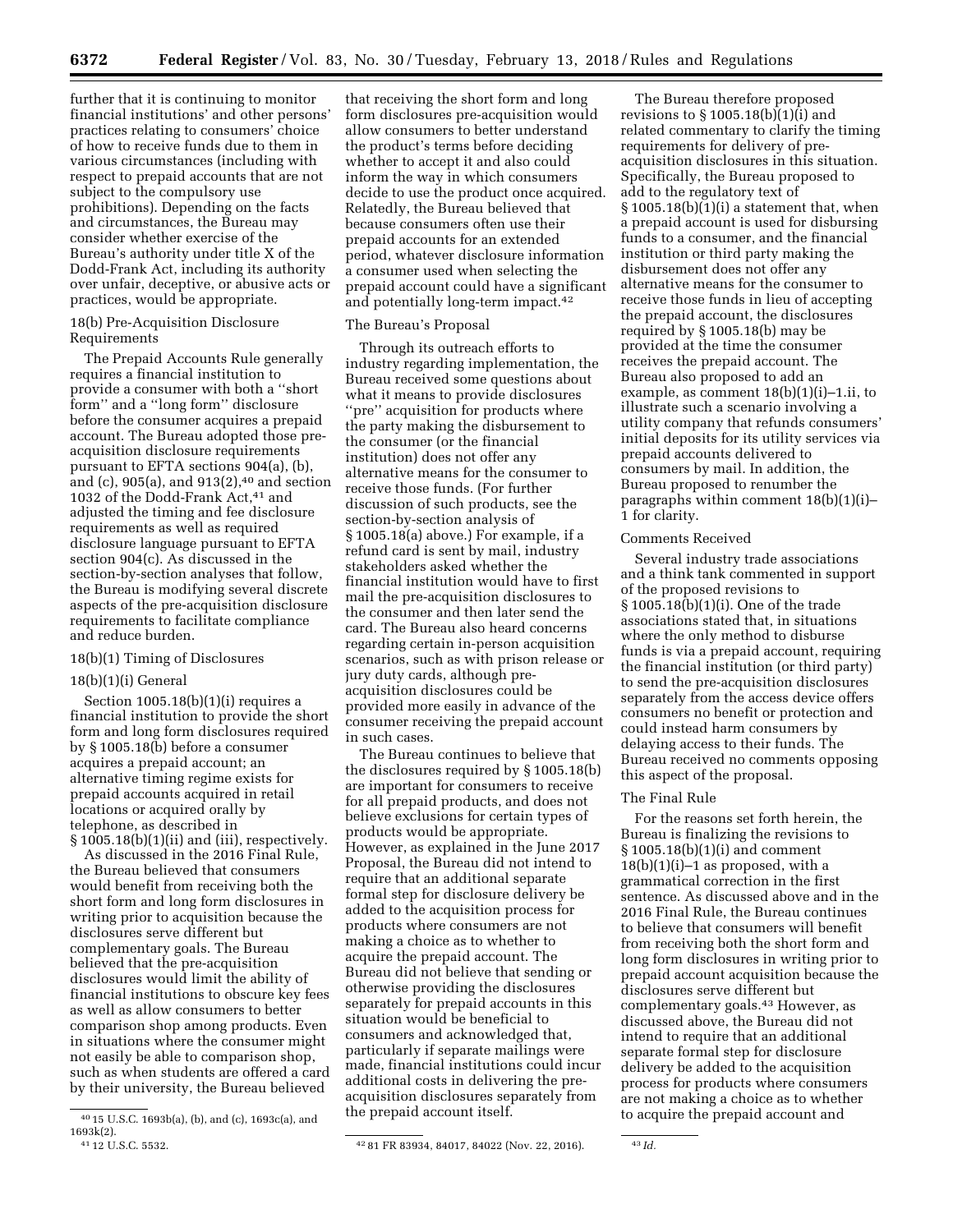remains concerned about the potential additional costs for financial institutions balanced against limited benefits to consumers.

The Bureau is therefore finalizing § 1005.18(b)(1)(i) to make clear that, when a prepaid account is used for disbursing funds to a consumer, and the financial institution or third party making the disbursement does not offer any alternative means for the consumer to receive those funds in lieu of accepting the prepaid account, the disclosures required by § 1005.18(b) may be provided at the time the consumer receives the prepaid account. Pursuant to this change, the financial institution or third party is not required to first mail or otherwise deliver the disclosures and then later provide the card.

The Bureau notes that the accommodation in final § 1005.18(b)(1)(i) does not apply to payroll card accounts and government benefit accounts because they are subject to the compulsory use prohibition in § 1005.10(e)(2). Comments 15(c)–1 and 2 and final comment  $18(b)(1)(i)-1.i.B$  address the timing of pre-acquisition disclosures for such accounts.

18(b)(1)(ii) Disclosures for Prepaid Accounts Acquired in Retail Locations

Section 1005.18(b)(1)(ii) states that a financial institution is not required to provide the long form disclosure required by § 1005.18(b)(4) before a consumer acquires a prepaid account in person at a retail location provided certain conditions are met. Specifically, these conditions are: (A) The prepaid account access device must be contained inside the packaging material; (B) the short form disclosure required by § 1005.18(b)(2) must be provided on or visible through an outward-facing, external surface of the access device's packaging material; (C) the short form disclosure must include the information set forth in § 1005.18(b)(2)(xiii) that allows a consumer to access the information required to be disclosed in the long form by telephone and via a website; and (D) the long form disclosure must be provided after the consumer acquires the prepaid account.

As discussed in the 2016 Final Rule and as noted above, the Bureau believed that consumers would benefit from receiving both the short form and long form disclosures in writing prior to acquisition because the disclosures serve different but complementary goals. However, the Bureau was cognizant of the potentially significant cost to industry related to providing the long form disclosure prior to acquisition

at retail and making packaging adjustments necessary to accommodate such a disclosure given the space constraints for products sold at retail. The Bureau thus finalized the retail location exception in § 1005.18(b)(1)(ii), which it believed struck the appropriate balance between providing consumers with—or access to—important disclosures before acquiring a prepaid account while recognizing the packaging, space, and other constraints faced by financial institutions when selling prepaid accounts at retail.<sup>44</sup>

Specifically, in the 2016 Final Rule, the Bureau explained that it was adopting  $\S 1005.18(b)(1)(ii)(D)$  to make clear that, to qualify for the retail location exception, a financial institution must provide the long form disclosure after the consumer acquires the prepaid account. The Bureau noted that this provision does not set forth a specific time by which the long form disclosure must be provided after acquisition, but explained that, in practice, it expected that compliance with this requirement would typically be accomplished in conjunction with  $§ 1005.18(f)(1)$ , which requires a financial institution to provide, as part of its initial disclosures given pursuant to § 1005.7, all of the information required to be disclosed pursuant to § 1005.18(b)(4).45 The financial institution must make the initial disclosures required by § 1005.7 at the time a consumer contracts for an EFT service or before the first EFT is made involving the account. That is, standing alone, § 1005.18(f)(1) does not require inclusion in the initial disclosures of the long form in accordance with the form and formatting requirements set forth in § 1005.18(b)(6) and (7); rather, it only requires that the § 1005.18(b)(4) information be included in the initial disclosures.

### The Bureau's Proposal

During the Bureau's outreach efforts to industry regarding implementation, a trade association told the Bureau that providing the long form disclosure—in accordance with the form and formatting requirements set forth in § 1005.18(b)(6) and (7)—as part of the initial disclosures for the prepaid account contained inside the packaging material for prepaid accounts sold at retail may pose problems for financial institutions. The trade association

explained that, for at least some institutions, this requirement might necessitate a substantial increase in the size of the packages in order to accommodate the long form disclosure, thus requiring retooling of their ''J-hook'' packaging. Because the 2016 Final Rule did not specify the method by which the long form disclosure must be provided pursuant to § 1005.18(b)(1)(ii)(D), the trade association said that financial institutions might resort to sending the long form disclosure to the consumer by mail to avoid increasing the size of retail packaging to accommodate the disclosure. The trade association also asked whether the long form disclosure could be provided electronically without E-Sign consent, similar to the transitional accommodation in § 1005.18(h)(2)(iv) for providing certain notices to consumers.

In light of these concerns, the Bureau proposed to revise  $\S 1005.18(b)(1)(ii)(D)$ to state that, if a financial institution does not provide the long form disclosure inside the prepaid account packaging material, and it is not otherwise already mailing or delivering to the consumer written account-related communications within 30 days of obtaining the consumer's contact information, it may provide the long form disclosure in electronic form without regard to the consumer notice and consent requirements of section 101(c) of the E-Sign Act. That is, this accommodation would only be available to financial institutions that are not otherwise mailing or delivering written account-related communications to the consumer post-acquisition. The Bureau also proposed to add language to comment 18(b)(1)(ii)–4 that would explain that a financial institution that has not obtained the consumer's contact information is not required to comply with the requirements set forth in proposed § 1005.18(b)(1)(ii)(D). A financial institution is able to contact the consumer when, for example, it has the consumer's mailing address or email address.

### Comments Received

Several industry commenters, including trade associations, an issuing bank, and a think tank, supported the proposed revisions to § 1005.18(b)(1)(ii)(D). Two trade associations and the issuing bank stated that the proposed revisions would also afford financial institutions some flexibility without increasing costs or harming consumers. These commenters argued that increasing the size of packaging material for prepaid accounts sold at retail, or alternatively separately

<sup>44</sup> *Id.* at 84022.

<sup>45</sup> *Id.* In the 2014 Proposal, proposed § 1005.18(f) would have required, in part, that a financial institution include all of the information required to be disclosed in the long form and be provided in a form substantially similar to the sample form in proposed appendix A–10(e). *See id.* at 84114.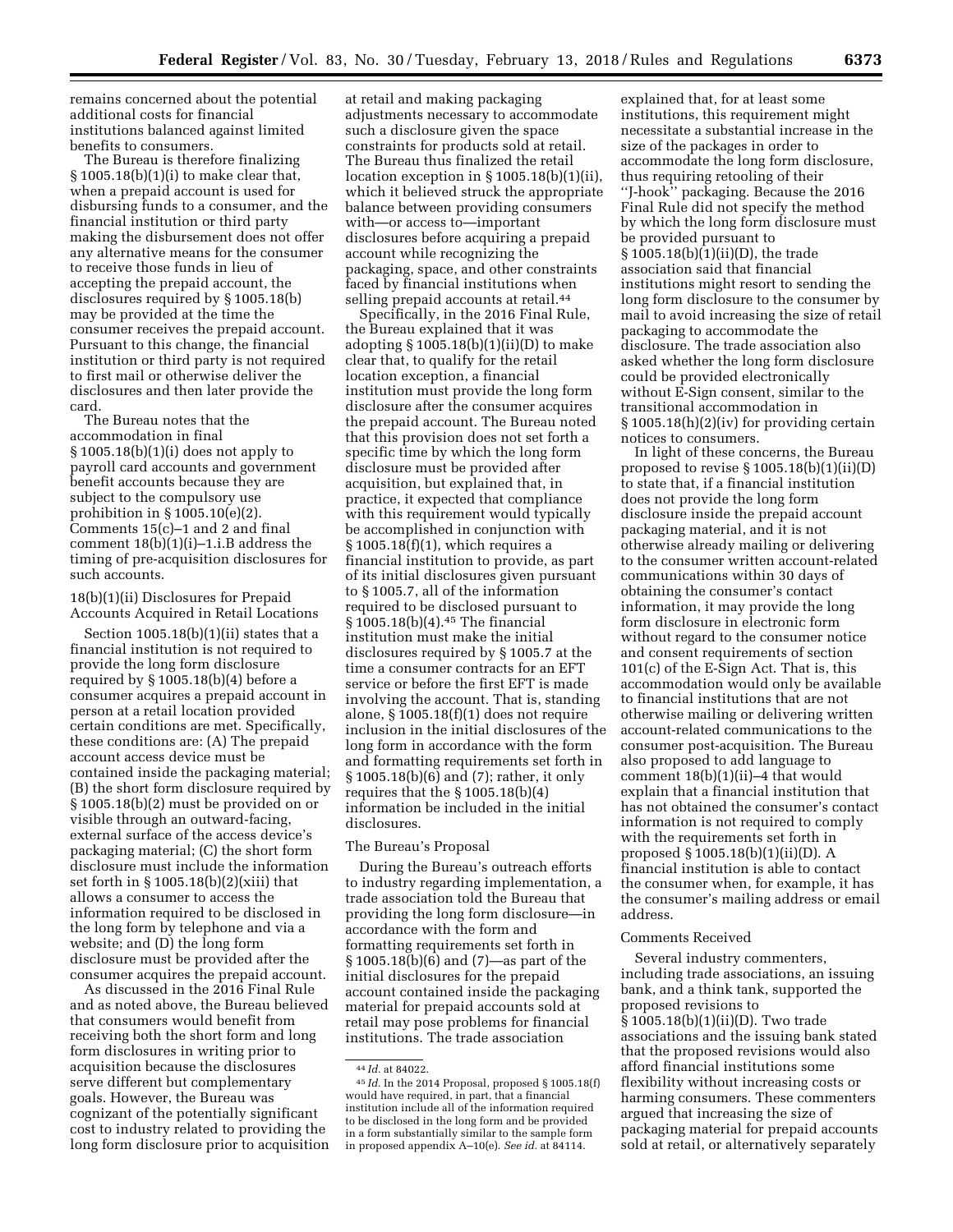mailing the long form disclosure to the consumer, would impose significant costs on industry and offer little if any consumer benefit, given that consumers will already have access to the information on the long form disclosure by telephone and via a website and that such information will also be included in the initial disclosures. Another trade association stated that providing the long form disclosure inside the prepaid card packaging might not always be feasible because space constraints would require financial institutions to increase the size of the packaging, which could in turn necessitate retail locations to adjust their displays to accommodate the larger packaging.

A group of consumer advocates opposed the proposed revisions to  $§ 1005.18(b)(1)(ii)(D)$  because, they argued, the result would be that consumers who may not be able to receive electronic communications may never receive the long form disclosure. They also asserted that the retail packaging constraints are not a significant issue, stating that many prepaid cards sold via ''J-hook'' displays already contain printed material that can accommodate the long form disclosure. In response to the Bureau's request for comment on whether a similar modification to  $§ 1005.18(b)(1)(iii)(C)$  is necessary for prepaid accounts acquired orally by telephone, these commenters agreed with the Bureau's initial assessment that E-Sign consent should not be waived for accounts acquired by telephone because consumers can easily receive the long form disclosure by mail (with their access device) or can consent to electronic communications.

### The Final Rule

For the reasons set forth herein, the Bureau is finalizing the revisions to § 1005.18(b)(1)(ii)(D) and comment 18(b)(1)(ii)–4 as proposed. As noted above and in the 2016 Final Rule, the Bureau was aware of the potential significant costs to industry related to the requirement to provide the long form disclosure prior to acquisition at retail and thus finalized the retail location exception in § 1005.18(b)(1)(ii).<sup>46</sup> Based on information received through the Bureau's implementation outreach to industry and in comments on the June 2017 Proposal, the Bureau believes that adding this additional accommodation to the exception is warranted to avoid increased costs and is therefore finalizing  $\S 1005.18(b)(1)(ii)(D)$  to allow a financial institution to provide the

long form disclosure electronically without E-Sign consent, if it does not already provide the long form disclosure inside the prepaid account packaging material, and it is not otherwise already mailing or delivering written accountrelated communications.

The Bureau requested comment on a number of specific questions about financial institutions' processes and plans for providing the long form disclosure to consumers and whether the Bureau could make other accommodations regarding the retail location exception to facilitate the inclusion of the long form disclosure inside the packaging.47 The Bureau did not receive any information in response that suggested alternative methods of managing the cost concerns discussed in the proposal. The Bureau recognizes the concerns raised by the group of consumer advocates, but believes it is nonetheless appropriate to make this modification as proposed in light of the concerns raised by industry, described above, that led the Bureau to include this modification in the June 2017 Proposal and echoed in industry's general comments on this aspect of that proposal.

Under this final rule, even consumers who do not have access to electronic communications will nonetheless continue to receive the important information about their prepaid accounts, even though it may not be in the format the Bureau believed would be most beneficial to consumers. For example, consumers will still receive the information required to be disclosed in the long form via the initial disclosures required by §§ 1005.7 and 1005.18(f)(1), which are typically provided inside the packaging of prepaid accounts sold at retail. In addition, financial institutions cannot avail themselves of this new accommodation if they are mailing or delivering any account-related communications (such as sending to the consumer an access device embossed with the consumer's name) within 30 days of obtaining the consumer's contact information. In that instance, the financial institution must include the long form disclosure, in accordance with the form and formatting requirements set forth in § 1005.18(b)(6) and  $(7)$ ,  $48$  in that mailing (or in a separate mailing); they are not permitted

to provide it electronically without E-Sign consent.49 Financial institutions that sell GPR cards at retail typically mail to consumers a card embossed with their names following successful completion of the identification and verification process. The Bureau thus believes that most consumers who successfully verify their GPR card accounts will receive the long form disclosure as part of that mailing.

The Bureau did not receive any requests to adopt a similar modification to  $\S 1005.18(b)(1)(iii)(C)$  for prepaid accounts acquired orally by telephone, and thus is not making any changes to that provision. As explained in the June 2017 Proposal, the Bureau does not believe that such a modification is necessary because, in this situation, financial institutions would already be mailing an access device and initial disclosures to consumers and, unlike ''J-hook'' packaging, the Bureau does not believe, nor did commenters assert, that mailing would face the same space constraints.50

The Bureau is renumbering comment 18(b)(1)(iii)–2, regarding disclosures for prepaid accounts acquired by telephone, as comment  $18(b)(6)(i)(C)-1$  and making certain revisions thereto. See the section-by-section analysis of § 1005.18(b)(6)(i) below for further details.

In addition, the Bureau is also making certain technical corrections in § 1005.18(b)(1)(ii) and related commentary. Specifically, the Bureau is correcting grammar and typographical errors in  $\S 1005.18(b)(1)(ii)$  (changing ''disclosures'' to ''disclosure'', ''are'' to "is", and "include" to "includes")  $51$ and in the last sentence of comment 18(b)(1)(ii)–2 (changing ''disclosures'' to ''disclosure'').

18(b)(2) Short Form Disclosure Content 18(b)(2)(ix) Disclosure of Additional Fee Types

The Prepaid Accounts Rule's provisions governing the short form require disclosure of certain ''static'' fees that are relatively common across the industry as well as disclosure of certain additional types of fees that the

50 82 FR 29630, 29638 (June 29, 2017).  $51$ The proposed text of § 1005.18(b)(1)(ii)(D) also included similar corrections in the first sentence (changing ''disclosures'' to ''disclosure'' and ''are'' to ''is''), which the Bureau is finalizing.

<sup>46</sup> *Id.* at 84022.

<sup>47</sup>*See* 82 FR 29630, 29638 (June 29, 2017).

<sup>48</sup>The form and formatting requirements in § 1005.18(b)(6) and (7) require, among other things, that the long form disclosure be presented in the form of a table, appear in a minimum type size of eight points, be segregated from other information, and contain only information that is required or permitted for that disclosure.

<sup>49</sup> If the financial institution includes the long form disclosure inside the prepaid account packaging material, it does not need this E-Sign waiver. Likewise, if a consumer gives E-Sign consent, the financial institution may provide the disclosure electronically even if it is mailing or delivering to the consumer written account-related communications within 30 days of obtaining the consumer's contact information.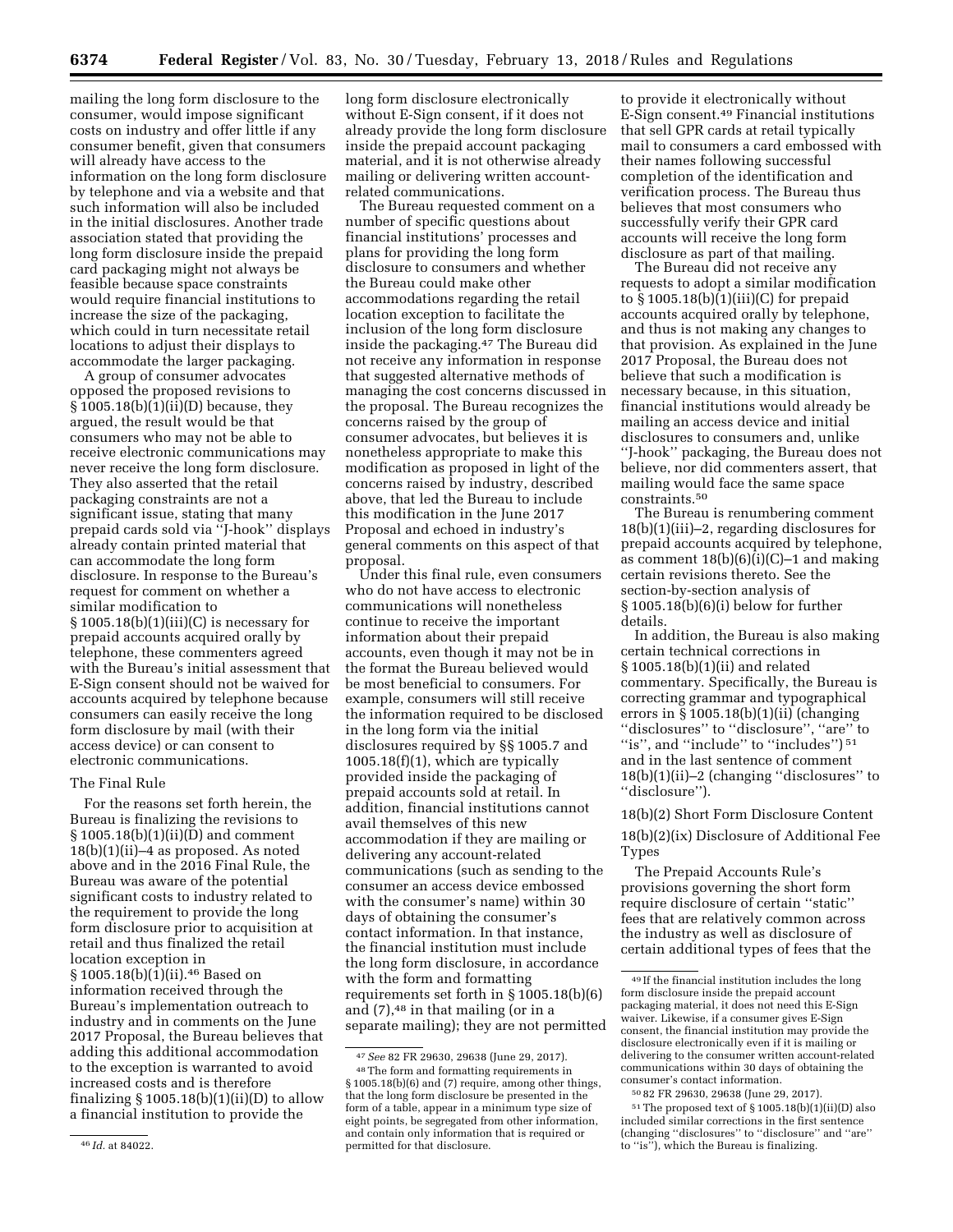financial institution may charge with respect to a particular prepaid account program. Specifically,

§ 1005.18(b)(2)(ix) requires a financial institution to disclose the two fee types that generate the highest revenue from consumers for the prepaid account program or across prepaid account programs that share the same fee schedule during the time period provided in § 1005.18(b)(2)(ix)(D) and (E), subject to certain exclusions, including a de minimis threshold. If an additional fee type required to be disclosed has two fee variations, the 2016 Final Rule's version of § 1005.18(b)(2)(ix)(C) requires the financial institution to disclose the name of the additional fee type along with the names of the two fee variations and the fee amounts; if an additional fee type has more than two fee variations, the financial institution must disclose the name of the additional fee type and the highest fee amount in accordance with § 1005.18(b)(3)(i).<sup>52</sup> Comment  $18(b)(2)(ix)(C)-1$  provides examples illustrating how to disclose two-tier fees and other fee variations in additional fee types.

As discussed in the 2016 Final Rule, the Bureau believed that it was important for financial institutions to disclose to consumers certain fee types not included in the static fees list. The Bureau believed that disclosing additional fee types would create a dynamic disclosure while reducing incentives for manipulating fee structures by, for example, lowering the amount of the static fees in favor of higher fees on fee types incurred less often, thus hiding potential costly charges. The Bureau also believed that putting consumers on notice of such additional fee types would alert them to account features for which they may end up incurring a significant expense. In addition, the Bureau believed that eschewing full standardization in a static short form disclosure in favor of the dynamic disclosure of additional fee types would enable the disclosure to capture market changes and innovations. Furthermore, the Bureau believed that the requirement to disclose additional fee types would allow the short form to reflect the advent of new fee types that consumers may come to incur frequently and for significant cost that otherwise would be prohibited from disclosure in the short form and thus could render it outdated

and of diminished value to consumers over time.53

### The Bureau's Proposal

Through its outreach efforts to industry regarding implementation, the Bureau heard concerns about the requirement to disclose the highest fee (accompanied by an asterisk indicating the fee may be lower depending on how and where the card is used) for additional fee types with more than two fee variations, where one of those fee variations is significantly higher than the others; this may occur, for example, with expedited delivery of a replacement card or a bill payment. Because the 2016 Final Rule's version of § 1005.18(b)(2)(ix)(C) did not allow financial institutions to disclose fee variations within additional fee types when the additional fee type has more than two variations, some industry stakeholders suggested that, rather than disclosing the highest fee in these situations, financial institutions were considering eliminating the service for which that highest fee is charged so as to avoid having to disclose it without additional explanation on the short form.

In response to these concerns, the Bureau proposed to modify  $\S 1005.18(b)(2)(ix)(C)$  by providing that, for disclosures other than for multiple service plans, a financial institution may, but is not required to, consolidate the fee variations into two categories and disclose the names of those two fee variation categories and the fee amounts in a format substantially similar to that used to disclose the two-tier fees required by § 1005.18(b)(2)(v) (ATM balance inquiry fees) and (vi) (customer service fees) and in accordance with § 1005.18(b)(3)(i) and (b)(7)(ii)(B)(*1*). The Bureau also proposed to revise comment 18(b)(2)(ix)(C)–1.ii to illustrate the two options that a financial institution would have to disclose an additional fee type with more than two fee variations. Specifically, proposed comment  $18(b)(2)(ix)(C)-1.ii$  would provide the following example: A financial institution offers two methods of bill payment—via ACH and paper check—and offers two modes of delivery for bill payments made by paper check—regular standard mail service and expedited delivery. The financial institution charges \$0.25 for bill pay via ACH, \$0.50 for bill pay via paper check sent by regular standard mail service, and \$3 for bill pay via paper check sent via expedited delivery. The financial institution must calculate the total revenue generated from

consumers for all methods of bill pay and all modes of delivery during the required time period to determine whether it must disclose bill payment as an additional fee type pursuant to  $§ 1005.18(b)(2)(ix)$ . Because there are more than two fee variations for the fee type ''bill payment,'' if bill payment is required to be disclosed as an additional fee type pursuant to § 1005.18(b)(2)(ix)(A), the financial institution has two options for the disclosure. The financial institution may disclose the highest fee, \$3, followed by a symbol, such as an asterisk, linked to a statement explaining that the fee could be lower depending on how and where the prepaid account is used, pursuant to § 1005.18(b)(3)(i). Thus, the financial institution would disclose on the short form the fee type as ''Bill payment'' and the fee amount as "\$3.00 \*" Alternatively, the financial institution may consolidate the fee variations into two categories, such as regular delivery and expedited delivery. In this case, the financial institution would make this disclosure on the short form as: ''Bill payment (regular or expedited delivery)'' and the fee amount as ''\$0.50 \* or \$3.00''.

#### Comments Received

Several industry commenters, including a trade association and an issuing bank, supported the proposed revisions to § 1005.18(b)(2)(ix)(C), stating that the changes would provide needed flexibility to this aspect of the Prepaid Accounts Rule's disclosure requirements. In addition, the issuing bank stated that the proposed revisions would allow financial institutions to provide clearer information about additional fee types, as well as better information about lower fee options that consumers would find useful. No commenters opposed this aspect of the proposal.

### The Final Rule

For the reasons set forth herein, the Bureau is finalizing the revisions to § 1005.18(b)(2)(ix)(C) and comment  $18(b)(2)(ix)(C)-1.$ ii as proposed. The Bureau believes it is appropriate to give financial institutions additional flexibility to provide more detail about additional fee types with multiple fee variations, even though it could add some additional complexity to the short form. Although the Bureau believes that consumers generally will benefit from simplified fee structures, allowing for some flexibility with respect to additional fee types will provide consumers more information about a prepaid account prior to acquisition and

<sup>52</sup>Section 1005.18(b)(2)(ix)(C) contains modified requirements for disclosing additional fee types on a short form disclosure for multiple service plans<br>pursuant to  $\S 1005.18(b)(6)(iii)(B)(2)$ .

<sup>53 81</sup> FR 83934, 84041 (Nov. 22, 2016).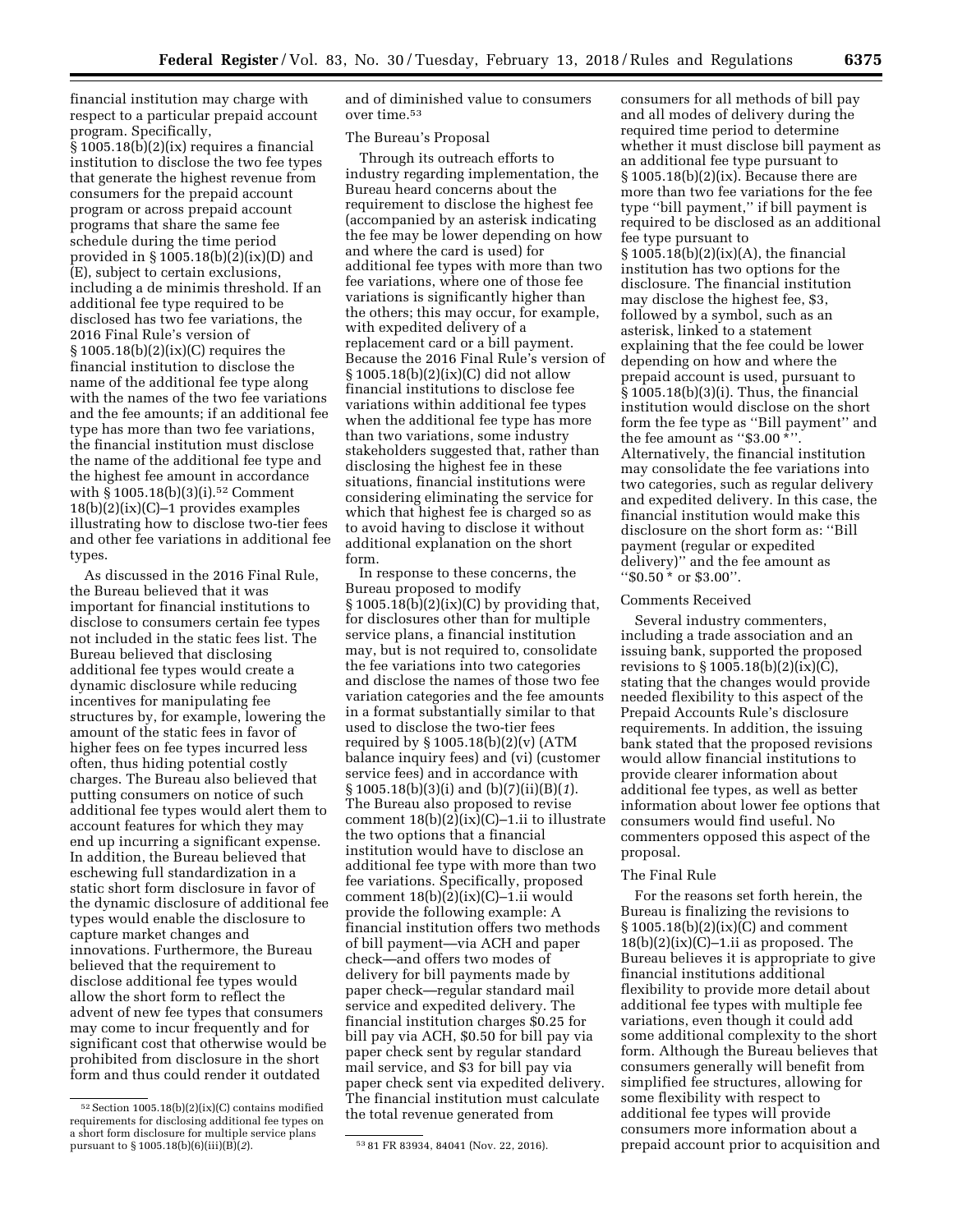will hopefully incentivize financial institutions to keep services that are useful for consumers and that they may have otherwise eliminated if this requirement had remained unchanged. The Bureau acknowledged in the June 2017 Proposal that allowing financial institutions to avail themselves of this alternative could reduce the amount of ''white space'' on the short form disclosure, which the Bureau has stated is paramount to clarity and consumer comprehension.54 However, the Bureau believes that the reduction here would be minimal, particularly when contrasted with the potential diminished benefit to consumers of financial institutions eliminating certain relatively expensive but beneficial features, such as expedited card replacement or bill pay.

The Bureau notes that it expects that, if the three or more fee variations cannot be consolidated into two categories in a logical manner, or if doing so would cause consumer confusion, the financial institution must disclose the name of the additional fee type and the highest fee amount in the manner that was required under the 2016 Final Rule, rather than avail itself of the new alternative.

In addition, the Bureau is revising dates in the regulatory text and headings in  $\S 1005.18(b)(2)(ix)$  to reflect the new overall effective date of the Prepaid Accounts Rule adopted in this final rule, as discussed in detail in part VI below. Section 1005.18(b)(2)(ix)(D) describes the timing requirements for the initial assessment of an additional fee types disclosure, and  $§ 1005.18(b)(2)(ix)(E)$  describes the timing for the periodic reassessment and update of additional fee types disclosures. The Bureau is revising dates in § 1005.18(b)(2)(ix)(D) and in commentary accompanying § 1005.18(b)(2)(ix)(D)(*1*) and (*2*) and (b)(2)(ix)(E)(*2*) and (*3*), including the headings, to reflect the new April 1, 2019 effective date. The Bureau is not, however, changing the October 1, 2014 date in § 1005.18(b)(2)(ix)(D)(*1*) and related commentary, which is the beginning of the time frame for which financial institutions may calculate additional fee types to disclose, so as not to impose additional burden on financial institutions that have already prepared their additional fee types calculations in reliance on that date.

The Bureau is also making certain technical corrections in § 1005.18(b)(2)(ix) and related commentary. Specifically, the Bureau is

adjusting terminology for consistency with other portions of the regulatory text and commentary in the heading for § 1005.18(b)(2)(ix)(D) (changing ''additional fee type'' to ''additional fee types'') and in comment 18(b)(2)(ix)(E)(*4*)–1 (changing ''update additional fee types disclosures'' to ''update the additional fee types disclosure'' and ''listing of the additional fee types disclosures'' to ''listing of the additional fee types''). The Bureau is also correcting grammar and typographical errors in § 1005.18(b)(2)(ix)(E)(*2*) through (*4*) (changing ''disclosures'' to ''disclosure'' and ''additional fee types disclosures'' to ''an additional fee types disclosure'') and in comments  $18(b)(2)(ix)(A)-5.i$ (changing ''disclose'' to ''disclosed'') and  $18(b)(2)(ix)(E)(2)-1$  (changing ''disclosures'' to ''disclosure'').

## 18(b)(6) Form of Pre-Acquisition Disclosures

## 18(b)(6)(i) General

Section 1005.18(b)(6)(i) states that the pre-acquisition disclosures required by § 1005.18(b) must be provided in writing, except in certain circumstances where they must be provided electronically or orally by telephone pursuant to  $\S 1005.18(b)(6)(i)(B)$  and (C), respectively. Specifically, the 2016 Final Rule's version of § 1005.18(b)(6)(i)(B) provides, in part, that these disclosures must be provided in electronic form when a consumer acquires a prepaid account through electronic means, including via a website or mobile application, and must be viewable across all screen sizes. The 2016 Final Rule's version of § 1005.18(b)(6)(i)(C) provides, in part, that the disclosures required by § 1005.18(b)(2) and (5) must be provided orally when a consumer acquires a prepaid account orally by telephone as described in § 1005.18(b)(1)(iii).

81 FR 83934, 84024–25 (Nov. 22, 2016). 55 81 FR 83934, 84075–77 (Nov. 22, 2016). not be practicable for a financial As explained in the 2016 Final Rule, although the Bureau believed that consumers can best review the terms of a prepaid account before acquiring it when seeing the terms in written form, the Bureau recognized that in certain situations, it is not practicable to provide written disclosures. With respect to electronic disclosures, the Bureau believed it was important for consumers who decide to go online to acquire prepaid accounts to see the relevant disclosures for that prepaid account in electronic form. Furthermore, regarding oral disclosures, the Bureau believed that when, for example, a consumer acquires a prepaid account orally by telephone, it would

institution to provide these disclosures in written form; however, the Bureau believed that consumers should nonetheless have the benefit of these pre-acquisition disclosures.55

### The Bureau's Proposal

Through its outreach efforts to industry regarding implementation, the Bureau heard concerns from an issuing bank that it would actually be more practicable and convenient to provide the short form and long form disclosures required by § 1005.18(b) in writing rather than electronically or orally for certain payroll card accounts and government benefit accounts. The issuing bank explained that, in these situations under existing practice today, consumers first receive disclosures in writing from the employer or agency; in order to actually acquire the account, consumers either go online or call a customer service line. The issuing bank also expressed concern about the cost to some employers and agencies to train their customer service representatives to provide disclosures orally by telephone or to update their websites to accommodate the requirements set forth in the 2016 Final Rule for electronic disclosures, particularly when written disclosures are already being provided under existing practice to the consumer in advance of acquisition.

In light of these concerns, the Bureau proposed to revise  $\S 1005.18(b)(6)(i)(B)$ and  $(C)$  and comment  $18(b)(6)(i)(B)-1$  to make clear that financial institutions are permitted to provide written disclosures prior to acquisition rather than having to give the disclosures electronically or orally by telephone. The Bureau also proposed to add new comment  $18(b)(6)(i)-1$  to illustrate this proposed revision in the payroll card account context. Specifically, the proposed comment would have given an example stating that, if an employer distributes to new employees printed copies of the disclosures required by § 1005.18(b) for a payroll card account, together with instructions to complete the payroll card account acquisition process online if the employee wishes to be paid via a payroll card account, the financial institution is not required to provide the § 1005.18(b) disclosures electronically via the website because the consumer has already received the disclosures preacquisition in written form. The Bureau believed that the proposed clarification would alleviate the concern described above without harm to consumers, because the requirement to provide consumers with the disclosures before

<sup>54</sup> 82 FR 29630, 29639 (June 29, 2017); *see also*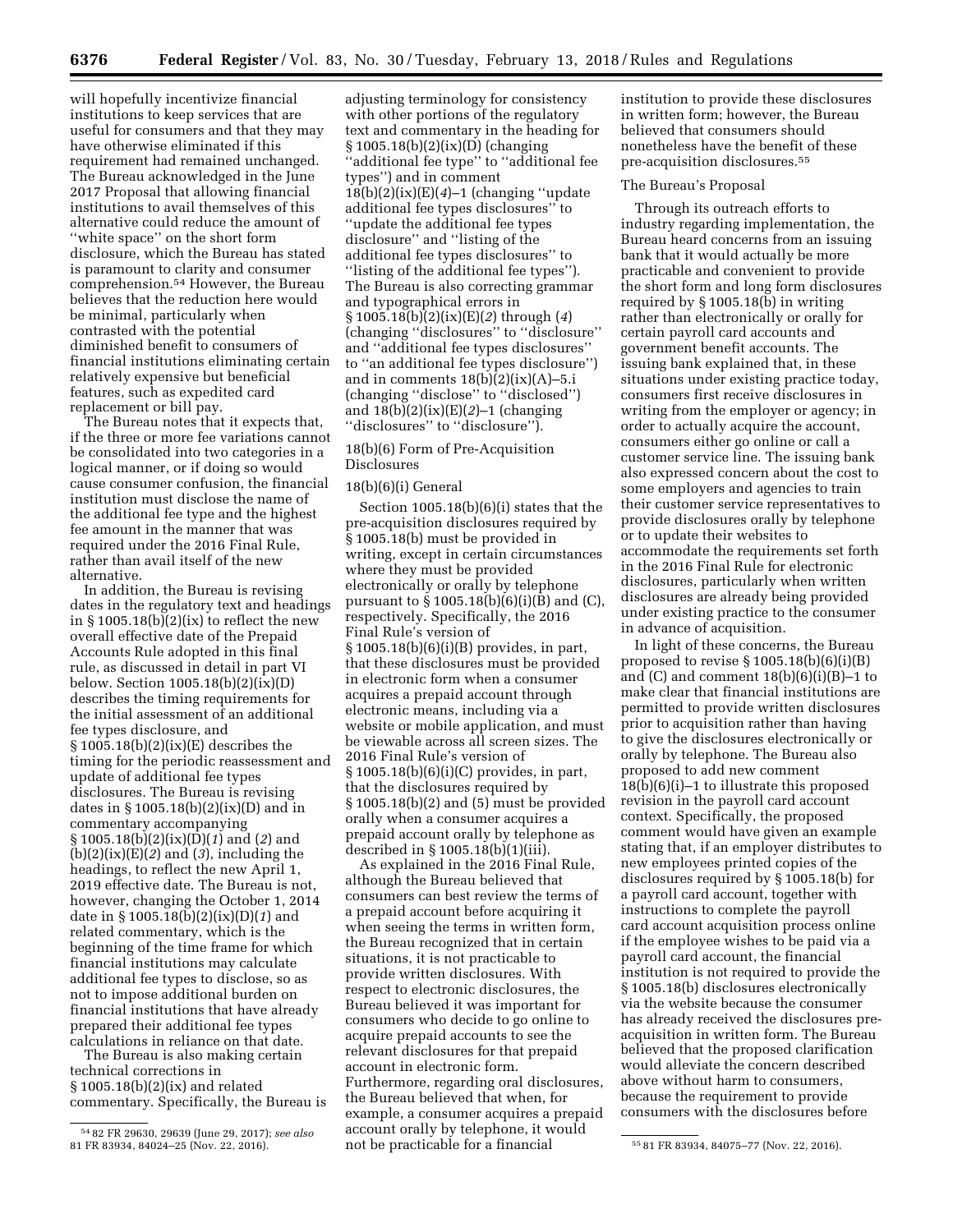they agree to acquire a prepaid account would remain.

## Comments Received

Several industry commenters, including trade associations and an issuing bank, supported the proposed changes to  $\S 1005.18(b)(6)(i)(B)$  and  $(C)$ and related commentary. The issuing bank stated that the proposed revisions would illustrate the value of printed materials and allow financial institutions and third parties to leverage the existing practice of providing consumers with a printed copy of the initial disclosures before asking whether they want to acquire the prepaid account. One of the trade associations stated that printed disclosures are likely more effective and accurate than oral disclosures (especially if they are lengthy) because consumers would have more time to review them. Another trade association stated that providing disclosures electronically or orally when they have already been provided in printed form would be inconvenient, redundant, and costly and would provide little consumer benefit. This commenter further stated that redundancies would burden the enrollment process and could negatively impact employees' perception of the payroll card option.

These commenters also offered a few suggested changes. Specifically, one of the trade associations stated that the final rule should not use the term ''written'' to distinguish printed disclosures from electronic disclosures because electronic disclosures are written disclosures, as recognized by numerous regulations, including Regulation E. This commenter suggested that the Bureau instead refer to the written disclosures as ''printed'' or ''paper'' disclosures, which it believed would avoid any potential confusion. In addition, the issuing bank and another trade association recommended modifying comments 18(b)(1)(iii)–1 and 2 to conform to the proposed changes in § 1005.18(b)(6)(i)(B) and (C).56 The issuing bank also suggested renumbering comment 18(b)(1)(iii)–2 as new comment 18(b)(6)(i)(C)–1 and inserting a clause at the beginning of that new comment that mirrors the clause at the beginning of the first

sentence of proposed new comment 18(b)(6)(i)(B)–1.

The Bureau did not receive any comments opposing this aspect of the proposal.

#### The Final Rule

For the reasons set forth herein, the Bureau is finalizing the revisions to § 1005.18(b)(6)(i)(B) and (C) and comment  $18(b)(6)(i)(B)-1$  and adopting new comment 18(b)(6)(i)–1 as proposed. Final § 1005.18(b)(6)(i)(B) and (C) make clear that financial institutions are permitted to provide written disclosures prior to acquisition rather than having to give the disclosures electronically or orally by telephone. The Bureau continues to believe it is important for consumers to receive pre-acquisition disclosures via the method by which they acquire a prepaid account. As noted above, however, the Bureau also believes that consumers can best review the terms of a prepaid account before acquiring it when seeing the terms in written form. The Bureau appreciates the concerns raised by commenters regarding providing electronic or oral disclosures in this context, and believes that if written pre-acquisition disclosures are provided, it is not necessary to also require electronic and oral disclosures.

In addition, as suggested by one of the commenters, the Bureau is modifying comment 18(b)(1)(iii)–2, renumbered as new comment 18(b)(6)(i)(C)–1, for consistency with final § 1005.18(b)(6)(i)(C). The Bureau does not believe a similar modification to comment  $18(b)(1)(iii)-1$  is necessary as the purpose of that comment is to illustrate when a prepaid account is acquired orally by telephone; it does not discuss the disclosures required for accounts acquired in that manner. Regarding the suggestion from one of the trade associations to refer to the written disclosures as ''printed'' or ''paper'' disclosures, the Bureau notes that comment 18(b)–1 explains that because electronic disclosures need not meet the consumer consent or other applicable provisions of the E-Sign Act, § 1005.18(b) addresses certain requirements for written and electronic disclosures separately. This usage of the terms ''written'' and ''electronic'' is also consistent with, for example, the periodic statement alternative that is currently in effect for payroll cards under existing § 1005.18 as well as the modified version for prepaid accounts in the 2016 Final Rule. Therefore, the Bureau does not believe it is necessary to change the term ''written'' disclosure to ''printed'' or ''paper'' disclosure and is concerned that doing so might result

in additional complexities in the rule and create confusion regarding other uses of the term ''written'' in the Prepaid Accounts Rule.

The Bureau is also making technical corrections in the last sentence of  $\S 1005.18(b)(6)(i)(C)$  to correct grammar and a cross-reference (changing ''disclosures'' to ''the disclosure'' and "(b)(1)(ii)(B)" to "(b)(1)(ii)(C)").

18(b)(9) Prepaid Accounts Acquired in Foreign Languages

Section 1005.18(b)(9)(i) requires a financial institution to provide the preacquisition disclosures required by § 1005.18(b) in a foreign language if the financial institution uses that same foreign language in connection with the acquisition of a prepaid account in certain circumstances. Specifically, the financial institution must provide the disclosures in a foreign language if it principally uses a foreign language on the prepaid account packaging material; it principally uses a foreign language to advertise, solicit, or market a prepaid account and provides a means in the advertisement, solicitation, or marketing material that the consumer uses to acquire the prepaid account by telephone or electronically; or it provides a means for the consumer to acquire a prepaid account by telephone or electronically principally in a foreign language. Section 1005.18(b)(9)(ii) requires financial institutions providing the disclosures in a foreign language pursuant to  $\S 1005.18(b)(9)(i)$  to also provide the information required to be disclosed in the long form pursuant to § 1005.18(b)(4) in English upon a consumer's request and on any part of the website where it discloses this information in a foreign language.

As discussed in the 2016 Final Rule, the Bureau believed that, if a financial institution affirmatively targets consumers by advertising, soliciting, or marketing to them in a foreign language, principally uses a foreign language on the interface that a consumer sees or uses to initiate the process of acquiring a prepaid account, or provides a way for a consumer to acquire a prepaid account in a foreign language, the financial institution is making a deliberate effort to obtain the consumer's business using a foreign language and therefore should be required to provide the preacquisition disclosures in that foreign language. The Bureau believed that requiring financial institutions to provide pre-acquisition disclosures in a foreign language is appropriate in the circumstances described above to ensure that non- and limited-English speaking consumers are able to

<sup>56</sup>Specifically, the issuing bank suggested revising comment 18(b)(1)(iii)–1 to clarify that § 1005.18(b)(1)(iii) applies only when a financial institution does not provide the long form disclosure before acquisition. The trade association suggested revising comment 18(b)(1)(iii)–2 by either referencing § 1005.18(b)(6)(i)(C) or specifically stating that the disclosures need not be provided orally if provided in written form prior to acquisition.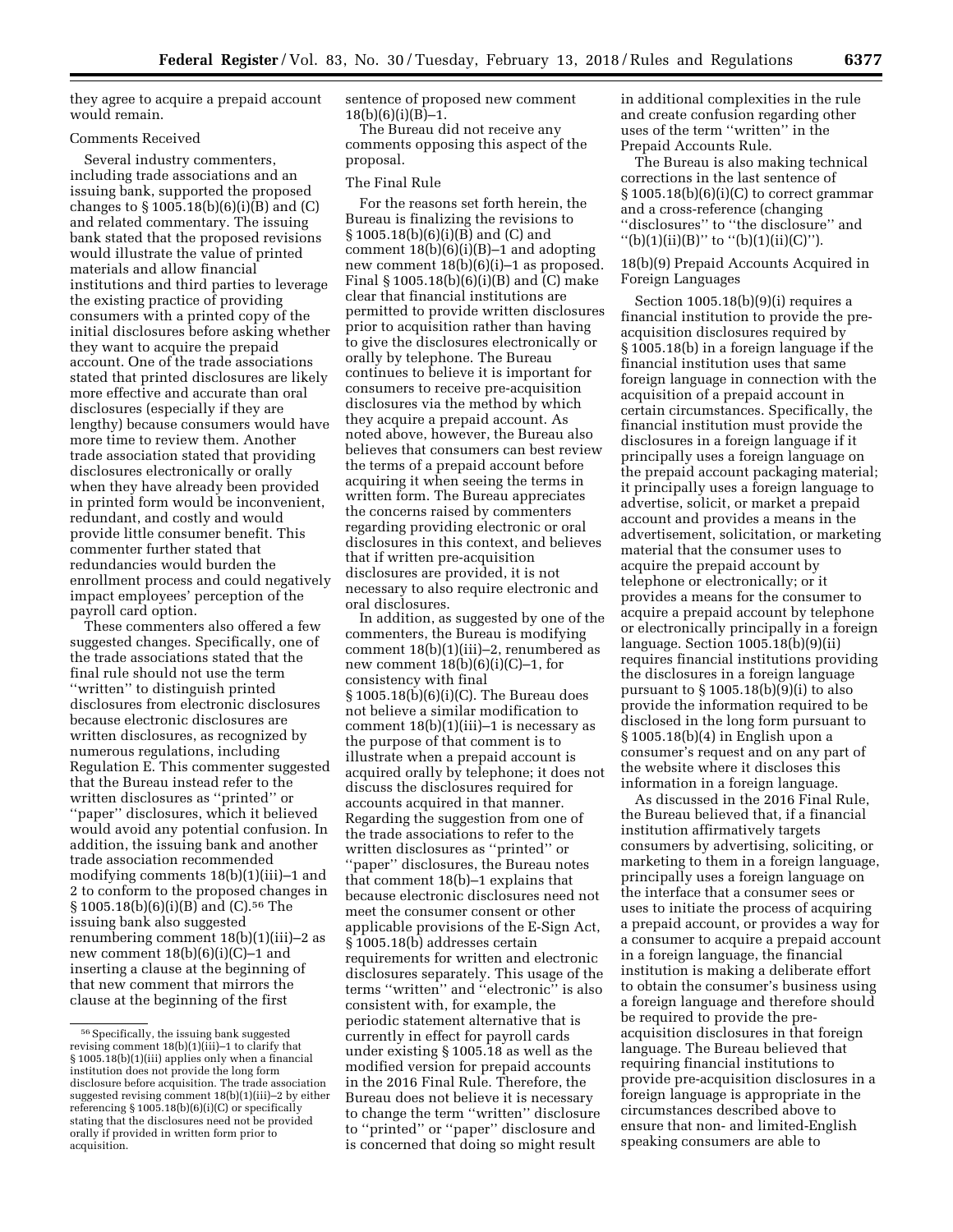understand the terms of a prepaid account prior to acquisition.57

### The Bureau's Proposal

During its outreach efforts to industry regarding implementation, the Bureau discussed with an issuing bank its experiences with employers and government agencies that contract with third parties to provide real-time oral language interpretation services in order to facilitate general processes administered by the employer (such as new employee on-boarding) or agency (enrollment in a benefits program), which may include acquisition of a prepaid account. The issuing bank expressed concern that use of these language interpretation services, although generally beneficial to affected consumers, may potentially present difficulties in providing interpretations of the required disclosures to consumers in foreign languages, while also increasing costs for the employer or agency due to longer call times.58

The issuing bank explained that these language interpretation services allow consumers to choose from more than one hundred languages, though the employer or agency may not know it will need interpretation services in a particular language until a consumer requests it. The issuing bank emphasized that it is not involved in selecting the third parties providing language interpretation services that employers and government agencies might use as part of their general enrollment processes, and that the interpreters, who are hired to provide language interpretation services only, may not have any particular experience with financial disclosures. The issuing bank also stated that it would not be able to ensure that the long form disclosures, translated into every possible foreign language that could be selected by a consumer, could be provided either electronically (pursuant to  $\S 1005.18(b)(1)(iii)(B)$  or in writing (pursuant to  $\S 1005.18(b)(1)(iii)(C)$ ) to the consumer.

The Bureau thus proposed revisions to § 1005.18(b)(9)(i)(C) to provide an exception that would cover the situation described above regarding language interpretation services. Specifically, proposed § 1005.18(b)(9)(i)(C) would have stated that financial institutions must provide the pre-acquisition disclosures in a foreign language in connection with the acquisition of a prepaid account if the financial institution provides a means for the consumer to acquire a prepaid account

by telephone or electronically principally in a foreign language, except for payroll card accounts and government benefit accounts where the foreign language is offered by telephone only via a real-time language interpretation service provided by a third party.

#### Comments Received

Several industry commenters, including trade associations, an issuing bank, and a program manager, supported the proposed revisions to  $\S 1005.18(b)(9)(i)(C)$ , stating that without an exception for payroll card accounts and government benefit accounts acquired using a real-time language interpretation service provided by a third party, the costs and compliance risk associated with the Prepaid Accounts Rule's foreign language requirement would cause entities to stop offering certain foreign language services to the detriment of non- and limited-English speaking consumers. The issuing bank and one of the trade associations asserted that the rule's original requirement would make compliance virtually impossible because government agencies would have to anticipate all the languages that might be requested by consumers in order to provide properly translated disclosures in accordance with the Prepaid Accounts Rule's timing requirements. A group of consumer advocates stated that they did not object to the narrow exclusion proposed by the Bureau. The program manager urged the Bureau to extend the proposed exception to all prepaid products.

In response to the Bureau's request for comment regarding whether it should completely exclude payroll card accounts or government benefit accounts from the  $\S 1005.18(b)(9)(i)(C)$ requirement, a trade association representing community banks argued that a complete exclusion would be the only meaningful way to eliminate obstacles associated with having to provide foreign language disclosures to payroll card and government benefit account holders. This commenter asserted that community banks are not suited to finance, implement, manage, and guarantee a third party's ability to accurately interpret and provide realtime financial disclosures pertaining to prepaid accounts, and that these issues exist regardless of who delivers the disclosures. In contrast, the group of consumer advocates argued that payroll card accounts and government benefit accounts should not have a categorical exclusion because employees and government benefit recipients that are being solicited to open a payroll card

account or government benefit account in a foreign language should receive the pre-acquisition disclosures in that language.

In response to the Bureau's request for comment about whether there are other ways the Bureau might address the issues related to language interpretation services explained above, several of these commenters stated that the proposed exception in § 1005.18(b)(9)(i)(C) should be expanded to include foreign language assistance offered by internal resources, not just third parties. One of the trade associations also urged the Bureau to clarify that the  $\S 1005.18(b)(9)(i)(C)$ requirement would not be triggered if the financial institution does not formally offer language interpretation services in connection with telephone acquisition of prepaid accounts but an employee provides informal foreign language assistance during the acquisition process, because in this case, the financial institution is not affirmatively targeting the consumer in a foreign language. It explained that language interpretation for onboarding employees and enrolling consumers in payroll card or government benefit programs is not always performed by a third party, and that employees occasionally use their language skills to provide translation and interpretation services for consumers without explicit instruction from their employer to do so. It also stated that, unless the exception is modified, employers and government agencies would likely discourage or even prohibit their employees from offering informal assistance and instead use a third-party language interpretation service in order to qualify for the exception, which would be detrimental to consumers who benefit from immediate foreign language assistance and would create unnecessary impediments to the employers and agencies.<sup>59</sup>

In addition, one of the trade associations and the issuing bank requested that the Bureau consider clarifying that a third party's (*e.g.,* they said, an employer's or retail partner's)

<sup>57</sup> 81 FR 83934, 84091–92 (Nov. 22, 2016).

<sup>58</sup> 82 FR 29630, 29640 (June 29, 2017).

<sup>59</sup>A trade association also commented that, without some flexibility, the foreign language requirement would be particularly burdensome for financial institutions that originate prepaid products exclusively through a branch network and that have already made significant efforts to service areas with a high number of non- and limited-English speaking consumers (such as by hiring staff with foreign language speaking abilities and opening offices in those areas). The Bureau notes that, as discussed in the 2016 Final Rule, even principally using a foreign language in person does not require financial institutions to provide preacquisition disclosures in a foreign language pursuant to § 1005.18(b)(9). 81 FR 83934, 84091 (Nov. 22, 2016).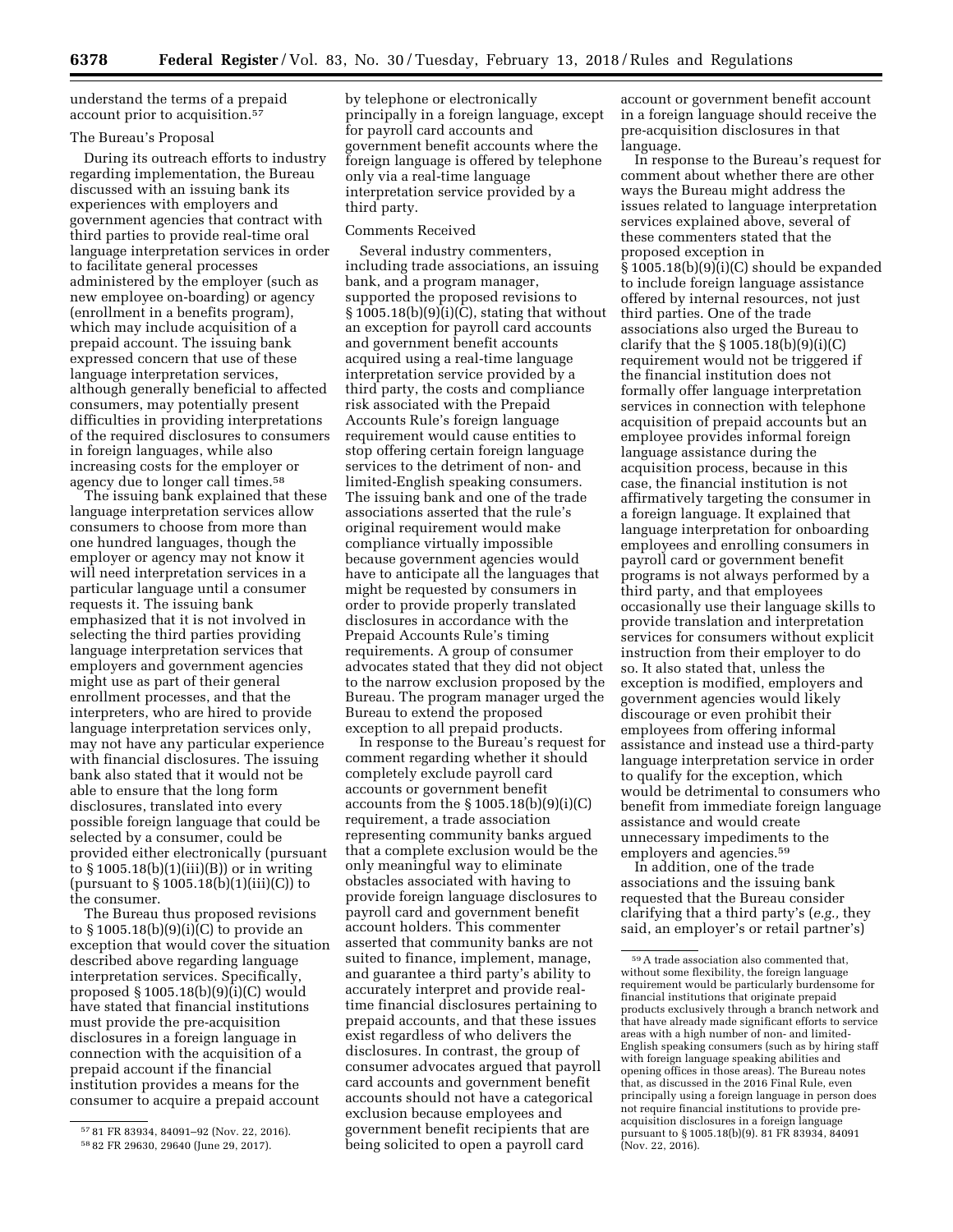telephone or electronic acquisition activities that are unrelated to the financial services offered by the financial institution are not imputed to the financial institution.

Relatedly, the issuing bank requested that the Bureau consider clarifying that certain State-required pre-acquisition disclosures for payroll card accounts would not implicate the advertising, soliciting, and marketing trigger under § 1005.18(b)(9)(i)(B). This commenter expressed concern that employee onboarding materials translated pursuant to State law could be deemed a solicitation under § 1005.18(b)(9)(i)(B) if such material includes information about how to acquire the payroll card account by telephone or electronically, thus requiring financial institutions to provide pre-acquisition disclosures in a foreign language. This commenter explained that financial institutions might not be made aware of such scenarios and, even if they are, may not have enough lead time to respond appropriately. This commenter further stated that because accurate translations take time to develop, it believes that card acquisition delays could result and engender claims of disparate treatment by non-English speaking employees.

### The Final Rule

For the reasons set forth herein, the Bureau is finalizing the revision to § 1005.18(b)(9)(i)(C) with an additional clarification regarding informal or ad hoc telephone conversations, as described below. Specifically, final § 1005.18(b)(9)(i)(C) provides that foreign language pre-acquisition disclosures are required when a financial institution provides a means for the consumer to acquire a prepaid account by telephone or electronically principally in a foreign language. However, foreign language preacquisition disclosures are not required for payroll card accounts and government benefit accounts where the foreign language is offered by telephone via a real-time language interpretation service provided by a third party or by an employer or government agency on an informal or ad hoc basis as an accommodation to prospective payroll card account or government benefit account holders. Relatedly, the Bureau is adding a cross-reference to final § 1005.18(b)(9)(i)(C) in comments 18(b)(9)–1.i.E and ii.B, which set forth examples regarding acquisition of prepaid accounts by telephone. The Bureau is also making a technical correction in comment 18(b)(9)–1 introductory text to correct a crossreference (changing ''§ 1005.18(b)(2) of this section'' to ''§ 1005.18(b)'').

In addition, the Bureau is adopting new comment 18(b)(9)–1.ii.D to provide an example of an informal telephone conversation that would not trigger the requirement in final § 1005.18(b)(9)(i)(C). New comment 18(b)(9)–1.ii.D provides the following example of a situation in which the financial institution would not be required to provide the pre-acquisition disclosures in a foreign language: A consumer calls a government agency to enroll in a government benefits program. The government agency does not offer through its telephone system an option for consumers to proceed in a foreign language. An employee of the government agency assists the consumer with the enrollment process, including helping the consumer acquire a government benefits account. The employee also happens to speak the foreign language in which the consumer is most comfortable communicating, and chooses to communicate with the consumer in that language to facilitate the enrollment process. In this case, the employee offered language interpretation assistance on an informal or ad hoc basis to accommodate the prospective government benefits account holder.

The Bureau intended the foreign language requirements to cover situations where a financial institution affirmatively targets consumers in a foreign language, including providing the means to acquire a prepaid account by telephone in that foreign language. However, the Bureau believes that the situations described by industry stakeholders regarding real-time language interpretation services offered over the telephone by a third party for payroll card accounts and government benefit accounts—as well as informal interpretation assistance provided by employees of an employer or government agency—are distinct, particularly to the extent they involve providing such services in the course of facilitating more general processes by an employer or government agency, such as the onboarding of a new employee or enrollment of a consumer in a benefits program. With respect to informal and ad hoc telephone assistance, the Bureau understands, based on comments received from industry, that such conversations may occur over the telephone in a foreign language, where the employer or government agency itself (rather than a third party) is communicating in a foreign language as an accommodation to prospective payroll card account or government benefit account holders. The Bureau is thus adopting language in final

 $§ 1005.18(b)(9)(i)(C)$  providing that such activities do not trigger the § 1005.18(b)(9)(i) requirement to provide pre-acquisition disclosures in a foreign language. The Bureau remains concerned that applying the foreign language disclosure requirements of § 1005.18(b)(9)(i) in such circumstances might discourage employers and agencies from making language interpretation services available at all.

Nonetheless, the Bureau does not believe it would be appropriate to completely exclude payroll card accounts and government benefit accounts from the foreign language disclosure requirements of § 1005.18(b)(9) as requested by one commenter. When prospective payroll card account or government benefit account holders are affirmatively targeted in a foreign language, the Bureau continues to believe it is appropriate to require the financial institution to provide foreign language pre-acquisition disclosures in accordance with § 1005.18(b)(9)(i).60

The Bureau believes the modifications made in final § 1005.18(b)(9)(i)(C) sufficiently address the specific concerns raised by industry. The exception regarding real-time language interpretation services offered over the telephone by a third party addresses industry concerns about the costs and operational challenges associated with providing the pre-acquisition disclosures for payroll card accounts and government benefit accounts in any language a consumer could select through a third-party language interpretation service, including concerns that financial institutions would be unable to ensure the disclosures are interpreted accurately or provided to the consumer in accordance with § 1005.18(b)(1)(iii)(B) and (C). In addition, the exception regarding assistance offered on an informal or ad hoc basis as an accommodation to prospective payroll card account or

<sup>60</sup>Financial institutions, including government agencies pursuant to § 1005.15(a)(1), must provide the pre-acquisition disclosures required by § 1005.18(b) in a foreign language in connection with the acquisition of a prepaid account, if they principally use that foreign language in certain circumstances. The provision discussed in this section, § 1005.18(b)(9)(i)(C), requires a financial institution to provide foreign language disclosures if it provides a means for a consumer to acquire a prepaid account by telephone or electronically principally in a foreign language. Foreign language disclosures are also required when the financial institution principally uses the foreign language on the prepaid account packaging material, or it principally uses that foreign language to advertise, solicit, or market a prepaid account and provide a means in the advertisement, solicitation, or marketing material that the consumer uses to acquire the prepaid account by telephone or electronically.  $\hat{\S}$  1005.18(b)(9)(i)(A) and (B).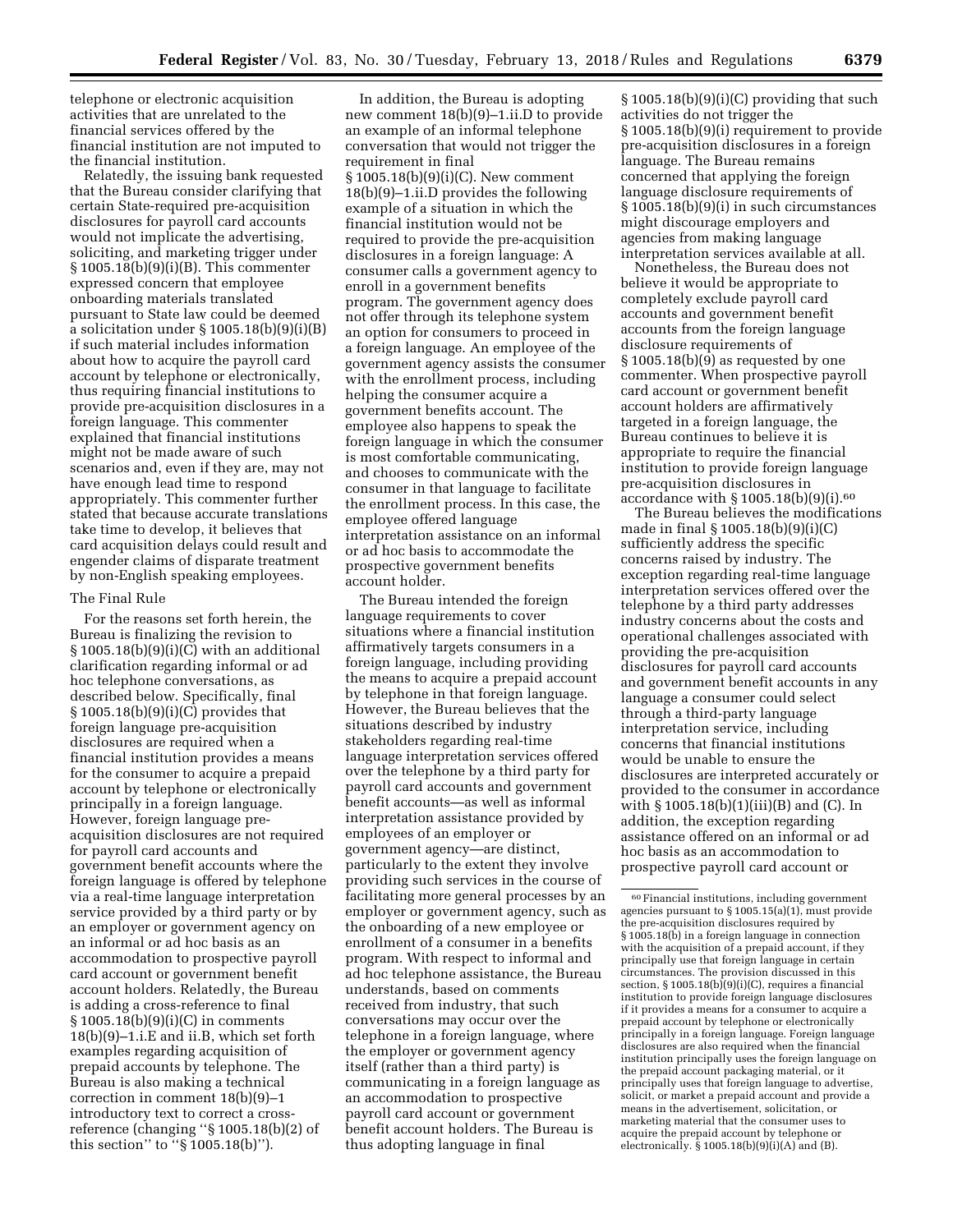government benefit account holders addresses the concerns raised by industry about employers and government agencies that would likely discourage or even prohibit their employees from offering such interpretation assistance to the detriment of consumers who benefit from the immediate assistance.

Furthermore, the Bureau is not excluding any other type of prepaid account from the  $\S 1005.18(b)(9)(i)(C)$ requirement at this time, as requested by one commenter, because the Bureau is not persuaded that financial institutions are likely to face the same challenges related to language interpretation services outside the payroll and government benefit context.

The Bureau declines to clarify, as one commenter suggested, that providing certain State-required pre-acquisition disclosures for payroll card accounts would not implicate the advertising, soliciting, and marketing trigger for providing foreign language disclosures. The Bureau does not believe that such a blanket clarification would be appropriate; if State-required disclosures rise to the level of principal usage of a foreign language in advertising, soliciting, or marketing a payroll card account (or any other type of prepaid account), the Bureau believes that consumers deserve to have the full pre-acquisition disclosures for that account provided in that foreign language.

Regarding a related issue raised by two commenters, the Bureau agrees that the foreign language activity of a third party that is wholly unrelated to a financial institution's prepaid accounts should not implicate the financial institution's obligations under the Prepaid Accounts Rule. However, the Bureau does not believe that a modification to the regulatory text or commentary of the rule is necessary on this point as the rule is targeted to address situations involving use of foreign languages on the prepaid account packaging material, in advertising, solicitation, or marketing, and in electronic or telephonic acquisition processes.

## 18(d) Modified Disclosure Requirements

#### 18(d)(1) Initial Disclosures

#### 18(d)(1)(ii) Error Resolution

As discussed in detail in the sectionby-section analysis of § 1005.18(e)(3) below, the Bureau is making certain changes regarding error resolution and limited liability requirements to address concerns about the treatment of unverified prepaid accounts. Relatedly, the Bureau is amending

§ 1005.18(d)(1)(ii), which requires certain disclosures regarding error resolution. One prepaid issuer commented in support of this aspect of the proposal; no other commenters addressed this provision specifically. The Bureau is thus finalizing these amendments as proposed.

EFTA section 905(a)(7) requires financial institutions to provide a summary of the error resolution provisions in EFTA section 908 and the consumer's rights thereunder as part of the initial disclosures and on an annual basis thereafter.61 These requirements are implemented for accounts generally in §§ 1005.7(b)(10) and 1005.8(b). In the 2016 Final Rule, the Bureau in § 1005.18(d)(1)(ii) required financial institutions following the periodic statement alternative in § 1005.18(c)(1) to modify their § 1005.7(b) initial disclosures by disclosing a notice concerning error resolution that is substantially similar to the notice contained in appendix A–7(b), in place of the notice required by § 1005.7(b)(10). The notice in appendix A–7(b) explains to consumers the error resolution timeframes that apply when financial institutions follow the periodic statement alternative. To further the purposes of EFTA to provide a framework to establish the rights, liabilities, and responsibilities of prepaid account consumers, the Bureau is exercising its authority under EFTA section 904(c) to adopt an adjustment to the error resolution notice requirement of EFTA section 905(a)(7), to permit notices for prepaid accounts as described in § 1005.18(d)(1)(ii), in order to facilitate compliance with error resolution requirements.

Specifically, the Bureau is amending § 1005.18(d)(1)(ii) to clarify that, for prepaid account programs for which the financial institution does not have a consumer identification and verification process, the financial institution must describe its error resolution process and limitations on consumers' liability for unauthorized transfers or, if none, state that there are no such protections. The revisions to § 1005.18(e)(3), discussed below, will not require a financial institution to offer limited liability and error resolution protections on prepaid accounts in a program for which the financial institution does not have a consumer identification and verification process. The clarification in  $§ 1005.18(d)(1)(ii)$  is intended to ensure that financial institutions accurately disclose to consumers the limited liability and error resolution protections (if any) that would apply to any such

prepaid account in their initial disclosures.62

18(e) Modified Limitations on Liability and Error Resolution Requirements

18(e)(3) Limitations on Liability and Error Resolution for Unverified Accounts

EFTA section 908 governs the timing and other requirements for consumers and financial institutions pertaining to error resolution, including provisional credit.63 EFTA section 909 governs consumer liability for unauthorized EFTs.64 These requirements are implemented for accounts generally in §§ 1005.11 and 1005.6, respectively. In the 2014 Proposal, the Bureau proposed to use its exceptions authority under EFTA section 904(c) to add new § 1005.18(e)(3) to except unverified prepaid accounts from the error resolution and limited liability requirements of EFTA sections 908 and 909 to the extent such accounts remained unverified. That paragraph would have provided that for prepaid accounts that are not payroll card accounts or government benefit accounts,65 if a financial institution disclosed to the consumer the risks of not registering and verifying the prepaid account using language substantially similar to the model clause proposed by the Bureau, a financial institution would not have been required to comply with the liability limits and error resolution requirements under §§ 1005.6 and 1005.11 for any prepaid account for which it had not completed its collection of consumer identifying information and identity verification.<sup>66</sup>

65As explained in the 2016 Final Rule, the Bureau excluded payroll card accounts and government benefit accounts from this provision to ensure that, among other things, they maintain the same level of error resolution and limited liability protections that they have under existing Regulation E. 81 FR 83934, 84112 n.502 (Nov. 22, 2016). Furthermore, employers and government agencies are generally required to verify the identity of a prospective payroll card account or government benefit account holder to determine employment status or eligibility for benefits.

66As the Bureau explained in the 2014 Proposal, this provision primarily affects GPR cards that are purchased at retail, where the financial institution may—but does not always—obtain consumer identifying information and perform verification at the time the consumer calls or goes online to activate the card. Because of restrictions imposed by the Financial Crimes Enforcement Network's (FinCEN) Prepaid Access Rule (31 CFR

<sup>61</sup> 15 U.S.C. 1693c(a)(7) and 1693f.

 $^{62}\hspace{0.1em}$  As discussed in the section-by-section analysis of § 1005.18(e)(3) below, that provision as amended by this final rule provides that financial institutions must comply with any error resolution and limited liability protections they disclose for prepaid accounts in programs for which the financial institution does not have a consumer identification and verification process.

<sup>63</sup> 15 U.S.C. 1693f.

<sup>64</sup> 15 U.S.C. 1693g.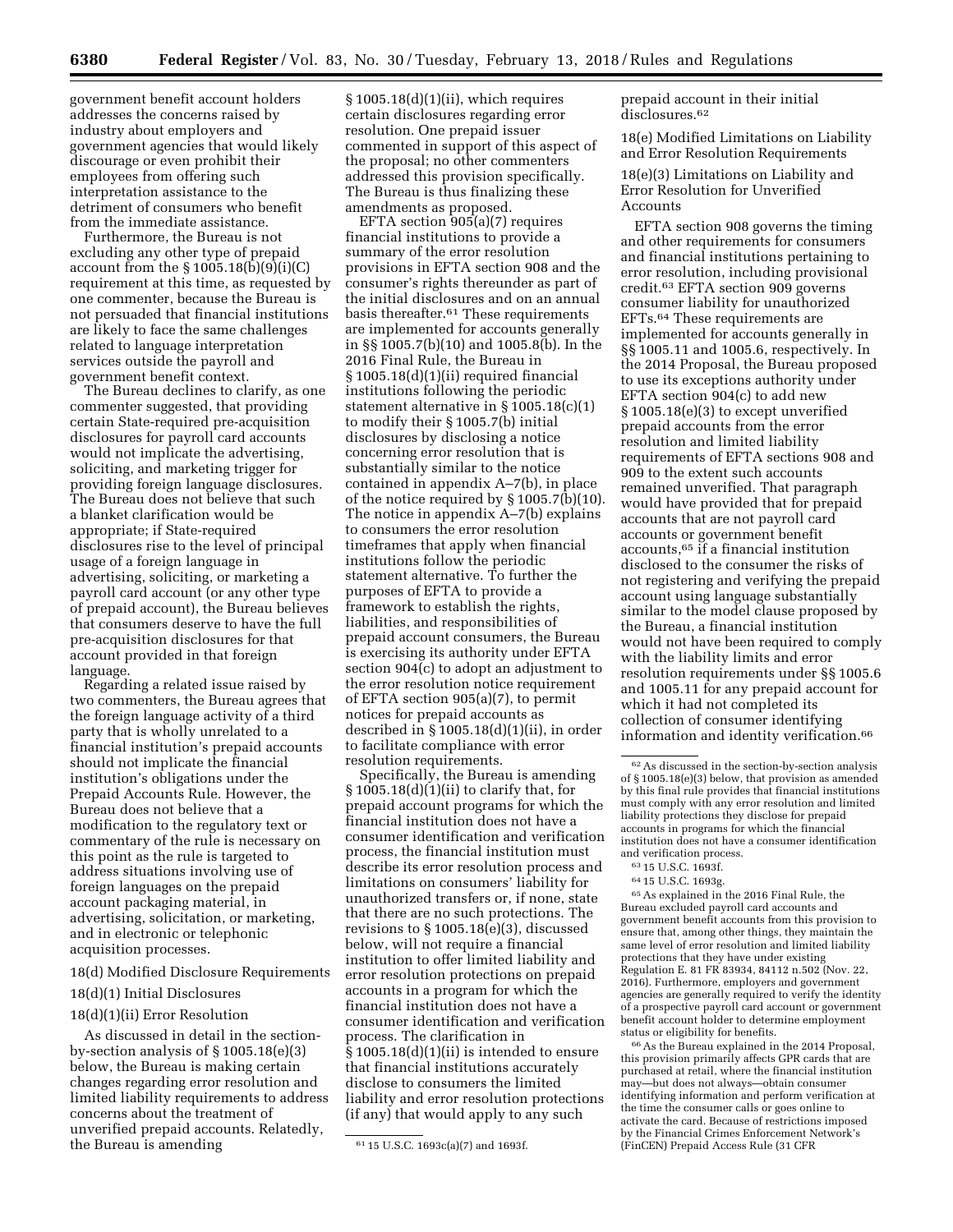The 2014 Proposal would have required financial institutions to comply with Regulation E requirements regarding limited liability and error resolution, including provisional credit, for accounts that were verified; this would have included applying those protections even to unauthorized transfers or other errors that occurred prior to verification.67 The Bureau solicited comment on this aspect of the 2014 Proposal, including regarding whether the limited liability and error resolution provisions of Regulation E should apply to unverified, as well as verified, accounts.68

The Bureau altered its approach in the 2016 Final Rule in several respects, drawing on two primary sources of information. The first was its analysis of 325 prepaid account agreements, in which the Bureau found that a large majority of the agreements reviewed purported to offer Regulation E error resolution and limited liability protections.69 The second was comments received from both industry

67Regulation E sets certain timelines for investigation of alleged errors. A financial institution may take up to the maximum length of time permitted under  $\S 1005.11(c)(2)(i)$  or  $(3)(ii)$ , as applicable, to complete an investigation if it extends provisional credit to the consumer for the amount of the alleged error, so that consumers may continue to access the funds while the financial institution conducts its investigation.

 $6879$  FR 77101, 77185 (Dec. 23, 2014).<br> $69$ Bureau of Consumer Financial Protection, *Study of Prepaid Account Agreements,* at 13 tbl. 3 and 16 tbl. 4 (Nov. 2014) (Study of Prepaid Account Agreements), *available at [http://](http://files.consumerfinance.gov/f/201411_cfpb_study-of-prepaid-account-agreements.pdf) [files.consumerfinance.gov/f/201411](http://files.consumerfinance.gov/f/201411_cfpb_study-of-prepaid-account-agreements.pdf)*\_*cfpb*\_*study-of[prepaid-account-agreements.pdf.](http://files.consumerfinance.gov/f/201411_cfpb_study-of-prepaid-account-agreements.pdf)* Specifically, the Bureau found that 77.85 percent of all agreements reviewed appeared to provide full error resolution protections, with provisional credit available for all consumers where the error could not be resolved within a defined period of time, and 88.92 percent of all agreements reviewed appeared to provide liability limitations consistent with Regulation E (or better). *Id.* In conducting this study, the Bureau observed that very few agreements expressly differentiated between the protections applicable to verified and unverified accounts. In fact, many of the account agreements reviewed by the Bureau suggested that error resolution and limited liability protections were provided in accordance with Regulation E. 82 FR 29630, 29643 n. 57 (June 29, 2017). The Bureau further understood from comments on the 2014 Proposal that many financial institutions provided some limited liability and error resolution protections—though no provisional credit—for prepaid accounts that had not or could not be verified. Thus, the Bureau believed that the 2016 Final Rule's version of § 1005.18(e)(3) generally reflected industry practice at the time. 81 FR 83934, 84112 (Nov. 22, 2016).

and consumer advocacy groups reflecting a wide spectrum of views on this aspect of the 2014 Proposal, with some consumer groups stating they believed it struck a good balance and others advocating for increased protections, while industry commenters focused mainly on provisional credit rather than error resolution and limited liability protections in general. In response to these considerations, the Bureau finalized § 1005.18(e)(3) and related commentary with several substantive revisions. Specifically, under the 2016 Final Rule's version of § 1005.18(e)(3), financial institutions were required to provide error resolution and limited liability protections for all prepaid accounts, including accounts for which the financial institution has not successfully completed its consumer identification and verification process (*i.e.,* accounts that have not concluded the process, accounts where the process is concluded but the consumer's identity could not be verified, and accounts in programs for which there is no such process). However, for unverified accounts, financial institutions were not required to provide provisional credit while investigations are pending. The Bureau also added additional clarifying language to emphasize that financial institutions were not required to adopt a consumer identification and verification process for all prepaid accounts and to clarify when a financial institution would be deemed to have completed its consumer identification and verification process for a particular prepaid account.

### The Bureau's Proposal

Based on concerns raised by industry during the Bureau's outreach efforts regarding implementation and in connection with the 2017 Effective Date Proposal,70 the Bureau proposed to revise § 1005.18(e)(3) and related commentary to provide that, for prepaid accounts that are not payroll card accounts or government benefit accounts, a financial institution is not required to comply with the liability limits and error resolution requirements in §§ 1005.6 and 1005.11 for any prepaid account for which it has not successfully completed its consumer identification and verification process. For purposes of this provision, the Bureau proposed that a financial institution would be deemed to have not successfully completed its consumer identification and verification process

where: (A) The financial institution has not concluded its consumer identification and verification process with respect to a particular prepaid account, provided that it has disclosed to the consumer the risks of not verifying the account using a notice that is substantially similar to the model notice contained in proposed appendix A–7(c); (B) the financial institution has concluded its consumer identification and verification process with respect to a particular prepaid account, but could not verify the identity of the consumer, provided that it has disclosed to the consumer the risks of not registering and verifying the account using a notice that is substantially similar to the model notice contained in proposed appendix A–7(c); or (C) the financial institution does not have a consumer identification and verification process for the prepaid account program, provided that it has made the alternative disclosure described in proposed § 1005.18(d)(1)(ii), discussed above, and complies with the process it has disclosed.71 The proposal would have thus returned § 1005.18(e)(3) to approximately what the Bureau had proposed in the 2014 Proposal, with additional modifications to clarify treatment of prepaid account programs for which there is no consumer identification and verification process.

Proposed § 1005.18(e)(3)(iii) would have provided that, once a financial institution successfully completes its consumer identification and verification process with respect to a prepaid account, the financial institution must limit the consumer's liability for unauthorized transfers and resolve errors that occurred prior to verification with respect to any unauthorized transfers or other errors that satisfy the timing requirements of § 1005.6 or § 1005.11, or the modified timing requirements in § 1005.18(e), as applicable.

The Bureau also proposed changes to the commentary accompanying § 1005.18(e). The proposed revisions to comment 18(e)–4 would have aligned it with the proposed text of  $\S 1005.18(e)(3)$ as well as added commentary from the 2014 Proposal to explain that, for an unauthorized transfer or other error asserted on a previously unverified prepaid account, whether a consumer has timely reported the unauthorized transfer or other error would be based

 $1022.210(d)(1)(v)$  and the payment card networks' operating rules, among other things, the Bureau understands that consumer identification and verification is almost always performed before a card can be reloaded, used to make cash withdrawals, or used to receive cash back at the point of sale. However, the Bureau stated it was aware at the time of the 2014 Proposal that some providers allow consumers to use GPR cards purchased at retail to make purchases immediately. 79 FR 77102, 77185 (Dec. 23, 2014).

<sup>70</sup>These concerns are discussed in detail in the June 2017 Proposal. *See* 82 FR 29630, 29642–43 (June 29, 2017).

<sup>71</sup>Comment 18(e)–5 (to which the Bureau proposed some modifications for clarity and consistency, as discussed below) makes clear that a financial institution may not delay completing its consumer identification and verification process or refuse to verify a consumer's identity based on the consumer's assertion of an error.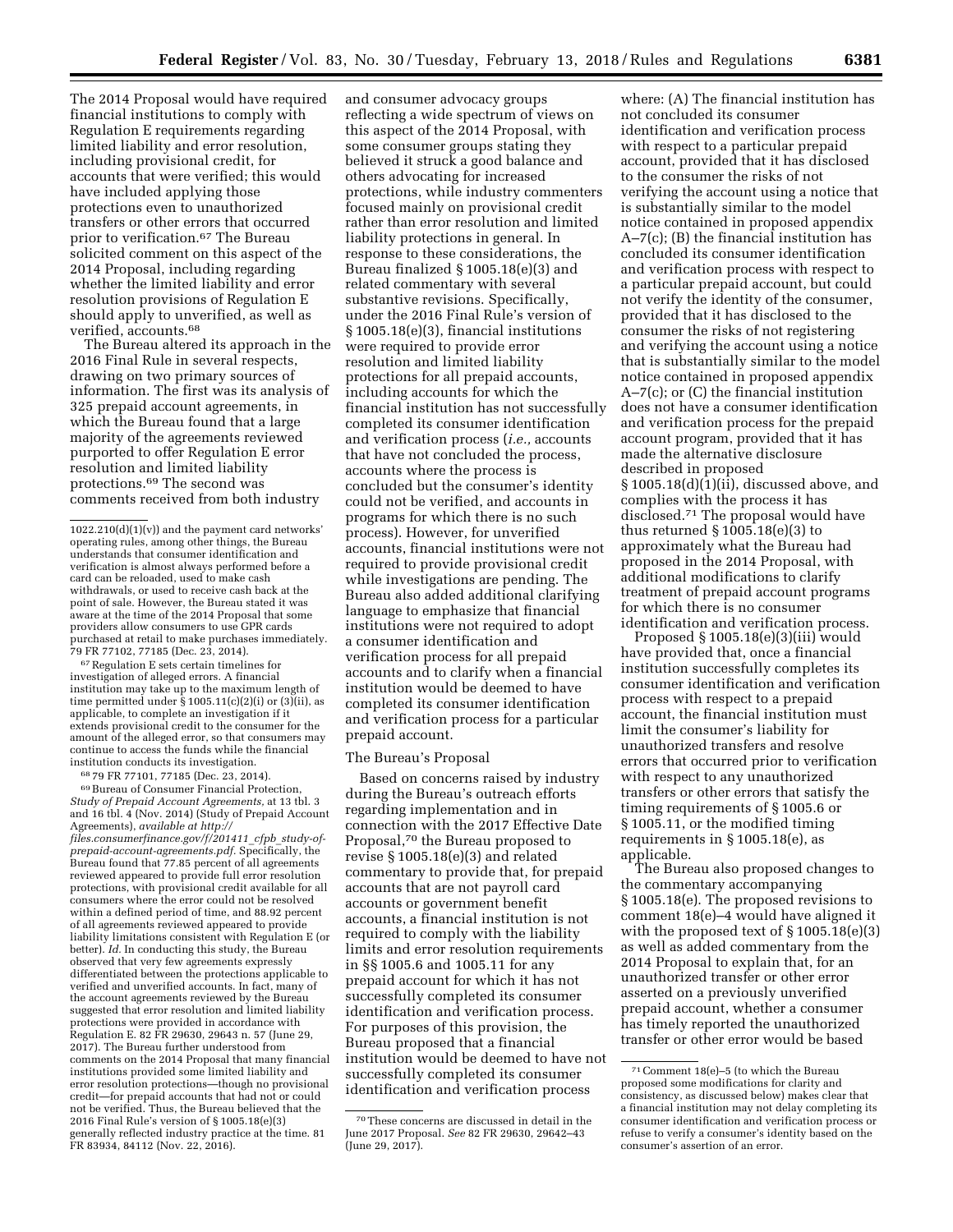on the date the consumer contacts the financial institution to report the unauthorized transfer or other error, not the date the financial institution successfully completes its consumer identification and verification process. For an error asserted on a previously unverified prepaid account, the time limits for the financial institution's investigation pursuant to § 1005.11(c) would begin on the day following the date the financial institution successfully completed its consumer identification and verification process.

The Bureau also proposed to revise comments 18(e)–5 and 6 to more closely align with the proposed text of § 1005.18(e)(3) and to clarify the example provided in comment 18(e)–5 illustrating a situation where a financial institution has not successfully completed its consumer identification and verification process. Proposed comment 18(e)–5 would have continued to make clear that financial institutions may not delay completing their consumer identification and verification processes or refuse to verify a consumer's identity in order to avoid investigating an error asserted by a consumer.

#### Comments Received

The Bureau received a number of comments on its proposed revisions to the error resolution and limited liability regime for prepaid accounts. Industry commenters (including trade associations, issuing banks, program managers, and others) as well as a think tank supported the Bureau's proposal to except prepaid accounts that have not successfully completed the consumer identification and verification process from error resolution and limited liability requirements to the extent such accounts remain unverified.72 Industry commenters generally cited the difficulty of determining whether an asserted error was actually erroneous without having access to information about the consumer provided during the registration process. These commenters suggested that this would lead to increased fraud losses for the industry, primarily arising from instances where a transaction that was in fact authorized by the accountholder is fraudulently asserted as an error (often referred to as friendly fraud or first-party fraud). They asserted that, because of the increased risk of friendly fraud, financial institutions would limit pre-verification functionality on their prepaid accounts.

Several commenters stated that financial institutions' error resolution procedures often require comparison of information provided by the consumer when asserting an error with information previously provided by the consumer to the financial institution (for example, by matching the purchaser's name and shipping address for an online purchase with the consumer's information on file with the financial institution); such information would not be available if the identification and verification process has not been completed.

Commenters also asserted that the provision in the 2016 Final Rule excepting unverified accounts from the provisional credit requirement does not provide meaningful relief because financial institutions often are ultimately unable to establish whether a given transaction on an unverified account was in fact unauthorized. Under EFTA section 909(b), the burden of proof is on the financial institution to show that an alleged error was in fact an authorized transaction; if the financial institution cannot establish proof of valid authorization, the financial institution must credit the consumer's account. These commenters concluded that the rule would therefore increase financial institutions' fraud protection and mitigation costs.

A trade association predicted that, if required to resolve errors on unverified prepaid accounts that allow immediate access to funds, financial institutions would likely issue refunds on disputed transactions via paper check rather than by refunding directly to the prepaid account in order to avoid fraud and having to recredit accounts for alleged unauthorized transactions that the financial institution does not have sufficient information to investigate. However, issuing refunds by paper check would increase financial institutions' costs and delay consumers' receipt of refunds.

In response to the Bureau's proposal to require financial institutions to limit consumers' liability for unauthorized transfers and their obligation to resolve errors that occurred prior to verification for accounts that are subsequently verified (subject to the timing requirements of § 1005.6 or § 1005.11, or the modified timing requirements in § 1005.18(e), as applicable), several industry commenters urged the Bureau to further limit the scope of preverification transactions subject to Regulation E error resolution and limited liability protections.

A number of industry commenters requested that the Bureau only require error resolution and limited liability

protections for transactions that take place within a specified time period (generally 30 days) prior to either the consumer's initial submission of registration information or successful completion of the consumer identification and verification process. Several of these commenters stated that requiring error resolution and limited liability protections over a longer time period increases the potential for fraud losses because investigation becomes increasingly difficult as time goes on; a trade association suggested that financial institutions may not have access to information necessary to investigate errors that occur on unverified accounts more than 30 days prior to assertion of the error. A prepaid issuer and a trade association suggested in their comment letters that, because the vast majority of consumers who ever register a prepaid account do so within 30 days after acquiring the account, a 30-day cap would cover most consumers who ultimately successfully complete the identification and verification process. The same issuer and two trade associations also suggested that a prepaid account may be used by multiple individuals prior to verification, which could further complicate subsequent investigations.

Other industry commenters suggested that the Bureau exclude from the rule's error resolution and limited liability protections all transactions that occur prior to either the consumer's initial submission of information or successful completion of the consumer identification and verification process, rather than upon the consumer's acquisition of the account. Several of these commenters stated that because financial institutions rely on verified consumer information to identify fraudulent transactions when they are attempted, it would be inherently more difficult for financial institutions to limit their fraud exposure on preverification transactions, even for accounts that are ultimately verified. Specifically, a program manager commented that fraudsters may use stolen identities to complete the registration process, which may go undetected for an extended period; this would allow those fraudsters to collect provisional credits on pre-verification transactions that are fraudulently asserted as erroneous. A business advocacy group and a trade association both suggested that financial institutions would not be able to meet the Regulation E timing requirements for errors that occur before registration is completed, thus requiring financial institutions to provide refunds even on

<sup>72</sup>The think tank also suggested that the Bureau monitor issues relating to pre-verification errors and consider whether adjustments are necessary in the future.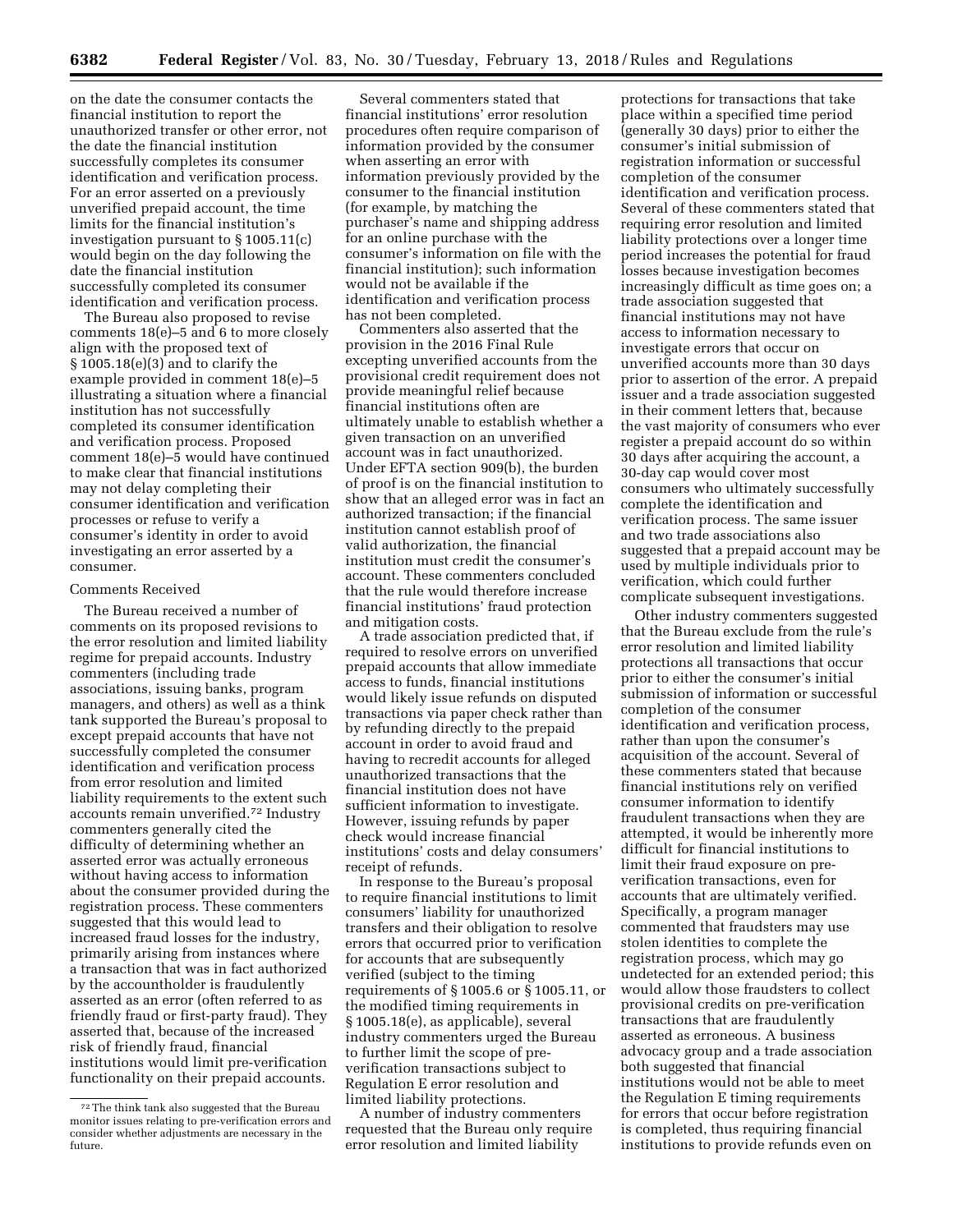some errors that could have been fraudulently asserted, either because investigations would take too long or because financial institutions would lack access to necessary information regardless of the amount of time available for an investigation, respectively. Several industry commenters argued that, rather than requiring Regulation E error resolution and limited liability protections on preverification errors, the Bureau should highlight to consumers the importance of promptly registering their prepaid accounts in order to receive full protections under Regulation E, or help consumers better understand the differences between consumer protections associated with prepaid accounts and gift cards. One industry commenter opposed providing any error resolution and limited liability protections to pre-verification transactions based on the argument that it would reward consumers for their failure to register prepaid accounts.

Consumer advocates did not oppose the Bureau's proposal, but did urge the Bureau to expressly deem certain types of prepaid accounts registered and verified upon issuance in order to make clear such accounts were not eligible for the proposed exception. For example, a group of consumer advocates suggested that where the person to whom a prepaid account is issued is known to the furnisher of the account (including, they urged, prepaid accounts used to pay individuals for jury service, prison release cards, and utility refunds), the prepaid account should be deemed to have successfully completed the consumer identification and verification process because the furnisher already has significant information about the consumer. Another consumer advocate urged the Bureau to deem prison release cards to have successfully completed the consumer identification and verification process upon issuance, both because the correctional facility or law enforcement agency already has significant information about that person and because, this commenter contended, people who have recently been released from prison or jail are particularly likely to lack regular and reliable access to a telephone or the internet, making prompt registration of this type of prepaid account prohibitively difficult.

A program manager and a trade association both urged the Bureau not to adopt the alternative approach described in the proposal, in which the Bureau considered whether it might be appropriate to apply a different standard to prepaid accounts for which a consumer has attempted but failed to

complete the consumer identification and verification process. These commenters noted the difficulty, identified in the proposal, in determining whether a consumer has definitively ''failed to complete'' the process, as opposed there being a delay in the consumer's providing information requested by the financial institution that is needed to complete the process. They also suggested that ''failed to complete'' accounts may in fact be particularly susceptible to fraudulent activity because, in many cases, they represent instances where the financial institution's fraud prevention protocols have detected a higher likelihood of an attempted fraudulent registration (such as, for example, the provided name and address not matching public records).

Commenters also raised issues related to error resolution and limited liability issues addressed by the 2016 Final Rule but outside the scope of the June 2017 Proposal. Specifically, a trade association requested that the Bureau make several modifications to the error resolution and limited liability protections applied to prepaid accounts after they have successfully completed the financial institution's consumer identification and verification process (rather than before, which was the subject of the proposal). Separately, an anonymous commenter stated that financial institutions should incur full liability for any error that is not resolved within 30 days.

### The Final Rule

For the reasons set forth herein, the Bureau is finalizing the revisions to § 1005.18(e)(3)(iii) and comment 18(e)– 4 with substantial modification; § 1005.18(e)(3)(i), (e)(3)(ii), and  $(e)(3)(ii)(C)$  and comment  $18(e)-5$  are finalized as proposed; and comment 18(e)–6 is finalized as proposed with one minor revision for consistency. The final rule provides that for prepaid accounts that are not payroll card accounts or government benefit accounts, a financial institution is not required to comply with the liability limits and error resolution requirements in §§ 1005.6 and 1005.11 for any prepaid account for which it has not successfully completed its consumer identification and verification process. Unlike the proposal, the final rule does not require financial institutions to limit liability or resolve errors that occurred prior to verification on accounts that are later successfully verified.

The changes to § 1005.18(e)(3)(iii) revise the paragraph heading and text to provide that once a financial institution successfully completes its consumer identification and verification process

with respect to a prepaid account, the financial institution must limit the consumer's liability for unauthorized transfers and resolve errors that occur following verification in accordance with § 1005.6 or § 1005.11, or the modified timing requirements in this paragraph (e), as applicable. The revisions to comment 18(e)–4 parallel the revisions in  $\S 1005.18(e)(3)$ (iii), and explain that a financial institution is not required to limit a consumer's liability for unauthorized transfers or resolve errors that occur prior to the financial institution's successful completion of its consumer identification and verification process with respect to a prepaid account. The Bureau is not finalizing the proposed text that would have clarified the timelines associated with Regulation E's error resolution and limited liability provisions on preverification transactions, as it is no longer necessary in light of the other changes to § 1005.18(e)(3).

To further the purposes of EFTA to provide a framework to establish the rights, liabilities, and responsibilities of prepaid account consumers and to facilitate compliance with its provisions, the Bureau believes it is necessary and proper to exercise its authority under EFTA section 904(c) to revise § 1005.18(e)(3) to except accounts that have not successfully completed the consumer identification and verification process from the error resolution and limited liability requirements of EFTA sections 908 and 909. The Bureau continues to believe that providing error resolution and limited liability rights to consumers even on unverified accounts would be beneficial to consumers, and remains concerned, as it expressed in the June 2017 Proposal, that consumers with prepaid accounts that have not been or cannot be verified will not have a right to Regulation E error resolution and limited liability protections. However, absent the change made in this final rule, the Bureau is also concerned that financial institutions' fear of fraud losses in connection with the 2016 Final Rule would prompt them to stop offering prepaid accounts at retail that allow for immediate access to funds, to begin providing refunds for accounts that fail verification via paper check (thus delaying consumers' ability to access their funds), or to make other changes to their programs that would decrease the availability or utility of prepaid accounts to consumers.73 The

<sup>73</sup>The Bureau acknowledges that there is some risk that changing the approach of the 2016 Final Rule may increase the incentive for financial Continued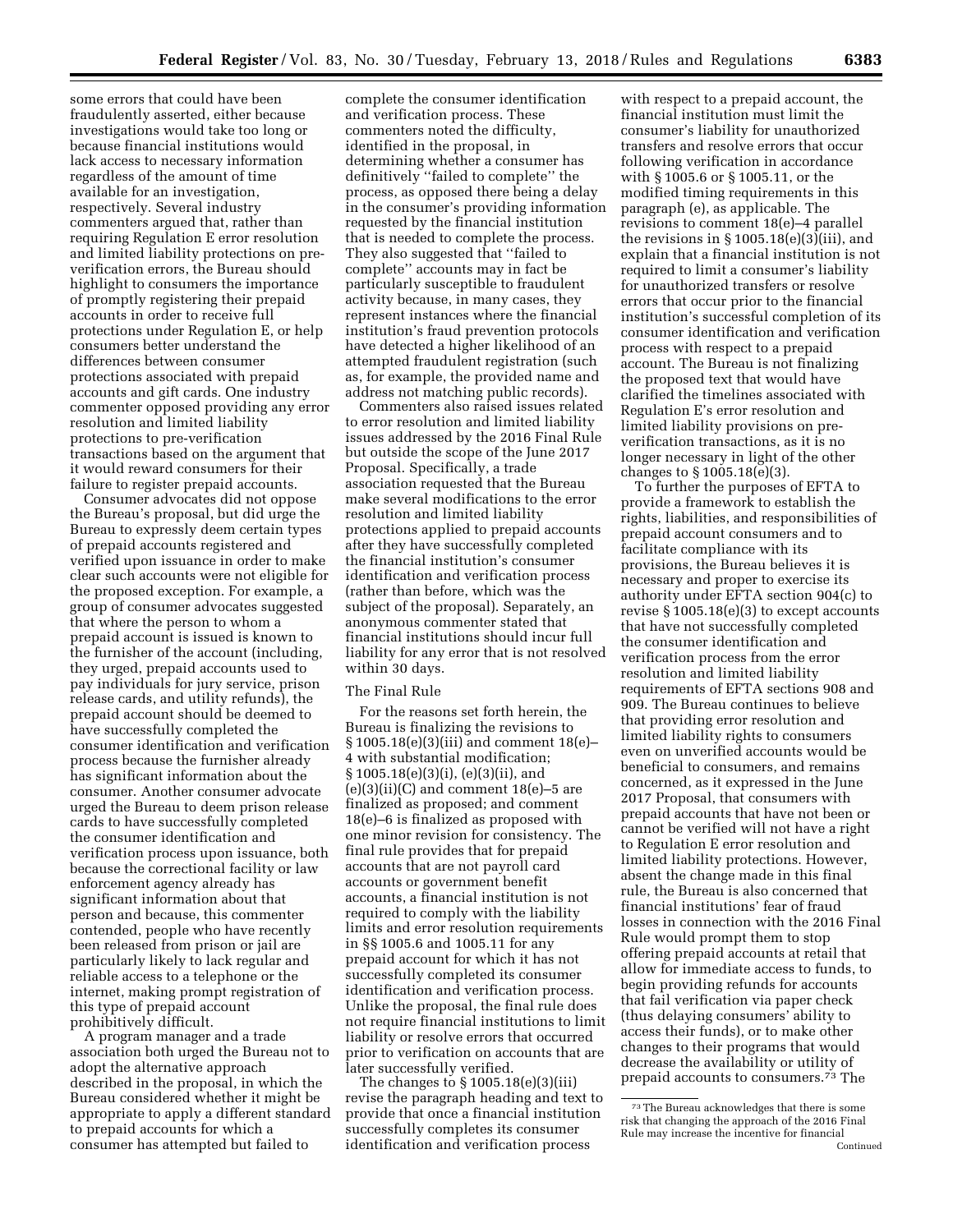Bureau thus believes that, on balance, it is appropriate to adopt this change with respect to unauthorized transactions or other errors that occur on prepaid accounts that have not been or cannot be verified.74

Specifically, the Bureau believes that consumers can obtain substantial benefits from those prepaid products that provide immediate functionality upon purchase at retail. However, such benefits would be lost if such products are no longer offered because of fraud concerns. Similarly, consumers who purchase prepaid products but are not able to complete the consumer identification and verification process successfully could be subject to a period of financial disruption if they are required to wait for a return of their funds by check. For example, consider a consumer who loads funds into a new prepaid account and is subsequently unable to successfully complete the financial institution's consumer identification and verification process. Under current industry practice, many financial institutions allow those consumers to spend down the funds that have been loaded into the account in this situation. But if the financial institution were to deactivate the prepaid card and provide a refund in this situation via paper check, the consumer would be unable to access those funds until receiving the check, which is likely to take at least several business days. Furthermore, the consumer may encounter difficulties in receiving the refund check if the consumer lacks a fixed address, and may incur fees to cash the refund check.

The Bureau is also aware that consumers use prepaid accounts for a variety of reasons, and that consumers who do not wish to submit their personal information for verification or who may not be able to have their identities verified would have few other options if financial institutions stop allowing any functionality prior to successful verification. Such consumers could choose instead to use open loop gift cards,75 for which there is generally

74As noted in the June 2017 Proposal, prepaid accounts that require verification prior to issuance will not be affected by this provision.

75An ''open loop'' gift card can be used to make purchases at locations where cards that run on one of the major card networks are accepted. However, such cards are generally excluded from coverage

not an identification and verification process, but in that case would not receive any of the other benefits of the Prepaid Accounts Rule.

Accordingly, to avoid such outcomes, the Bureau concludes that it is appropriate to not require compliance with Regulation E error resolution and limited liability provisions with regard to transactions on prepaid accounts that have not been or cannot be verified. Although the Bureau proposed to require financial institutions to comply with these requirements once an account has been successfully verified with regard to transactions that occurred prior to the completion of the verification process, the Bureau has concluded based on information presented in the comments and further analysis that a requirement to do so in all circumstances could present complications and fraud risks that may not be justified by the potential benefits. The Bureau is aware that some financial institutions provide limited liability and error resolution protections (though perhaps without provisional credit) on unverified accounts, for pre-verification transactions, or both, as matter of contract or customer service.76 The Bureau encourages financial institutions to continue and expand offering such services to consumers in appropriate circumstances.

In particular, the Bureau believes, based on comments received and its understanding of the market, that the impact on consumers of this change from the June 2017 Proposal should be extremely limited for several reasons. First, the only accounts at issue here are those that consumers acquire before the financial institution conducts its consumer identification and verification process (generally, prepaid accounts sold at retail). Second, in most prepaid programs where accounts are acquired prior to verification, consumers must

76 In conducting its Study of Prepaid Account Agreements, the Bureau observed that very few agreements expressly differentiated between the protections applicable to verified and unverified accounts. In fact, as noted above, many of the account agreements reviewed by the Bureau suggested that error resolution and limited liability protections were provided in accordance with Regulation E.

attempt the identification and verification process before they can use the account; verification generally occurs in the course of the initial activation phone call or website visit, so consumers whose identities are successfully verified will thus complete the process prior to using the prepaid account and therefore should be unaffected by this change.77 Likewise, consumers who fail the verification process would not have been entitled to error resolution and limited liability rights under the June 2017 Proposal in any event. Third, the Bureau understands that for programs that allow usage prior to attempted or completed verification, most consumers who successfully verify their accounts do so shortly after acquisition. Finally, the Bureau understands that any consumers who do conduct preverification transactions infrequently assert errors.

Other factors also limit potential losses to consumers. For example, as noted above, the Bureau understands that, for a variety of reasons—including FinCEN's Prepaid Access Rule and the payment card networks' operating rules—the consumer identification and verification process is almost always performed before a card can be reloaded, used to make cash withdrawals, or used to receive cash back at the point of sale. Thus, even for consumers with prepaid accounts that can be used prior to attempting or completing verification, disputes are generally limited to purchase transactions because other functions (such as reloads and ATM withdrawals) are not typically permitted prior to verification. Additionally, consumers' potential losses from pre-verification errors will be, at most, the amount of the initial load, which the Bureau understands to generally be limited to a maximum of \$500, and in practice often may be significantly less. Thus, the Bureau believes that, in the current market, both the frequency and magnitude of pre-verification errors are low for these accounts. More broadly, the Bureau intends to engage in market monitoring to assess the impact on both financial institutions and consumers of not requiring limited liability and error resolution protections on unverified prepaid accounts.

institutions to offer prepaid accounts for which there is no consumer identification and verification process and are therefore excepted from error resolution and limited liability protections. However, the Bureau believes that any such incentives are likely to be outweighed by the potential benefits to the financial institution of encouraging consumers to register their prepaid accounts to increase the functionality and thus the longevity of the consumer's use of the account.

under the 2016 Final Rule, and instead are generally covered by the Gift Card Rule, which requires certain disclosures, limits the imposition of certain fees, and contains other restrictions. As discussed in the 2016 Final Rule, the Gift Card Rule was adopted by the Federal Reserve Board in 2010 to implement certain sections of the Credit CARD Act. *See* 81 FR 83934, 83946–47 (Nov. 22, 2016). The Bureau believes that consumers who use cards that are not labeled and marketed as gift cards should be provided the same protections as other prepaid accounts under the 2016 Final Rule, rather than the more limited protections of the Gift Card Rule. *Id.* at 83977.

<sup>77</sup>The Bureau understands that in nearly all cases, consumers who attempt the identification and verification process will either immediately be successfully verified or fail verification; only in a small number of cases will the verification process take longer than a few minutes. Thus, consumers with prepaid accounts that require attempted verification before use will largely not conduct preverification transactions at all.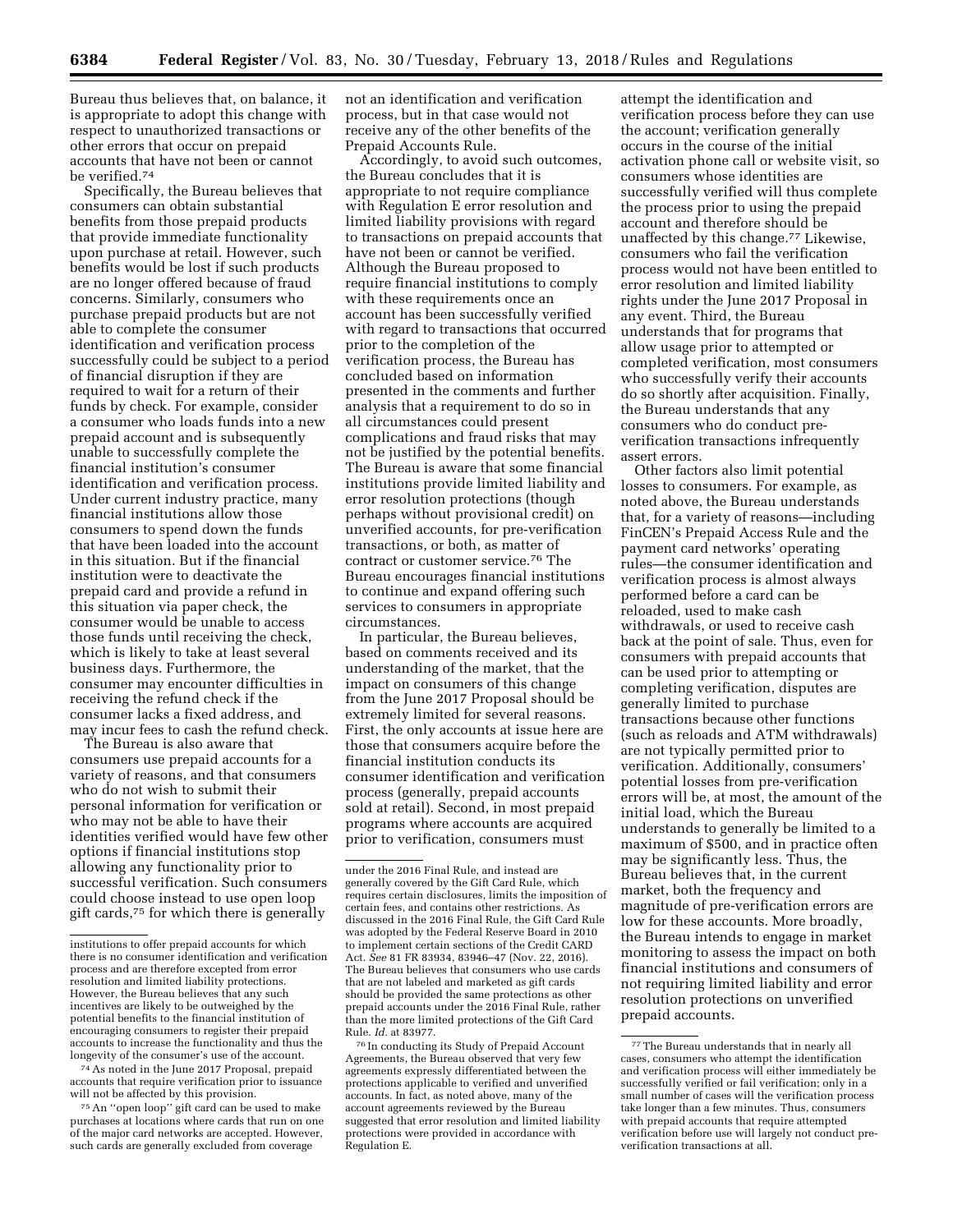At the same time, commenters on the June 2017 Proposal expressed concern that a rigid requirement to provide Regulation E limited liability and error resolution rights in connection with all transactions that occur prior to a successful registration could attract more first-party fraud attempts and create complexity and uncertainty for issuers. As noted above, several of these commenters stated that because financial institutions rely on information about consumers obtained during the identification and verification process to identify fraudulent transactions when they are attempted, it would be inherently more

difficult for financial institutions to limit their fraud exposure on preverification transactions, even for accounts that are ultimately verified. The Bureau considered requiring

financial institutions to provide error resolution and limited liability protections on transactions occurring up to 30 days prior to verification, as suggested by some commenters. While the Bureau appreciates that a 30-day ''lookback'' period may allow some consumers on the margins to resolve pre-verification errors, the small number of accounts that would be implicated would limit the value of this protection, while adding additional complexity to the regulation with a new time period and exposing financial institutions to some potential losses from first-party fraud. On balance, the Bureau believes that a bright-line test based on successful verification of the prepaid account will simplify compliance without significantly increasing costs to consumers. In addition, requiring error resolution and limited liability protections only for post-verification errors aligns the treatment of prepaid accounts with the treatment of traditional checking accounts under Federal anti-money laundering requirements, where identifying information must be collected from the consumer before the account is opened and verification must be complete at the same time or shortly thereafter.<sup>78</sup>

With respect to industry commenters' suggestions that the Bureau encourage consumers to register prepaid accounts more quickly rather than require error resolution and limited liability protections on pre-verification transactions, or that the Bureau's proposal would have led to consumers being rewarded for failing to register their accounts, the Bureau agrees that prompt registration of prepaid accounts provides important benefits to consumers (even beyond this aspect of

the rule). The Bureau expects that the pre-acquisition disclosures regarding registration and deposit insurance, pursuant to § 1005.18(b)(2)(xi) and (b)(4)(iii), will help encourage consumers to register their prepaid accounts promptly. This final rule makes prompt registration even more important for consumers, and the Bureau encourages financial institutions to continue to promote to consumers the benefits of registering their accounts promptly (including the availability of error resolution and limited liability protections).

The Bureau also considered imposing a requirement that financial institutions additionally disclose any process they do have for investigating and resolving pre-verification errors, similar to the requirement in final  $\S 1005.18(d)(1)(ii)$ that financial institutions disclose, for prepaid account programs with no consumer identification and verification process, their error resolution process and limitations on consumers' liability for unauthorized transfers, if any. However, the Bureau is concerned that imposing such an additional disclosure requirement for prepaid accounts more generally might have the unintended effect of discouraging financial institutions from offering any assistance to consumers regarding concerns with pre-verification issues, to the extent that institutions had previously provided such assistance on a discretionary basis.79

The Bureau agrees with industry commenters that urged the Bureau not to adopt the alternative approach described in the proposal, which would have created a third category of error resolution and limited liability protections for accounts that have begun, but failed to successfully complete, the financial institution's consumer identification and verification process. As the Bureau noted in the proposal, adding a third category of accounts would increase the complexity of the rule, and it may be difficult for financial institutions to distinguish between a consumer's failure to complete the verification process and a consumer who is merely delayed in providing additional requested information. The Bureau also appreciates the concerns raised by commenters that ''failed to complete'' accounts may in fact be disproportionately likely to be involved

in fraudulent activity, because many accounts that fail to complete verification do so based on the financial institution's fraud prevention protocols. Accordingly, the Bureau is not adopting this alternative approach.

With respect to the comments raised by consumer advocates regarding whether certain types of prepaid accounts should be deemed verified at issuance, the Bureau notes that final comment 18(e)–6 provides that a financial institution that collects and verifies consumer identifying information, or that obtains such information after it has been collected and verified by a third party, prior to or as part of the account acquisition process, is deemed to have successfully completed its consumer identification and verification process with respect to that account. While the comment provides one example of a situation where that condition is met, that example is not intended to be exclusive. Thus, while the Bureau is not further modifying the text of § 1005.18(e)(3) or comment 18(e)–6, the Bureau emphasizes that, where the conditions described in that comment are met, a financial institution is deemed to have successfully completed its consumer identification and verification process with respect to that account upon issuance of the account. The Bureau believes that, in at least some cases, the types of prepaid accounts mentioned by consumer advocates (including prison release cards) will in fact meet the conditions described in comment 18(e)–6.

18(h) Effective Date and Special Transition Rules for Disclosure Provisions

As discussed in detail in part VI below, the Bureau is extending the overall effective date of the Prepaid Accounts Rule to April 1, 2019. Section 1005.18(h) includes several transitional exceptions and accommodations related to the effective date. The Bureau is revising dates in the regulatory text and headings throughout § 1005.18(h) and in comments 18(h)–1, 2, and 6 to reflect the new April 1, 2019 effective date.

The Bureau is also making several technical corrections in § 1005.18(h) and related commentary. First, the Bureau is revising comment 18(h)–2 for clarity and to conform with usage of terms elsewhere in that comment and in the regulatory text (changing ''disclosures and access devices'' to ''disclosures on, in, or with access devices or packaging materials'' in the last sentence). Finally, the Bureau is revising comment 18(h)–5 to clarify the provision to which that comment is

<sup>78</sup>*See* 31 CFR 1022.210.

<sup>79</sup> In contrast, the Bureau concluded that it was appropriate to impose such a disclosure requirement on prepaid accounts in programs without consumer identification and verification processes because the model language in appendix A–7(b) is inapplicable to accounts in those programs.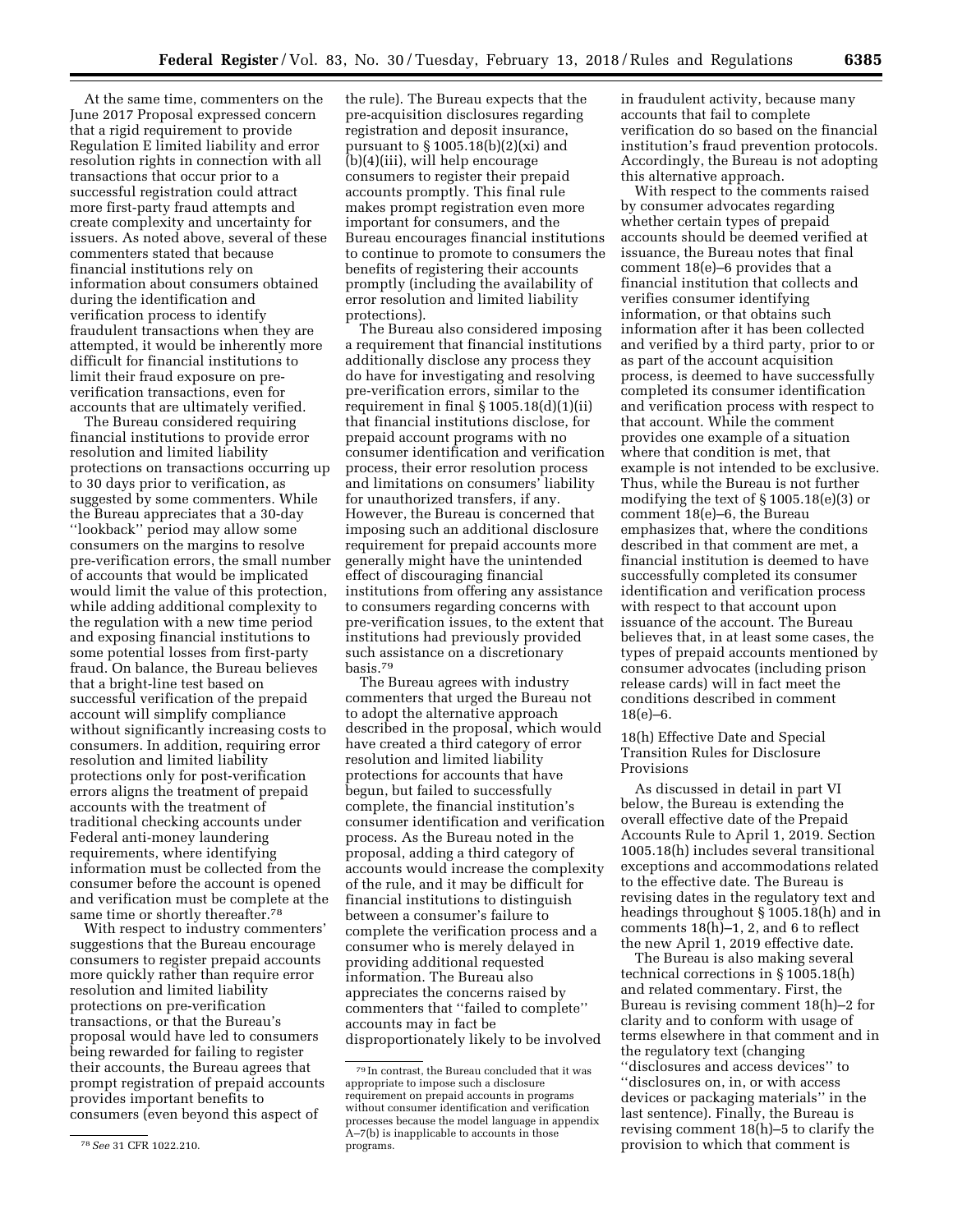referring (changing ''applicable portions of those provisions'' to ''requirements of § 1005.18(h)(2)(ii)''), and adding a missing space between words.

# Section 1005.19 Internet Posting of Prepaid Account Agreements 19(b) Submission of Agreements to the Bureau

Section 1005.19 requires prepaid account issuers to post and submit agreements to the Bureau, pursuant to the Bureau's authority under EFTA sections 904(c) and 905(a) and sections 1022(c)(4) and 1032(a) of the Dodd-Frank Act.80 As discussed in the section-by-section analyses that follow, the Bureau is narrowing the scope of several aspects of § 1005.19(b) to facilitate compliance and reduce burden.

### 19(b)(2) Amended Agreements

Section 1005.19(b)(1) requires issuers to make submissions of prepaid account agreements to the Bureau on a rolling basis, in the form and manner specified by the Bureau. Submissions must be made to the Bureau no later than 30 days after an issuer offers, amends, or ceases to offer a prepaid account agreement and must contain certain information, including other relevant parties to the agreement (such as the employer for a payroll card program).<sup>81</sup> As explained in the 2016 Final Rule, the Bureau believes that providing this information about each agreement will help the Bureau, consumers, and other parties locate agreements on the Bureau's website quickly and effectively.82 The 2016 Final Rule's version of § 1005.19(b)(2) stated that, if a prepaid account agreement previously submitted to the Bureau is amended, the issuer must submit the entire amended agreement to the Bureau, in the form and manner specified by the Bureau, no later than 30 days after the change becomes effective. Comment 19(a)(2)–1 provides examples of changes to an agreement that generally would be considered substantive, and therefore would be deemed amendments to the agreement.

82 81 FR 83934, 84136 (Nov. 22, 2016). 83 82 FR 29630, 29645 (June 29, 2017).

## The Bureau's Proposal

As explained in the June 2017 Proposal, the Bureau learned through its outreach efforts to industry regarding implementation that some industry stakeholders were concerned about needing to notify the Bureau every time relevant parties to a prepaid account agreement are added or removed; this concern was particularly acute for payroll card accounts. The Bureau understands that while payroll card issuers may customize some payroll card programs for specific employers, payroll card issuers often use a standard account agreement with multiple employers, so that they may add or remove employers without changing the agreement itself. Some stakeholders explained that changes to the list of these employers as relevant parties to the agreement might occur on a somewhat frequent basis, and they expressed concern about continually needing to notify the Bureau of these changes.83

Although the Bureau continues to believe that information about other relevant parties to agreements will be useful to the Bureau, consumers, and others, the Bureau acknowledged in the June 2017 Proposal that reporting frequent changes of relevant parties to an agreement for an otherwise unchanging agreement could be time consuming for some issuers.

The Bureau proposed to revise § 1005.19(b)(2) to provide that an issuer may delay submitting a change in the names of other relevant parties to an agreement until such time as the issuer is submitting an amended agreement pursuant to § 1005.19(b)(2) or changes to other identifying information about the issuer and its submitted agreements pursuant to § 1005.19(b)(1)(i), in lieu of submitting such a change no later than 30 days after the change becomes effective. The Bureau also proposed to revise comment 19(a)(2)–1.vii to add a reference to § 1005.19(b)(2) regarding the timing of submitting such changes to the Bureau. The Bureau also requested, but did not receive, comment on whether there are any alternative approaches the Bureau might adopt to reduce burden on issuers while still ensuring that information about other relevant parties is submitted in a timely manner, such as by requiring submission of updated information on other relevant parties at least once per quarter.

### Comments Received

A number of industry commenters, including trade associations, a program manager, an issuing bank, and a think tank, supported the proposed revisions to § 1005.19(b)(2). Specifically, several of these commenters stated that the proposed revisions would facilitate compliance and help reduce the cost and burden of having to make a submission every time they made changes to the other relevant parties to an agreement where the agreement itself is not amended. In addition, the issuing bank commenter confirmed that, because issuers frequently offer a single payroll card program to multiple employers (or similar third parties), the requirement in the 2016 Final Rule, if left unchanged, would trigger constant filings with the Bureau because in some cases issuers add employers to these types of programs on a weekly basis.

#### The Final Rule

For the reasons set forth herein, the Bureau is finalizing § 1005.19(b)(2) with modifications as described below. First, the Bureau is bifurcating the requirements of  $\S 1005.19(b)(2)$  into final  $\S 1005.19(b)(2)(i)$ , which sets forth the requirements for the submission of amended agreements generally, and final  $\S 1005.19(b)(2)(ii)$ , which sets forth the requirements for the submission of updated lists of names of other relevant parties,84 and is adding new headings to each for organizational purposes. Final § 1005.19(b)(2)(ii) provides that, notwithstanding § 1005.19(b)(2)(i), an issuer may delay submitting a change to the list of names of other relevant parties to a particular agreement until the earlier of: (A) Such time as the issuer is otherwise submitting an amended agreement or changes to other identifying information about the issuer and its submitted agreements pursuant to § 1005.19(b)(1)(i); or (B) May 1 of each year, for any updates to the list of names of other relevant parties for that agreement that occurred between the issuer's last submission of relevant party information and April 1 of that year. The Bureau is also adding new comment 19(b)(2)–2 to provide examples illustrating the submission requirement in final § 1005.19(b)(2)(ii). In addition, the Bureau is adding a new sentence to  $\S 1005.19(b)(2)(i)$ , for clarity, stating that if other identifying information about the issuer and its submitted agreements previously submitted to the Bureau is amended, the

<sup>80</sup> 15 U.S.C. 1693b(c) and 1693c(a); 12 U.S.C. 5512(c)(4) and 5532(a).

<sup>81</sup>Specifically, § 1005.19(b)(1)(i), as finalized in the 2016 Final Rule, requires issuers to submit identifying information about the issuer and the agreements submitted, including the issuer's name, address, and identifying number (such as an RSSD ID number or tax identification number); the effective date of the prepaid account agreement; the name of the program manager, if any; and the names of other relevant parties, if applicable (such as the employer for a payroll card program or the agency for a government benefit program).

<sup>84</sup>The Bureau is finalizing these revisions using the term "lists of names of other relevant parties, rather than ''names of other relevant parties,'' for clarity.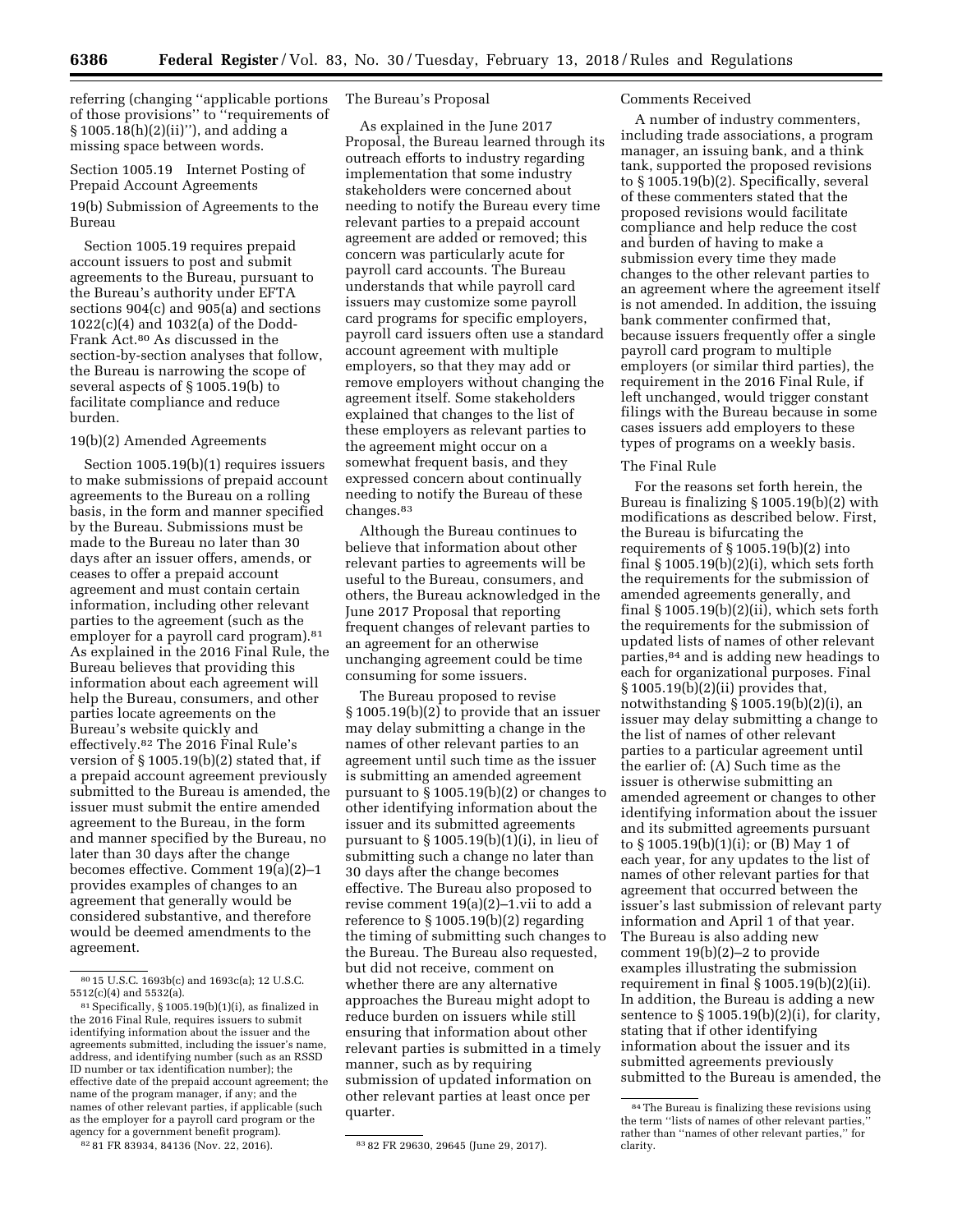issuer must submit updated information to the Bureau, in the form and manner specified by the Bureau, no later than 30 days after the change becomes effective.85 This addition parallels existing language regarding amended agreements and is intended to avoid confusion about whether issuers must submit to the Bureau agreements that are revised as well as changes to related required information. The Bureau is adopting the proposed revision to comment 19(a)(2)–1.vii (to add a reference to § 1005.19(b)(2) regarding the timing of submitting such changes to the Bureau), with an additional conforming change to align it with revised language in § 1005.19(b)(2)(ii). The Bureau is also making conforming changes in  $\S 1005.19(b)(1)(i)$  and (iii),  $(c)(3)$ , and  $(d)(2)(v)$ , and comments 19(b)(1)–1, 19(b)(2)–1, and 19(b)(6)–1 to reflect the changes made in final § 1005.19(b)(2).

The Bureau continues to believe that revisions to § 1005.19(b)(2) are warranted to address the concerns raised by industry related to the requirement that an issuer update its submission to the Bureau each time there is a change to the list of names of other relevant parties to an agreement. At the same time, the Bureau is cognizant of the necessity for industry to provide timely information in order for their submissions to be useful to the Bureau, consumers, and other interested parties. As noted above, the Bureau sought comment on alternative approaches the Bureau might adopt to reduce burden on issuers while still ensuring that information about other relevant parties is submitted in a timely manner, such as by requiring submission of updated information on other relevant parties at least once per quarter. Although the Bureau received no responses to that solicitation for comment, it has continued its own analysis. Upon further consideration, the Bureau believes it is appropriate to include an annual backstop as part of this accommodation, ensuing that the Bureau will have reasonably up-to-date information about other relevant parties to all prepaid account agreements while still permitting issuers to delay submitting changes to the list of names of other relevant parties to an agreement beyond 30 days after the change becomes effective.

Thus, in most cases, what triggers the requirement to make a submission regarding the names of other relevant parties to a particular prepaid account

agreement is a substantive change to the content of the agreement itself or the identifying information enumerated in § 1005.19(b)(1)(i) other than the names of other relevant parties to the agreement. Amendments to one agreement submitted to the Bureau do not trigger the requirement to submit updated lists of the names of other relevant parties to all the issuers' agreements. Issuers may, but are not required to, submit changes to the list of names of other relevant parties to an agreement within 30 days of the change becoming effective (that is, following the same schedule as for submitting other changes to the Bureau). However, in situations in which the Bureau does not have an up-to-date relevant party list from the issuer as of April 1 of a given year, the issuer must provide such updates by May 1 of that year.

# 19(b)(6) Form and Content of Agreements Submitted to the Bureau

## 19(b)(6)(ii) Fee Information

The 2016 Final Rule's version of § 1005.19(b)(6)(ii) stated that fee information must be set forth either in the prepaid account agreement or in a single addendum to that agreement. It further stated that the agreement or the addendum thereto must contain all of the fee information, which § 1005.19(a)(3) defines as the short form disclosure for the prepaid account pursuant to § 1005.18(b)(2) and the fee information and statements required to be disclosed in the pre-acquisition long form disclosure for the prepaid account pursuant to  $\S 1005.18(b)(4)$ . As explained in the 2016 Final Rule, the Bureau believed that permitting issuers to include the short form and long form disclosures together as part of the prepaid account agreement or in a single addendum to that agreement would provide issuers some flexibility, while ensuring that consumers and other parties reviewing the agreements have access to such information.86

### The Bureau's Proposal

As explained in the June 2017 Proposal, the Bureau was concerned that permitting the short form and long form disclosures to be included either as part of the prepaid account agreement or in a single addendum might not provide issuers the flexibility the Bureau intended.87 Given the form and content requirements of the short form and long form disclosures, the Bureau expects that many issuers will likely create two separate documents, making the task of combining the documents into the

agreement or a single addendum potentially unnecessarily complex.88

The Bureau therefore proposed to revise § 1005.19(b)(6)(ii) to allow issuers to submit the pre-acquisition disclosures either as one or separate addenda. Specifically, proposed § 1005.19(b)(6)(ii) would have provided that fee information must be set forth either in the prepaid account agreement or in addenda to that agreement that attach either or both the short form disclosure for the prepaid account pursuant to § 1005.18(b)(2) and the fee information and statements required to be disclosed in the long form disclosure for the prepaid account pursuant to § 1005.18(b)(4). The agreement or addenda thereto must contain all of the fee information, as defined by § 1005.19(a)(3). The Bureau also proposed to make conforming changes to  $\S 1005.19(b)(6)(iii)$  and comment 19(b)(6)–3, which govern the requirements for integrated prepaid account agreements and which reference an optional fee information addendum, to reflect the proposed changes to § 1005.19(b)(6)(ii).

### Comments Received

Several industry commenters, including trade associations, a program manager, and a think tank, supported the proposed revisions to § 1005.19(b)(6)(ii) and (iii). One of the trade associations confirmed the Bureau's expectation that many issuers will likely create two separate documents (one for the short form disclosure and another for the long form disclosure) and thus would be forced to combine the documents into the agreement or into a single addendum, which they asserted will complicate the submission process if the requirement is left unchanged. Several of the other industry commenters stated that the proposed changes would facilitate compliance and potentially reduce the cost and burden associated with the § 1005.19 submission and posting requirements.

A group of consumer advocates stated that, although they had no objection to the Bureau's proposal to permit issuers to submit the short form and long form disclosures as separate documents, the

<sup>85</sup>The proposed text of § 1005.19(b)(2) also included a technical correction (changing ''comes'' to ''becomes''), which the Bureau is finalizing.

<sup>86</sup> 81 FR 83934, 84143 (Nov. 22, 2016). 87 82 FR 29630, 29645 (June 29, 2017).

<sup>88</sup>As noted above, § 1005.19(a)(3) defines fee information, in part, as the fee information and statements required to be disclosed in the preacquisition long form disclosure for the prepaid account pursuant to § 1005.18(b)(4). It does not require that the long form itself, in accordance with the form and formatting requirements of § 1005.18(b)(6) and (7), be submitted. Some issuers may integrate the long form in that fashion into, or append it to, their agreements, in order to satisfy the requirements of §§ 1005.7(b), 1005.18(b)(4) and (f)(1) simultaneously.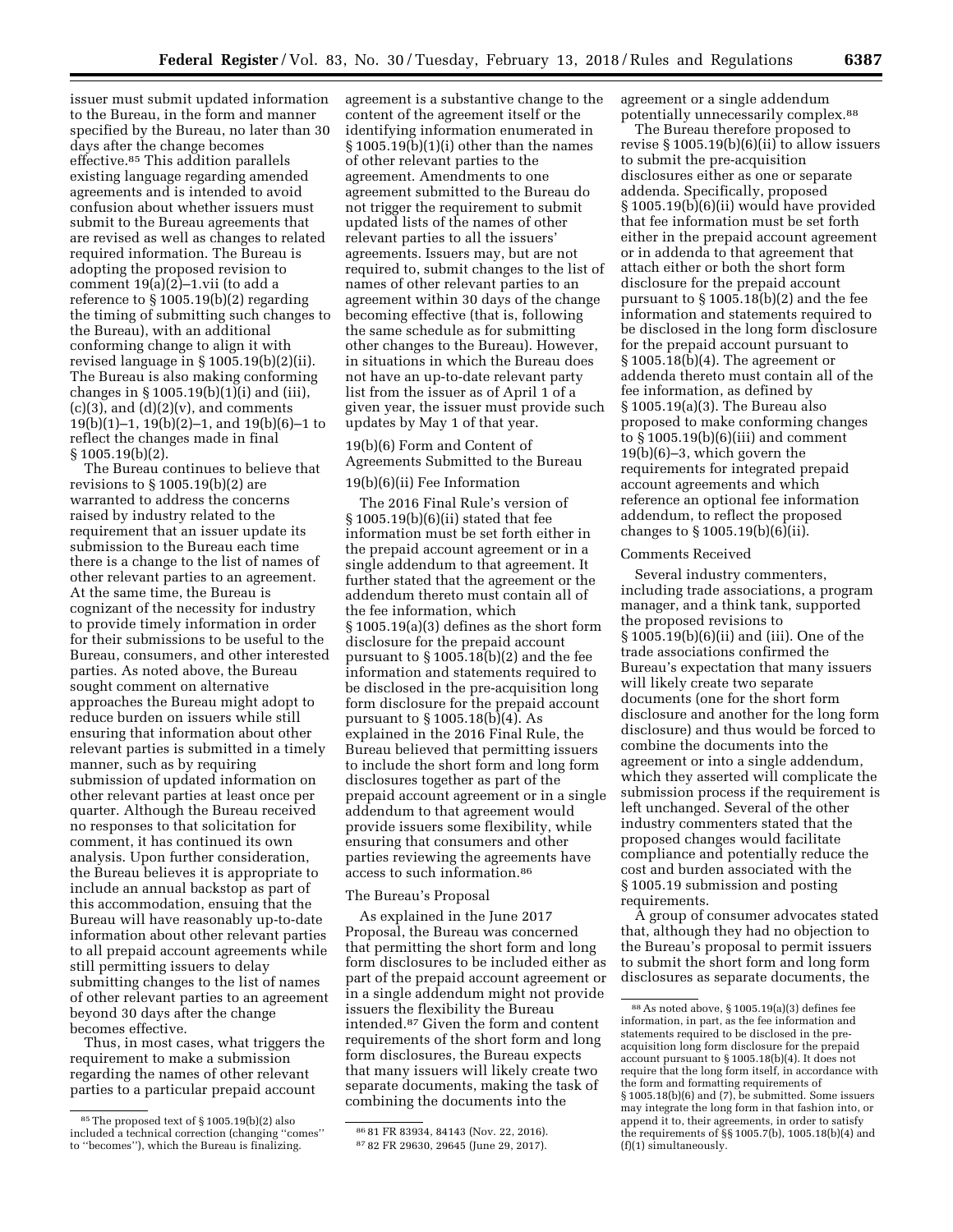Bureau should require the fee information to be submitted separately from the full prepaid account agreements, which they believed would allow consumers and other parties to find the fee information more quickly and easily without having to read the entire terms and conditions document to search for the fee information.89

## The Final Rule

For the reasons set forth herein, the Bureau is finalizing the revisions to § 1005.19(b)(6)(ii) and (iii) and comment 19(b)(6)–3 as proposed to provide issuers some flexibility when submitting prepaid account agreements and fee information, as it intended in the 2016 Final Rule. The Bureau continues to believe that allowing issuers to include the fee information either as part of the prepaid account agreement or as one or separate addenda will also facilitate compliance.90 The Bureau is also making a conforming change in comment 19(b)(2)–1 to align with the modified language in the regulatory text.

With respect to the advocates' suggestion to require fee information to be submitted separately, the Bureau is not adopting the advocates' suggestion because doing so would impose an additional affirmative requirement to create separate addenda for the fee information (if an issuer does not already have such information separated) and would be contrary to the Bureau's reasoning for revising § 1005.19(b)(6)(ii), which was to provide issuers flexibility when submitting prepaid account agreements to the Bureau pursuant to § 1005.19(b). However, as discussed above, the Bureau expects that many issuers will likely create a separate document at least for the short form disclosure, and possibly for the long form disclosure as well, given the form and content requirements for such disclosures set

90Final § 1005.19(b)(6)(iii) states that an issuer may not provide provisions of the agreement or fee information to the Bureau in the form of change in terms notices or riders (other than the optional fee information addenda described in § 1005.19(b)(6)(ii)). Changes in provisions or fee information must be integrated into the text of the agreement, or the optional fee information addenda, as appropriate. This requirement is unchanged from the 2016 Final Rule other than the revision from "addendum" to "addenda" and the addition of the cross-reference to § 1005.19(b)(6)(ii).

forth in § 1005.18(b); the Bureau expects that those issuers will prefer to submit the fee information separately, even without a requirement to do so.<sup>91</sup> The Bureau will monitor the quality and format of agreements and addenda submitted by issuers, and may revisit this issue in a future rulemaking if warranted.

# 19(f) Initial Submission Date

As discussed in detail in part VI below, the Bureau is extending by an additional 12 months the general effective date of the Prepaid Accounts Rule, to April 1, 2019. The Bureau is likewise extending the effective date of § 1005.19(b) for the agreement submission requirement to April 1, 2019, as it does not believe it is warranted to have an earlier effective date for only that provision. The unified effective date of April 1, 2019 for all Prepaid Accounts Rule provisions renders most of the text of § 1005.19(f) unnecessary, and thus the Bureau is making substantial changes to § 1005.19(f) and related commentary to reflect this..

In the June 2017 Proposal, the Bureau proposed revisions to clarify how the October 1, 2018 effective date was described in § 1005.19(f)(2) and comment 19(f)–1 to avoid any potential confusion between the delayed effective date for § 1005.19(b) and the general effective date of the Prepaid Accounts Rule. In that proposal, the Bureau also stated its continued belief that the October 1, 2018 effective date for the agreement submission requirement of § 1005.19(b) was appropriate, given its ongoing work to develop a streamlined electronic submission process. Although the Bureau received comments seeking a further extension of the April 1, 2018 general effective date, the Bureau did not receive any comments specific to the proposed changes to clarify the interaction of the two effective dates.

As stated in the June 2017 Proposal, the Bureau expects that its streamlined electronic submission process will be fully operational before that provision's original effective date of October 1, 2018. However, because the Bureau is extending the effective date for all provisions of the Prepaid Accounts Rule to April 1, 2019, much of § 1005.19(f) which had established the separate effective date of the agreement

submission requirement along with related provisions (both as set forth in the 2016 Final Rule and as proposed in the June 2017 Proposal)—is now unnecessary. Accordingly, the Bureau is removing most of § 1005.19(f), including its three sub-paragraphs, and replacing it with simplified regulatory text stating the general April 1, 2019 effective date. The Bureau is retaining the portion of § 1005.19(f)(2), renumbered as § 1005.19(f), stating that an issuer must submit to the Bureau no later than May 1, 2019 all prepaid account agreements it offers as of April 1, 2019. The Bureau is also revising the heading for § 1005.19(f) for clarity and removing the commentary that accompanied § 1005.19(f). These changes do not affect the substance of issuers' obligations to submit prepaid account agreements to the Bureau pursuant to § 1005.19(b).

Appendix A–7 Model Clauses for Financial Institutions Offering Prepaid Accounts (§ 1005.18(d) and (e)(3))

The 2016 Final Rule's version of appendix A–7(c) provides model language for use by a financial institution that chooses not to provide provisional credit while investigating an alleged error for prepaid accounts for which it has not completed its consumer identification and verification process, in accordance with the 2016 Final Rule's general limited liability and error resolution provisions. The Bureau proposed to revise that model language to reflect the proposed amendments to § 1005.18(d)(1)(ii) and (e)(3). The proposed language was similar to the language used in the 2014 Proposal, with additional language to clarify that limited liability and error resolution rights would apply only upon successful verification of the consumer's identity. 92 One prepaid issuer commented in support of the proposed model language. The Bureau has removed the last sentence of the proposed model language to conform to the change to § 1005.18(e)(3) pursuant to which financial institutions are not required to resolve pre-verification errors, but otherwise is adopting the model language as proposed.

The language of final appendix A–7(c) reads: ''It is important to register your prepaid account as soon as possible. Until you register your account and we

<sup>89</sup>This group also stated they supported the proposed revisions to § 1005.19(b)(6)(iii), which prohibits issuers from providing the Bureau provisions of an agreement or fee information in the form of change-in-terms notices or riders, because they believed a series of change-in-terms notices or riders would be complicated to piece together. However, the proposed changes to § 1005.19(b)(6)(iii) were not substantive in nature and were proposed merely to conform to the revisions to § 1005.19(b)(6)(ii).

<sup>91</sup>The Bureau is designing the submission system for prepaid account agreements to allow issuers to submit separate files for the agreement, the short form disclosure, and the long form disclosure information and statements. Issuers will not be required to submit a single file that contains the agreement combined with short form and long form disclosures.

<sup>92</sup>The Bureau tested a version of this model language with consumers as part of its pre-proposal disclosure testing. *See* 79 FR 77102, 77203 and n.327 (Dec. 23, 2014) and ICF Int'l, *ICF Report: Summary of Findings: Design and Testing of Prepaid Card Fee Disclosures,* at 23 (Nov. 2014), *available at [https://www.consumerfinance.gov/](https://www.consumerfinance.gov/documents/4776/201411_cfpb_summary-findings-design-testing-prepaid-card-disclosures.pdf) [documents/4776/201411](https://www.consumerfinance.gov/documents/4776/201411_cfpb_summary-findings-design-testing-prepaid-card-disclosures.pdf)*\_*cfpb*\_ *summary-findings[design-testing-prepaid-card-disclosures.pdf.](https://www.consumerfinance.gov/documents/4776/201411_cfpb_summary-findings-design-testing-prepaid-card-disclosures.pdf)*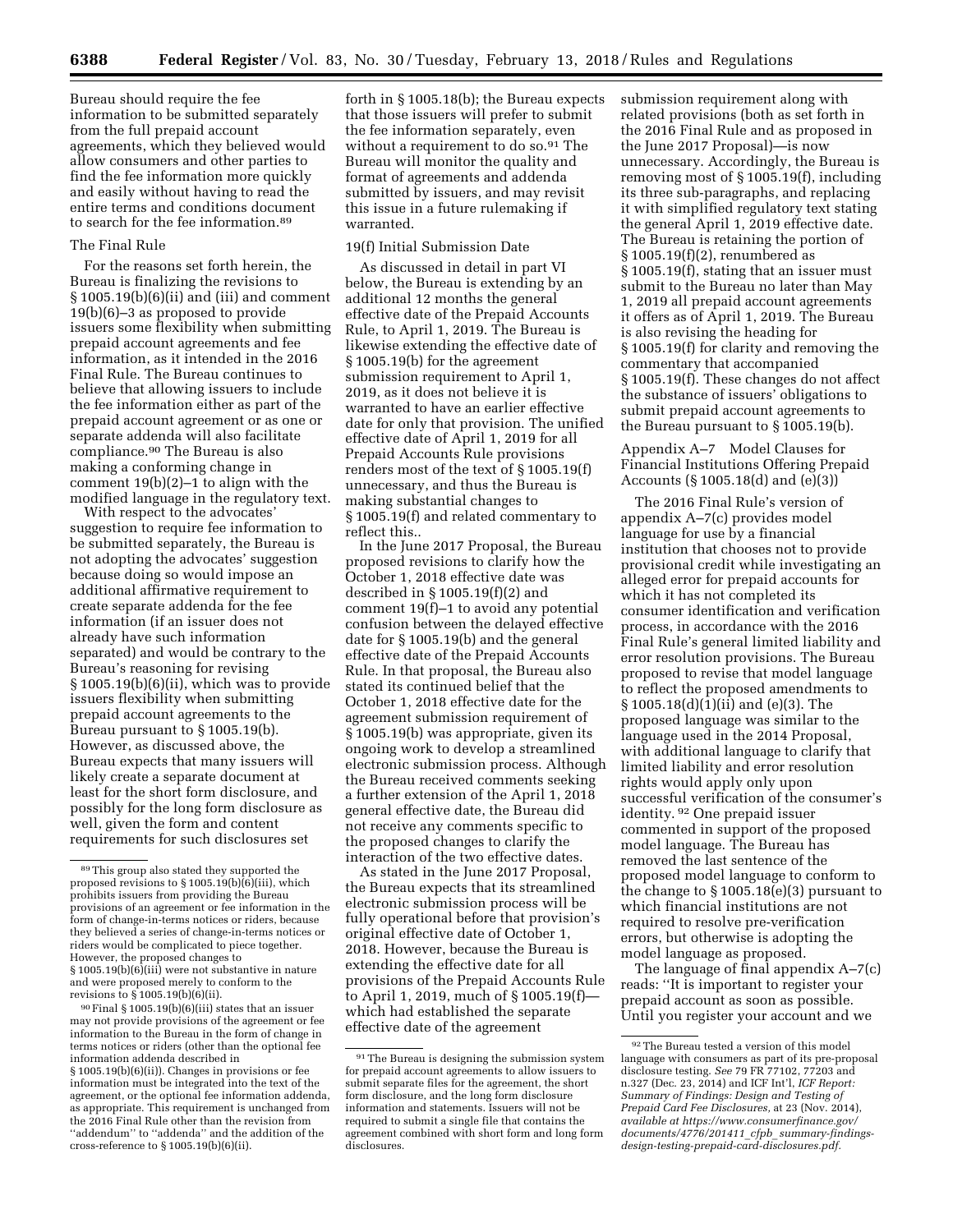verify your identity, we are not required to research or resolve any errors regarding your account. To register your account, go to [internet address] or call us at [telephone number]. We will ask you for identifying information about yourself (including your full name, address, date of birth, and [Social Security Number] [government-issued identification number]), so that we can verify your identity.''

# Regulation E Technical Corrections

The Bureau is making technical corrections, such as correcting typographical errors, editing text for consistency, and making similar minor changes, to various provisions of the Prepaid Accounts Rule in Regulation E, which are not intended to change the meaning of the Prepaid Accounts Rule. Where these changes are being made to provisions that the Bureau is also revising for other reasons, these changes are noted in the section-by-section analyses above.93 In addition, the Bureau is making the following other technical corrections in Regulation E:

• Changing "customer" to ''consumer'' identification and verification in § 1005.18(b)(2)(xi) and comments  $18(b)(2)(xi)-2$  and 18(b)(4)(iii)–1 for consistency with usage of that term elsewhere in Regulation E, including the error resolution and limited liability provisions in revised § 1005.18(e). The Bureau is also correcting the crossreference at the end of comment  $18(b)(2)(xi)-2$  (changing "comments") 18(e)–4 and 5" to "comments  $18(e)$ –4 through 6'').

• Revising the last sentence of comment 18(b)(5)–2, for consistency with the regulatory text, to state that the § 1005.18(b)(5) disclosure is deemed in close proximity to the ''access device's packaging material'', rather than the ''short form disclosure'', when disclosure of the purchase price is made on or near the sales rack or display for the packaging material at retail locations. The Bureau is also making a grammatical correction in that paragraph (changing ''written short form disclosures'' to ''a written short form disclosure'').

• Adjusting terminology for consistency with other portions of the regulatory text and commentary in § 1005.18(b)(7)(i)(B) (changing ''information'' to ''statements'' in reference to § 1005.18(b)(4)(iii) through (vi) and ''disclosures'' to ''statements'' in reference to  $\S 1005.18(b)(4)(vi)$  and

in comments 2(b)(3)(i)–6 (changing ''prepaid account'' to ''product'' in the heading),  $18(b)(2)(viii)(A)-2.i$ introductory text and 2.ii introductory text (changing ''fees'' to ''fee types'' in the first sentence of each comment), 18(b)(4)(vii)–1 (changing ''disclosures'' to ''statements'' in reference to  $\S 1005.18(b)(4)(vi)$ ,  $18(b)(7)(ii) - 1$ (changing ''type/pixel'' to ''point/ pixel''), 18(c)–5 (changing ''make available'' to ''provide''), and 19(a)(4)–2 (changing ''submit'' to ''make submissions of'').

• Correcting grammar and typographical errors in § 1005.18(b)(1)(iii) (changing ''disclosures'' to ''disclosure'' and ''are'' to ''is''), § 1005.18(b)(6)(ii) (changing ''long form disclosures'' to ''a long form disclosure''), § 1005.18(b)(6)(iii)(A) (changing ''disclosures'' to ''disclosure''), § 1005.18(b)(6)(iii)(B)(*2*) (changing ''preferred-'' to ''preferred''), § 1005.18(b)(7)(i)(B) (changing ''§ 1005.18(b)(4)(vii)'' to ''paragraph (b)(4)(vii) of this section''), and § 1005.18(b)(7)(ii)(C) (changing ''long form disclosures'' to ''the long form disclosure''), and in comments  $18(b)(2)(iv) - 1$  (changing "comments" to "comment") and  $18(b)(2)(viii)(A)-2.v$ (adding ''the'' before the first reference to ''United States'').

• Correcting a cross-reference in comment 18(c)–6 (changing ''§ 1005.18(e)(3)(i)(A) through (C)'' to ''§ 1005.18(e)(3)(ii)(A) through (C)'').

#### Regulation Z

Subpart G—Special Rules Applicable to Credit Card Accounts and Open-End Credit Offered to College Students

Section 1026.61 Hybrid Prepaid-Credit Cards

61(a) Hybrid Prepaid-Credit Card

#### Background

In the 2016 Final Rule, the Bureau amended Regulations Z and E to establish a set of requirements in connection with ''hybrid prepaid-credit cards'' that can access overdraft credit features offered by the prepaid account issuer, its affiliate, or its business partner.94 The Bureau was concerned about overdraft credit features associated with prepaid accounts in part because of the way that such services have evolved on traditional checking accounts. As explained in detail in the 2016 Final Rule, checking account

overdraft originally developed as an occasional courtesy to consumers by honoring checks that would otherwise overdraw their accounts, and was exempted from the normal rules governing credit under Regulation Z.95 As debit card use expanded and fees rose, overdrafts increased substantially and depository institutions changed their account pricing structures in part in reliance on overdraft income. In the 2016 Final Rule, the Bureau noted that a substantial number of consumers have moved to prepaid accounts specifically because they have had difficult experiences with overdraft services on traditional checking accounts, and that prepaid account providers have frequently marketed their products as safer and easier to use than comparable products with credit features. In light of these and other considerations, the Bureau concluded that it was appropriate to apply traditional credit card rules to overdraft credit features accessible by hybrid prepaid-credit cards, as well as to adopt a short list of tailored provisions to reduce the risk that consumers would experience problems in accessing and managing prepaid accounts linked to such credit features.96

Overdraft credit features accessible by hybrid prepaid-credit cards are referred to as ''covered separate credit features'' in the Prepaid Accounts Rule, as set forth in § 1026.61(a)(2)(i). The Bureau designed this portion of the Prepaid Accounts Rule to ensure that these products will be treated consistently regardless of certain details about how the credit relationship is structured. For example, the rules for covered separate credit features accessible by hybrid prepaid-credit cards apply regardless of whether the credit is offered by the prepaid account issuer itself, its affiliate, or its business partner. The 2016 Final Rule's version of § 1026.61(a)(5)(iii) defined the term ''business partner'' as a person (other than the prepaid account issuer or its affiliate) that can extend credit through a separate credit feature where the person or its affiliate has an arrangement with a prepaid account issuer or its affiliate. The 2016 Final Rule's version of comment 61(a)(5)(iii)– 1 explained that there are two types of arrangements that create a business partner relationship for purposes of § 1026.61(a)(5)(iii): (1) An agreement between the parties under which a prepaid card can from time to time draw, transfer, or authorize a draw or transfer of credit in the course of

<sup>93</sup>See the section-by-section analyses of § 1005.18(b)(1)(ii), (b)(2)(ix), (b)(6)(i), (b)(9), and (h) above.

<sup>94</sup>Under the Prepaid Accounts Rule, overdraft credit features involve credit that can be accessed from time to time in the course of authorizing, settling, or otherwise completing transactions conducted with a prepaid card to obtain goods or services, obtain cash, or conduct P2P transfers.

<sup>95 81</sup> FR 83934, 84158 (Nov. 22, 2016). 96 *Id.* at 84158–61.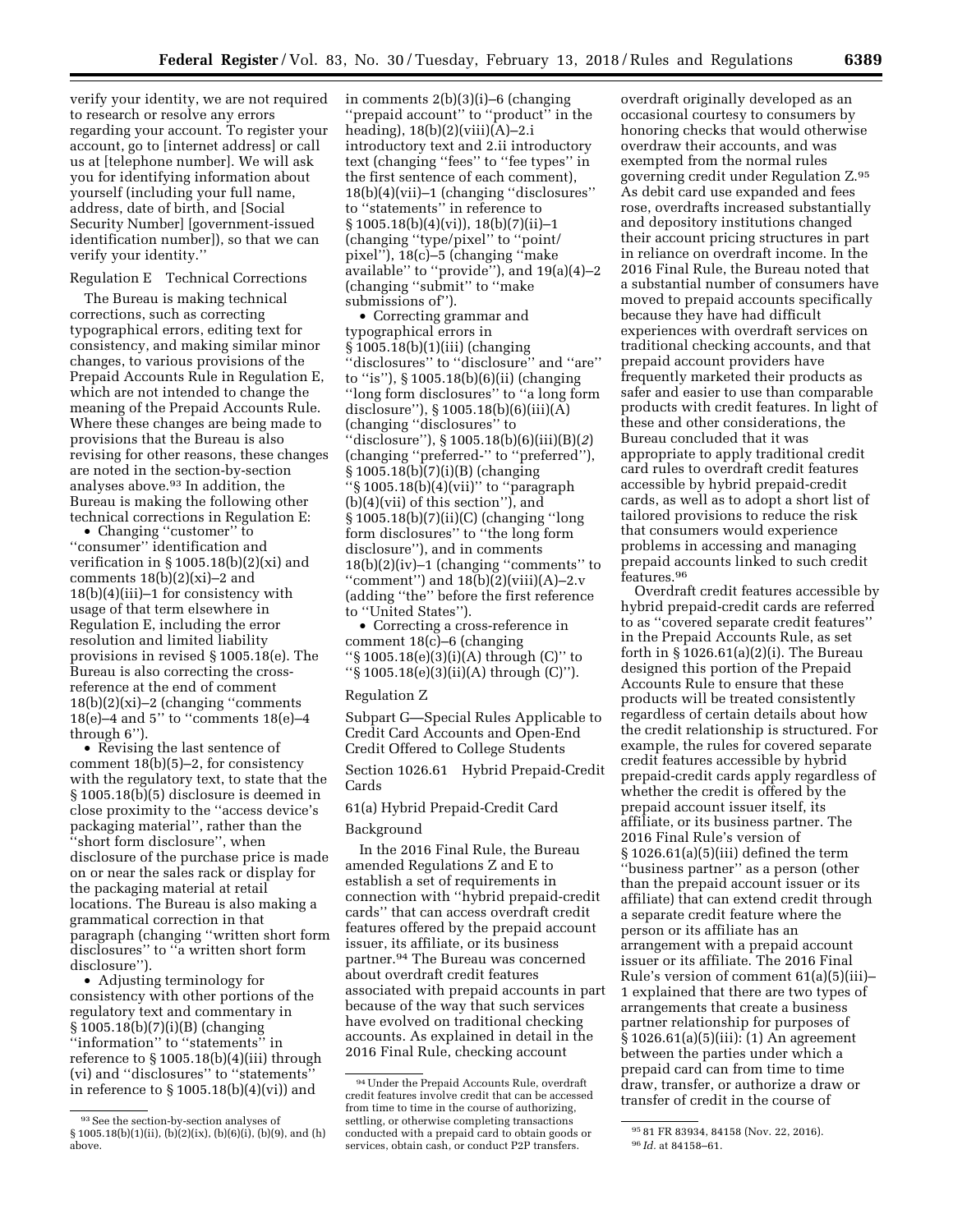authorizing, settling, or otherwise completing transactions conducted with the prepaid card to obtain goods or services, obtain cash, or conduct P2P transfers; and (2) a cross-marketing or other similar agreement between the parties to cross-market the credit feature or the prepaid account, where the prepaid card from time to time can draw, transfer, or authorize the draw or transfer of credit from the credit feature in the course of transactions conducted with the prepaid card to obtain goods or services, obtain cash, or conduct P2P transfers.

As explained in the 2016 Final Rule, the Bureau believed that it was appropriate to consider a third party that can extend credit to be the prepaid account issuer's business partner in the above circumstances because such arrangements can be used to replicate overdraft programs on a prepaid account. Specifically, the Bureau believed that these types of relationships between the prepaid account issuer and the unaffiliated third party were likely to involve revenue sharing or payments between the two companies and the pricing structure of the two accounts may be related.97

However, the Bureau did not apply the rules related to hybrid prepaidcredit cards in situations where there is less of a connection between the person offering credit and the prepaid account issuer, such that the person offering credit may not be aware its credit feature is being used as an overdraft credit feature with respect to a prepaid account.98 This could occur if the prepaid account issuer allows consumers to link their prepaid cards to credit card accounts offered by unrelated third-party card issuers.99 Where the two parties do not have a business arrangement or where the prepaid card cannot be used from time to time to draw, transfer, or authorize a draw or transfer of credit in the course of a transaction with the prepaid account, the separate credit feature is deemed a ''non-covered separate credit feature" as set forth in  $\S 1026.61(a)(2)(ii)$ and does not trigger the Prepaid Accounts Rule's provisions governing hybrid prepaid-credit cards, although the separate credit feature generally will

be subject to Regulation Z in its own right.

The 2016 Final Rule also set forth an exception in § 1026.61(a)(4) allowing prepaid account issuers to provide certain incidental forms of credit structured as a negative balance on the asset feature of prepaid accounts without triggering Regulation Z and the other protections for hybrid prepaidcredit cards. The Bureau created this exception to allow prepaid account issuers to provide certain forms of incidental credit to their customers, including situations where a negative balance results because a consumer completes transactions with his or her prepaid account while an incoming load of funds from an asset account is still being processed.100 However, to limit evasion, the exception only would have applied where (1) the prepaid card cannot access credit from a covered separate credit feature accessible by a hybrid prepaid-credit card; (2) the prepaid account issuer has a general policy and practice of declining transactions that will take the account negative (at least outside of the situations involving incidental credit); and (3) the prepaid account issuer generally does not charge credit-related fees. If the conditions in § 1026.61(a)(4) are not met, the prepaid card is a hybrid prepaid-credit card with respect to the negative balance under § 1026.61(a)(3), and § 1026.61(b) prohibits the card issuer from structuring the overdraft credit feature as a negative balance on the asset feature of the prepaid account. In that case, the card issuer must structure the overdraft credit feature as a separate credit feature, such as a credit account or credit subaccount to the prepaid account that is separate from the asset feature of the prepaid account. This separate credit feature is a ''covered separate credit feature'' under  $§ 1026.61(a)(2)(i)$  and is subject to the credit card rules in Regulation Z, as well as the targeted provisions in Regulations Z and E applicable to hybrid prepaidcredit cards. The Bureau believed that prohibiting negative balances on a prepaid account in the situations discussed above would promote transparency and compliance with the credit card requirements.101

Concerns Raised Related to Application of Credit Rules to Digital Wallets

Since issuance of the 2016 Final Rule, the Bureau has received feedback indicating digital wallet providers were concerned that application of the substantive credit rules in certain circumstances would create a number of unique challenges for their products. Unlike a GPR card, which is generally designed to be used as a standalone product similar to a checking account, a digital wallet is a product that by its nature is generally intended to facilitate the consumer's use of multiple payment options in online and mobile transactions, similar to a physical wallet holding credit and debit cards as well as cash. As set forth in Regulation E § 1005.2(b)(3) and comment 2(b)(3)(i)–6, the term ''prepaid account'' includes digital wallets that are capable of being loaded with funds; those that simply hold payment credentials for other accounts but that are incapable of having funds stored in them are not covered. Even where a digital wallet provides the ability to store funds directly, consumers also may want to store credentials for their existing credit, debit, and prepaid cards and deposit accounts so that they have a range of payment options available. These digital wallet providers may actively encourage consumers to use both functions, either by direct marketing to consumers or through joint arrangements with card issuers.

In response to the 2017 Effective Date Proposal, a digital wallet provider whose product can store funds (such that its digital wallet accounts are prepaid accounts under Regulation E § 1005.2(b)(3)) submitted a comment letter. That digital wallet provider raised several concerns about the account number for a digital wallet account becoming a hybrid prepaid-credit card where a consumer links a digital wallet account to credit card accounts that are offered by companies with which the digital wallet provider has crossmarketing or other agreements that would create a business partner relationship under the 2016 Final Rule's version of § 1026.61(a)(5)(iii).

This commenter especially was concerned about several targeted provisions of the Rule. First, the commenter pointed to a provision in § 1026.61(c) that generally requires a card issuer to wait 30 days after a prepaid account has been registered before soliciting or opening new credit features or linking existing credit features to the prepaid account that would be accessible by a hybrid prepaid-credit card. The commenter

<sup>97</sup> *Id.* at 84253.

<sup>98</sup>*See id.* at 84252–53.

<sup>99</sup>The unaffiliated third-party card issuer might not realize that its credit feature is accessible by a prepaid card in the course of transaction, so that the card issuer would have no reason to think that the provisions in the Prepaid Accounts Rule tailored to hybrid prepaid-credit cards would apply to its product. The Bureau was concerned that card issuers might try to mitigate compliance risk in ways that would make it harder for prepaid account consumers to access credit. *Id.* at 84253.

<sup>100</sup>Under the 2016 Final Rule, this exception extended to three types of incidental credit so long as the prepaid account issuer generally did not charge credit-related fees for the credit and the prepaid card could not access any covered separate credit feature: (1) credit related to ''force pay'' transactions; (2) a de minimis \$10 payment cushion; and (3) a ''delayed load cushion'' where credit is extended while a load of funds from an asset account is pending.

<sup>101</sup> 81 FR 83934, 84264–65 (Nov. 22, 2016).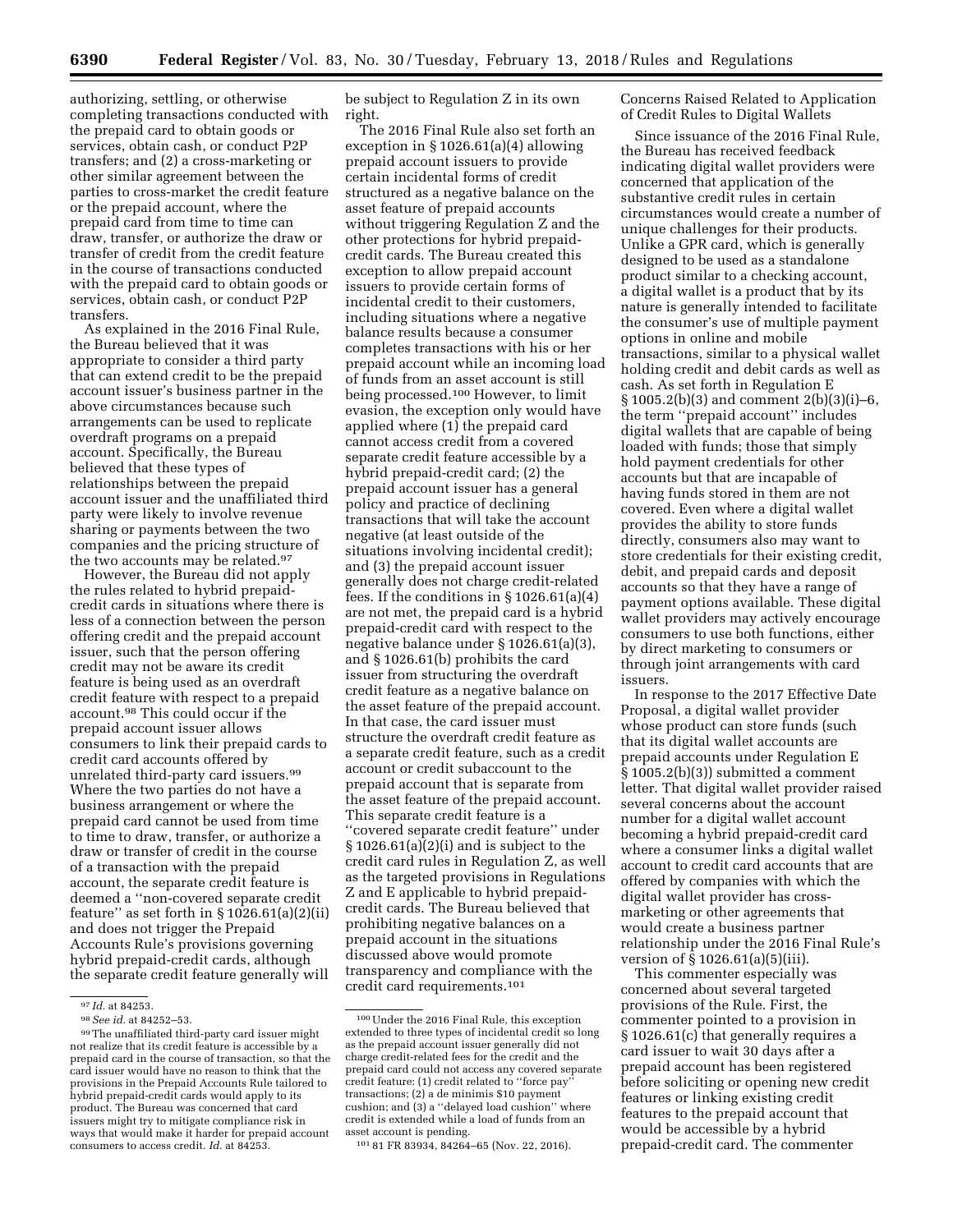expressed concern that this requirement would delay a consumer's ability to link credit card accounts offered by its business partners to the digital wallet account, noting that where a digital wallet provider has a business partner relationship with Issuer A but not Issuer B, consumers could add Issuer B's credit card accounts to their digital wallet accounts immediately, but could not add Issuer A's credit card accounts until 30 days after the digital wallet accounts are registered because Issuer A is a business partner of the digital wallet provider. The commenter asserted that the policy concerns underlying the Bureau's decision to impose the 30-day waiting period are inapplicable to digital wallet accounts in these circumstances and that such a delay would likely lead to consumer confusion and reduced consumer choice.

Second, the commenter asserted that additional consumer confusion is likely to arise from the long form preacquisition disclosure requirements set forth in Regulation E § 1005.18(b)(4)(vii), which mandate that disclosures of key credit pricing terms set forth in § 1026.60(e)(1) be included on a prepaid account's long form disclosure if a covered separate credit feature accessible by a hybrid prepaidcredit card may be offered to a consumer in connection with the prepaid account. The commenter indicated that these credit disclosures for each credit card product offered by each business partner would have to be provided to all new digital wallet account holders in the digital wallet account's long form disclosure even if many of the digital wallet account holders never hold, or apply for, credit card accounts offered by those business partners. The commenter indicated that such disclosures might be numerous depending on how many business partners the digital wallet provider has and how many credit card products are offered by each business partner and thus asserted that additional consumer confusion was likely to arise from the inclusion of those disclosures in the long form for its digital wallet accounts.

Third, the commenter raised concerns about the exception in the 2016 Final Rule's version of § 1026.61(a)(4) allowing prepaid account issuers to provide certain incidental forms of credit as a negative balance on the asset feature of prepaid accounts without triggering Regulation Z and the other protections for hybrid prepaid-credit cards. The commenter pointed out that it could not take advantage of this exception when a customer links a credit card account offered by one of its

business partners. Rather, the 2016 Final Rule would prohibit a negative balance and instead would require that even incidental credit be obtained using a separate credit account or subaccount of the prepaid account that is subject to the full protections of Regulation Z. The commenter expressed concern that this could cause consumer confusion and increase the likelihood that consumers would be charged fees or interest because the incidental credit would be provided formally via the separate credit feature, rather than as a temporary negative balance on the asset account.

## Overview of the Final Rule

As discussed in more detail in the section-by-section analysis of § 1026.61(a)(5)(iii) below, in the June 2017 Proposal, the Bureau proposed to create a limited exception from the definition of ''business partner'' that would have excluded certain arrangements between card issuers and prepaid account issuers (including digital wallet providers) from the tailored provisions in the Prepaid Accounts Rule applicable to covered separate credit features accessible by hybrid prepaid-credit cards. As explained below, where the credit card accounts would already be subject to traditional credit card rules under Regulation Z and certain other safeguards are present, the Bureau believed that it might not be necessary to apply the Prepaid Accounts Rule's tailored provisions to such business arrangements. The Bureau is adopting this exception generally as proposed with some revisions as discussed in more detail in the section-by-section analyses of  $\S 1026.61(a)(5)(iii)$  and (a)(5)(iii)(D)(*2*) and (*5*) below.

Also, as discussed in more detail in the section-by-section analysis of § 1026.61(a)(4) below, the Bureau is amending  $\S 1026.61(a)(4)$  to allow a prepaid account issuer to provide certain forms of incidental credit structured as a negative balance on the asset feature of the prepaid account without triggering Regulation Z and the other protections for hybrid prepaidcredit cards in situations when a covered separate credit feature offered by a business partner is attached to the prepaid account, so long as the other conditions contained in § 1026.61(a)(4) are satisfied. The Bureau also is making changes to certain other provisions in Regulation Z for consistency with the changes to § 1026.61(a)(4). *See* final § 1026.61(a)(1)(iii) and (a)(3)(ii) and final comments 4(b)(11)–1.i and iii, 61(a)(3)(i)–1.ii, 61(a)(3)(ii)–1, and  $61(a)(4)-1$ . The changes to these

provisions are discussed in the sectionby-section analysis of § 1026.61(a)(4) below.

61(a)(4) Exception for Credit Extended Through a Negative Balance

#### The Bureau's Proposal

As discussed in the section-by-section analysis of § 1026.61(a) above, the Bureau adopted § 1026.61(a)(4) in the 2016 Final Rule to allow prepaid account issuers to provide certain incidental forms of credit as a negative balance on the asset feature of prepaid accounts without triggering Regulation Z and the other protections for hybrid prepaid-credit cards. The exception only would have applied where (1) the prepaid card cannot access credit from a covered separate credit feature accessible by a hybrid prepaid-credit card; (2) the prepaid account issuer has a general policy and practice of declining transactions that will take the account negative (at least outside of the situations involving incidental credit); and (3) the prepaid account issuer generally does not charge credit-related fees. If the conditions of § 1026.61(a)(4) were met, the prepaid card is not a hybrid prepaid-credit card and the incidental credit is not subject to Regulation Z and the other protections in Regulations Z and E for hybrid prepaid-credit cards. Instead, this credit is regulated under Regulation E as credit incidental to the prepaid card transaction.

If the conditions of  $\S 1026.61(a)(4)$ were not met, the prepaid card would be a hybrid prepaid-credit card with respect to the negative balance under § 1026.61(a)(3), and § 1026.61(b) prohibits the card issuer from structuring the overdraft credit feature as a negative balance on the asset feature of the prepaid account. In that case, the card issuer must structure an overdraft credit feature in connection with a prepaid account as a separate credit feature, such as a credit account or credit subaccount to the prepaid account that is separate from the asset feature of the prepaid account. This separate credit feature is a ''covered separate credit feature'' under § 1026.61(a)(2)(i) and is subject to the credit card rules in Regulation Z, as well as the targeted provisions in Regulations Z and E applicable to hybrid prepaidcredit cards.

As discussed in the section-by-section analysis of § 1026.61(a) above, in response to the 2017 Effective Date Proposal, one digital wallet provider expressed concern that it could not take advantage of the exception in the 2016 Final Rule's version of § 1026.61(a)(4)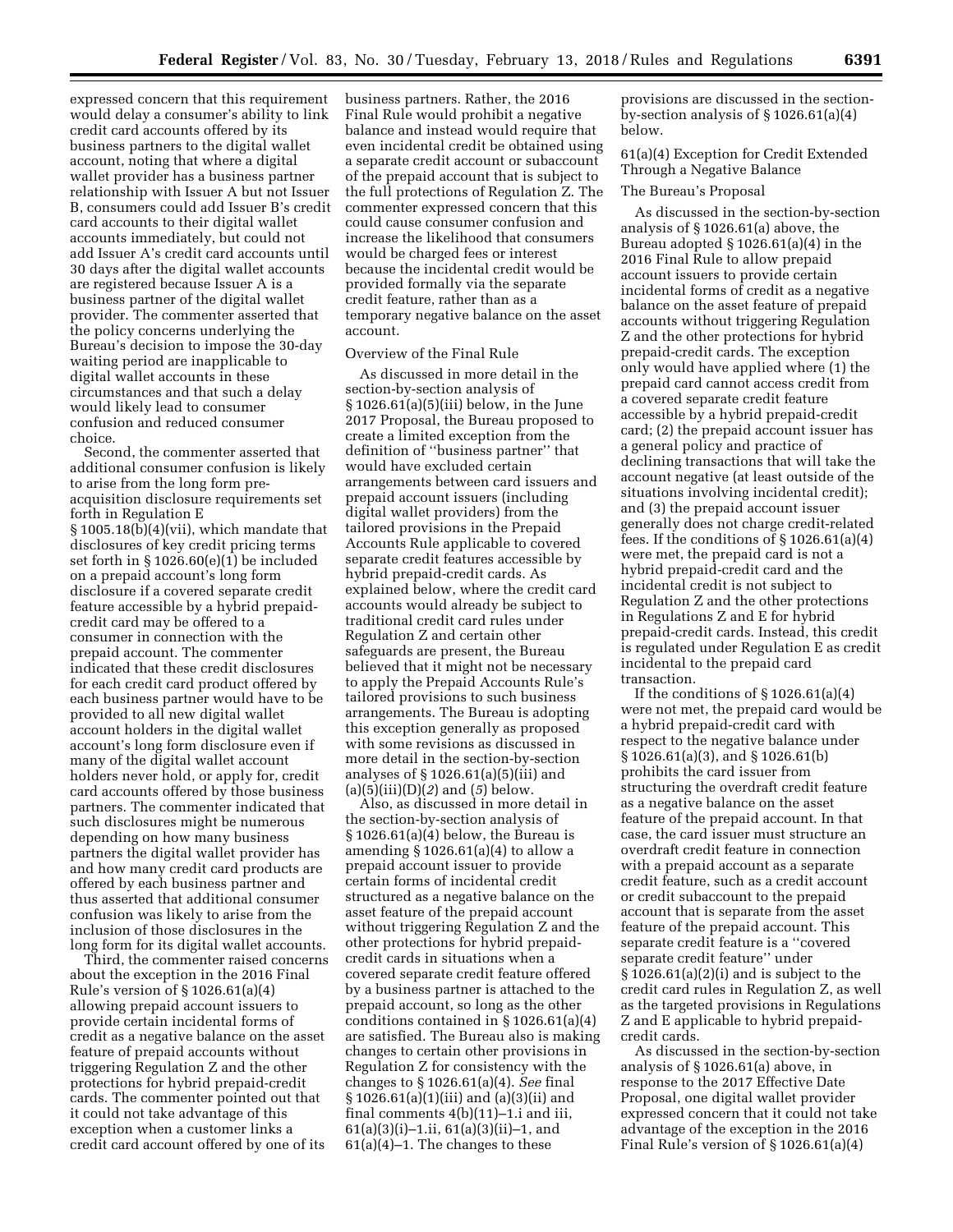permitting a negative balance on the asset feature of the prepaid account in situations in which a consumer links a credit card account offered by a business partner of the digital wallet provider. Rather, the 2016 Final Rule would prohibit negative balances and instead would require that even incidental credit be obtained using a separate credit account or subaccount of the prepaid account that is subject to the full protections of Regulation Z. The commenter expressed concern that this could cause consumer confusion and make it more likely that consumers would be charged fees or interest because the incidental credit would be provided formally via the separate credit feature, rather than as a temporary negative balance on the asset account.

In the June 2017 Proposal, the Bureau did not propose changes to § 1026.61(a)(4). The Bureau believed that the exception to the definition of ''business partner'' it proposed in § 1026.61(a)(5)(iii)(D) would address the commenter's concern by substantially narrowing the circumstances in which digital wallets would be likely to trigger these Regulation Z requirements. The Bureau also believed that when the exception in proposed § 1026.61(a)(5)(iii)(D) did not apply, the prepaid account issuer and the card issuer would have a substantial relationship such that the parties could avoid the concerns raised by the digital wallet provider by structuring the terms of the accounts to prevent consumers from being charged fees or interest when incidental credit was provided formally via the credit card account.102

Nevertheless, the Bureau solicited comment on whether it should permit incidental credit to be provided via a negative balance on a prepaid account even when a covered separate credit feature is connected to the prepaid account, as requested by the digital wallet commenter. The Bureau also solicited comment on whether prepaid account issuers or card issuers are likely to incur any significant difficulties in structuring the accounts to prevent consumers from being charged fees or interest when the incidental credit is provided formally via the credit card account, such as any significant difficulties in identifying for the card issuer which transactions on the prepaid account relate to incidental credit.

### Comments Received

In response to the June 2017 Proposal, the digital wallet provider and an

industry trade association requested that the Bureau revise § 1026.61(a)(4) to permit negative balances on a prepaid account even if a covered separate credit feature is attached to the prepaid account so long as the other conditions set forth in § 1026.61(a)(4) are met. The digital wallet provider indicated that consumers are likely to become confused if the digital wallet provider opens a separate credit account or subaccount in its digital wallet to avoid a negative balance when a credit card account issued by a business partner is linked to the digital wallet. The commenter indicated that this consumer confusion is particularly likely to arise for consumers who previously incurred negative balances in their prepaid accounts for incidental credit when their digital wallets were linked only to credit card accounts issued by card issuers that are not business partners. The commenter indicated that consumers may not understand why the incidental credit is now being provided through a separate credit account or subaccount (as opposed to a negative balance) and why they are receiving Regulation Z disclosures, including monthly statements, for this separate credit account or subaccount. The commenter also indicated that building systems to comply with Regulation Z to hold otherwise permissible negative balances in separate credit accounts or subaccounts when business partner credit card accounts are linked (and converting the accounts back if consumers subsequently remove such credit card accounts from their digital wallet accounts) would be a major technological and financial undertaking.

This commenter recognized that the rule did not prohibit a prepaid account issuer from charging incidental credit to the linked covered separate credit feature offered by the business partner. Nonetheless, this commenter indicated that such charges would not always be possible. For example, it said that the prepaid account issuer would not be able to charge the incidental credit to a linked credit card when doing so would cause the credit card account to exceed the credit limit set by the card issuer. Even when it is possible to charge the incidental credit to the linked covered separate credit feature, this commenter suggested that doing so likely would be financially detrimental to consumers. In particular, the commenter stated that incidental credit charged to the linked covered separate credit feature would likely be deemed a cash advance by the card issuer and thus is likely to subject the consumer to interest and fees. The commenter also indicated that it is not

likely that card issuers would be willing to waive interest or fees when incidental credit (that would otherwise take the form of a negative balance in a digital wallet) is instead converted to an extension of credit through the linked covered separate credit feature. This commenter believed that it was much more likely that credit card issuers would impose interest and fees directly on the consumers for this credit or would expect digital wallet providers to incur those costs on behalf of their customers.

The trade association also raised similar concerns as discussed above related to consumer confusion and implementation burdens for digital wallet providers.

### The Final Rule

For the reasons set forth herein, the Bureau is amending § 1026.61(a)(4) to allow a prepaid account issuer to take advantage of the exception permitting a negative balance on the asset feature of the prepaid account even if a covered separate credit feature offered by a business partner is attached, so long as the other conditions contained in § 1026.61(a)(4) are satisfied. As discussed above, the 2016 Final Rule's version of § 1026.61(a)(4) provided that a prepaid card is not a hybrid prepaidcredit card and thus is not a credit card under Regulation Z if three conditions were met: (1) The prepaid card cannot access credit from a covered separate credit feature accessible by a hybrid prepaid-credit card; (2) the prepaid account issuer has a general policy and practice of declining transactions that will take the account negative (at least outside of the situations involving incidental credit); and (3) the prepaid account issuer generally does not charge credit-related fees.

The Bureau is making several revisions to  $\S 1026.61(a)(4)$ . First, the Bureau is revising the lead-in paragraph to § 1026.61(a)(4) to provide that a prepaid card is not a hybrid prepaidcredit card with respect to credit extended through a negative balance on the asset feature of the prepaid account and is not a credit card for purposes of Regulation Z with respect to that credit if the conditions of  $\S 1026.61(a)(4)$  are met. Second, the Bureau is adjusting the first condition in  $\S 1026.61(a)(4)(i)$  to provide that the prepaid card cannot access credit from a covered separate credit feature, as described § 1026.61(a)(2)(i), that is offered by a prepaid account issuer or its affiliate. Third, the Bureau is modifying the heading for § 1026.61(a)(4) to make clear that this exception relates to credit extended through a negative balance on

<sup>102</sup> 82 FR 29630, 29650 (June 29, 2017).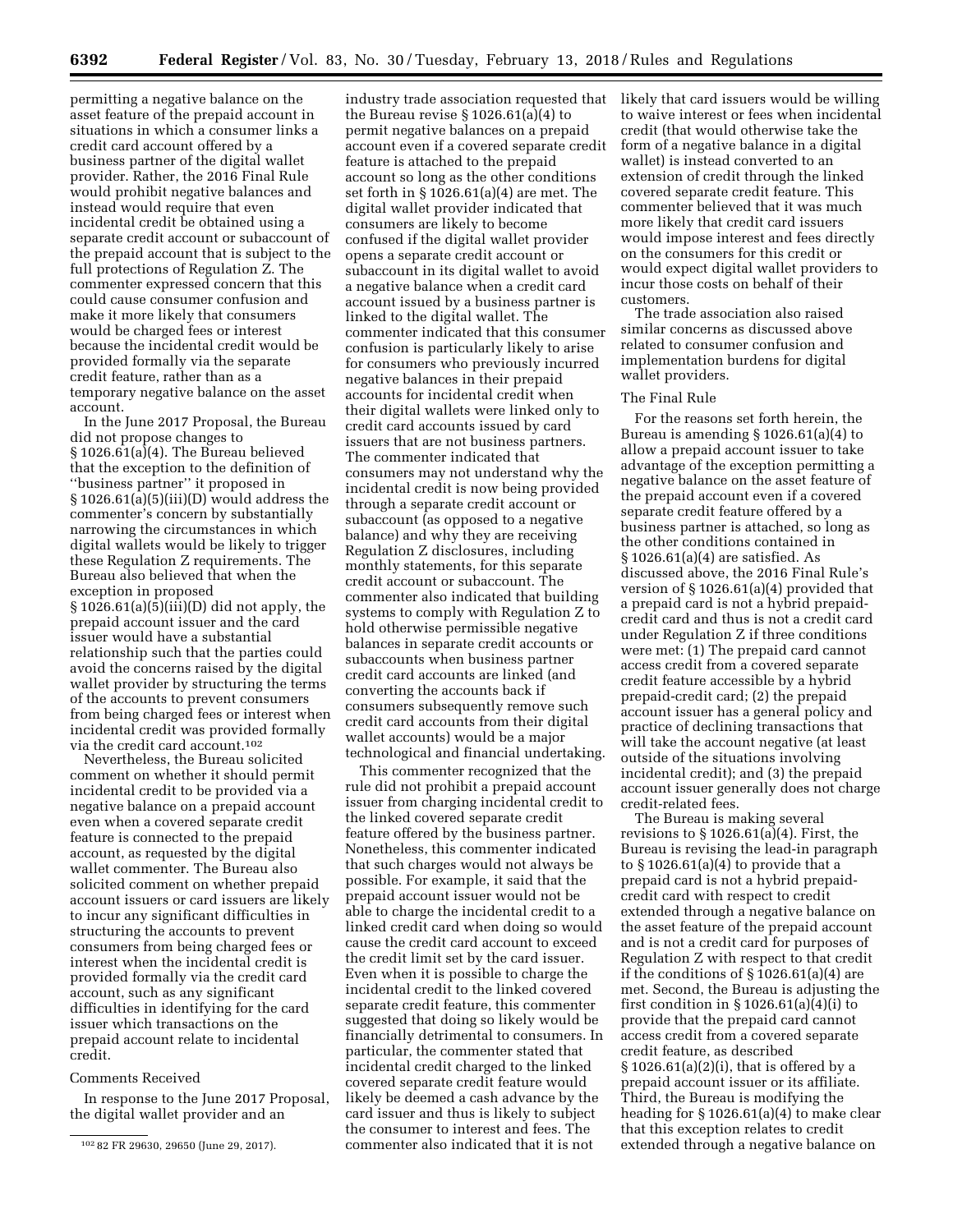the asset feature of the prepaid account. With these revisions, under final § 1026.61(a)(4), a prepaid card is not a hybrid prepaid-credit card with respect to credit extended through a negative balance on the asset feature of the prepaid account and is not a credit card for purposes of Regulation Z with respect to that credit, even if a covered separate credit feature offered by a business partner is attached to the prepaid account, so long as the other conditions contained in § 1026.61(a)(4) are satisfied. If the conditions in § 1026.61(a)(4) are met, the incidental credit extended through the negative balance is not subject to Regulation Z and the other protections in Regulations Z and E for hybrid prepaid-credit cards. *See* final comment 61(a)(4)–1.v. Instead, this credit is regulated under Regulation E as credit incidental to the prepaid card transaction.

If the conditions of final § 1026.61(a)(4) are not met, such as where the prepaid card can access a covered separate credit feature offered by the prepaid account issuer or its affiliate, the prepaid card is a hybrid prepaid-credit card under § 1026.61(a)(3) with respect to credit extended through the negative balance on the asset feature of the prepaid account. As a result, § 1026.61(b) prohibits the card issuer from structuring the overdraft credit feature as a negative balance on the asset feature of the prepaid account. In that case, the card issuer must structure the overdraft credit feature as a separate credit feature, such as a credit account or subaccount to the prepaid account that is separate from the asset feature of the prepaid account. This separate credit feature is a ''covered separate credit feature'' under § 1026.61(a)(2)(i) and is subject to the credit card rules in Regulation Z, as well as the targeted provisions in Regulations Z and E applicable to hybrid prepaid-credit cards.

The Bureau notes that the exception in final § 1026.61(a)(4) only applies to credit extended through the negative balance on the prepaid account's asset feature in compliance with that provision. However, if the prepaid card is *also* attached to a covered separate credit feature that is offered by a business partner, the prepaid card is a hybrid prepaid-credit card with respect to that covered separate credit feature pursuant to § 1026.61(a)(2)(i). In contrast, where a prepaid card is not attached to any type of covered separate credit feature, the prepaid card is not a hybrid prepaid-credit card in any respect. *See* final comment 61(a)(4)–1.ii.

The Bureau also is amending comment 61(a)(4)–1 and several other provisions in Regulation Z to reflect the revised exception in final § 1026.61(a)(4) and to make other clarifications consistent with final § 1026.61(a)(4). *See* final § 1026.61(a)(1)(iii) and (a)(3)(ii) and final comments 4(b)(11)–1.i and iii, 61(a)(3)(i)–1.ii, 61(a)(3)(ii)–1, and 61(a)(4)–1. The revisions to comment 61(a)(4)–1 are discussed in more detail  $helow$  103

To facilitate compliance with TILA, the Bureau believes it is necessary and proper to exercise its exception authority under TILA section 105(a) so that a prepaid card that accesses credit structured as a negative balance on the prepaid account is excluded from the definition of ''credit card'' under TILA section 103(*l*) 104 and Regulation Z § 1026.2(a)(15)(i) (as amended by the 2016 Final Rule), even if a covered separate credit feature offered by a business partner is attached to the prepaid account, so long as the other conditions set forth in § 1026.61(a)(4) are met. For the reasons discussed

 $(2)$  Section 1026.61 $(a)(3)(ii)$  provides that a prepaid account issuer can use a negative asset balance structure to extend credit on an asset feature of a prepaid account only if the prepaid card is not a hybrid prepaid-credit card with respect to that credit as described in § 1026.61(a)(4);

(3) Comment 4(b)(11)–1.i provides that the rules for classification of fees or charges as finance charges with respect to a covered separate credit feature are specified in § 1026.4(b)(11) and related commentary;

(4) Comment 4(b)(11)–1.iii provides that if the prepaid card is not a hybrid prepaid-credit card with respect to credit extended through a negative balance on the asset feature of the prepaid account pursuant to § 1026.61(a)(4), with regard to that credit, fees charged on the asset feature of the prepaid account in accordance with § 1026.61(a)(4)(ii)(B) are not finance charges;

(5) Comment 61(a)(3)(i)–1.ii provides that unless the credit extended through a negative balance on the asset feature of the prepaid account meets the requirements of § 1026.61(a)(4), such a product structure would violate the rules under § 1026.61(b); and

(6) Comment 61(a)(3)(ii)–1 provides that unless § 1026.61(a)(4) applies, a card issuer would violate § 1026.61(b) if it structures a credit feature as a negative balance on the asset feature of the prepaid account and provides that a prepaid account issuer can use a negative asset balance structure to extend credit on a prepaid account if the prepaid card is not a hybrid prepaid-credit card with respect to that credit as described in § 1026.61(a)(4). 104 15 U.S.C. 1602(*l*).

below, the Bureau is therefore making this exception to  $\S 1026.61(a)(4)$ .

The Bureau recognizes that when a covered separate credit feature offered by a business partner is attached to a prepaid account, it may not always be possible to charge incidental credit to the linked covered separate credit feature when doing so would cause the account to exceed the credit limit set by the card issuer. In addition, even when it is possible to charge the incidental credit to the linked covered separate credit feature, the card issuer may not be willing to waive interest and fees on that credit. To avoid having a negative balance in the asset feature of the prepaid account and thus violating § 1026.61(b), the prepaid account issuer could open a separate credit account or subaccount in the digital wallet in those cases where a covered separate credit feature issued by a business partner is linked.

The Bureau also agrees with the industry commenters that, absent its exception to § 1026.61(a)(4), this aspect of the Prepaid Accounts Rule likely would create significant operational burdens for prepaid account issuers. A prepaid account issuer would need to build Regulation Z-compliant systems to hold otherwise permissible negative balances in separate accounts or subaccounts when consumers link business partner credit card accounts (and, the Bureau presumes, convert the account back when such accounts are removed). The Bureau also is persuaded that this approach could be confusing to consumers, especially in the context of digital wallets and how consumers have historically used them.

When discussing their concerns about § 1026.61(a)(4), the industry commenters generally focused on situations that arise when a covered separate credit feature offered by a business partner is linked to a prepaid account. The Bureau does not believe that these same concerns arise when a covered separate credit feature is offered by the prepaid account issuer or its affiliate (as opposed to a business partner) and thus is not amending  $§ 1026.61(a)(4)$  to allow a negative balance on the prepaid account when a covered separate credit feature offered by the prepaid account issuer or its affiliate is attached to the prepaid account. Among other things, the prepaid account issuer or its affiliate, in these cases, would already offer Regulation Z-compliant covered separate credit features. The Bureau believes when the prepaid account issuer itself or an affiliated party offer both the prepaid account and the covered separate credit feature, it will

<sup>103</sup> In addition to revisions to comment 61(a)(4)– 1, the Bureau is making conforming changes to the following provisions for consistency with final § 1026.61(a)(4). As revised:

<sup>(1)</sup> Section 1026.61(a)(1)(iii) provides that with respect to a credit feature structured as a negative balance on the asset feature of the prepaid account as described in § 1026.61(a)(3), a prepaid card is not a hybrid prepaid-credit card or a credit card for purposes of Regulation Z if the conditions set forth in § 1026.61(a)(4) are met;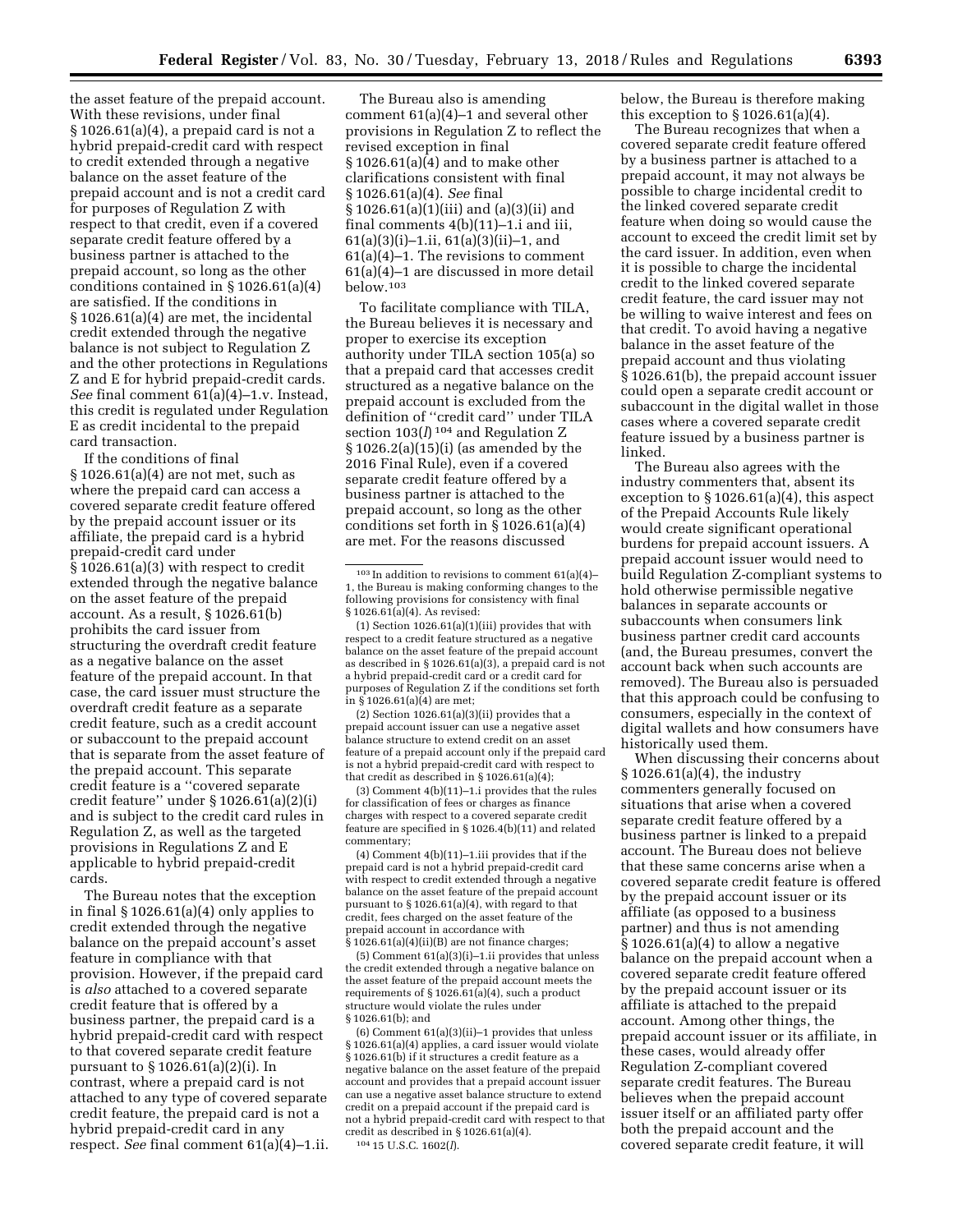encounter fewer difficulties in charging the incidental credit to the covered separate credit feature, or waiving interest and fees on the incidental credit when it is charged to the covered separate credit feature if desired.

*Revisions to comment 61(a)(4)–1.* The Bureau is making several revisions to comment 61(a)(4)–1 for consistency with the changes noted above to § 1026.61(a)(4). Specifically, the Bureau is amending comment 61(a)(4)–1.i to explain that a prepaid card is not a hybrid prepaid-credit card with respect to credit extended through a negative balance on the asset feature of the prepaid account if: (1) The card cannot access credit from a covered separate credit feature under § 1026.61(a)(2)(i) that is offered by the prepaid account issuer or its affiliate, though it is permissible for it to access credit from a covered separate credit feature offered by a business partner or from a noncovered separate credit feature as described under § 1026.61(a)(2)(ii); and (2) the card can only access credit extended through a negative balance on the asset feature of the prepaid account in accordance with both the conditions set forth in § 1026.61(a)(4)(ii)(A) and (B).

The Bureau also is adding a new comment 61(a)(4)–1.ii to provide additional guidance on circumstances when a prepaid card accesses both a negative balance on the asset feature of the prepaid account that meets the conditions of § 1026.61(a)(4) and other credit features. Specifically, consistent with final  $\S 1026.61(a)(4)$ , new comment 61(a)(4)–1.ii explains that if the conditions of § 1026.61(a)(4) are met and the prepaid card can access credit from a covered separate credit feature, as defined in § 1026.61(a)(2)(i), that is offered by a business partner, the prepaid card is a hybrid prepaid-credit card with respect to the covered separate credit feature pursuant to § 1026.61(a)(2)(i) but it is not a hybrid prepaid-credit card with respect to credit extended by a prepaid account issuer through a negative balance on the asset feature of the prepaid account that meets the conditions of § 1026.61(a)(4) or with respect to any non-covered separate credit feature pursuant to § 1026.61(a)(2)(ii). New comment 61(a)(4)–1.ii also explains that, if the conditions of § 1026.61(a)(4) are met and the prepaid card cannot access credit from any covered separate credit feature, as defined in  $\S 1026.61(a)(2)(i)$ , the prepaid card is not a hybrid prepaidcredit card with respect to credit extended by a prepaid account issuer through a negative balance on the asset feature of the prepaid account that meets the conditions of § 1026.61(a)(4)

or with respect to any non-covered separate credit feature pursuant to § 1026.61(a)(2)(ii).

The 2016 Final Rule's version of comment 61(a)(4)–1.ii provided an example of when a prepaid card was not a hybrid prepaid-credit card because the conditions in  $\S 1026.61(a)(4)$  had been met. The Bureau is renumbering this comment as final comment 61(a)(4)–1.iii and is revising it to be consistent with final § 1026.61(a)(4). Specifically, final comment  $61(a)(4)-1$ .iii explains that a prepaid card is not a hybrid prepaidcredit card with respect to credit extended through a negative balance on the asset feature of the prepaid account in the following circumstances because the conditions set forth in § 1026.61(a)(4) have been met: (1) The prepaid card can only access credit extended through a negative balance on the asset feature of the prepaid account in accordance with both the conditions set forth in § 1026.61(a)(4)(ii)(A) and (B); and (2) the card can access credit from a non-covered separate credit feature as defined in  $\S 1026.61(a)(2)(ii)$  and from a covered separate credit feature as defined in  $\S 1026.61(a)(2)(i)$  offered by a business partner, but cannot access credit for a covered separate credit feature that is offered by a prepaid account issuer or its affiliate.

The 2016 Final Rule's version of comment 61(a)(4)–1.iii provided an example of when a prepaid card was a hybrid prepaid-credit card because the conditions of § 1026.61(a)(4) had not been met. The Bureau is renumbering this comment as final comment 61(a)(4)–1.iv and is revising it for consistency with the changes made to § 1026.61(a)(4). Specifically, final comment 61(a)(4)–1.iv makes clear that a prepaid account issuer does not qualify for the exception in § 1026.61(a)(4) if the prepaid account issuer structures the arrangement such that, when there are insufficient or unavailable funds in the asset feature of the prepaid account at the time a transaction is initiated, the card can be used to draw, transfer, or authorize the draw or transfer of credit from a covered separate credit feature offered by the prepaid account issuer or its affiliate during the authorization phase to complete the transaction so that credit is not extended on the asset feature of the prepaid account. In this case, the exception in final § 1026.61(a)(4) does not apply because the prepaid card can be used to draw, transfer, or authorize the draw or transfer of credit from a covered separate credit feature defined in § 1026.61(a)(2)(i) that is offered by the prepaid account issuer or its affiliate. Final comment 61(a)(4)–1.iv also

explains that, in this example, the card is a hybrid prepaid-credit card with respect to credit extended through a negative balance on the asset feature of the prepaid account pursuant to § 1026.61(a)(3) and with respect to the covered separate credit feature pursuant to § 1026.61(a)(2)(i). In that case, a card issuer has violated § 1026.61(b) because it has structured the credit feature as a negative balance on the asset feature of the prepaid account. *See*  § 1026.61(a)(3)(ii) and (b).

The 2016 Final Rule's version of comment 61(a)(4)–1.iv provided guidance on how the regulation applied in cases where the prepaid card was not a hybrid prepaid-credit card. The Bureau is renumbering this comment as final comment 61(a)(4)–1.v and revising it for consistency with final § 1026.61(a)(4). Specifically, final comment 61(a)(4)–1.v provides that, in the case where a prepaid card is not a hybrid prepaid-credit card with respect to credit extended through a negative balance on the asset feature of the prepaid account because the conditions in § 1026.61(a)(4) are met, the prepaid account issuer is not a card issuer under § 1026.2(a)(7) with respect to the prepaid card when it accesses credit extended through the negative balance on the asset feature of the prepaid account. The prepaid account issuer also is not a creditor under § 1026.17(a)(iii) or (iv) because it is not a card issuer under § 1026.2(a)(7) with respect to the prepaid card when it accesses credit extended through the negative balance on the asset feature of the prepaid account. The prepaid account issuer also is not a creditor under § 1026.2(a)(17)(i) with respect to credit extended through the negative balance on the asset feature of the prepaid account as a result of imposing fees on the prepaid account because those fees are not finance charges with respect to that credit, as described in final comment 4(b)(11)–1.iii.

## 61(a)(5) Definitions

### 61(a)(5)(iii)

### The Bureau's Proposal

As discussed in the section-by-section analysis of § 1026.61(a) above, overdraft credit features accessible by hybrid prepaid-credit cards are referred to as ''covered separate credit features'' in the Prepaid Accounts Rule, as set forth in § 1026.61(a)(2)(i). These covered separate credit features are subject to the traditional credit card rules in Regulation Z, as well as other tailored provisions established by the 2016 Final Rule in both Regulations Z and E. The rules for covered separate credit features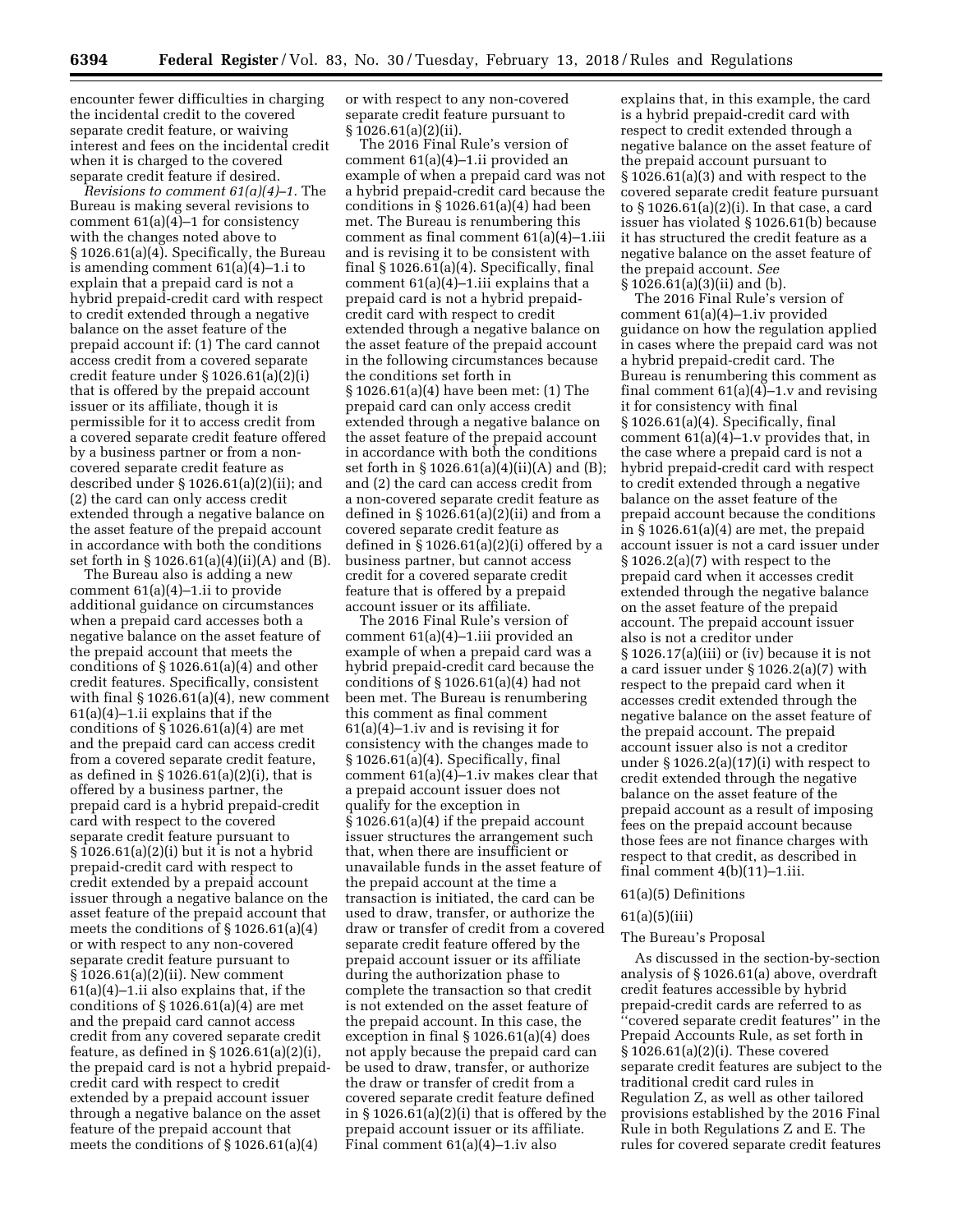accessible by hybrid prepaid-credit cards apply regardless of whether the credit is offered by the prepaid account issuer itself, its affiliate, or its business partner. Specifically, the 2016 Final Rule's version of § 1026.61(a)(5)(iii) defined the term ''business partner'' as a person (other than the prepaid account issuer or its affiliate) that can extend credit through a separate credit feature where the person or its affiliate has an arrangement with the prepaid account issuer or its affiliate. Comment 61(a)(5)(iii)–1 explained that there were two types of arrangements that create a business partner relationship for purposes of § 1026.61(a)(5)(iii): (1) An agreement between the parties under which a prepaid card can from time to time draw, transfer, or authorize a draw or transfer of credit in the course of authorizing, settling, or otherwise completing transactions conducted with the prepaid card to obtain goods or services, obtain cash, or conduct P2P transfers; and (2) a cross-marketing or other similar agreement between the parties to cross-market the credit feature or the prepaid account, where the prepaid card from time to time can draw, transfer, or authorize the draw or transfer of credit from the credit feature in the course of transactions conducted with the prepaid card to obtain goods or services, obtain cash, or conduct P2P transfers.

As discussed above, a digital wallet provider raised several concerns in its comment letter on the 2017 Effective Date Proposal about the account number for the digital wallet account becoming a hybrid prepaid-credit card when consumers link their digital wallet accounts to credit card accounts that are offered by companies with which the digital wallet provider has crossmarketing or other agreements that would create a business partner relationship under the 2016 Final Rule's version of § 1026.61(a)(5)(iii).

This commenter especially was concerned about several targeted provisions of the Prepaid Accounts Rule, as discussed above in detail in the section-by-section analysis of § 1026.61(a). In particular, it indicated that consumers would likely be confused if they had to wait 30 days after registering a prepaid account that is a digital wallet before linking a credit card account offered by a business partner to the digital wallet, but they could add a credit card account immediately after opening the digital wallet account if there was no business partner arrangement. The commenter expressed concern that additional consumer confusion would likely arise from the long form pre-acquisition

disclosure requirements set forth in Regulation E  $\S 1005.18(b)(4)(vii)$ , which mandate that disclosures of key credit pricing terms set forth in § 1026.60(e)(1) be included on a prepaid account's long form disclosure if a covered separate credit feature accessible by a hybrid prepaid-credit card may be offered to a consumer in connection with the prepaid account. The commenter indicated that these credit disclosures for each credit card product offered by each business partner, which could be numerous, would have to be provided to all new digital wallet account holders in the digital wallet account's long form disclosure even though many of the digital wallet account holders may never hold, or apply for, credit card accounts offered by those business partners.

In an effort to address these concerns, the Bureau proposed to narrow the definition of ''business partner'' in § 1026.61(a)(5)(iii) to exclude certain arrangements between prepaid account issuers and companies that offer products already subject to traditional credit card rules, provided that certain additional safeguards are in place. Under the proposed exception, the prepaid account issuer and the card issuer would not have been ''business partners'' under proposed § 1026.61(a)(5)(iii), and thus the prepaid card would not have been a hybrid prepaid-credit card under § 1026.61(a)(2)(i) with respect to the credit card account if certain conditions were met.

To effectuate this potential exception, the Bureau proposed several revisions to the definition of ''business partner'' in § 1026.61(a)(5)(iii). First, the Bureau proposed to move certain guidance on when there is an arrangement between business partners from comment  $61(a)(5)(iii)-1$  to the regulatory text itself in proposed § 1026.61(a)(5)(iii)(A) through (C), and to revise this language for clarity, as discussed in more detail below. In particular, this proposed change would have included moving the descriptions of the two types of arrangements that trigger coverage as business partners, as discussed above, to proposed  $\S 1026.61(a)(5)(iii)(B)$  and  $(C)$ .

Second, in response to concerns raised by the digital wallet provider, the Bureau proposed to add an exception, in  $\S 1026.61(a)(5)(iii)(D)$ , to the definition of business partner. Specifically, proposed § 1026.61(a)(5)(iii)(D) would have provided that a person that can extend credit through a credit card account is not a business partner of a prepaid account issuer with which it has an arrangement, as defined in proposed § 1026.61(a)(5)(iii)(A) through

(C), with regard to such credit card account if all of the following conditions are met:

(1) The credit card account is a credit card account under an open-end (not home-secured) consumer credit plan that a consumer can access through a traditional credit card.

(2) The prepaid account issuer and the card issuer will not allow the prepaid card to draw, transfer, or authorize the draw or transfer of credit from the credit card account from time to time in the course of authorizing, settling, or otherwise completing transactions conducted with the card to obtain goods or services, obtain cash, or conduct P2P transfers, except where the prepaid account issuer or the card issuer has received from the consumer a written request that is separately signed or initialized to authorize the prepaid card to access the credit card account, as described above.

(3) The prepaid account issuer and the card issuer do not condition the acquisition or retention of the prepaid account or the credit card account on whether a consumer authorizes the prepaid card to access the credit card account, as described above in proposed § 1026.61(a)(5)(iii)(D)(*2*).

(4) The prepaid account issuer applies the same terms, conditions, or features to the prepaid account when a consumer authorizes linking the prepaid card to the credit card account, as described above, in proposed § 1026.61(a)(5)(iii)(D)(*2*) as it applies to the consumer's prepaid account when the consumer does not authorize such a linkage. In addition, the prepaid account issuer applies the same fees to load funds from a credit card account that is linked to the prepaid account, as described above, as it charges for a comparable load on the consumer's prepaid account to access a credit feature offered by a person that is not the prepaid account issuer, its affiliate, or a person with which the prepaid account issuer has an arrangement.

(5) The card issuer applies the same specified terms and conditions to the credit card account when a consumer authorizes linking the prepaid card to the credit card account as described above in proposed § 1026.61(a)(5)(iii)(D)(*2*) as it applies to the consumer's credit card account when the consumer does not authorize such a linkage. In addition, the card issuer applies the same specified terms and conditions to extensions of credit from the credit card account made with the prepaid card as with the traditional credit card.

Each of these conditions is discussed in more detail in the section-by-section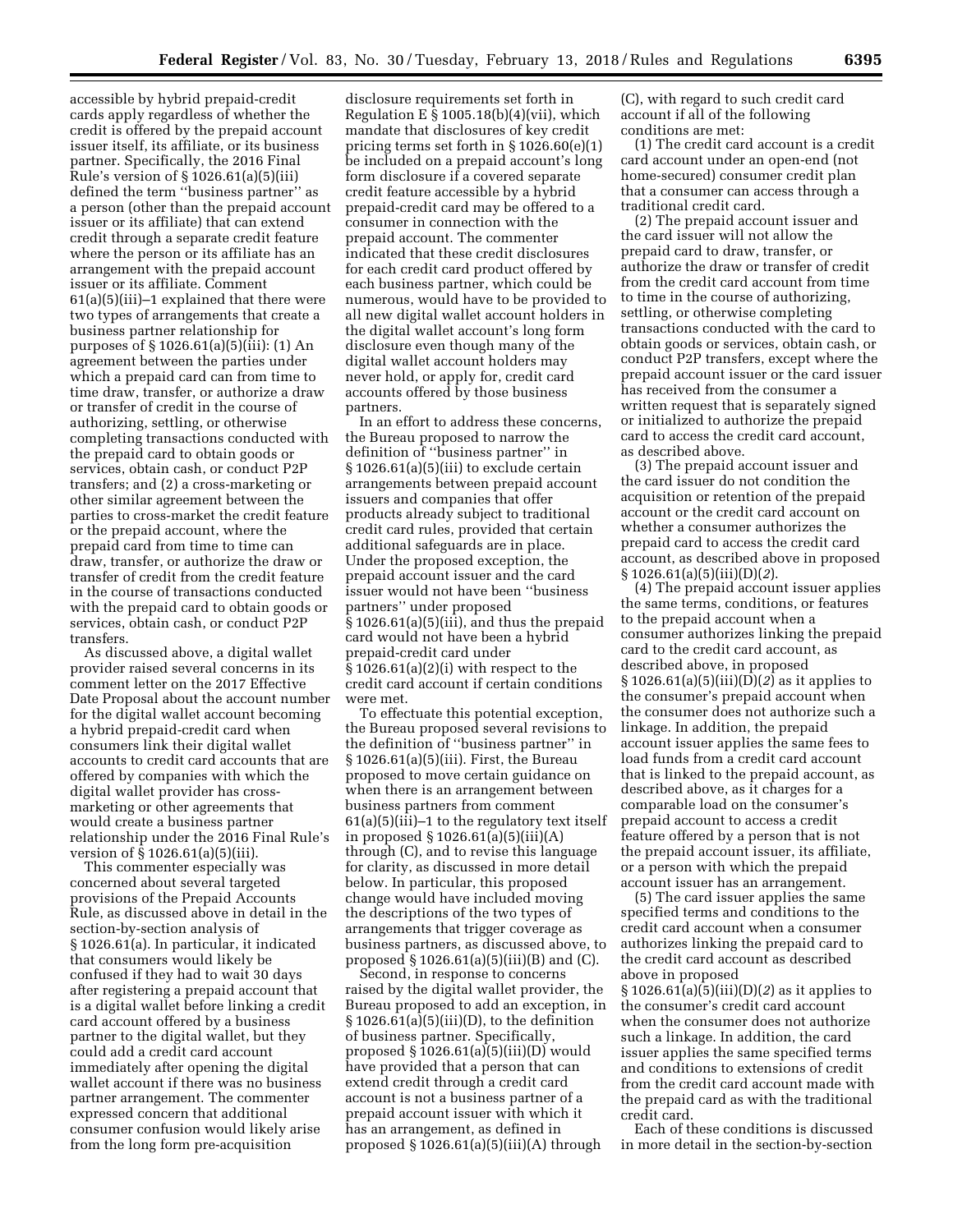analyses of § 1026.61(a)(5)(iii)(D)(*1*), (*2*), (*3*), (*4*), and (*5*) below, respectively. Under proposed

 $§ 1026.61(a)(5)(iii)(D)$ , a person that can extend credit through a credit card account that can be linked to a prepaid account would not be a business partner of the prepaid account issuer with which it has an arrangement, as defined in proposed § 1026.61(a)(5)(iii)(A) through (C), with respect to the credit card account. The credit feature would be subject to traditional credit card rules in its own right because one of the conditions for the proposed exception (proposed § 1026.61(a)(5)(iii)(D)(*1*)) is that the credit feature must be a credit card account under an open-end (not home-secured) consumer credit plan. The prepaid card that is linked to the credit card account, as described in proposed § 1026.61(a)(5)(iii)(D)(*2*), would not be a hybrid prepaid-credit card with respect to that credit card account, and thus the Prepaid Accounts Rule's tailored provisions applicable in connection with covered separate credit features accessible by hybrid prepaidcredit cards would not apply, such as the 30-day waiting period in § 1026.61(c) and the long form preacquisition disclosure requirements set forth in Regulation E § 1005.18(b)(4)(vii).105 In addition, when the exception in proposed  $§ 1026.61(a)(5)(iii)(D)$  were to apply, the fact that the prepaid card can access the credit card account would not prevent the prepaid account issuer from providing incidental credit through a negative balance on the linked prepaid account if the conditions of § 1026.61(a)(4) were met.

The Bureau did not propose to specifically tailor the proposed exception to digital wallet accounts because the Bureau believed that it may be difficult to distinguish these digital wallet accounts from other types of prepaid accounts, particularly those that

unauthorized use and error resolution provisions in §§ 1026.12(b) and 1026.13 and Regulation E § 1005.12(a).

operate without a physical access device. Nonetheless, the Bureau believed that the proposed exception would address most of the concerns raised by the digital wallet provider, as discussed above. While prepaid account issuers do not generally permit cardbased prepaid accounts to be linked to credit card accounts in order to back up transactions where the prepaid account lacks sufficient funds, the Bureau believed that the potential risk to consumers if issuers were to do so would be minimal if the conditions in proposed  $\S 1026.61(a)(5)(iii)(D)$  were met.

The Bureau did not propose to extend the exception to situations where the prepaid account issuer or its affiliate was the party offering the credit card account. The Bureau believed that ensuring separation and independence is more complicated when both accounts are issued by the same entity or entities under common control, particularly given that offset, security interests, and other types of linkages may be present. Therefore, the Bureau believed that the Prepaid Accounts Rule's tailored protections, including the 30-day waiting period, were warranted in such cases.

### Comments Received

Industry commenters that provided specific feedback on the proposed exception to the definition of ''business partner'' generally supported the exception with some suggested modifications. For example, several industry commenters, including trade associations, program managers, and a prepaid issuer, requested that the Bureau expand the proposed exception in § 1026.61(a)(5)(iii)(D) to apply to credit card accounts that are offered by the prepaid account issuer or its affiliate, so long as the same conditions set forth in the proposed exception were met. These commenters asserted that such an approach would avoid what they called an unfair and differential impact to prepaid account issuers that also issue credit cards, and that a broader exception should not introduce new risks to the consumer nor undermine the important policy goals of the Bureau.

In addition, the digital wallet provider commenter discussed above suggested that the Bureau not adopt the proposed conditions that the parties do not vary certain terms and conditions based on whether the two accounts are linked as set forth in proposed § 1026.61(a)(5)(iii)(D)(*4*) and (*5*) to qualify for the exception, at least with

respect to digital wallets. This commenter indicated that such

conditions were likely to chill innovation and would limit digital wallet providers' and credit card issuers' abilities to offer consumer benefits that take advantage of synergies created by linked offerings. On the other hand, a group of consumer advocates commented in support of the proposed conditions. These commenters indicated that if a consumer can only get advantageous terms by linking accounts, the linkage is not voluntary.

The group of consumer advocates also requested that the Bureau require an additional condition to qualify for the exception. Specifically, they suggested that any credit card account arrangement that is excepted from the definition of hybrid prepaid-credit card under  $\S 1026.61(a)(5)(iii)(D)$  should be required to comply with § 1026.12(d)(3)(ii), which permits a written plan authorizing periodic deductions from the prepaid account only if the deductions are no more frequent than once per calendar month, such as on the date disclosed on the credit card statement. They were concerned that the credit card accounts might only be marketed to prepaid account holders, and these consumers could be led easily to believe that linking the two accounts is required and to agree to automatic payments on a daily or weekly basis.

A prepaid issuer requested that the Bureau ensure that the language of the exception, including the commentary, is drafted to clearly apply to all types of prepaid accounts, rather than limiting its purported applicability and underlying rationale to digital wallets.

With respect to the condition contained in proposed § 1026.61(a)(5)(iii)(D)(*2*), several industry commenters, including program managers and a trade association, requested that the condition to obtain a written authorization not apply where the two accounts were linked prior to the effective date of the Prepaid Accounts Rule. They argued that requiring prepaid account issuers or card issuers to obtain a ''written request'' from consumers for accounts that are already linked prior to the effective date would likely prove to be an extremely expensive and burdensome condition for providers and consumers who have previously agreed to the linkage. The Bureau also received several other comments related to the specific conditions of the proposed exception, which are discussed in the section-by-section analyses of § 1026.61(a)(5)(iii)(D)(*1*), (*2*), and (*5*) below.

Several industry commenters, including trade associations, program

<sup>105</sup>Other provisions in Regulations Z and E setting forth additional protections that only apply to covered separate credit features accessible by hybrid prepaid-credit cards or to prepaid accounts that are connected to such credit features include:

<sup>(1)</sup> Restrictions in Regulation E § 1005.18(g) on account terms, conditions, and features imposed on the asset feature of the prepaid account and applicability of the fee restriction in § 1026.52(a) to certain fees imposed on the asset feature of the prepaid account;

<sup>(2)</sup> Repayment-related provisions applicable to covered separate credit features in §§ 1026.5(b)(2)(ii)(A), 1026.7(b)(11), 1026.12(d)(2)

and (3), and Regulation E § 1005.10(e)(1); (3) Applicability of the claims and defenses

provision in § 1026.12(c); and (4) Applicability of limits on liability for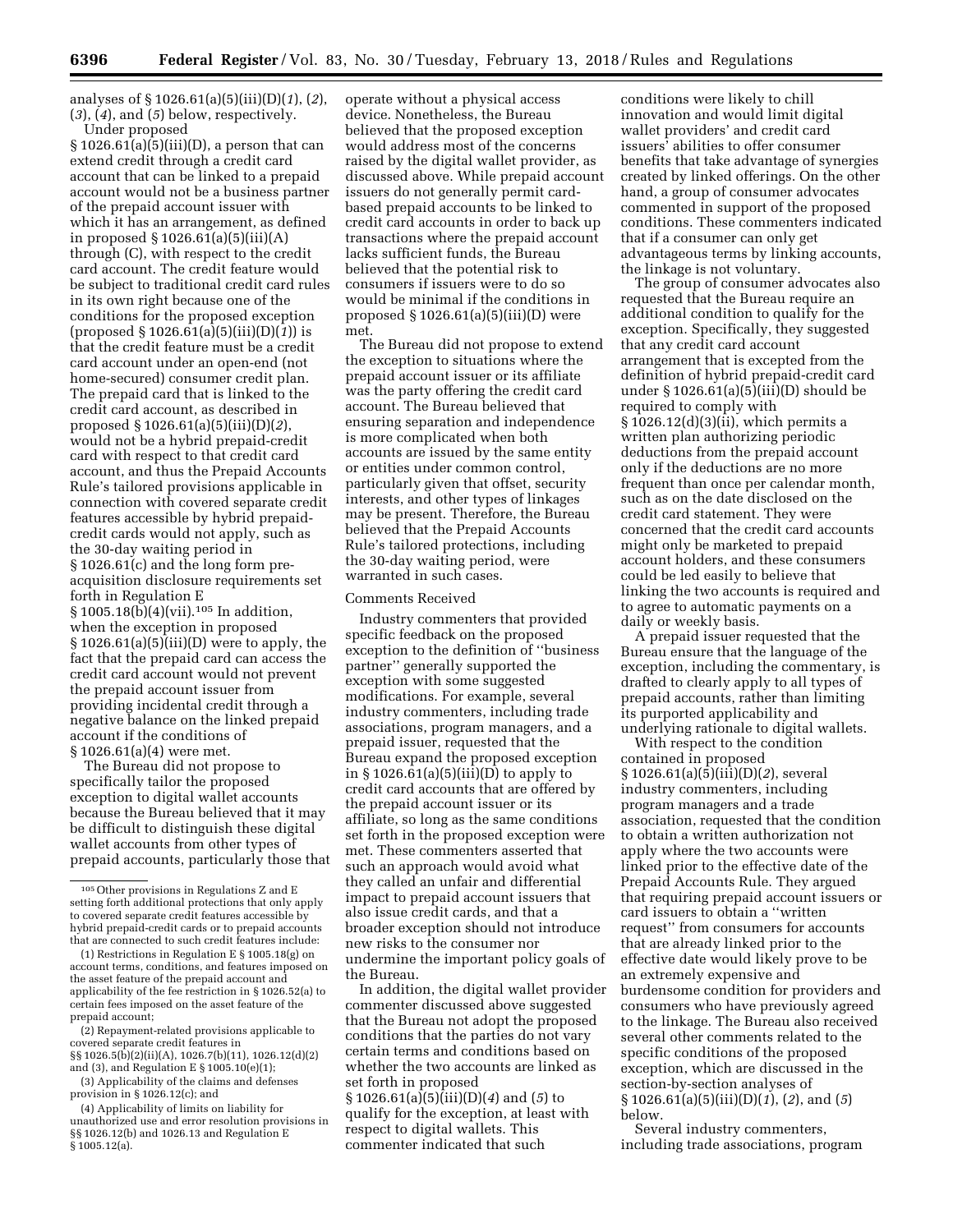managers, and an issuing bank, requested that the Bureau generally reconsider the 2016 Final Rule's extension of provisions of TILA and Regulation Z to overdraft services on prepaid accounts and instead apply those protections currently afforded consumers of deposit accounts under Regulation E, largely for reasons that the Bureau previously addressed in the 2016 Final Rule. In addition, another issuing bank requested that the Bureau evaluate and consider the need for further revisions to the Prepaid Accounts Rule's credit-related provisions that apply to digital wallets linked to traditional credit cards. This commenter indicated that the Prepaid Accounts Rule's credit related provisions, as applied to digital wallets, should be appropriately tailored to the unique functionality of digital wallets.

## The Final Rule

For the reasons set forth herein, the Bureau is adopting § 1026.61(a)(5)(iii)(A) through (C) as proposed and is adopting the exception in § 1026.61(a)(5)(iii)(D) generally as proposed with certain revisions. Specifically, final § 1026.61(a)(5)(iii)(D)(*2*) provides guidance on how this condition applies as of April 1, 2019 (the new effective date of the Prepaid Accounts Rule, as discussed in part VI below), if the prepaid account is linked to the credit card account prior to that date, or prior to an arrangement between the prepaid account issuer and the card issuer as described in final  $\S 1026.61(a)(5)(iii)(A)$ through (C), as discussed in more detail

below. Final § 1026.61(a)(5)(iii)(D)(*3*) also provides guidance on how this condition applies as of April 1, 2019, if the prepaid account is linked to the credit card account prior to that date, as discussed in more detail below. The Bureau also is adopting § 1026.61(a)(5)(iii)(D)(*5*) and related commentary with modifications to clarify the intent of those provisions, as discussed in the section-by-section analysis of that provision below.

For the reasons discussed below, to facilitate compliance with TILA, the Bureau believes it is necessary and proper to exercise its exception authority under TILA section 105(a) so that a prepaid card that is linked to a credit card account meeting the conditions in final  $\S 1026.61(a)(5)(iii)(D)$ is excluded from the definition of ''credit card'' under TILA section 103(*l*) 106 and Regulation Z § 1026.2(a)(15)(i) (as amended by the

2016 Final Rule).107 The exception facilitates compliance by allowing the card issuer to comply with the rules in Regulation Z that already apply to the credit card account without also requiring the card issuer or the prepaid account issuer to comply with the tailored provisions in Regulations Z and E that were adopted in the 2016 Final Rule.

The Bureau believes that is appropriate and proper to use its exception authority under TILA section 105(a) for several reasons. First, the credit card account, even if not subject to the specific rules for hybrid prepaidcredit cards, is subject to the credit card rules in Regulation Z in its own right because it is a credit card account under an open-end (not home-secured) consumer credit plan that the consumer can access with a traditional credit card, pursuant to final § 1026.61(a)(5)(iii)(D)(*1*). Thus, the

linked credit feature will still receive the protections in Regulation Z that generally apply to a credit card account under an open-end (not home-secured) consumer credit plan.

Second, the Bureau believes that the conditions a prepaid account issuer and a card issuer must satisfy to qualify for the exception create substantial safeguards to protect against the prepaid account and the credit card account being connected in a way that would pose the kinds of risks to consumers that motivated the Bureau's approach to the general rules for covered separate credit features accessible by hybrid prepaid-credit cards. For example, the 30-day waiting period in § 1026.61(c) was designed to ensure that consumers do not feel undue pressure to decide at the time that they purchase or register a prepaid account whether to link a covered separate credit feature to such account without having the opportunity to fully consider the terms of the prepaid account, the separate credit feature, and the consequences of linking the two.108 The Bureau also carefully crafted rules to govern the pricing for prepaid accounts and covered separate credit features upon linkage via a hybrid prepaid-credit card, and the disclosure thereof, to better ensure that the consumer could understand the cost and consequences of linking credit to a prepaid account. The Bureau believes that these requirements are not

necessary when the safeguards of the exception are met because those safeguards will help make consumers' decisions about account acquisition, retention, and link authorization simpler and less prone to undue pressure. In particular, the Bureau has tailored this exception to ensure that it is limited to traditional credit card accounts already covered by Regulation Z's open-end credit card rules and that the consumer could not be required to link the prepaid account and the credit card account to obtain or retain either account. In addition, to qualify for the exception, certain terms and conditions that apply to the credit card account and the prepaid account must be the same regardless of whether the two accounts are linked. Thus, the consequences to the consumer of linking the two accounts are less complex. As discussed in more detail below, the Bureau believes that when the conditions of the exception are met, it is not necessary to apply the 30-day waiting period in § 1026.61(c) or the other additional protections in Regulations Z and E that are applicable only to covered separate credit features or to prepaid accounts that are connected to covered separate credit features.

*Additional guidance for accounts linked prior to April 1, 2019 or prior to an arrangement described in final § 1026.61(a)(5)(iii)(A) through (C).* Based on comments received and its own analysis, the Bureau is adopting § 1026.61(a)(5)(iii)(D)(*2*) generally as proposed, with modifications to provide guidance on how this condition applies as of April 1, 2019 (the new effective date of the Prepaid Accounts Rule), if a prepaid account is linked to a credit card account prior to that date, or prior to an arrangement between the prepaid account issuer and the card issuer as described in final  $\S 1026.61(a)(5)(iii)(A)$ through (C). Final

§ 1026.61(a)(5)(iii)(D)(*3*) also provides guidance on how this condition applies as of April 1, 2019 if the prepaid account is linked to the credit card account prior to that date.

Specifically, final § 1026.61(a)(5)(iii)(D)(*2*) states that if the credit card account is linked to the prepaid account prior to April 1, 2019 or prior to the arrangement between the prepaid account issuer and the card issuer as described in final § 1026.61(a)(5)(iii)(A) through (C), the prepaid account issuer and the card issuer will be deemed to have satisfied this condition even if they have not received from the consumer a written request as described in final § 1026.61(a)(5)(iii)(D)(*2*). The Bureau agrees with industry commenters that

<sup>106</sup> 15 U.S.C. 1602(*l*).

<sup>107</sup>For the same reasons, the Bureau declines to extend the additional tailored provisions of the Prepaid Accounts Rule authorized under TILA section 105(a), section 1032(a) of the Dodd-Frank Act, and EFTA section 904(c) to these cards that are excluded from coverage as hybrid prepaid-credit cards.

<sup>108</sup> 81 FR 83934, 84268 (Nov. 22, 2016).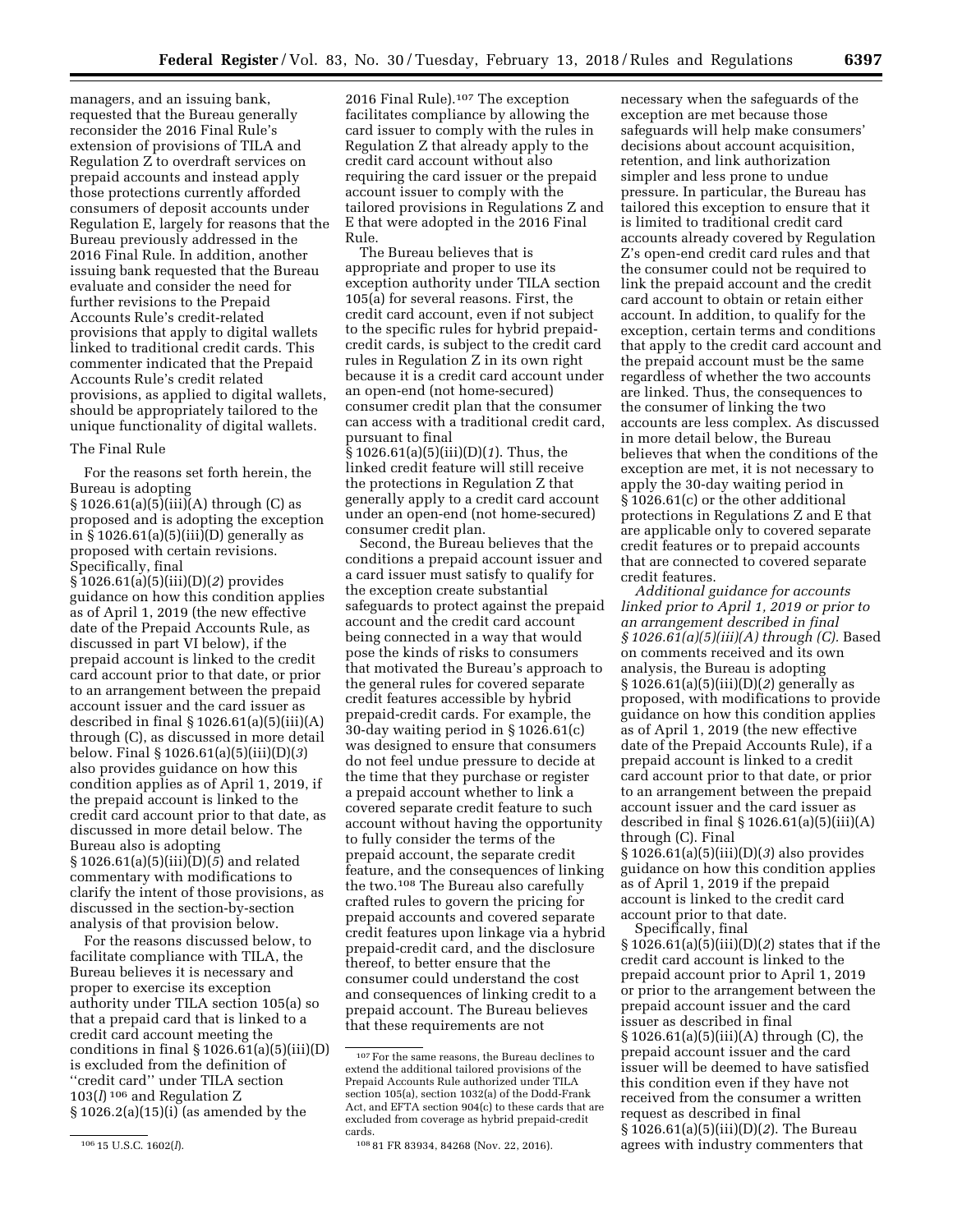requiring a prepaid account issuer or the card issuer to obtain a consumer's written request to link the two accounts in order to take advantage of the exception where the linkage occurred prior to the effective date of the Prepaid Accounts Rule could prove to be an extremely expensive and burdensome condition for digital wallet providers and consumers who have previously agreed to the linkage. The Bureau also recognizes that a linkage of the two accounts may occur after the effective date of the Prepaid Accounts Rule but prior to an arrangement between the prepaid account issuer and the card issuer as described in final § 1026.61(a)(5)(iii)(A) through (C). In this case, the Bureau believes that it may be burdensome for digital wallet providers to obtain a consumer's written request to link the two accounts in order to take advantage of the exception where the linkage occurred prior to the arrangement between the two parties as described in final  $\S 1026.61(a)\overline{(5)}$ (iii)(A) through (C). The Bureau believes that digital wallet providers currently receive a consumer's consent to link a credit card account to a digital wallet, and thus it is not necessary to require digital wallet providers to obtain a consumer's written request in accordance with final § 1026.61(a)(5)(iii)(D)(*2*) for accounts linked prior to the effective date of the Prepaid Accounts Rule or prior to the arrangement between the prepaid account issuer and card issuer as described in final  $\S 1026.61(a)(5)(iii)(A)$ through (C).

In addition, the conditions in final § 1026.61(a)(5)(iii)(D)(*3*) through (*5*) specifically reference the condition in final § 1026.61(a)(5)(iii)(D)(*2*) that a consumer authorizes the prepaid card to access the credit card account as described in final § 1026.61(a)(5)(iii)(D)(*2*). Consistent with final § 1026.61(a)(5)(iii)(D)(*2*), for purposes of the conditions in final § 1026.61(a)(5)(iii)(D)(*3*) through (*5*), if the credit card account is linked to the prepaid account prior to April 1, 2019 or prior to the arrangement between the prepaid account issuer and the card issuer as described in final § 1026.61(a)(5)(iii)(A) through (C), a consumer will be considered to have authorized linking the prepaid card to the credit card account as described in final § 1026.61(a)(5)(iii)(D)(*2*), even if the consumer has not provided a written request that is separately signed or initialized to authorize the prepaid card to access the credit card account as described in final § 1026.61(a)(5)(iii)(D)(*2*).

The Bureau also believes that additional guidance is needed regarding how the condition in final § 1026.61(a)(5)(iii)(D)(*3*) applies as of April 1, 2019 if the prepaid account is linked to the credit card account prior to that date. Thus, final § 1026.61(a)(5)(iii)(D)(*3*) states that if the credit card account is linked to the prepaid account prior to April 1, 2019, this condition only applies to the retention of the prepaid account and the credit card account on or after April 1, 2019. This revision allows the prepaid account issuer and the card issuer to satisfy this condition as of the effective date of the Prepaid Accounts Rule even if the two accounts were linked prior to that date and the acquisition of the prepaid account or credit account was conditioned on the link, so long as the retention of the prepaid account and the credit card account are not conditioned on the link beginning on April 1, 2019.

The Bureau does not believe that similar guidance is needed with respect to how the conditions in final § 1026.61(a)(5)(iii)(D)(*1*), (*4*), and (*5*) apply as of April 1, 2019 if the two accounts are linked prior to that date. In order to qualify for the exception in final  $\S 1026.61(a)(5)(iii)(D)$ , the prepaid account issuer or the card issuer, as applicable, must meet the conditions of § 1026.61(a)(5)(iii)(D)(*1*), (*4*), and (*5*) as of April 1, 2019 with respect to the prepaid account or credit card account as applicable, even for accounts linked prior to that date.

### Responses to Comments Received

The Bureau is not making additional revisions to the exception in final § 1026.61(a)(5)(iii)(D) as requested by some commenters (summarized in detail above), for the reasons discussed below.

*Extend the exception to apply to credit card accounts offered by the prepaid account issuer or its affiliate.*  The Bureau is not extending the exception in final  $\S 1026.61(a)(5)(iii)(D)$ to credit card accounts that are offered by the prepaid account issuer or its affiliate, even if the conditions in the exception are met, as requested by several industry commenters. The Bureau continues to believe that ensuring separation and independence is more complicated when both accounts are issued by entities under common control, particularly given that offset, security interests, and other types of linkages may be present. In addition, consumers' expectations that that these accounts must be linked in order to obtain or retain either account may be stronger if both accounts are issued by the same entity or entities under common control. Thus, the 30-day

waiting period in § 1026.61(c) and other targeted protections may be more needed in that context to promote deliberative decision making without undue pressure.

*Remove conditions in proposed § 1026.61(a)(5)(iii)(D)(4) and (5).* The Bureau is not removing the conditions that the parties do not vary certain terms and conditions based on whether the two accounts are linked that were set forth in proposed § 1026.61(a)(5)(iii)(D)(*4*) and (*5*), as requested by one industry commenter. As discussed above, the Bureau believes that these conditions are critically important to ensuring that the targeted provisions in the 2016 Final Rule are not needed with respect to these credit card accounts. These conditions, along with the other conditions of the exception, provide important safeguards to help ensure that consumers' decisions about account acquisition, retention, and link authorization are simpler and less prone to undue pressure, such that it is not necessary to apply the 30-day waiting period in § 1026.61(c) or the other additional protections in Regulations Z and E that are applicable only to covered separate credit features or to prepaid accounts that are connected to covered separate credit features. In particular, these conditions help ensure that consequences to the consumer of linking the two accounts are less complex. The Bureau notes that card issuers generally are not prohibited from providing more favorable specified terms and conditions on the credit card account if the two accounts are linked. Nonetheless, in that case, the exception in final § 1026.61(a)(5)(iii)(D) does not apply and the prepaid card is a hybrid prepaid-credit card with respect to the credit card account.109

*Add a condition related to repayment.*  At this time, the Bureau is not including an additional condition to qualify for the exception, as requested by the group of consumer advocates, that card issuers would need to comply with § 1026.12(d)(3)(ii), which permits a

<sup>109</sup>A prepaid account issuer, however, cannot provide more favorable terms and conditions on the prepaid account if a covered separate credit feature is attached. Specifically, under Regulation E § 1005.18(g), a financial institution generally must provide to any prepaid account without a covered separate credit feature the same account terms, conditions, and features that it provides on prepaid accounts in the same prepaid account program that have such a credit feature, except the financial institution is permitted to charge higher fees on the asset feature of a prepaid account with a covered separate credit feature accessible by a hybrid prepaid-credit card than the amount of a comparable fee it charges on prepaid accounts in the same prepaid account program without such a credit feature.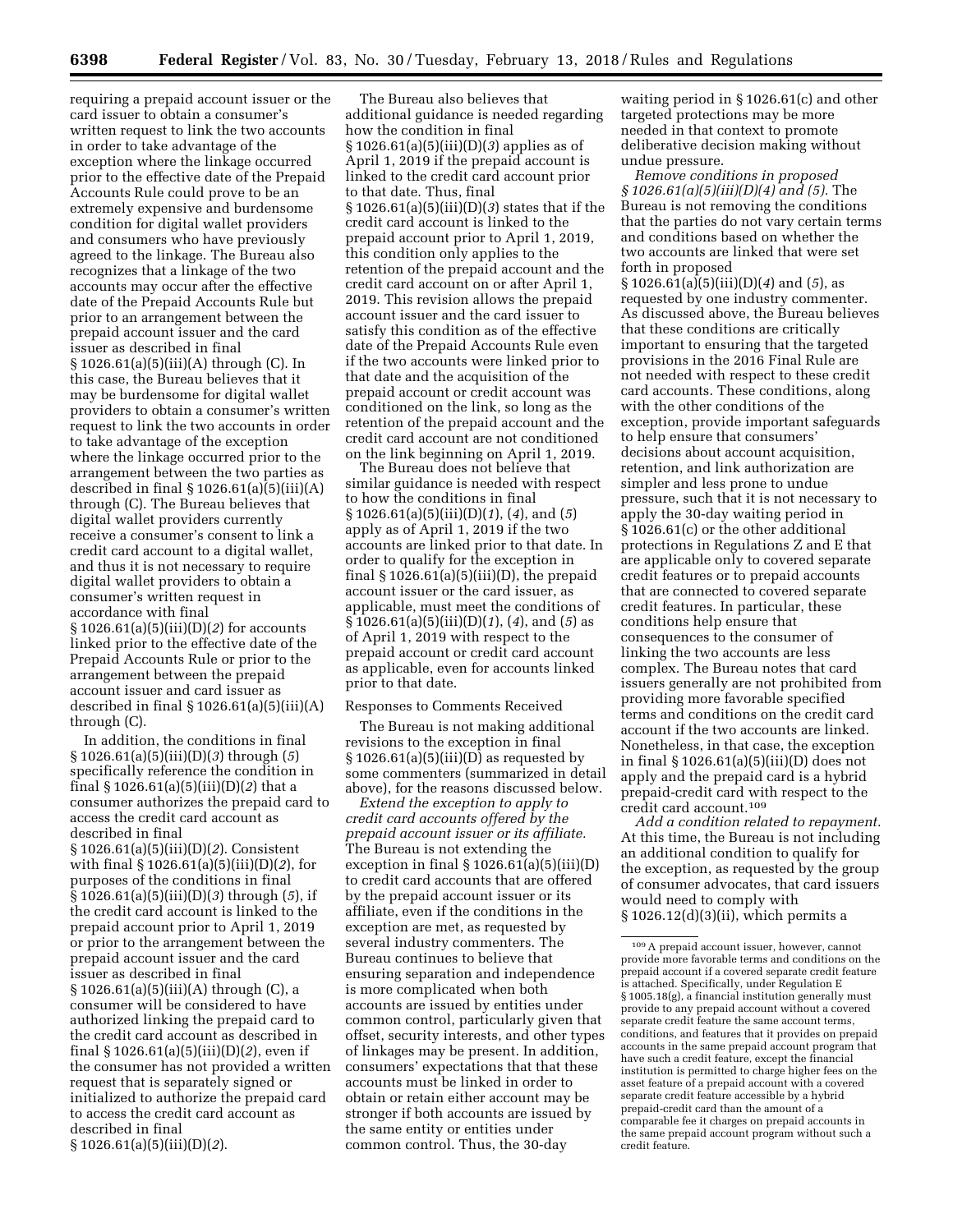written plan authorizing periodic deductions from the prepaid account only if the deductions are no more frequent than once per calendar month. The Bureau believes that the condition in final § 1026.61(a)(5)(iii)(D)(*5*) provides sufficient protections to consumers to prevent card issuers from manipulating repayment terms on the credit card account when the two accounts are linked. The condition in final § 1026.61(a)(5)(iii)(D)(*5*) prevents the card issuer from varying the repayment terms of the credit card account depending on whether the consumer has authorized linking the prepaid card to the credit card account, or depending on whether a particular credit extension from the credit card account is accessed by the prepaid card or by the traditional credit card. In addition, if the Bureau were to adopt this additional condition, in order to qualify for the exception in final  $§ 1026.61(a)(5)(iii)(D)$ , a card issuer that has an arrangement with the prepaid account issuer as described in final § 1026.61(a)(5)(iii)(A) through (C) would need to restrict automatic payments to once per calendar month on all its credit card accounts regardless of whether the prepaid account and credit card account are linked, given that the condition in final § 1026.61(a)(5)(iii)(D)(*5*) would restrict the card issuer from varying the repayment terms of the credit card account depending on whether the consumer has authorized linking the prepaid card to the credit card account. The Bureau does not believe that such a restriction on the ability of consumers to agree to automatic payments more frequent than once per month is needed to prevent evasion at this time. Nonetheless, the Bureau will continue to monitor the use of automatic payment plans in relation to the exception in final  $\S 1026.61(a)(5)(iii)(D)$  to ensure that consumers retain control over the funds in their prepaid accounts even when credit card accounts that satisfy the conditions of the exception in final § 1026.61(a)(5)(iii)(D) are linked.

*Clarify that the exception applies to prepaid accounts generally and not just digital wallets.* The Bureau does not believe that it is necessary to modify the language of  $\S 1026.61(a)(5)(iii)(D)$  or its associated commentary to clarify that the exception applies to all types of prepaid accounts, rather than just applying to digital wallets, as suggested by one industry commenter. The Bureau believes that the regulatory language of final § 1026.61(a)(5)(iii)(D) and its associated commentary is clear that the exception applies to all prepaid accounts that meet the conditions set

forth in the provision, not just digital wallets. Those provisions use the term ''prepaid account'' and do not limit this exception to prepaid accounts that are digital wallets.

*Reconsider applying TILA and Regulation Z to overdraft services.* The Bureau believes that it is not appropriate at this time to generally reconsider the extension of provisions of TILA and Regulation Z to overdraft services on prepaid accounts, as requested by several industry commenters. This request is outside the scope of the proposed amendments in the June 2017 Proposal. In addition, for the reasons set forth in the section-bysection analysis of § 1026.61(a) above and in the 2016 Final Rule, the Bureau continues to believe that it is appropriate to apply traditional credit card rules to overdraft credit features accessible by hybrid prepaid-credit cards, as well as the tailored provisions established by the 2016 Final Rule.<sup>110</sup>

*Add guidance for digital wallets.* At this time, the Bureau is not including additional guidance related to how the 2016 Final Rule's credit-related provisions relate to digital wallets, as requested by one industry commenter. This commenter did not specify particular guidance that would be helpful. Nonetheless, the Bureau will continue to monitor whether additional guidance is needed with respect to the application of the 2016 Final Rule's credit-related provision to digital wallets.

### $61(a)(5)(iii)(A)$  Through  $(C)$

The 2016 Final Rule's version of § 1026.61(a)(5)(iii) defined the term ''business partner'' for purposes of § 1026.61 and other provisions in Regulation Z related to hybrid prepaidcredit cards generally to mean a person (other than the prepaid account issuer or its affiliate) that can extend credit through a separate credit feature where the person or its affiliate has an arrangement with a prepaid account issuer or its affiliate. The Bureau proposed generally to retain this language in proposed § 1026.61(a)(5)(iii) with a revision to reference the proposed exception in  $§ 1026.61(a)(5)(iii)(D).$ 

The 2016 Final Rule's version of comment 61(a)(5)(iii)–1 described the two types of business arrangements that created a business partnership for purposes of the rule, separately provided in paragraphs i and ii. The Bureau proposed to move most of this language into the regulatory text, with introductory language in proposed

 $§ 1026.61(a)(5)(iii)(A)$  and the two types of business arrangements described in proposed  $\S 1026.61(a)(5)(iii)(B)$  and  $(C)$ , respectively, with small revisions for clarity. The Bureau also proposed to consolidate the language regarding membership in card networks or payment networks that appeared in comments 61(a)(5)(iii)–1.i and ii as new proposed comment 61(a)(5)(iii)–1, which would have explained that a draw, transfer, or authorization of the draw or transfer from a credit feature may be effectuated through a card network or a payment network, but would have emphasized that for the purposes of proposed  $\S 1026.61(a)(5)(iii)$ , agreements to participate in a card network or payment network themselves do not constitute an ''agreement'' or a ''business, marketing, or promotional agreement or other arrangement'' described in proposed § 1026.61(a)(5)(iii)(B) or (C), respectively. The Bureau did not propose any changes to comment  $61(a)(5)(iii)-2.$ 

The Bureau did not receive any specific comments on this aspect of the proposal. The Bureau is adopting § 1026.61(a)(5)(iii)(A) through (C) and new comment  $61(a)(5)(iii)-1$  as proposed.

#### $61(a)(5)(iii)(D)$

### The Bureau's Proposal

For the reasons explained above in the section-by-section analyses of § 1026.61(a) and (a)(5)(iii) above, the Bureau proposed to add an exception in proposed  $\S 1026.61(a)(5)(iii)(D)$  to the definition of ''business partner.'' Specifically, proposed § 1026.61(a)(5)(iii)(D) would have provided that a person that can extend credit through a credit card account is not a business partner of a prepaid account issuer with which it has an arrangement as defined in proposed § 1026.61(a)(5)(iii)(A) through (C) with regard to such credit card account if certain conditions were met. The conditions were broadly designed to ensure that the credit card account would be subject to Regulation Z credit card requirements in its own right and that the acquisition, retention, and pricing terms of the prepaid account and credit card account would not depend on whether a consumer authorizes the linking of the two accounts to allow the prepaid card to access credit from time to time in the course of authorizing, settling, or otherwise completing transactions conducted with the card to obtain goods or services, obtain cash, or conduct P2P

<sup>110</sup> 81 FR 83934, 84158–61 (Nov. 22, 2016).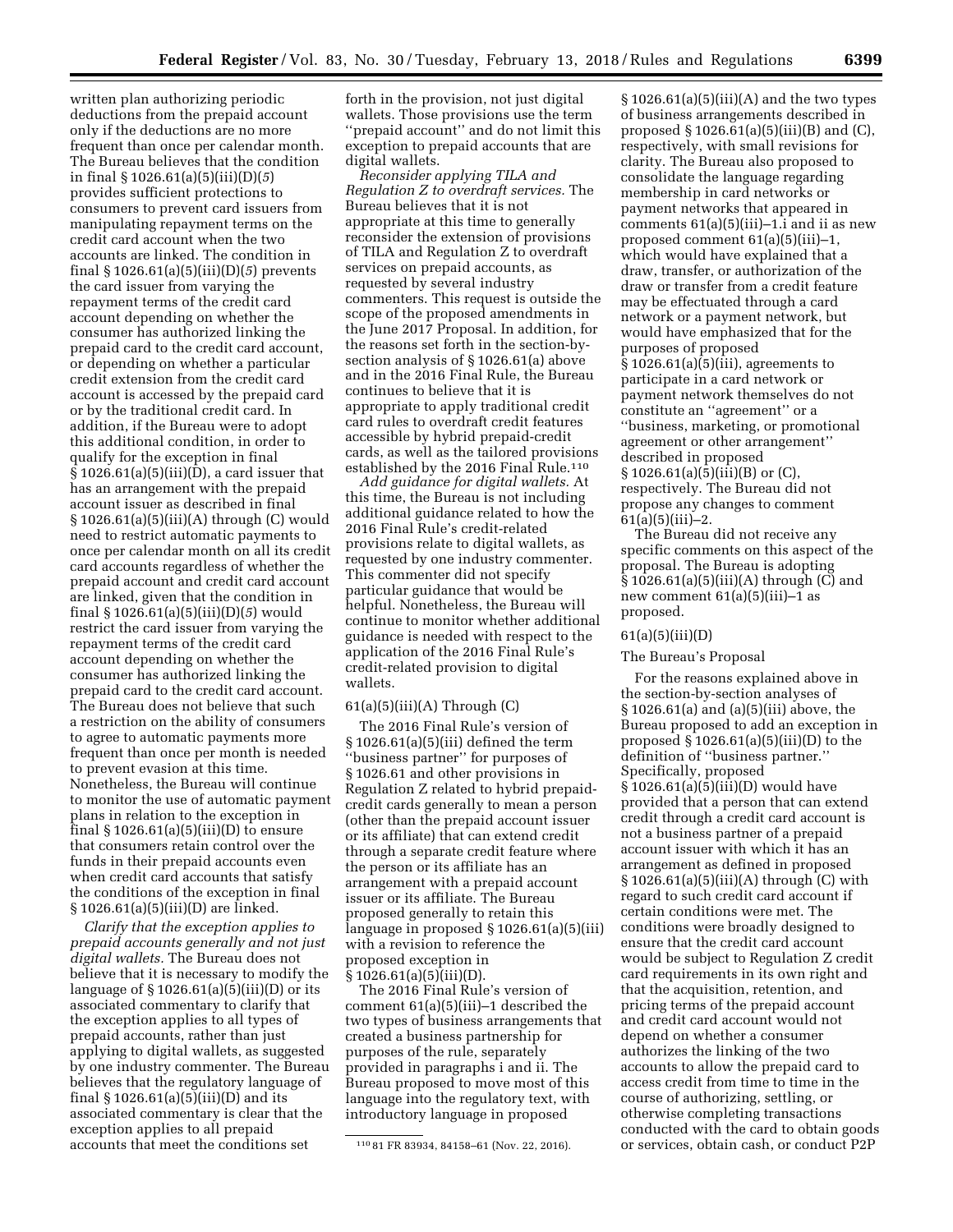transfers. Each of the proposed conditions is discussed in more detail in the section-by-section analyses of § 1026.61(a)(5)(iii)(D)(*1*), (*2*), (*3*), (*4*) and (*5*) below, respectively.

Proposed comment 61(a)(5)(iii)(D)–1 would have provided that if the exception in proposed § 1026.61(a)(5)(iii)(D) were to apply, a person that can extend credit through the credit card account would not be a business partner of a prepaid account issuer with which it has an arrangement as defined in proposed  $§ 1026.61(a)(5)(iii)(A)$  through (C). Accordingly, in those cases where a consumer has authorized his or her prepaid card in accordance with proposed  $\S 1026.61(a)(5)(iii)(D)$  to be linked to the credit card account in such a way as to allow the prepaid card to access the credit card account as described in proposed § 1026.61(a)(5)(iii)(D)(*2*), the linked prepaid card would not be a hybrid prepaid-credit card with respect to the linked credit card account. Rather, the linked credit card account would be a non-covered separate credit feature, as discussed in § 1026.61(a)(2)(ii). The proposed comment would have further noted that in this case, by definition, the linked credit card account would be subject to the credit card rules in Regulation Z in its own right because it would be a credit card account under an open-end (not home-secured) consumer credit plan, pursuant to the condition set forth in proposed § 1026.61(a)(5)(iii)(D)(*1*).

#### Comments Received

The Bureau received several comments on the proposed exception generally, which are discussed in the section-by-section analysis of § 1026.61(a)(5)(iii) above. In addition, the Bureau also received some comments related to specific proposed conditions, which are discussed in the section-by-section analyses of § 1026.61(a)(5)(iii)(D)(*1*), (*2*), (*3*), (*4*), and (*5*). The Bureau did not receive any specific comments on proposed comment  $61(a)(5)(iii)(D)-1$ .

# The Final Rule

For the reasons set forth in the section-by-section analysis of § 1026.61(a)(5)(iii) above, the Bureau is adopting the exception in  $§ 1026.61(a)(5)(iii)(D)$  generally as proposed with several modifications as described in the section-by-section analyses of § 1026.61(a)(5)(iii) above and § 1026.61(a)(5)(iii)(D)(*2*) and (*5*) below. The Bureau is adopting comment  $61(a)(5)(iii)(D)-1$  as proposed.

# $61(a)(5)(iii)(D)(1)$

# The Bureau's Proposal

To satisfy the exception in proposed § 1026.61(a)(5)(iii)(D), under proposed § 1026.61(a)(5)(iii)(D)(*1*), the credit card account at issue would have to have been a credit card account under an open-end (not home-secured) consumer credit plan that a consumer can access through a traditional credit card. Proposed comment 61(a)(5)(iii)(D)(*1*)–1 would have explained that, for purposes of the proposed exception, the term ''traditional credit card'' would have meant a credit card that is not a hybrid prepaid-credit card. Thus, the condition in proposed § 1026.61(a)(5)(iii)(D)(*1*) would not have been satisfied if the only credit card that a consumer could use to access the credit card account under an open-end (not home-secured) consumer credit plan was a hybrid prepaid-credit card.

This proposed condition would have ensured that the exception only applies to credit features subject to the full protections of the credit card rules in Regulation Z that are applicable to credit card accounts under an open-end (not home-secured) consumer credit plan. As discussed in the 2016 Final Rule, these protections include a range of requirements governing pricing, restrictions on repayment terms, limits on liability for unauthorized use, and requirements that card issuers must assess the consumer's ability to pay the credit before opening the account. The pricing protections include restrictions on the fees that an issuer can charge during the first year after an account is opened, and limits on the amount of fees that issuers can charge when a consumer makes a late payment or exceeds his or her credit limit. The protections also restrict the circumstances under which issuers can increase interest rates on credit card accounts and establish procedures for doing so. As explained in the 2016 Final Rule, the Bureau believed that applying these protections to overdraft features in connection with prepaid accounts would promote transparent pricing for prepaid accountholders.111

#### Comments Received

A group of consumer advocate commenters requested that the Bureau revise the definition of ''traditional credit card'' contained in proposed comment  $61(a)(5)(iii)(D)(1)-1$ . These commenters suggested that this definition was circular in that a card is not a hybrid prepaid-credit card if it is a traditional credit card, and it is a

traditional credit card if it is not a hybrid prepaid-credit card. These commenters also stated that Regulation Z's definition of credit card is quite vague and could arguably apply to accounts that bear no resemblance to traditional credit cards. These commenters suggested that the Bureau define ''traditional credit card'' to mean a card, plate, or other single credit device that may be used from time to time to obtain consumer credit under an open-end credit plan and that is either: (a) Accepted by every merchant that participates in a widely accepted payment card network and is accepted upon presentation at multiple, unaffiliated merchants for goods or services, or (b) accepted solely for the bona fide purchase of goods or services at a particular retail merchant or group of merchants and not to access cash; and that the term ''traditional credit card'' does not include an overdraft line of credit that is accessed by a debit or prepaid card or an account number.

#### The Final Rule

For the reasons set forth herein, the Bureau is adopting § 1026.61(a)(5)(iii)(D)(*1*) and comment 61(a)(5)(iii)(D)(*1*)–1 as proposed. The Bureau does not believe that the definition of ''traditional credit card'' set forth in final comment 61(a)(5)(iii)(D)(*1*)–1 is circular, as suggested by the group of consumer advocates. A prepaid card cannot be a ''traditional credit card'' because it is either a hybrid prepaid-credit card or not a credit card at all, and thus can never be a traditional credit card. See comment 2(a)(15)–2.ii.D, which provides that a prepaid card is not a credit card if it is not a hybrid prepaidcredit card. Thus, the prepaid card described in final  $\S 1026.61(a)(5)(iii)(D)$ will not be a traditional credit card. To satisfy final § 1026.61(a)(5)(iii)(D)(*1*), the credit card account must be accessed by another access device (other than the prepaid card) and that access device must be a traditional credit card.

The Bureau also does not believe that it is necessary to narrow the definition of ''traditional credit card,'' as suggested by the group of consumer advocate commenters, to prevent evasion. The Bureau believes that introducing additional concepts into the definition of ''traditional credit card'' like the fact that the credit card must be accepted at ''every'' merchant that participates in a widely accepted payment card network, or that the credit card must be accepted only for ''bona fide'' purchases of goods or services at a particular retail merchant or group of merchants, could complicate the definition and add to

<sup>111</sup> *Id.* at 84161.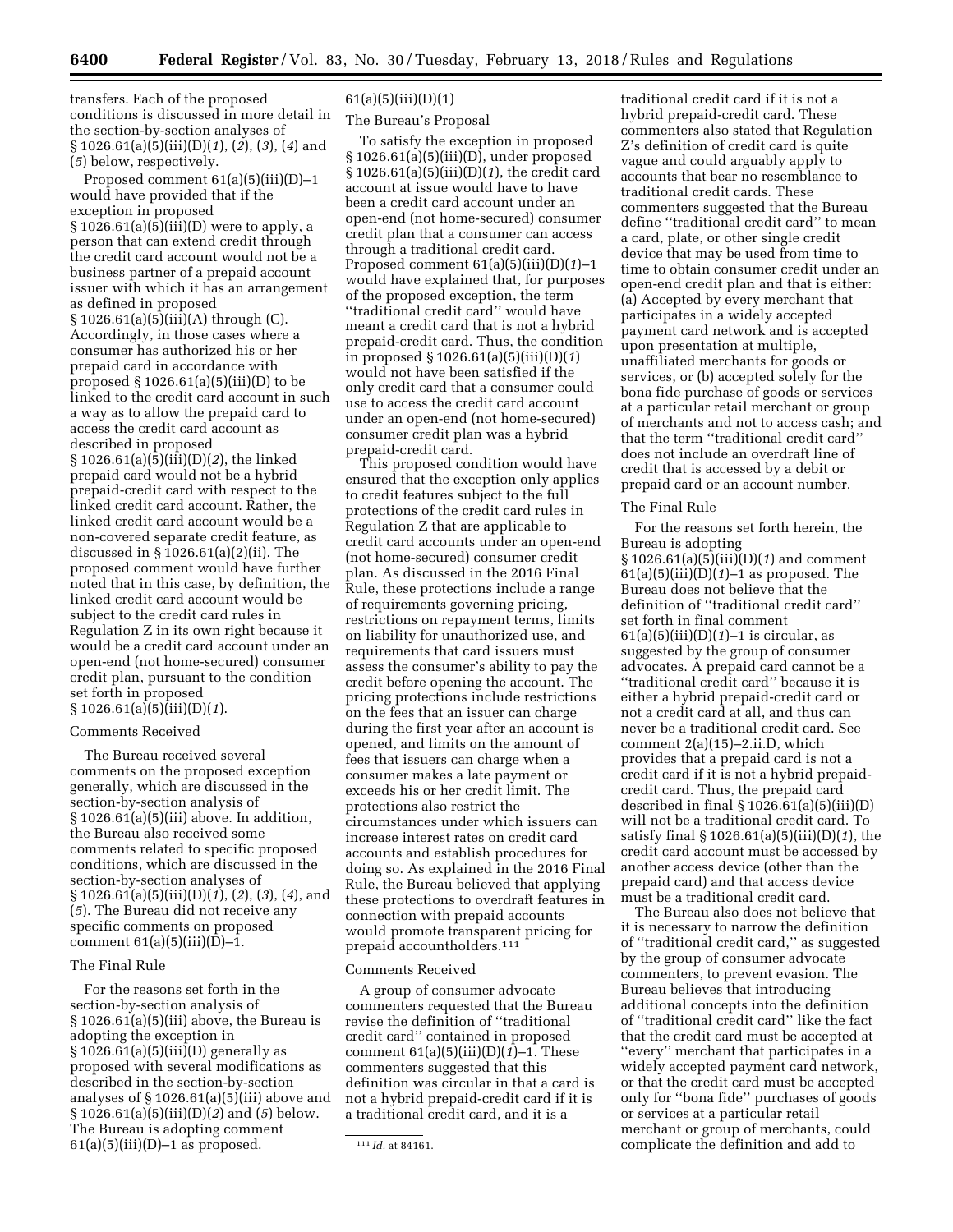compliance burden. The Bureau does not believe that adding these concepts is warranted at this time, particularly without the benefit of additional public comment, but will monitor market developments for risk of evasion.

## $61(a)(5)(iii)(D)(2)$

# The Bureau's Proposal

To satisfy the exception in proposed § 1026.61(a)(5)(iii)(D), under proposed § 1026.61(a)(5)(iii)(D)(*2*), the prepaid account issuer and the card issuer would have been prohibited from allowing the prepaid card to draw, transfer, or authorize the draw or transfer of credit from the credit card account from time to time in the course of authorizing, settling, or otherwise completing transactions conducted with the card to obtain goods or services, obtain cash, or conduct P2P transfers, except where the prepaid account issuer or the card issuer has received from the consumer a written request that is separately signed or initialized to authorize the prepaid card to access the credit card account, as described above. To aid compliance with the proposed exception, proposed comment 61(a)(5)(iii)(D)(*2*)–1 would have explained that any accountholder on either the prepaid account or the credit feature may make the written request.

# Comments Received

Several industry commenters, including program managers and a trade association, requested that the condition to obtain a written authorization not apply where the two accounts were linked prior to the effective date of the Prepaid Accounts Rule. They argued that requiring prepaid account issuers or card issuers to obtain a ''written request'' from consumers for accounts linked prior to the effective date would likely prove to be an extremely expensive and burdensome condition for providers and consumers who have previously agreed to the linkage. These comments are discussed in more detail in the section-by-section analysis of § 1026.61(a)(5)(iii) above.

In addition, several industry commenters, including program managers and a trade association, stated that section 101(a) of the E-Sign Act would apply to enable a signature or agreement obtained electronically to have the same effect if it were obtained in writing, and requested that the Bureau confirm this point in regulatory text or commentary. A group of consumer advocates requested that the written request should be required to be ''clear and readily understandable,'' just as written authorizations for

preauthorized electronic fund transfers must be under Regulation E (*see*  Regulation E § 1005.10(b) and comment  $10(b)-6$ ).

### The Final Rule

For the reasons set forth herein, the Bureau is adopting § 1026.61(a)(5)(iii)(D)(*2*) as proposed with two modifications and is adopting comment 61(a)(5)(iii)(D)(*2*)–1 as proposed. First, the Bureau is modifying § 1026.61(a)(5)(iii)(D)(*2*) to provide guidance on how this condition applies as of April 1, 2019 (the new effective date of the Prepaid Accounts Rule) when the two accounts are linked prior to that date, or prior to an arrangement between the prepaid account issuer and the card issuer as described in § 1026.61(a)(5)(iii)(A) through (C). This revision is discussed in more detail in the section-by-section analysis of § 1026.61(a)(5)(iii) above. Second, as a technical modification, the Bureau is replacing the phrase ''will not'' in the first sentence of § 1026.61(a)(5)(iii)(D)(*2*) with the phrase ''do not'' for consistency with the phrase ''do not'' used in § 1026.61(a)(5)(iii)(D)(*3*).

In response to industry commenters' requests regarding the applicability of the E-Sign Act, the Bureau notes that the writing and signature conditions of final § 1026.61(a)(5)(iii)(D)(*2*) may be satisfied electronically if in accordance with the E-Sign Act. The Bureau does not believe that it is necessary to include this point in the regulation or commentary because the E-Sign Act is selfeffectuating.

In response to the group of consumer advocate commenters' request to require that the written request be ''clear and readily understandable,'' the Bureau does not believe that it is necessary to specifically require this in the regulatory text or commentary at this time. The Bureau expects that, if a prepaid account issuer or card issuer provides language to consumers to sign or initialize to authorize the two accounts to be linked, the prepaid account issuer or card issuer will use language that is understandable to consumers so that the consumers are aware that they are making a request to link the two accounts. The Bureau will monitor the processes that prepaid account issuers or card issuers use to gain authorization to link the two accounts to ensure that the processes are understandable to consumers.

In adopting final § 1026.61(a)(5)(iii)(D)(*2*), the Bureau believes that this condition, in combination with others described further below, helps to ensure that consumers are not unduly pressured into linking the prepaid account and the credit card account so as to access credit from time to time in the course of transactions conducted with the prepaid card. In particular, it helps to underscore to consumers that the prepaid account and credit card account are not required to be linked in order for the consumer to obtain or retain the two accounts, and to ensure that consumers have made a deliberate, affirmative decision before authorizing such a link. Two of the tailored provisions adopted in the 2016 Final Rule—the 30-day waiting period in § 1026.61(c), and the requirement in Regulation E § 1005.18(b)(4)(vii) to provide certain credit disclosures in the prepaid long form disclosure—were similarly designed to promote deliberative decision making without undue pressure. The Bureau believes that it is not necessary to apply these tailored provisions to a credit card account when the conditions of the exception are met, given that detailed application and solicitation disclosures for the credit card account still are required under § 1026.60. In addition, the other conditions in final  $\S 1026.61(a)(5)(iii)(D)$ make consumers' decisions about account acquisition, retention, and link authorization simpler and less prone to undue pressure and make the consequences of linking the two accounts less complex. Specifically, as described below, to satisfy the condition in final § 1026.61(a)(5)(iii)(D)(*3*), a prepaid account issuer and a card issuer could not condition the acquisition or retention of either account upon whether a consumer authorized linking the two accounts together, and final § 1026.61(a)(5)(iii)(D)(*4*) and (*5*) are designed to ensure that certain terms and conditions (including pricing) that apply to the two accounts are not dependent on whether they are linked.

# 61(a)(5)(iii)(D)(3)

#### The Bureau's Proposal

To satisfy the exception in proposed § 1026.61(a)(5)(iii)(D), under proposed § 1026.61(a)(5)(iii)(D)(*3*), the prepaid account issuer and the card issuer would not have been permitted to condition the acquisition or retention of the prepaid account or the credit card account on whether a consumer authorizes the prepaid card to access the credit card account, as described in proposed § 1026.61(a)(5)(iii)(D)(*2*).

# Comments Received and the Final Rule

The Bureau did not receive any specific comments on this aspect of the proposal. For the reasons set forth herein, the Bureau is adopting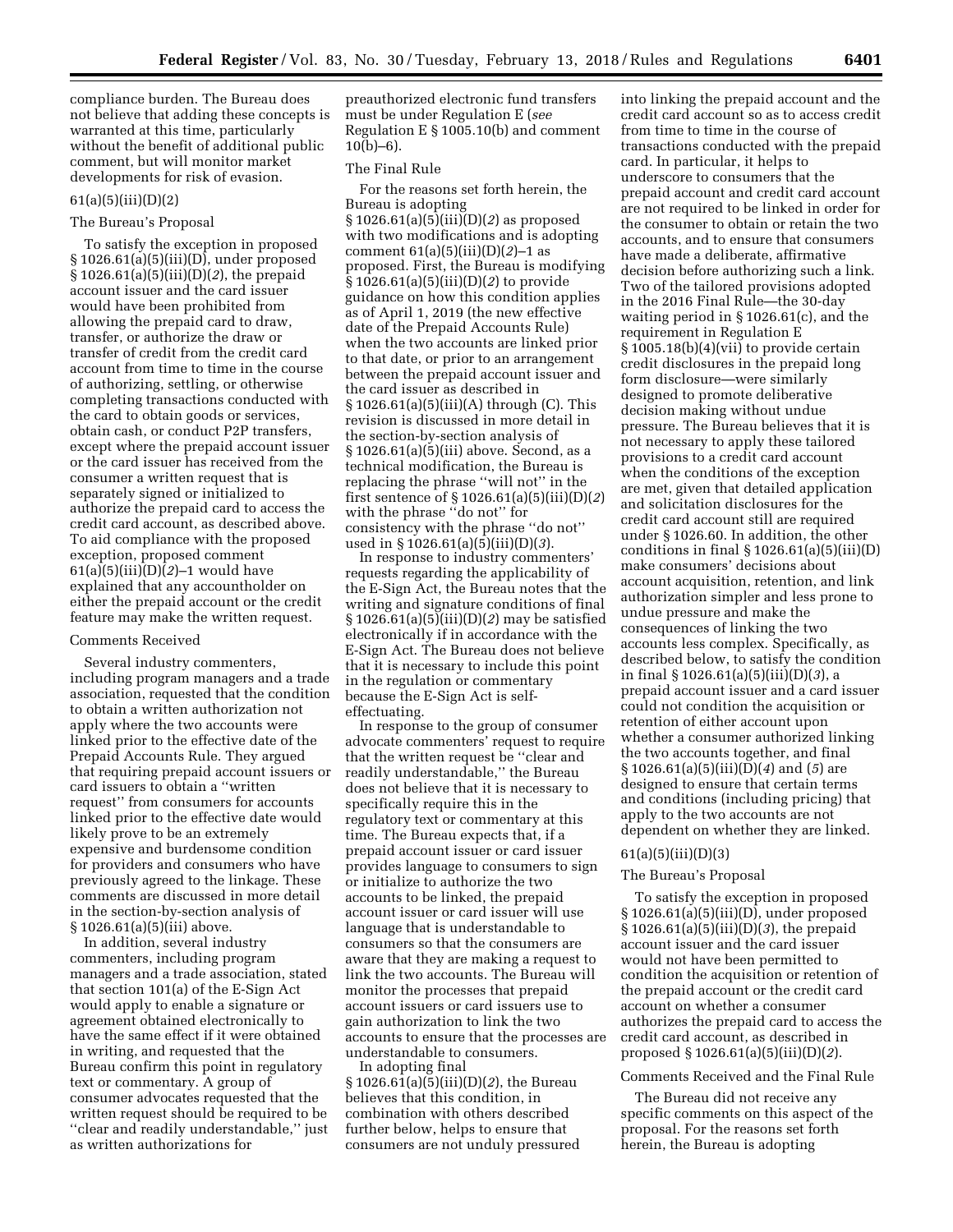§ 1026.61(a)(5)(iii)(D)(*3*) generally as proposed with one revision to provide guidance on how this condition applies when the two accounts are linked prior to April 1, 2019 (the new effective date of the Prepaid Accounts Rule). This revision is discussed in more detail in the section-by-section analysis of § 1026.61(a)(5)(iii) above.

For the same reasons described above in connection with final § 1026.61(a)(5)(iii)(D)(*2*), the Bureau believes that the condition in final § 1026.61(a)(5)(iii)(D)(*3*) helps to ensure that consumers are not unduly pressured into linking the prepaid account and the credit card account. As described above, the Bureau believes that the prohibition on conditioning the acquisition or retention of the two accounts, in combination with the other conditions discussed above in connection with final § 1026.61(a)(5)(iii)(D)(*2*), helps to obviate the need for the tailored protections adopted in the 2016 Final Rule, including both the 30-day waiting period in § 1026.61(c) for linking a prepaid account to a covered separate credit feature, and the credit disclosures under Regulation E § 1005.18(b)(4)(vii).

## $61(a)(5)(iii)(D)(4)$

#### The Bureau's Proposal

To satisfy the exception in proposed § 1026.61(a)(5)(iii)(D), under proposed § 1026.61(a)(5)(iii)(D)(*4*), the prepaid account issuer would have been required to apply the same terms, conditions, or features to the prepaid account when a consumer authorizes linking the prepaid card to the credit card account, as described in proposed § 1026.61(a)(5)(iii)(D)(*2*), as it applies to the consumer's prepaid account when the consumer does not authorize such a linkage. In addition, the prepaid account issuer would have needed to apply the same fees to load funds from a credit card account that is linked to the prepaid account, as described above, as it charges for a comparable load on the consumer's prepaid account to access a credit feature offered by a person that is not the prepaid account issuer, its affiliate, or a person with which the prepaid account issuer has an arrangement, as described in proposed § 1026.61(a)(5)(iii)(A) through (C). Each of these proposed conditions is discussed in more detail below.

Proposed comment 61(a)(5)(iii)(D)(*4*)– 1 would have provided examples of the types of account terms, conditions, and features that would be subject to the conditions set forth in proposed § 1026.61(a)(5)(iii)(D)(*4*), underscoring that it would have applied both to

pricing and to such items as account access devices, minimum balance requirements, and account features such as online bill payment services.

*Same terms, conditions, and features on the prepaid account regardless of whether the prepaid account is linked to the credit card account.* With respect to the first condition set forth in proposed § 1026.61(a)(5)(iii)(D)(*4*), proposed comment 61(a)(5)(iii)(D)(*4*)–2 would have provided an example of impermissible variations in account terms under this condition in proposed § 1026.61(a)(5)(iii)(D)(*4*). For example, a prepaid account issuer would not satisfy this proposed condition if it provides on a consumer's prepaid account reward points or cash back on purchases with the prepaid card where the consumer has authorized a link to the credit card account, as described in proposed § 1026.61(a)(5)(iii)(D)(*2*), while not providing such reward points or cash back on the consumer's account if the consumer has not authorized such a linkage.

*Same load fees.* Proposed § 1026.61(a)(5)(iii)(D)(*4*) also would have provided a standard for comparing load fees for credit extensions from the credit card account that is linked to the prepaid account, as described in proposed § 1026.61(a)(5)(iii)(D)(*2*). For these fees, to satisfy the conditions of proposed § 1026.61(a)(5)(iii)(D)(*4*), the prepaid account issuer must apply the same fees to load funds from the credit card account that is linked to the prepaid account, as described above, as it charges for a comparable load on the consumer's prepaid account to access a credit feature offered by a person that is not the prepaid account issuer, its affiliate, or a person with which the prepaid account issuer has an arrangement, as described in proposed § 1026.61(a)(5)(iii)(A) through (C). Proposed comment 61(a)(5)(iii)(D)(*4*)–3 would have provided an example to illustrate this proposed condition. Specifically, the proposed comment would have provided that a prepaid account issuer would not satisfy this condition if it charges on the consumer's prepaid account \$0.50 to load funds in the course of a transaction from the credit card account offered by a card issuer with which the prepaid account issuer has an arrangement as discussed in proposed § 1026.61(a)(5)(iii)(A) through (C), but \$1.00 to load funds in the course of a transaction from a credit card account offered by a card issuer with which it does not have such an arrangement.

Comments Received and the Final Rule

For the reasons set forth herein, the Bureau is adopting

§ 1026.61(a)(5)(iii)(D)(*4*) and comments 61(a)(5)(iii)(D)(*4*)–1 and 3 as proposed. The Bureau is adopting comment  $61(a)(5)(iii)(D)(4)-2$  as proposed with technical revisions to refer to ''rewards points'' instead of ''reward points.'' As discussed in the section-by-section analysis of  $\S 1026.61(a)(5)(iii)$  above, a digital wallet provider commenter requested that the Bureau remove the condition in proposed § 1026.61(a)(5)(iii)(D)(*4*), while a group of consumer advocate commenters specifically requested that the Bureau retain this proposed condition. The Bureau is not removing this condition for the reasons discussed in the sectionby-section analysis of § 1026.61(a)(5)(iii) above.

The Bureau believes that ensuring that the terms, conditions, and features of the consumer's prepaid account do not depend on whether the consumer authorizes a link with the credit card account, as provided for in final § 1026.61(a)(5)(iii)(D)(*2*), is important to address a number of policy concerns. First, as discussed in the section-bysection analysis of § 1026.61(a)(5)(iii)(D)(*2*) above, the fact that the prepaid account terms, conditions, and features cannot vary based on whether the consumer authorizes a linkage makes consumers' decisions about account acquisition, retention, and link authorization simpler and less prone to undue pressure and the consequences of linking the two accounts less complex, and thus, along with the other conditions, obviates the need for applying the 30-day waiting period in § 1026.61(c) and the long form preacquisition disclosure requirements in Regulation E § 1005.18(b)(4)(vii). Second, the condition helps to ensure that certain terms and conditions of the prepaid account and the credit card account operate independently of whether the two accounts are linked and restrict the kind of price restructuring that the Bureau observed with regard to overdraft service programs on checking accounts and that various provisions adopted in the 2016 Final Rule were designed to address.112

<sup>112</sup>With the 2016 Final Rule, the Bureau was concerned that prepaid account issuers might inflate fees imposed on prepaid accounts as a backdoor way to impose finance charges on draws from the covered separate credit feature without triggering certain restrictions on fees applicable to credit card accounts. 81 FR 83934, 84222–23 (Nov. 22, 2016). To prevent this, the 2016 Final Rule included in Regulation Z several provisions to ensure that where a fee imposed on the prepaid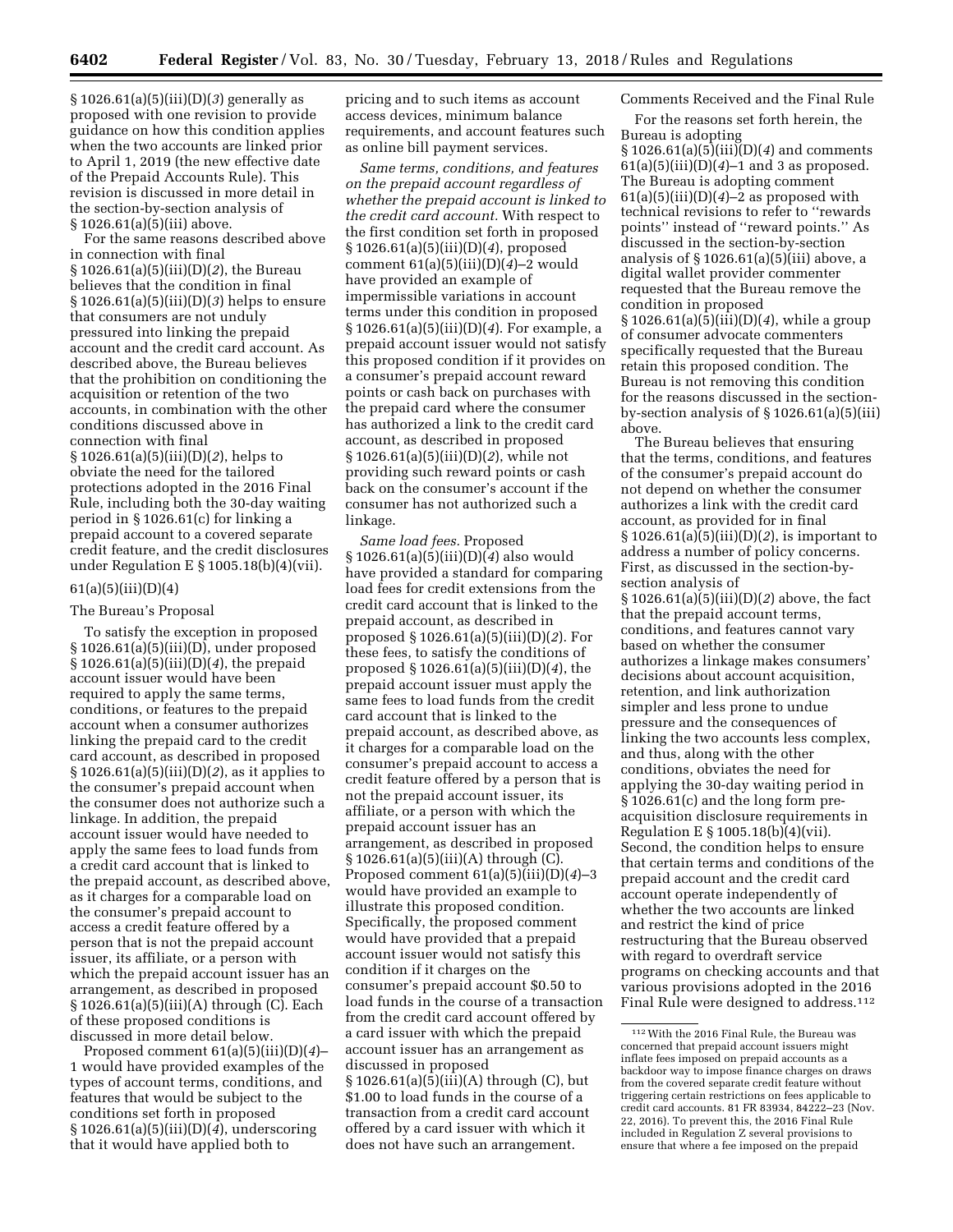*Same terms, conditions, and features on the prepaid account regardless of whether the prepaid account is linked to the credit card account.* To satisfy the exception in final  $\S 1026.61(a)(5)(iii)(D)$ , under final § 1026.61(a)(5)(iii)(D)(*4*), the prepaid account issuer must apply the same terms, conditions, or features to the prepaid account when a consumer authorizes linking the prepaid card to the credit card account as described in final § 1026.61(a)(5)(iii)(D)(*2*), as it applies to the consumer's prepaid account when the consumer does not authorize such a linkage. The Bureau believes that an appropriate comparison for purposes of final

§ 1026.61(a)(5)(iii)(D)(*4*) is between the terms of the consumer's prepaid account when the consumer has authorized a linkage between the two accounts and the terms of the consumer's prepaid account when the two accounts are not linked. This approach will ensure that the pre-acquisition disclosures for the prepaid account provided to the consumer reflect the same terms, conditions, and features regardless of whether the consumer decides to link the two accounts, which will make consumers' decisions about account acquisition, retention, and link authorization simpler and less prone to undue pressure and the consequences of linking the two accounts less complex. This standard also is consistent with the comparison standard adopted under final § 1026.61(a)(5)(iii)(D)(*5*), where the card issuer will compare the specified terms and conditions on the consumer's credit card account if there is a link to the prepaid account with the specified terms and conditions that apply to the consumer's account if there is no such link. The Bureau believes that this approach for the comparison of terms, conditions, and features on the consumer's prepaid account will aid compliance by ensuring that a consistent comparison approach can be used for both the prepaid account and the credit card account (which is addressed in final § 1026.61(a)(5)(iii)(D)(*5*), discussed  $below$ ).<sup>113</sup>

*Same load fees.* Final § 1026.61(a)(5)(iii)(D)(*4*) also provides a standard for comparing load fees for credit extensions from the credit card account that is linked to the prepaid account, as described in final § 1026.61(a)(5)(iii)(D)(*2*). For these fees, to satisfy the conditions of final § 1026.61(a)(5)(iii)(D)(*4*), the prepaid account issuer must apply the same fees to load funds from the credit card account that is linked to the prepaid account (as described above) as it charges for a comparable load on the consumer's prepaid account to access a credit feature offered by a person that is not the prepaid account issuer, its affiliate, or a person with which the prepaid account issuer has an arrangement as described in final § 1026.61(a)(5)(iii)(A) through (C).

The Bureau believes that this standard provides an appropriate test with regard to comparing load fees by focusing specifically on what fees are charged on the consumer's prepaid account in a comparable load from a separate credit feature offered by a person that is not the prepaid account issuer, its affiliate, or a person with which the prepaid account issuer has an arrangement as described in final  $\S 1026.61(a)(5)(iii)(A)$ through (C). The Bureau believes that this approach will facilitate compliance and is appropriate given that the Bureau expects that the exception in final § 1026.61(a)(5)(iii)(D) will most likely be used with respect to digital wallet accounts that consumers may choose to associate with multiple credit card accounts, including those offered by unaffiliated third parties.114

114This standard for comparing load fees set forth in final § 1026.61(a)(5)(iii)(D)(*4*) differs from the comparison for load fees adopted in the 2016 Final Rule with regard to covered separate credit features accessible by hybrid prepaid-credit cards. Specifically, as adopted in the 2016 Final Rule, Regulation E comment 18(g)–5.iii compares what

# 61(a)(5)(iii)(D)(5)

# The Bureau's Proposal

To satisfy the exception in proposed § 1026.61(a)(5)(iii)(D), under proposed § 1026.61(a)(5)(iii)(D)(*5*), the card issuer would have been required to apply the same specified terms and conditions to the credit card account when a consumer authorizes linking the prepaid card to the credit card account, as described in proposed § 1026.61(a)(5)(iii)(D)(*2*), as it applies to the consumer's credit card account when the consumer does not authorize such a linkage. In addition, to satisfy proposed § 1026.61(a)(5)(iii)(D)(*5*), the card issuer would have been required to apply the same specified terms and conditions to extensions of credit from the credit card account made with the prepaid card as with the traditional credit card.

Proposed § 1026.61(a)(5)(iii)(D)(*5*) would have specifically defined ''specified terms and conditions'' to mean the terms and conditions required to be disclosed under § 1026.6(b), any repayment terms and conditions, and the limits on liability for unauthorized credit transactions that apply to the credit card account. Proposed comment 61(a)(5)(iii)(D)(*5*)–1 would have provided additional detail regarding this definition. Specifically, proposed comment 61(a)(5)(iii)(D)(*5*)–1.i would have explained that the terms and conditions required to be disclosed under § 1026.6(b) include: (a) Pricing terms, such as periodic rates, annual

account with a covered separate credit feature is higher than a comparable fee on a prepaid account without such a credit feature, the excess amount of the fee is subject to certain fee restrictions applicable to credit card accounts. See, e.g. § 1026.52(a) and comments 6(b)(3)(iii)(D)–1 and 52(a)(2)–2. Final § 1026.61(a)(5)(iii)(D)(*4*) ensures that this type of activity does not occur when the exception applies.

<sup>113</sup>This approach for comparison of the terms, conditions, and features on the prepaid account differs from the approach used in the 2016 Final Rule for comparing the terms, conditions, and features of the prepaid account when a covered separate credit feature is connected with the

prepaid account. *See* § 1026.4(b)(11) and Regulation E § 1005.18(g). For those provisions, the approach used is to compare the terms, conditions, and features of prepaid accounts held by different consumers in the same prepaid program. While these two approaches might yield similar results in comparing the terms, conditions, and features on the prepaid account, the Bureau believes that the approach set forth in the 2016 Final Rule would not be appropriate with respect to comparing specified terms and conditions on the credit card account because risk-based pricing might cause one consumer's pricing to differ from another consumer's pricing based on the consumers' creditworthiness. Thus, the Bureau is adopting an approach for comparing the terms, conditions, and features of the prepaid account that is consistent with the one adopted in final  $§ 1026.61(a)(5)(iii)(D)(5)$  for comparing specified terms and conditions imposed on the credit card account. See the section-by-section analysis of § 1026.61(a)(5)(iii)(D)(*5*) below for a more detailed discussion on the approach for comparing specified terms and conditions imposed on the credit card account.

fees are charged for a load from a covered separate credit feature accessible to a hybrid prepaid-credit card in the course of a transaction to the per transaction fee that is charged to access available funds in prepaid accounts in the same prepaid account program without a covered separate credit feature. Also, Regulation E comment 18(g)–5.iv compares what fees are charged for a load from a covered separate credit feature accessible by a hybrid prepaid-credit card outside the course of a transaction to the fees, if any, to load funds as a direct deposit of salary from an employer or a direct deposit of government benefits that are charged on prepaid accounts in the same prepaid account program without a covered separate credit feature. The Bureau took this approach in the 2016 Final Rule because it believed that many prepaid accountholders who wish to use covered separate credit features may not have other asset or credit accounts from which they can draw or transfer funds, and was concerned that prepaid account issuers might therefore inflate such load fees as a backdoor way to impose finance charges on draws from the covered separate credit feature without triggering certain restrictions on fees applicable to credit card accounts. 81 FR 83934, 84187 (Nov. 22, 2016). In contrast, the Bureau believes that competitive pressures would discourage digital wallet providers seeking to qualify for the exception in final § 1026.61(a)(5)(iii)(D) from artificially inflating all load fees in this manner. Nonetheless, the Bureau will continue to monitor this issue to ensure that concerns discussed above do not occur in relation to the exception in final § 1026.61(a)(5)(iii)(D).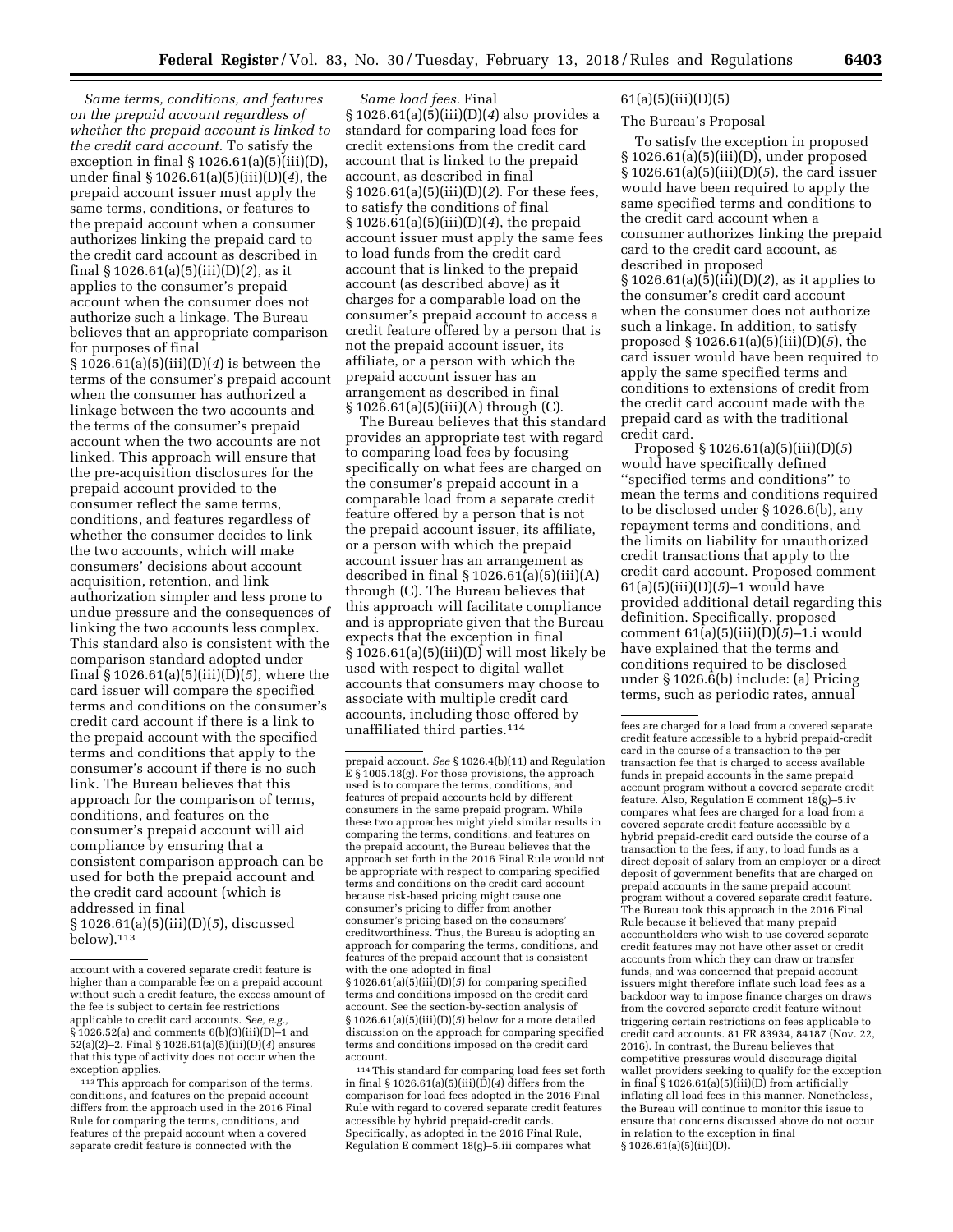percentage rates (APRs), and fees and charges imposed on the credit account; (b) any security interests acquired under the credit account; (c) claims and defenses rights under § 1026.12(c); and (d) error resolution rights under § 1026.13. Proposed comment 61(a)(5)(iii)(D)(*5*)–1.ii would have explained that the repayment terms and conditions related to a credit card account include the length of the billing cycle, the payment due date, any grace period on the transactions on the account, the minimum payment formula, and the required or permitted methods for making conforming payments on the credit card account. The Bureau notes that the limits on liability for unauthorized use of a credit card are set forth in § 1026.12(b), and error resolution procedures applicable to unauthorized use of an open-end credit account are set forth in § 1026.13. Proposed comments 61(a)(5)(iii)(D)(*5*)–2 and 3 would have provided more detailed guidance on application of the two conditions, as discussed below.

*Same specified terms and conditions regardless of whether the credit feature is linked to the prepaid account.* As discussed above, to satisfy the condition set forth in proposed § 1026.61(a)(5)(iii)(D)(*5*), a card issuer would have been required to apply the same specified terms and conditions to the credit card account when a consumer authorizes linking the prepaid card to the credit card account as described in proposed § 1026.61(a)(5)(iii)(D)(*2*), as it applies to the consumer's credit card account when the consumer does not authorize such a linkage. Proposed comment 61(a)(5)(iii)(D)(*5*)–2 would have provided examples of the circumstances in which a card issuer would not meet the condition described above. Proposed comment 61(a)(5)(iii)(D)(*5*)–2.i would have provided that a card issuer would not satisfy this condition if the card issuer structures the credit card account as a ''charge card account'' (where no periodic rate is used to compute a finance charge on the credit card account) if the credit feature is linked to a prepaid card, as described in proposed § 1026.61(a)(5)(iii)(D)(*2*), but applies a periodic rate to compute a finance charge on the consumer's account (and thus does not use a charge card account structure) if there is no such link.<sup>115</sup> As another example, proposed comment 61(a)(5)(iii)(D)(*5*)–2.ii would have provided that a card issuer would not

satisfy the condition if the card issuer imposes a \$50 annual fee on a consumer's credit card account if the credit feature is linked as described in proposed § 1026.61(a)(5)(iii)(D)(*2*), but does not impose an annual fee on the consumer's credit card account if there is no such link.

*Same specified terms and conditions regardless of whether credit is accessed by the prepaid card or the traditional credit card.* For the proposed exception in proposed § 1026.61(a)(5)(iii)(D) to apply, proposed § 1026.61(a)(5)(iii)(D)(*5*) would have provided that the card issuer must apply the same specified terms and conditions to extensions of credit from the credit card account made with the prepaid card as with the traditional credit card. As discussed above, under proposed § 1026.61(a)(5)(iii)(D)(*1*), to qualify for the proposed exception, the credit feature must be a credit card account under an open-end (not home-secured) consumer credit plan that a consumer can access through a traditional credit card.116

Proposed comment 61(a)(5)(iii)(D)(*5*)– 3 would have provided several examples illustrating the condition described above. Proposed comment 61(a)(5)(iii)(D)(*5*)–3.i would have set forth examples of circumstances in which a card issuer that has an arrangement with a prepaid account issuer would not meet the condition of proposed § 1026.61(a)(5)(iii)(D)(*5*) described above. For example, proposed comment 61(a)(5)(iii)(D)(*5*)–3.i.A would have provided that the card issuer would not meet this condition if it considers transactions using the traditional credit card to obtain goods or services from an unaffiliated merchant of the card issuer as purchase transactions with certain APRs, fees, and a grace period that applies to those purchase transactions, but treats transactions involving extensions of credit using the prepaid card to obtain goods or services from an unaffiliated merchant of the card issuer as a cash advance that is subject to different APRs, fees, grace periods, and other specified terms and conditions. As another example, proposed comment 61(a)(5)(iii)(D)(*5*)–3.i.B would have provided that the card issuer would not satisfy this condition if it generally treats one-time transfers of credit using the credit card account number to asset accounts as cash advance transactions with certain APRs and fees, but treats

one-time transfers of credit using the prepaid card to the prepaid account as purchase transactions that are subject to different APRs and fees.

Proposed comment 61(a)(5)(iii)(D)(*5*)– 3.ii would have provided guidance on how a card issuer would have been required to meet this condition in proposed § 1026.61(a)(5)(iii)(D)(*5*) with respect to the claims and defenses rights set forth in § 1026.61(c). These rights apply in certain circumstances to purchases of property or services made with a credit card. Proposed comment 61(a)(5)(iii)(D)(*5*)–3.ii would have explained that to satisfy this condition in proposed § 1026.61(a)(5)(iii)(D)(*5*) with respect to the claims and defenses rights in § 1026.12(c), the card issuer must treat the prepaid card when it is used to access credit from the credit card account to purchase property or services as if it is a credit card and provide the same rights under § 1026.12(c) as it applies to property or services purchased with the traditional credit card.

Proposed comment 61(a)(5)(iii)(D)(*5*)– 3.iii would have provided guidance on how a card issuer must meet this condition in proposed § 1026.61(a)(5)(iii)(D)(*5*) with respect to limits on liability set forth in § 1026.12(b). Section 1026.12(b) sets forth certain limits on liability for unauthorized use of a credit card. Proposed comment  $61(a)(5)(iii)(D)(5)$ – 3.iii would have provided that to apply the same limits on liability for unauthorized extensions of credit from the credit card account using the prepaid card as it applies to unauthorized extensions of credit from the credit card account using the traditional credit card, the card issuer must treat the prepaid card as if it were an accepted credit card for purposes of the limits on liability for unauthorized extensions of credit set forth in § 1026.12(b) and impose the same liability under § 1026.12(b) as it applies to unauthorized transactions using the traditional credit card.

#### Comments Received

A digital wallet provider commenter requested that the Bureau remove the condition in proposed § 1026.61(a)(5)(iii)(D)(*5*), while a group of consumer advocates specifically requested that the Bureau retain this proposed condition.117

One trade association requested that the Bureau revise proposed § 1026.61(a)(5)(iii)(D)(*5*) to eliminate

<sup>115</sup>The term ''charge card'' is defined in § 1026.2(a)(15)(iii) to mean a credit card on an account for which no periodic rate is used to compute a finance charge.

<sup>116</sup>As discussed above, for purposes of proposed § 1026.61(a)(5)(iii)(D), proposed comment  $61(a)(5)(iii)(D)(1)-1$  would define the term ''traditional credit card'' to mean a credit card that is not a hybrid prepaid-credit card.

<sup>117</sup>The Bureau is not removing this condition for the reasons discussed in the section-by-section analysis of § 1026.61(a)(5)(iii) above.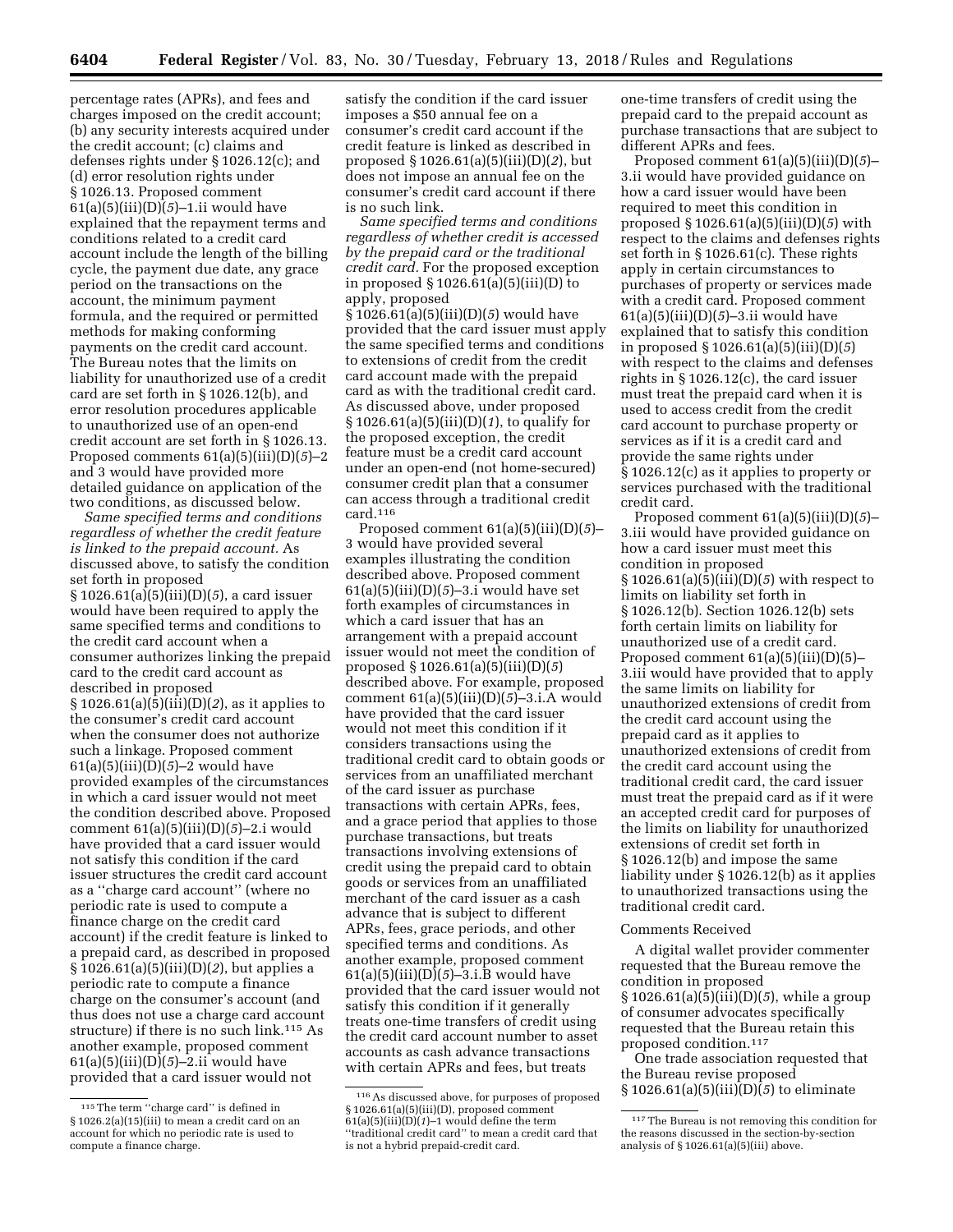any suggestion that the prepaid card, as opposed to the credit card account, extends credit. This commenter also requested that the Bureau remove proposed comments 61(a)(5)(iii)(D)(*5*)– 3.ii and iii, pertaining to the claims and defenses right in § 1026.12(c) and limits on liability for unauthorized use in § 1026.12(b) respectively. This commenter suggested that those provisions are confusing, do not reflect consumer expectations, and impose conditions that may not be feasible as a practical or technical matter in relation to overdraft credit features attached to prepaid accounts that may be offered in the future. This commenter noted that proposed comments 61(a)(5)(iii)(D)(*5*)– 3.ii and iii require a credit card issuer to ''treat'' a prepaid card offered and maintained by another company as a credit card. The commenter indicated that a card issuer may not be able to treat the prepaid card as a credit card because the card issuer has no control over a product offered and controlled by a different company, even one with whom it may have a business arrangement for other purposes. In addition, this commenter indicated that the condition in proposed § 1026.61(a)(5)(iii)(D)(*5*) should not require that the rights in § 1026.12(c) be applied to transactions where the prepaid card was used to transfer credit to the prepaid account in the course of a transaction to purchase goods or services with the prepaid account. The

commenter raised concerns about how the claims and defenses right in § 1026.12(c) would apply to split-tender transactions where the prepaid transaction for the purchase of property or services is paid partly for with prepaid account funds and partly with credit transferred from the credit card account. This commenter asserted that it would be difficult for customers and the card issuer to identify when credit is transferred in connection with prepaid account transaction to purchase property or services if credit is used for only a portion of the transaction, as the amount of the prepaid account transaction is different from the amount of the credit extension shown on the credit card account's monthly statement. This commenter also indicated that, in the case of a transaction made with a prepaid card to purchase property or services, a customer who has used the prepaid card or card number for the transaction and has a receipt reflecting the prepaid account number and the amount of the purchase transaction, will naturally address inquiries about the transaction to the prepaid account issuer.

### The Final Rule

For the reasons set forth herein, the Bureau is adopting § 1026.61(a)(5)(iii)(D)(*5*) and accompanying commentary generally as proposed with several modifications to clarify the intent of the provisions. In final § 1026.61(a)(5)(iii)(D)(*5*), the Bureau is adopting the condition as proposed that a card issuer must apply the same specified terms and conditions to the credit card account regardless of whether the credit feature is linked to the prepaid account. In addition, the Bureau is adopting § 1026.61(a)(5)(iii)(D)(*5*) as proposed to define ''specified terms and conditions'' to mean terms and conditions required to be disclosed under § 1026.6(b), any repayment terms and conditions, and the limits on liability for unauthorized credit transactions. The Bureau also is adopting comments 61(a)(5)(iii)(D)(*5*)–1 and 2 as proposed. As discussed in more detail below, the Bureau is adopting the condition in § 1026.61(a)(5)(iii)(D)(*5*) requiring the same specified terms and conditions on the credit card account regardless of whether the credit is accessed by the prepaid card or the traditional credit card, and related comment 61(a)(5)(iii)(D)(*5*)–3, as proposed with some revisions to clarify the intent of the provisions.

*Same specified terms and conditions regardless of whether the credit feature is linked to the prepaid account.* In adopting final § 1026.61(a)(5)(iii)(D)(*5*), the Bureau believes that ensuring that the specified terms and conditions of the credit card account do not vary depending on whether the consumer authorizes a prepaid card to access the account is important to address a number of policy concerns. First, as discussed in the section-by-section analysis of § 1026.61(a)(5)(iii)(D)(*2*) above, the fact that the specified terms and conditions on the credit card account would not vary based on whether the consumer authorizes the prepaid card to access the credit card account will help simplify consumers' decisions about account acquisition, retention, and link authorization and make these decisions less prone to undue pressure and the consequences of linking the two accounts less complex; thus, along with the other conditions, this condition obviates the need for applying the 30-day waiting period in § 1026.61(c) and the long form preacquisition disclosure requirements in Regulation E § 1005.18(b)(4)(vii). Second, the condition helps to ensure that the specified terms and conditions of the prepaid account and the credit

card account operate independently of whether the two accounts are linked, and restricts the kind of price restructuring that the Bureau observed with regard to overdraft service programs on checking accounts. Third, this condition prevents a card issuer from manipulating repayment terms on the credit card account when it is linked to the prepaid account to ensure that the consumer retains control over the funds in his or her prepaid account even if the two accounts are linked.118

The Bureau believes that an appropriate comparison standard for determining whether the same specified terms and conditions are provided to the consumer is to compare the specified terms and conditions on the consumer's account if there is a link to the prepaid account as described above with the specified terms and conditions that apply to the consumer's account if there is no such link. This approach ensures that the application and solicitation disclosures provided to the consumer under § 1026.60 with respect to the credit card account would reflect the same specified terms and conditions regardless of whether the consumer decides to link the two accounts, which will make consumers' decisions about account acquisition, retention, and link authorization simpler and less prone to undue pressure and the consequences of linking the two accounts less complex. In addition, the Bureau believes that this comparison approach captures situations when the specified terms and conditions vary based on whether there is a link, but it does avoid capturing situations where specified terms and conditions vary due to consumers' creditworthiness.119

In final § 1026.61(a)(5)(iii)(D)(*5*), the condition regarding credit card account

119See note 113 above for a discussion of how this approach differs from the approach for comparing terms, conditions, and features on the prepaid account in connection with a covered separate credit feature as adopted in the 2016 Final Rule.

<sup>118</sup>As explained in the 2016 Final Rule, the Bureau was concerned that when a prepaid account was connected to a covered separate credit feature, the creditor may manipulate the repayment terms of the credit feature to better ensure repayment of the credit from the prepaid account funds. As a result, the 2016 Final Rule contained several provisions designed to prevent this type of manipulation. *See, e.g.,* §§ 1026.7(b)(11) and 1026.12(d)(3), comments 5(b)(2)(ii)–4.i and 12(d)(2)–1, and Regulation E § 1005.10(e)(1). The Bureau designed these provisions to ensure that consumers retain control over the funds in their prepaid accounts even when a covered separate credit feature becomes associated with that prepaid account. *See, e.g.,* 81 FR 83934, 83982, 84192, 84199, 84211, 84213 (Nov. 22, 2016). This condition ensures that the card issuer could not engage in this type of manipulation of repayment terms when the prepaid account is linked to the credit card account under the exception.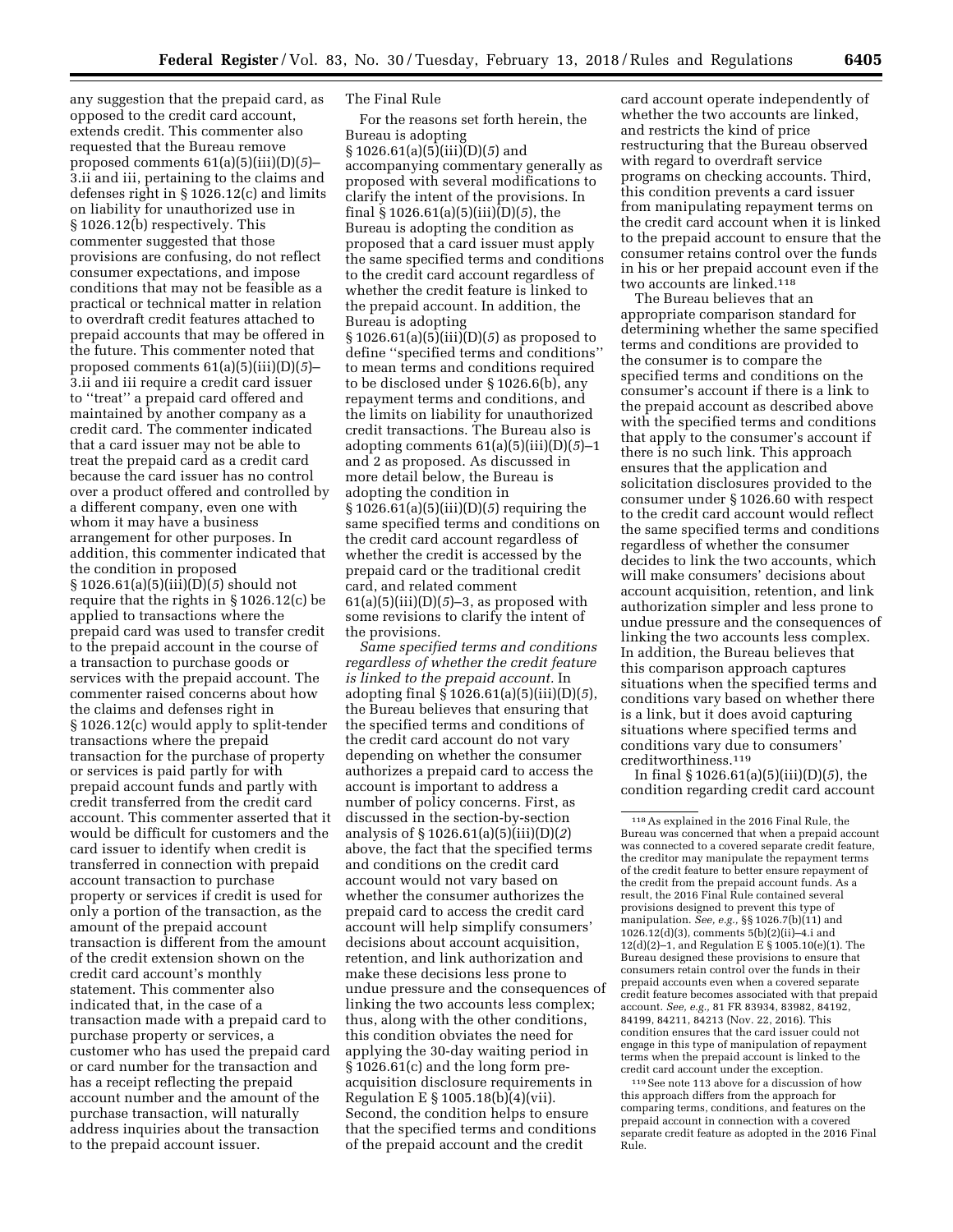terms and conditions is similar to the condition for prepaid account terms, conditions, and features set forth in final § 1026.61(a)(5)(iii)(D)(*4*), although it applies to a smaller set of account terms. Specifically, final § 1026.61(a)(5)(iii)(D)(*4*) applies to all account terms, conditions, and features on the prepaid account while final § 1026.61(a)(5)(iii)(D)(*5*) applies only to ''specified terms and conditions'' on the credit card account, which is defined to mean terms and conditions required to be disclosed under § 1026.6(b), any repayment terms and conditions, and the limits on liability for unauthorized credit transactions. This smaller set of account terms allows card issuers to adjust credit limits or other metrics (other than the specified terms and conditions) to account for any change in credit risk where a consumer has linked the two accounts. In addition, the Bureau recognizes that the merchants at which the prepaid card and the traditional credit card can be used might not necessarily be the same, and the smaller set of account terms to which the condition in final § 1026.61(a)(5)(iii)(D)(*5*) applies ensures that a card issuer would not lose the exception because of these or similar differences in account features depending on whether the credit is accessed using the prepaid card or the traditional credit card itself.

Thus, a card issuer can satisfy final § 1026.61(a)(5)(iii)(D)(*5*) even if it applies different terms or conditions to the linked credit card account than it would apply if the accounts were not linked, so long as the those terms or conditions are not ''specified terms and conditions,'' as defined in final § 1026.61(a)(5)(iii)(D)(*5*) and final comment 61(a)(5)(iii)(D)(*5*)–1. For example, a card issuer could offer different rewards points for purchases on the credit card account or offer a different credit limit on the credit card account, depending on whether the prepaid account is linked to the credit card account. Rewards points and the credit limit offered on the credit card account would not be ''specified terms and conditions'' because these terms are not required to be disclosed under § 1026.6(b), are not repayment terms or conditions, and are not limitations on liability for unauthorized use.

*Same specified terms and conditions regardless of whether credit is accessed by the prepaid card or the traditional credit card.* For the exception in proposed  $\S 1026.61(a)(5)(iii)(D)$  to apply, proposed § 1026.61(a)(5)(iii)(D)(*5*) would have provided that the card issuer would have been required to apply the same specified terms and

conditions to extensions of credit from the credit card account made with the prepaid card as with the traditional credit card. The Bureau is adopting this condition as proposed with slight adjustments to clarify that the credit is extended from the credit card account and the credit card account is accessed by the prepaid card or the traditional credit card. Specifically, for the exception in final  $\S 1026.61(a)(5)(iii)(D)$ to apply, final § 1026.61(a)(5)(iii)(D)(*5*) provides that the card issuer must apply the same specified terms and conditions to extensions of credit from the credit card account accessed by the prepaid card as it applies to extensions of credit accessed by the traditional credit card. As discussed above, under final § 1026.61(a)(5)(iii)(D)(*1*), to qualify for the exception, the credit feature must be a credit card account under an open-end (not home-secured) consumer credit plan that a consumer can access through a traditional credit card. The Bureau believes that this condition is important to address the policy concerns described above by making consumers' decisions about account acquisition, retention, and link authorization simpler and less prone to undue pressure and the consequences of linking the two accounts less complex.120

Proposed comment 61(a)(5)(iii)(D)(*5*)– 3 would have provided additional guidance on the condition described above and several examples illustrating the condition. The Bureau is adopting this comment as proposed with some modifications to clarify the intent of the provisions. Specifically, the Bureau is modifying the heading to comment 61(a)(5)(iii)(D)(*5*)–3 and a sentence in the lead-in paragraph to that comment to clarify that the credit is extended from the credit card account and the credit card account is accessed by the prepaid card or the traditional credit card. This sentence in final comment  $61(a)(5)(iii)(D)(5)-3$  now provides that for the exception in final

§ 1026.61(a)(5)(iii)(D) to apply, under final § 1026.61(a)(5)(iii)(D)(*5*), a card issuer must not vary the specified terms and conditions on the credit card account when a consumer authorizes linking the account with the prepaid card as described in

§ 1026.61(a)(5)(iii)(D)(*2*), depending on whether a particular credit extension from the credit card account is accessed by the prepaid card or by the traditional credit card.

Proposed comment 61(a)(5)(iii)(D)(*5*)– 3.i would have set forth two examples of circumstances in which a card issuer that has an arrangement with a prepaid account issuer would not meet the condition of proposed § 1026.61(a)(5)(iii)(D)(*5*) described above. The Bureau is adopting comment  $61(a)(5)(iii)(D)(5)-3.i$  as proposed with some modifications to the example in comment 61(a)(5)(iii)(D)(*5*)–3.i.A to clarify that it covers situations where the prepaid card is used to draw, transfer, or authorize the draw or transfer of credit from the linked credit card account in the course of completing transactions conducted with the prepaid card to purchase goods or services. Specifically, final comment  $61(a)(5)(iii)(D)(5)-3.i.A$  provides that the card issuer would not meet the condition described above if it considers transactions using the traditional credit card to obtain goods or services from an unaffiliated merchant of the card issuer as purchase transactions with certain APRs, fees, and a grace period that applies to those purchase transactions, but treats credit extensions as cash advances that are subject to different APRs, fees, grace periods, and other specified terms and conditions where the prepaid card is used to draw, transfer, or authorize the draw or transfer of credit from the linked credit card account in the course of authorizing, settling, or otherwise completing transactions conducted with the prepaid card to obtain goods or services from an unaffiliated merchant of the card issuer. The Bureau is adopting the example in comment 61(a)(5)(iii)(D)(*5*)–3.i.B as proposed.

Proposed comment 61(a)(5)(iii)(D)(*5*)– 3.ii would have provided guidance on how a card issuer would be required to meet this condition in proposed § 1026.61(a)(5)(iii)(D)(*5*) with respect to the claims and defenses rights set forth in § 1026.61(c). These rights apply in certain circumstances to purchases of property or services made with a credit card. The Bureau is modifying comment  $61(a)(5)(iii)(D)(5)-3.ii$  to clarify that it covers situations where the prepaid card is used to draw, transfer, or authorize the draw or transfer of credit from the

<sup>120</sup> In some cases, a card issuer may impose different terms and conditions to extensions of credit from a credit card account depending on how that credit is accessed. For example, a card issuer may impose a higher annual percentage rate on transactions made with a check that accesses the credit card account than it imposes on purchase transactions made with the credit card. In addition, the limits on liability for unauthorized use in § 1026.12(b) and the claims and defenses rights in § 1026.12(c) generally only apply to credit extended through use of a credit card, and they do not apply to credit accessed by use of a check. This condition ensures that a card issuer cannot vary the specified terms and conditions depending on whether the transactions are conducted with the linked prepaid card or the traditional credit card, which will make consumers' decisions about account acquisition, retention, and link authorization simpler and less prone to undue pressure and the consequences of linking the two accounts less complex.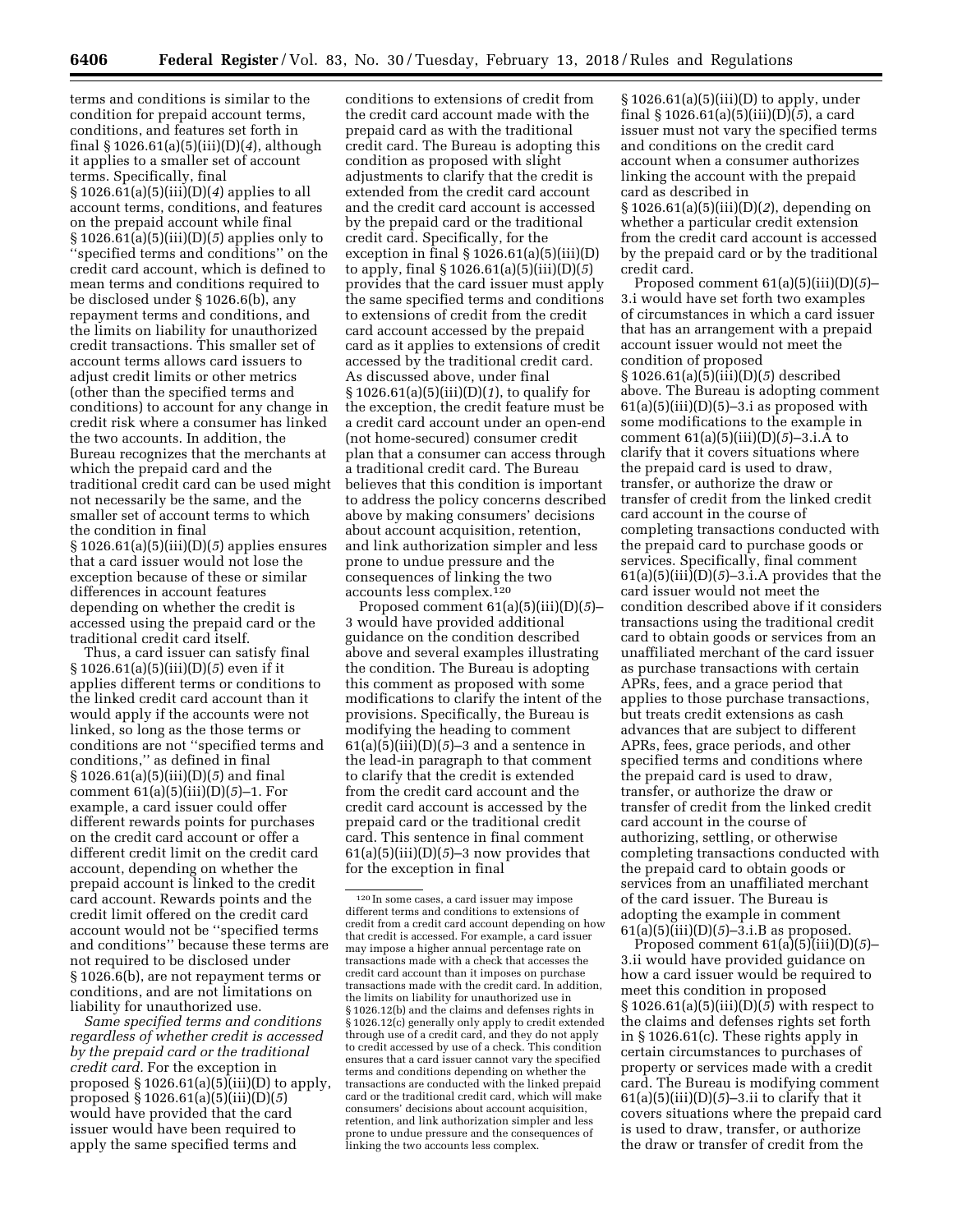linked credit card account in the course of completing transactions conducted with the prepaid card to purchase goods or services.

Specifically, final comment 61(a)(5)(iii)(D)(*5*)–3.ii provides that to apply the same rights under § 1026.12(c) regarding claims and defenses applicable to use of a credit card to purchase property or services, the card issuer must treat an extension of credit as a credit card transaction to purchase property or services where a prepaid card is used to draw, transfer, or authorize the draw or transfer of credit from the linked credit card account in the course of authorizing, settling, or otherwise completing transactions conducted with the prepaid card to purchase property or services and provide the same rights under § 1026.12(c) as it applies to property or services purchased with the traditional credit card. This includes situations where a consumer uses a prepaid card to make a purchase to obtain property or services from a merchant and credit is transferred from the linked credit card account in the course of authorizing, settling, or otherwise completing the prepaid transaction to make the purchase. For a transaction where a prepaid card is used to obtain property or services from a merchant and the transaction is partially paid with funds from the asset feature of the prepaid account, and partially paid with credit from the linked credit card account, the amount of the purchase transaction that is funded by credit would be subject to this guidance. A card issuer is not required to provide the rights under § 1026.12(c) with respect to the amount of the transaction funded from the prepaid account.

The Bureau is not removing comment  $61(a)(5)(iii)(D)(5)-3.ii$ , as requested by one industry commenter discussed above. The Bureau believes that final comment 61(a)(5)(iii)(D)(*5*)–3.ii, along with the other conditions set forth in the exception, is important to address the policy concerns described above by making consumers' decisions about account acquisition, retention, and link authorization simpler and less prone to undue pressure and the consequences of linking the two accounts less complex. The Bureau also does not believe that final comment 61(a)(5)(iii)(D)(*5*)–3.ii imposes significant operational burdens on digital wallet providers or card issuers in order to take advantage of the exception in final  $\S 1026.61(a)(5)(iii)(D)$ . The Bureau believes that with respect to digital wallet transactions, payment networks currently are identifying when credit is transferred from a linked credit card account to the digital wallet in the

course of completing a transaction with the digital wallet to purchase goods or services, and card issuers currently are applying the claims and defenses rights in § 1026.12(c) to these credit transactions. Therefore, they should be able to comply with this provision with minimal additional burden.

Proposed comment 61(a)(5)(iii)(D)(*5*)– 3.iii would have provided guidance on how a card issuer must meet the condition in proposed § 1026.61(a)(5)(iii)(D)(*5*) described above with respect to limits on liability set forth in § 1026.12(b). Section 1026.12(b) sets forth certain limits on liability for unauthorized use of a credit card. The Bureau has made modifications to this comment to clarify the intent of the provision. Specifically, final comment  $61(a)(5)(iii)(D)(5)-3.iii$  provides that, to apply the same limits on liability for unauthorized extensions of credit from the credit card account using the prepaid card as it applies to unauthorized extensions of credit from the credit card account using the traditional credit card, the card issuer must treat an extension of credit accessed by the prepaid card as a credit card transaction for purposes of the limits on liability for unauthorized extensions of credit set forth in § 1026.12(b) and impose the same liability under § 1026.12(b) to this credit extension as it applies to unauthorized transactions using the traditional credit card.

The Bureau is not removing comment 61(a)(5)(iii)(D)(*5*)–3.iii, as requested by one industry commenter. The Bureau believes that final comment 61(a)(5)(iii)(D)(*5*)–3.iii, along with the other conditions set forth in the exception, is important to address the policy concerns described above by making consumers' decisions about account acquisition, retention, and link authorization simpler and less prone to undue pressure and the consequences of linking the two accounts less complex. The Bureau also does not believe that final comment 61(a)(5)(iii)(D)(*5*)–3.iii imposes significant operational burdens on digital wallet providers or card issuers in order to take advantage of the exception in final  $\S 1026.61(a)(5)(iii)(D)$ . The Bureau believes that, with respect to digital wallet transactions, payment networks currently are identifying when credit is transferred from a linked credit card account to the digital wallet, and card issuers currently are applying the limits on liability in § 1026.12(b) to these credit transactions.

# Regulation Z Technical Corrections

The Bureau is making technical corrections to several provisions of the

Prepaid Accounts Rule in Regulation Z, which are not intended to change the meaning of the Prepaid Accounts Rule. Specifically, the Bureau is correcting cross-references in comments  $52(b)(2)(i)$ –7 (changing ''§ 1026.52(a)(2)(i)(B)(*1*)'' to ''§ 1026.52(b)(2)(i)(B)(*1*)''), 61(a)(3)(i)– 1.ii (changing ''comment 61(a)(2)(i)– 1.iv" to "comment  $61(a)(3)(i)-1.iv"$ ),<sup>121</sup>  $61(a)(4)(ii)(A)$ –4 (changing ''§ 1026.61(a)(4)(iii)(A)'' to ''§ 1026.61(a)(4)(ii)(A)''), and 61(a)(4)(ii)(B)(*1*)–1.i.B and ii.A (changing ''§ 1026.61(a)(4)(A)(ii)(*2*)'' to ''§ 1026.61(a)(4)(ii)(A)(*2*)''); and correcting a typographical error in comments 6(b)(3)(iii)(D)–1 introductory text and 61(b)–2 (changing ''assessed'' to ''accessed''). The Bureau is also adding a heading in commentary for *Paragraph 61(a)(4)(ii).* 

# **VI. Effective Date**

As discussed below, the Bureau is extending the overall effective date of the Prepaid Accounts Rule to April 1, 2019, including the requirement to submit prepaid account agreements to the Bureau. This final rule adopting certain changes to the Prepaid Accounts Rule will become effective 30 days after publication in the **Federal Register**, prior to the previous April 1, 2018 effective date and consistent with section 553(d) of the Administrative Procedure Act.122

#### *A. Effective Date of the Prepaid Accounts Rule*

#### The Bureau's Proposal

While the Bureau did not propose a further extension of the effective date of the Prepaid Accounts Rule in the June 2017 Proposal, the Bureau solicited comment on whether a further delay of the effective date would be necessary and appropriate in light of the specific amendments proposed therein. The Bureau also solicited comment on which provisions in particular might cause financial institutions to need additional time, whether any further modifications to any of the particular amendments proposed therein would reduce or eliminate that need, and the appropriate length of such a further delay.

#### Comments Received

A group of consumer advocates urged the Bureau not to delay the effective date of the rule any further. These

 $^{\rm 121}$  Conforming changes related to the expanded negative balance exception are also being made in comment 61(a)(3)(i)–1.ii. See note 103 in the section-by-section analysis of § 1026.61(a)(4) above. 122 5 U.S.C. 553(d).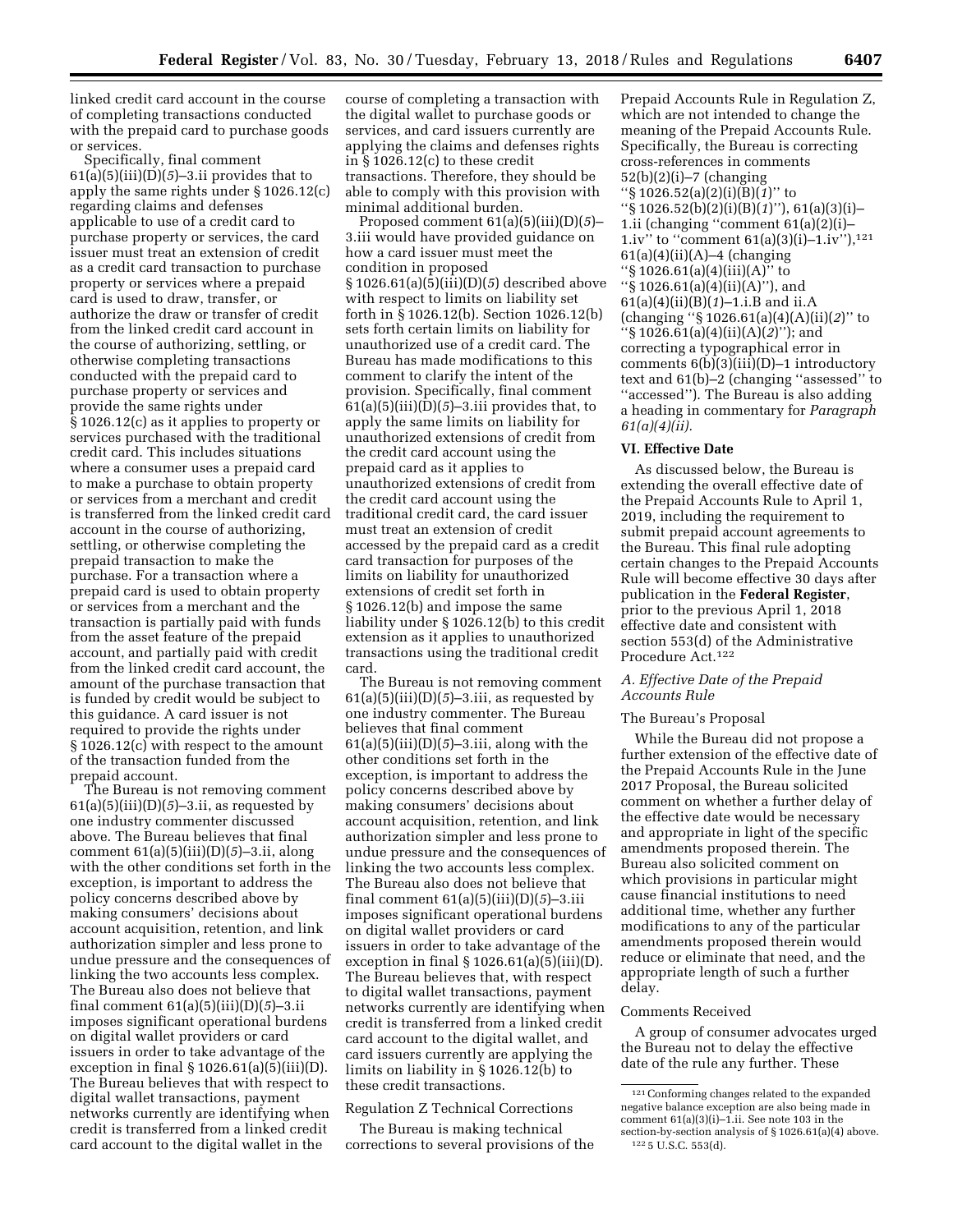commenters stated that the Prepaid Accounts Rule represents a longawaited step towards ensuring consumer access to safe financial products, and argued that the Bureau had sufficiently solicited feedback and made accommodations to industry where it was necessary, specifically citing the changes the Bureau proposed in the June 2017 Proposal.

Industry commenters, including trade associations, issuing banks, program managers, and others, as well as a think tank, generally advocated for the Bureau to consider a further extension of the effective date. Some of these commenters suggested extensions of varying lengths, while others did not suggest a particular length of time in their comments. Of those that suggested a specific length, some recommended that the Bureau adopt a specific effective date, ranging from October 1, 2018 to January 1, 2020. Other commenters suggested that the new effective date should depend on the publication date of this final rule, generally arguing for an effective date of 12 to 18 months after publication.

Regardless of the specific length of time requested for an extension, commenters requesting an extension offered similar arguments in support of their request for more time. Generally speaking, these commenters argued that once the Bureau issued this final rule, industry would need to review and analyze it, coordinate with internal and external parties to create a compliance plan, and implement the plan. Some commenters suggested that the amendments proposed by the Bureau in the June 2017 Proposal diverged significantly from the requirements of the 2016 Final Rule and, if adopted, implementing them would require additional compliance time. Specifically, some commenters raised concerns that any required changes to retail packaging would take significant time to implement, given the significant number of vendors and other outside companies involved in that process. Several commenters also referenced the ''freeze'' period many prepaid account programs are subject to during the winter holiday season that would make it difficult to adopt the sorts of changes contemplated by the Prepaid Accounts Rule and the June 2017 Proposal during that time. The level of detail regarding the extent of these logistical challenges varied by commenter. One trade association and one program manager provided detailed timelines regarding implementation; these commenters requested that the Bureau extend the effective date to April 1, 2019.

A digital wallet provider specifically argued that, if the Bureau did not address certain issues relating to negative balances on prepaid accounts linked to credit cards, it would need additional time to develop systems to address those situations. As discussed in the section-by-section analysis of § 1026.61(a)(4) above, the Bureau believes that the final rule addresses those concerns such that this commenter would not need to modify its systems in the way described in its comment letter.

In addition, commenters raised other specific points that they contended warranted a further extension of the effective date. Two trade associations and a business advocacy group argued that, even if the Bureau had not proposed further changes to the Prepaid Accounts Rule, an effective date of April 1, 2018 still gave insufficient time for industry to implement the rule. One of the trade associations based its argument in part on an assertion that, notwithstanding the Bureau's decision to allow financial institutions to sell through packaging manufactured in the normal course of business prior to the effective date, continuing to sell prepaid accounts with out-of-date packaging and disclosures that no longer describe how the product will work could lead to consumer confusion or expose institutions to potential charges from the Federal Trade Commission or State attorneys general for unfair, deceptive, or abusive practices.123 This commenter suggested that extending the effective date by an additional six months would allow institutions, who decide to pull and replace current stock, to exhaust and replenish their inventory.

A trade association representing technology companies suggested that the Bureau should take additional time to review the Prepaid Accounts Rule and make changes to the rule, particularly to exempt digital wallets from the rule. A trade association representing the prepaid industry argued that additional time was required to allow industry to implement additional changes necessitated by the Bureau's rule regarding pre-dispute arbitration agreements.124

Most commenters' requests for further extensions of the effective date were based on their estimates of how long it would take them to comply with the Prepaid Accounts Rule, as amended by this final rule. However, some commenters pointed to other factors. For example, one trade association argued that combining the rule's general effective date with the effective date of the requirement for prepaid account issuers to submit their agreements to the Bureau would reduce confusion arising from multiple dates, and suggested making both dates October 1, 2018. Several industry commenters, in requesting that the Bureau extend the effective date by another year, to April 1, 2019, argued that an April effective date would avoid disruption and the diversion of critical resources during the holiday period, during which, they said, it is often difficult for industry to make significant changes to prepaid account programs. Another trade association suggested that it would take until January 1, 2020 for the Bureau to address the issues raised in the June 2017 Proposal and for industry to comply with any resulting changes.

### The Final Rule

For the reasons set forth herein, the Bureau believes it is necessary and appropriate to extend the general effective date of the Prepaid Accounts Rule by an additional 12 months, to April 1, 2019. The Bureau is likewise extending the effective date of § 1005.19(b) for the agreement submission requirement to April 1, 2019. The rule will thus have one effective date, April 1, 2019, for all of its provisions.

The Bureau acknowledges that the amendments regarding error resolution and limited liability protections on unverified prepaid accounts may require some financial institutions to change language on or in retail packaging. This may be particularly true for those financial institutions that will not offer error resolution and limited liability protections on unverified prepaid accounts but will allow consumers to use them.125 These financial institutions may thus need to modify the initial disclosures contained in their retail packaging to include the revised model language in appendix A–

<sup>123</sup> It is unclear, based on this comment letter, whether the trade association or its members believe that this concern persists given the changes the Bureau proposed (and is finalizing) regarding error resolution and limited liability for unverified prepaid accounts.

<sup>124</sup> 82 FR 33210 (July 19, 2017). On November 1, 2017, the President signed a joint resolution passed by Congress disapproving the Arbitration Agreements Rule under the Congressional Review Act. *See* 82 FR 55500 (Nov. 22, 2017). Pursuant to the joint resolution, the Arbitration Agreements Rule has no force or effect. Public Law 115–74. This

disapproval resolution was signed well before March 19, 2018, when compliance would have been required under the arbitration rule. Thus, the Bureau believes that this trade association should have no further concern that the Bureau's arbitration rule creates a need for a further delay of the Prepaid Accounts Rule's effective date.

<sup>125</sup>These concerns are discussed in detail in the section-by-section analysis of § 1005.18(e)(3) above.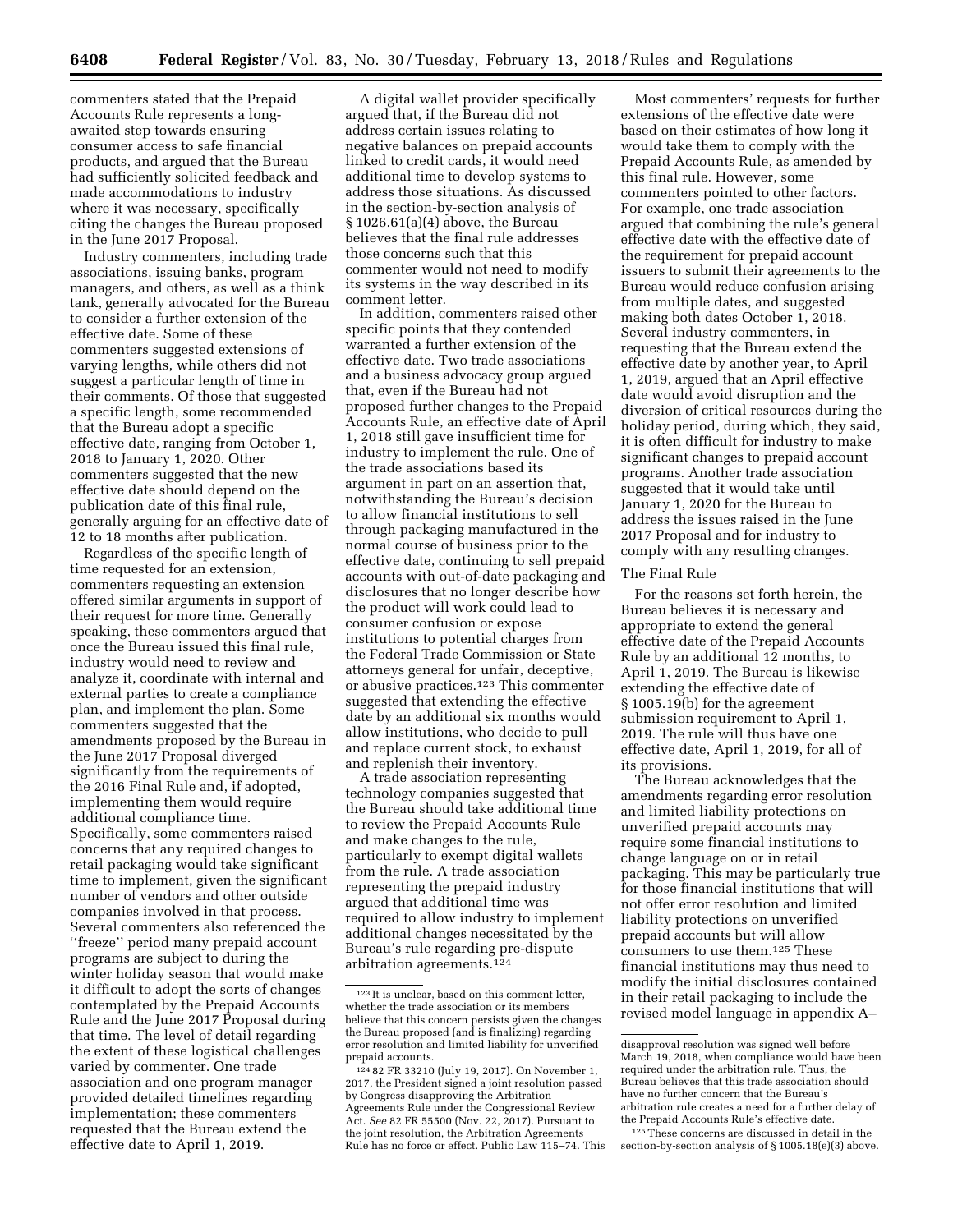7(c), and put that revised packaging into production by the Prepaid Accounts Rule's effective date. The Bureau appreciates that in some circumstances these changes may be difficult to accomplish by April 1, 2018, and thus believes that a further extension of the effective date is appropriate. The Bureau notes that these revisions do not require wholesale changes to the pre-acquisition disclosures required by the rule. Rather, they involve replacing one set of model disclosure language with another set of model disclosure language. Thus, the Bureau does not believe that these changes should require the multiple rounds of extensive legal review and redesign of packaging suggested by some commenters. However, the Bureau appreciates concerns raised by industry regarding the limited availability of retail packaging manufacturers, particularly during a period when a large number of financial institutions will be making design changes simultaneously. The Bureau believes that the new effective date will also significantly mitigate concerns

expressed by commenters relating to potential charges of unfair, deceptive, or abusive practices, by allowing additional time to print compliant packaging material and sell through existing stock.

The Bureau notes that the other revisions to the Prepaid Accounts Rule adopted in this final rule do not generally impose new obligations on financial institutions and other participants in the prepaid industry. Rather, as discussed in detail in the section-by-section analysis of part V above, these amendments generally relieve burden, provide industry with additional flexibility in complying with the rule, or clarify provisions that were identified as being potentially ambiguous. Thus, the Bureau does not believe that these other revisions in the final rule should significantly increase the amount of time that industry will need to comply with the rule, even if some additional time is needed to modify systems for entities that wish to take full advantage of the additional flexibility provided by the amendments in this final rule.

However, given the concerns raised by industry regarding the time needed to comply with the Prepaid Accounts Rule, including the amendments finalized herein, the Bureau believes that a further extension of the effective date to April 1, 2019 is sufficient for industry to comply with the rule. Given the compliance concerns raised by commenters and the timing of this final rule, the Bureau is concerned that a six month extension of the effective date (to October 1, 2018) suggested by some commenters may not provide enough time, particularly as several commenters suggested that date assuming that this final rule would be issued in the fall of 2017. As noted by several commenters, an effective date during the winter holiday season would likely create significant complications for industry, given the common ''freeze'' period many prepaid account programs are subject to during that time of year. Thus, the Bureau believes that it is appropriate to provide an additional year for industry to comply with the Prepaid Accounts Rule, as amended by this final rule. Extending the effective date of the Prepaid Accounts Rule to April 1, 2019 will ensure that industry has sufficient time to implement the rule while also ensuring that consumers maintain access to prepaid accounts during the implementation period and after the rule's effective date.

To implement this effective date delay, the Bureau is making conforming changes in §§ 1005.18(b)(2)(ix)(D), (h), and 1005.19 and the commentary accompanying  $\S 1005.18(b)(2)(ix)(D)$  and (E), and (h), and removing the commentary that accompanied § 1005.19(f).<sup>126</sup>

The Bureau will continue its efforts to support industry implementation of the Prepaid Accounts Rule, as amended by this final rule, including by monitoring industry's implementation efforts, and expects that continued engagement and dialogue will assist industry in complying with the rule.

### *B. Safe Harbor for Early Compliance*

#### The Bureau's Proposal

In response to the 2017 Effective Date Proposal, two trade association commenters urged the Bureau to establish a safe harbor for financial institutions that comply with the Prepaid Accounts Rule (or portions of it) prior to the rule's effective date. These commenters were concerned that financial institutions may be exposed to potential liability if they comply early, suggesting the possibility that there may be some conflict between the Prepaid Accounts Rule and current requirements for payroll card accounts and government benefit accounts, though these commenters did not provide any specific examples. In response to those concerns, in the 2017 Effective Date Final Rule as well as the June 2017 Proposal, the Bureau noted its agreement that early compliance could benefit both industry and consumers,

and stated that it was not aware of any conflicts between the requirements of the Prepaid Accounts Rule and current Federal regulations applying to accounts that will be covered by the rule.127 Thus, while the Bureau did not propose language for a specific provision addressing early compliance with the Prepaid Accounts Rule, the Bureau sought comment on whether a specific provision addressing early compliance with the Prepaid Accounts Rule would be necessary and appropriate to address conflicts between the Prepaid Accounts Rule and current Federal requirements for accounts that will be covered by the rule.

#### Comments Received

Several industry trade association commenters and a think tank requested that the Bureau provide a safe harbor to ensure that early compliance with the Prepaid Accounts Rule will not expose financial institutions to liability, although commenters did not put forth specific theories of liability.<sup>128</sup> Two trade associations representing credit unions contended that, because the Prepaid Accounts Rule makes numerous changes to existing rules, compliance with the new rule in advance of the effective date could lead to financial institutions being targeted as noncompliant with the existing rules. A trade association representing the prepaid industry suggested that issuers could face potential liability stemming from a private action, alleging that financial institutions that change their disclosures to comply with the rule early would be noncompliant with the current version of Regulation E. The Bureau specifically solicited comment on whether specific provisions of current requirements for such accounts conflict with provisions of the Prepaid Accounts Rule; however, with one exception described below, commenters did not identify any specific provisions of current legal requirements for payroll card accounts, government benefit accounts, or any other types of prepaid accounts that they believed conflict

<sup>&</sup>lt;sup>126</sup> See also the section-by-section analyses of §§ 1005.18(b)(2)(ix)(D), (h), and 1005.19(f) above for additional discussion regarding these changes.

<sup>127</sup>Regulation E, for example, currently contains protections for consumers who use payroll card accounts and certain government benefit accounts, as well as consumers who use certain gift cards and similar products. *See* §§ 1005.18, 1005.15, and 1005.20, respectively. Regulations promulgated by the Department of the Treasury also require prepaid cards that are eligible to receive Federal payments to comply with the rules governing payroll card accounts, among other requirements. 31 CFR  $210.5(b)(5)(i)$ .

<sup>128</sup>With one exception described below, these commenters requested a safe harbor that would apply to all accounts covered by the Prepaid Accounts Rule, not just payroll card and government benefit accounts.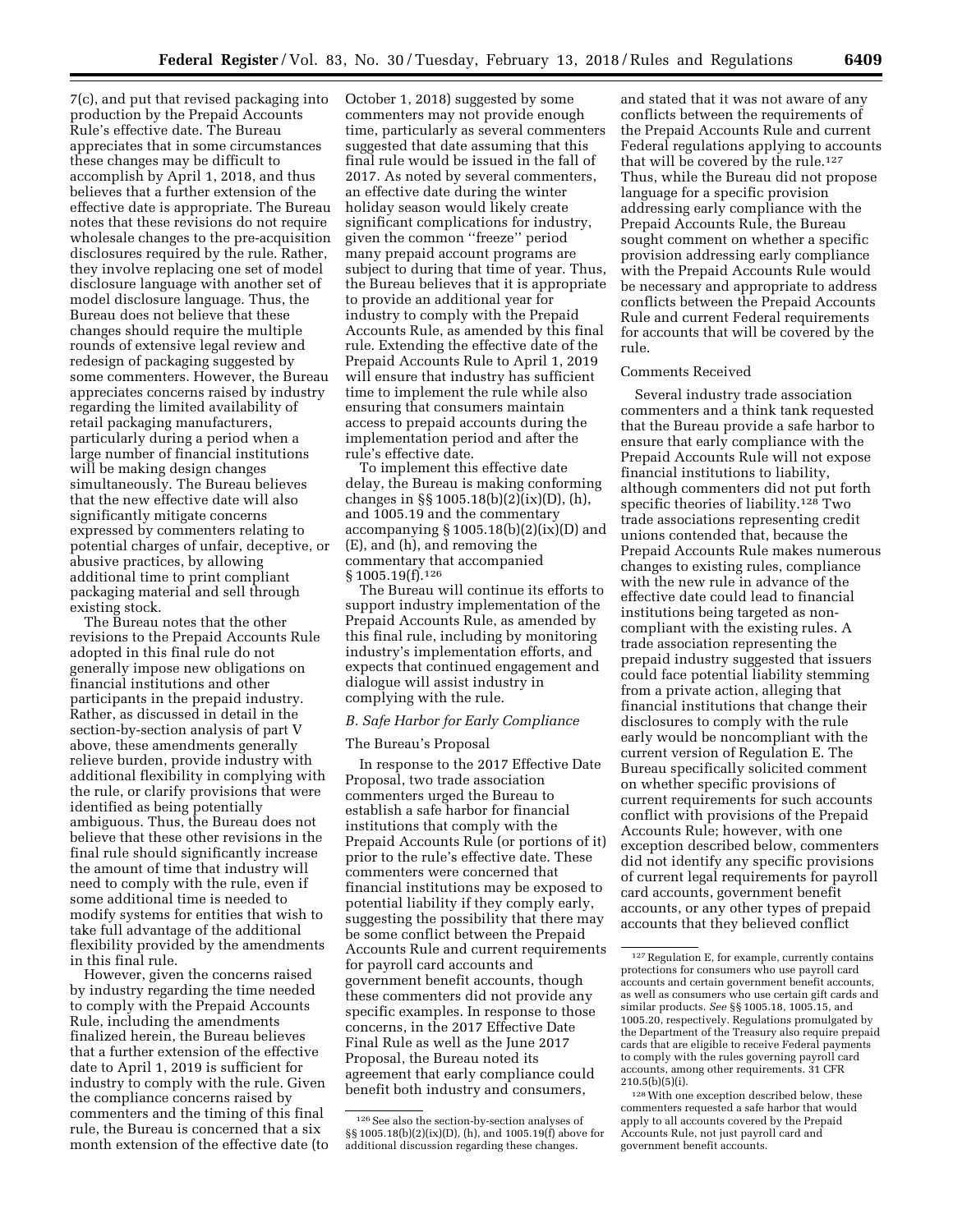with provisions of the Prepaid Accounts Rule.129

One trade association identified what it described as inconsistencies between current rules for government benefit accounts under Regulation E and the Prepaid Accounts Rule, in cases where the government agency elects to take advantage of the respective provisions in the current rules and the Prepaid Accounts Rule allowing for an alternative to providing a periodic statement.<sup>130</sup> The trade association asserted that three specific provisions that apply to government agencies using the periodic statement alternative presented inconsistencies: Currently effective § 1005.15(d)(4) and revised § 1005.15(e)(4) in the Prepaid Accounts Rule, which pertain to error resolution time limits; 131 currently effective § 1005.15(d)(2) and revised § 1005.15(e)(2), which pertain to

130Under currently effective § 1005.15(c), a government agency need not furnish the periodic statement required by § 1005.9(b) if the agency makes available to the consumer: The consumer's account balance, through a readily available telephone line and at a terminal; and a written history of the consumer's account transactions that is provided promptly in response to an oral or written request and that covers at least 60 days preceding the date of a request by the consumer. Under the 2016 Final Rule's version of § 1005.15(d), a government agency need not furnish the periodic statement if the agency makes available to the consumer: The consumer's account balance, through a readily available telephone line and at a terminal; an electronic history of the consumer's account transactions, such as through a website, that covers at least 12 months preceding the date the consumer electronically accesses the account; and a written history of the consumer's account transactions that is provided promptly in response to an oral or written request and that covers at least 24 months preceding the date the agency receives the consumer's request.

131With respect to error resolution time limits, the commenter noted that, under currently effective § 1005.15(d)(4), a government agency is required to comply with Regulation E's error resolution requirements in response to an oral or written notice of an error from the consumer that is received no later than 60 days after the consumer obtains the written account history or other account information in which the error is first reflected. The 2016 Final Rule, in § 1005.15(e)(4), provides that an agency is required to comply with the error resolution requirements in response to an oral or written notice of an error from the consumer that is received no later than 60 days after the consumer electronically accesses the consumer's account (provided that the history made available reflects the error), or the agency sends a written history of the consumer's transactions in which the error is first reflected. Alternatively, an agency may comply by investigating any oral or written notice of error received within 120 days after the transfer allegedly in error was credited or debited to the consumer's account.

delivery of the annual error resolution notice; 132 and currently effective § 1005.15(d)(3) and revised § 1005.15(e)(3), which pertain to time limits for limitations on consumers' liability.133 The commenter expressed concern that financial institutions and government agencies that comply with the Prepaid Accounts Rule's version of these provisions prior to the effective date would not be in compliance with current Regulation E, and thus argued that such financial institutions and government agencies should be provided with a safe harbor.

#### The Final Rule

The Bureau continues to believe that early compliance may benefit both industry and consumers. However, after having carefully considered the issue as described below, the Bureau does not believe that a specific provision for early compliance with the Prepaid Accounts Rule is warranted.

Specifically, the Bureau considered early compliance issues with regard to two separate types of products that will be subject to the Prepaid Accounts Rule: Those that are not currently covered by Regulation E, and those that are (namely, payroll card accounts and government benefit accounts, as well as cards receiving Federal payments via a Treasury rule that requires compliance with the payroll card rules in Regulation E).134 For accounts not currently subject

132The commenter noted that the 2016 Final Rule's version of § 1005.15(e)(2) allows agencies to provide on or with each electronic or written history a notice substantially similar to the abbreviated notice for periodic statements contained in appendix A–3(b), as an alternative to the current requirement of providing an annual notice concerning error resolution that is substantially similar to the notice contained in appendix A–5(b).

133With respect to limited liability, the issue raised by the commenter was essentially the same as for error resolution: Namely, the timelines that would apply for financial institutions that make use of the periodic statement alternative. Specifically, the commenter noted that under currently effective § 1005.15(d)(3), for purposes of § 1005.6(b)(3) (which generally provides that a consumer must report an unauthorized EFT that appears on a periodic statement within 60 days of the financial institution's transmittal of the statement to avoid liability for subsequent transfers), the 60-day period begins with transmittal of a written account history or other account information provided to the consumer under § 1005.15(c). Under the 2016 Final Rule's version of § 1005.15(e)(3)(i), the commenter noted, the 60-day period begins on the earlier of the date the consumer electronically accesses the consumer's account, provided the electronic history made available reflects the unauthorized transfer; or the date the agency sends a written history in which the unauthorized transfer is first reflected. Section 1005.15(e)(3)(ii) further provides that an agency may comply with this provision by limiting the consumer's liability for any transfer reported by the consumer within 120 days after the transfer was credited or debited to the consumer's account. 134 31 CFR 210.5(b)(5)(i).

to Regulation E, a safe harbor for early compliance is neither necessary nor appropriate because current Federal law does not contain any obligations that conflict with the provisions of the Prepaid Accounts Rule. For accounts currently subject to Regulation E, neither commenters nor the Bureau have identified any affirmative requirements in current regulations that would conflict with affirmative requirements in the Prepaid Accounts Rule, and thus the Bureau does not believe that a safe harbor for early compliance is either necessary or appropriate for these products either.<sup>135</sup> This is consistent with the Bureau's approach in other rulemakings, where the Bureau has sometimes included in regulatory text specific provisions regarding early compliance in situations where compliance with a new regulation would cause a person to be noncompliant with a current regulation.136 (For example, if a current rule requires a person to provide disclosure form A and only disclosure form A and a new rule requires disclosure form B, without a provision to address early compliance that person may be in violation of the current rule by providing disclosure form B in advance of the effective date.)

With respect to the examples offered by one commenter relating to government benefit accounts, the Bureau believes that agencies and other financial institutions that move to early compliance with the Prepaid Accounts Rule would only be out of compliance with existing rules in two extraordinarily narrow circumstances that could easily be avoided by appropriate action during the transition period.137 Moreover, these are not

136For example, the Bureau provided for an optional early compliance period for amendments to its mortgage disclosure rules in part because the amendments clarified potential ambiguity in the rule, and the Bureau determined that some creditors may have already complied with the amendments, for various reasons. 82 FR 37656, 37763–64 (Aug. 11, 2017).

 $^{\rm 137}\!\,$  If an agency chooses to implement the Prepaid Accounts Rule's version of the periodic statement alternative prior to the rule's effective date, it would be out of compliance with the currently-effective version of Regulation E only if a consumer reported an unauthorized transaction or other error on a government benefit account that was inside the currently effective rule's timelines but outside the Prepaid Accounts Rule's timelines, and the financial institution elected to reject the claim as outside the reporting timeframes. (This could happen if a disputed transaction occurs on a date that is more than 60 days after the consumer first accessed the electronic account transaction history

<sup>129</sup>The Bureau also solicited comment regarding whether a specific provision addressing early compliance should only be available to financial institutions that comply with the entire Prepaid Accounts Rule prior to its effective date, or whether it should also cover financial institutions that comply with portions of the Prepaid Accounts Rule prior to its effective date. The Bureau received no comments on this issue.

<sup>135</sup>For example, the Bureau understands that many financial institutions currently offer error resolution and limited liability protections on prepaid accounts that are equivalent to or greater than the parallel provisions of Regulation E. They are thus in partial early compliance with the rule.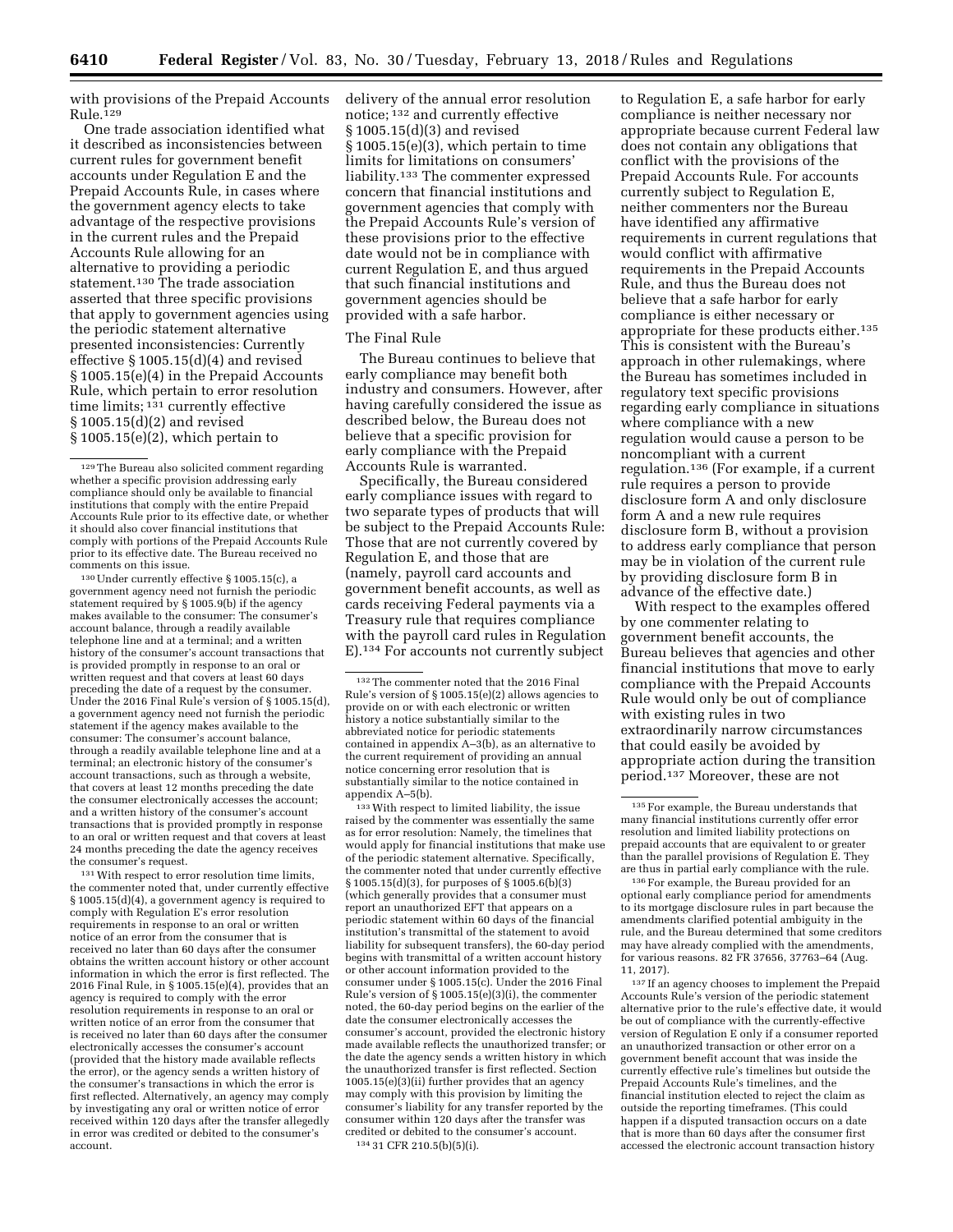situations in which the Prepaid Accounts Rule requires entities to do something that is prohibited under the existing regulations; rather, compliance with the existing rule remains permissible under the Prepaid Accounts Rule, while the Prepaid Accounts Rule will provide certain additional compliance options that are not available under current regulations. Given how narrow the circumstances at issue are and how easy it would be for any agencies that choose to adopt early compliance to manage the transition period, the Bureau is not persuaded that a specific provision for early compliance with the Prepaid Accounts Rule's version of § 1005.15 is either necessary or appropriate.

The Bureau believes that rewriting the Prepaid Accounts Rule to allow industry to take advantage of the additional compliance options it permits in these two narrow circumstances before April 1, 2019 would be unduly complex, and that both industry and consumers will be best served by maintaining the same effective date for all prepaid accounts. In particular, to take advantage of the additional compliance options in the context of government benefit accounts, financial institutions would need to be in full compliance with the Prepaid Accounts Rule's periodic statement alternative (on which the modified timing requirements are based) as well; initial disclosures regarding access to account information and error resolution/limited liability protections would also be implicated. Providing a safe harbor in this instance would thus necessitate an earlier effective date for the portions of the rule governing government benefit accounts coupled with a subsequent mandatory compliance date; the Bureau believes such an approach would be complicated, cause industry confusion, and run contrary to the Bureau's intentions in further extending the Prepaid Accounts Rule's overall effective date to April 1, 2019.

At the same time, the Bureau does not believe that the lack of a specific provision for early compliance imposes a burden on financial institutions, including government agencies, as the

only cost to those entities will be delaying the date on which they activate systems that permit error resolution and limited liability claims to be resolved under the new timeframes established by the Prepaid Accounts Rule and cease to send annual error resolution notices in lieu of providing electronic and written account histories with such notices.138 Nothing in the current regulation will prevent institutions from making available electronic account transaction histories in advance of the Prepaid Accounts Rule's new effective date; the Bureau notes that, in fact, many government benefit account programs currently offer electronic account transaction histories.139 Agencies and institutions simply may not resolve errors or limit liability using the Prepaid Accounts Rule's modified timelines based on accessing electronic account transaction history, or provide abbreviated error resolution notices on electronic and written account transaction histories in lieu of sending the annual notice, until the Prepaid Accounts Rule goes into effect. The Prepaid Accounts Rule's amendments to § 1005.15(d) and (e) were intended to more closely align the periodic statement alternative for government benefit accounts with the alternative for other prepaid accounts.140 The Bureau does not believe that making significant revisions to the rule's effective date provisions to accommodate a rare and easily-avoided compliance concern would be in the best interest of industry or consumers.

As noted above, aside from this minor issue, the Bureau believes that early compliance with the Prepaid Accounts Rule may benefit both industry and consumers. The Bureau will continue its outreach to industry over the course of the implementation period to understand industry's ongoing experience in implementing the Prepaid Accounts Rule and monitor whether other concerns arise regarding perceived conflicts between current regulations and the Prepaid Accounts Rule.

# **VII. Section 1022(b)(2)(A) of the Dodd-Frank Act**

In developing this final rule, the Bureau has considered the potential benefits, costs, and impacts as required by section 1022(b)(2) of the Dodd-Frank Act. Specifically, section 1022(b)(2) calls for the Bureau to consider the potential benefits and costs of a regulation to consumers and covered persons, including the potential reduction of consumer access to consumer financial products or services, the impact on depository institutions and credit unions with \$10 billion or less in total assets as described in section 1026 of the Dodd-Frank Act, and the impact on consumers in rural areas. In addition, 12 U.S.C. 5512(b)(2)(B) directs the Bureau to consult, before and during the rulemaking, with appropriate prudential regulators or other Federal agencies regarding consistency with the objectives those agencies administer. The Bureau consulted, or offered to consult with, the prudential regulators, the Department of the Treasury, the Securities and Exchange Commission, and the Federal Trade Commission regarding consistency with any prudential, market, or systemic objectives they administer.

The baseline 141 for this discussion is the market for prepaid accounts as it would exist ''but for'' this final rule. That is, the Bureau evaluates the benefits, costs, and impacts of this final rule on consumers and covered persons relative to the baseline established by the Prepaid Accounts Rule.142 The discussion below covers the major provisions in this final rule as well as certain alternatives that the Bureau considered.

The major provisions of this final rule addressed in this discussion include:

• Amending the Prepaid Accounts Rule to provide that Regulation E's error resolution and limited liability requirements do not extend to prepaid accounts that have not successfully completed the financial institution's consumer identification and verification process;

• Creating a limited exception to the credit-related provisions of the Prepaid Accounts Rule by narrowing the Prepaid

on which the error appeared, but which is less than 60 days after the date the agency sends to the consumer a written history of the consumer's account transactions at the consumer's request in which the error first appears.) Similarly, an agency may comply with both the existing and new annual error resolution notice requirements by sending an annual error resolution notice. It would be out of compliance with current Regulation E only if it failed to provide an annual error resolution notice under currently-effective § 1005.15(e)(2) prior to April 1, 2019.

<sup>138</sup>The Bureau notes that, to the extent government agencies have obtained the proper consent to deliver periodic statements electronically, government benefit accounts will be governed by the general limited liability and error resolution provisions of §§ 1005.6 and 1005.11, rather than the periodic statement alternative of currently effective § 1005.15.

<sup>139</sup>For example, all 65 of the government benefit account agreements reviewed by the Bureau in its 2014 Study of Prepaid Account Agreements indicated that at least 60 days of electronic access to account information was available. Study of Prepaid Account Agreements at 18 tbl. 5 and 19 tbl. 6 (Nov. 2014).

<sup>140</sup> 81 FR 83934, 84000 (Nov. 22, 2016).

<sup>141</sup>The Bureau has discretion in any rulemaking to choose an appropriate scope of analysis with respect to potential benefits, costs, and impacts and an appropriate baseline.

<sup>142</sup>As discussed above, the Bureau refers to the 2016 Final Rule, as amended by the 2017 Effective Date Final Rule, as the Prepaid Accounts Rule. The Bureau previously considered the benefits, costs, and impacts of the major provisions of both the 2016 Final Rule and the 2017 Effective Date Final Rule. *See* 81 FR 83934, 84269 (Nov. 22, 2016); 82 FR 18975, 18979 (Apr. 25, 2017).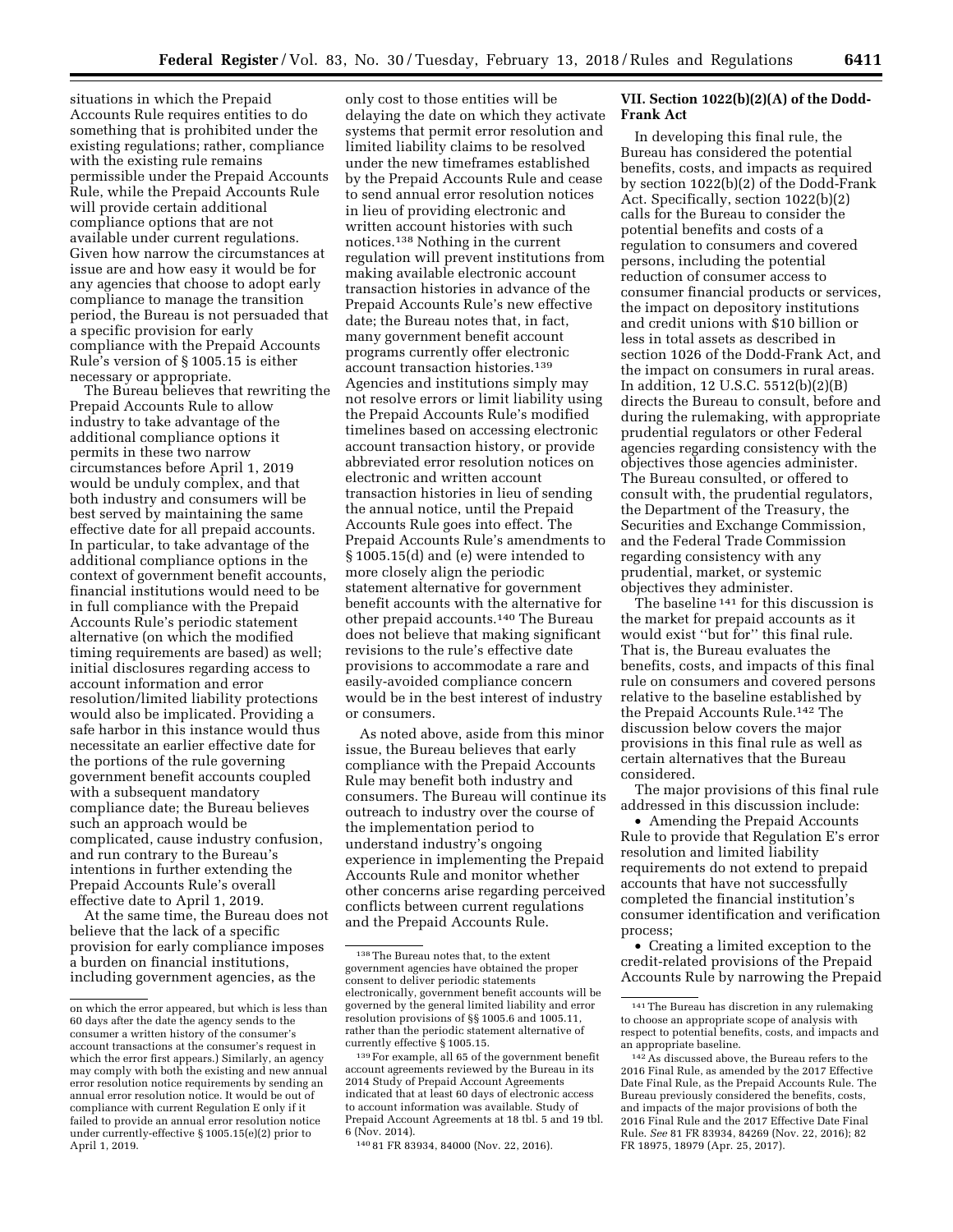Accounts Rule's definition of ''business partner'' in Regulation Z so that it no longer includes certain arrangements between prepaid account issuers and credit card issuers that offer traditional credit card products; 143

• No longer considering incidental credit extended through a negative balance on a prepaid account to be subject to Regulation Z where a covered separate credit feature offered by a business partner is attached to the prepaid account, provided certain conditions are met; and

• Extending the overall effective date of the Prepaid Accounts Rule to April 1, 2019.

In addition to these changes, the Bureau is making clarifications and minor adjustments to certain other discrete aspects of the Prepaid Accounts Rule. Like the major provisions discussed, these clarifications and minor adjustments will provide industry participants with additional options for compliance and should not increase burden on covered persons. In addition, the Bureau does not believe that this final rule's minor modifications to the Prepaid Accounts Rule's disclosure requirements will appreciably decrease transparency or have an adverse impact on informed consumer choice.144

In considering the relevant potential benefits, costs, and impacts of this final rule, the Bureau has applied its knowledge and expertise concerning consumer financial markets. Although the Bureau did not receive comments specific to its consideration of the benefits, costs, and impacts of the June 2017 Proposal, the Bureau has considered the comments on the substantive proposal in considering the relevant potential benefits, costs, and impacts of this final rule. Because the

144For example, revised § 1005.18(b)(1)(ii)(D) allows financial institutions offering prepaid accounts that qualify for the retail location exception in  $\S$  1005.18(b)(1)(ii) to satisfy the requirement that they provide the long form disclosure after acquisition by delivering such disclosure electronically without receiving consumer consent under the E-Sign Act in cases where the financial institution does not provide the long form disclosure inside the prepaid account packaging material and does not otherwise mail or deliver to the consumer written account-related communications within 30 days of obtaining the consumer's contact information.

Prepaid Accounts Rule is not yet in effect and this final rule addresses potential impacts of the Prepaid Accounts Rule on some industry participants for a subset of their prepaid accounts, this discussion of the potential benefits, costs, and impacts on consumers and covered persons, evaluated relative to the baseline established by that rule, is largely qualitative.

This final rule generally decreases the burden incurred by industry participants and provides covered persons with more options for complying with the provisions of the Prepaid Accounts Rule. As described in more detail below, the Bureau does not believe that this final rule's provisions will reduce consumer access to consumer financial products and services. In particular, the provisions relating to error resolution and limited liability for unverified accounts may increase consumer access to consumer financial products and services relative to the baseline established by the Prepaid Accounts Rule.

*Error resolution and limited liability for unverified accounts.* The Bureau is revising §§ 1005.11(c)(2)(i), 1005.18(d)(1)(ii) and (e)(3), comments 18(e)–4 through 6, and appendix  $A-7(c)$ to provide that Regulation E's error resolution and limited liability requirements do not extend to prepaid accounts that have not successfully completed the financial institution's consumer identification and verification process (*i.e.,* accounts that have not concluded the process, accounts where the process is concluded but the consumer's identity could not be verified, and accounts in programs for which there is no such process).145 The Bureau is also making related changes to model disclosure language. In addition, the Bureau is requiring that, for accounts in programs where there is no verification process, financial institutions either explain in their initial disclosures their error resolution process and limitations on consumers' liability for unauthorized transfers, or explain that there are no such protections, and that such institutions comply with the process (if any) that they disclose.

Covered persons will avoid the burdens associated with providing Regulation E's error resolution and limited liability protections for those prepaid accounts held by consumers who have not successfully completed

the consumer identification and verification process.146 The Bureau considered the costs associated with providing error resolution and limited liability protections in its section 1022(b)(2) discussion for the 2016 Final Rule.147 Potential sources of burden include, among other things, receiving oral or written error claims, investigating error claims, providing consumers with investigation results in writing, responding to consumer requests for copies of the documents that the financial institution relied on in making its determination, and correcting any errors discovered within the required timeframes.

During the Bureau's outreach efforts to industry regarding implementation and in comments submitted on the June 2017 Proposal, industry participants expressed concern that offering error resolution and limited liability protections for holders of unverified accounts, in particular, would significantly increase fraud risk. These industry participants mentioned various changes in functionality or processes that could mitigate this risk. For example, commenters asserted that financial institutions would limit preverification functionality on accounts. In pre-proposal outreach, some financial institutions told the Bureau that they believed that they would need to replace retail packaging to accurately reflect this decreased functionality, notwithstanding the Bureau's decision to allow financial institutions to use non-compliant packaging manufactured in the normal course of business prior to the effective date. In pre-proposal outreach and in response to the June 2017 Proposal, industry representatives suggested that financial institutions may issue paper checks to consumers holding unverified accounts in various scenarios, including when a consumer fails the verification process (instead of allowing the consumer to spend down the balance) and when a transaction on an unverified account is disputed (to decrease the likelihood that further errors are asserted on the account).

In addition to the direct cost associated with investigating errors and providing funds in response to claims by holders of unverified accounts, covered persons, under the requirements of the 2016 Final Rule, would incur costs in changing account functionality or refund processes. By

<sup>143</sup>Although a credit card account is subject to the credit card provisions of Regulation Z in its own right if the account and the arrangement between the prepaid account issuer and credit card account issuer meet all conditions for this exception, it will not be subject to the provisions in Regulation Z that apply only to covered separate credit features accessible by a hybrid prepaid-credit card. In addition, the prepaid account with which it is linked will not be subject to the provisions in Regulation E that apply only to prepaid accounts connected to covered separate credit features.

<sup>145</sup> Given current business practices, the Bureau believes that this amendment will predominately affect financial institutions distributing prepaid accounts to consumers through the retail channel.

 $^{\rm 146}$  Covered persons that choose not to offer Regulation E error resolution and limited liability protections for unverified prepaid accounts will need to disclose which protections they do offer or that they do not offer such protections, and comply with any such protections they disclose. 147 81 FR 83934, 84292 (Nov. 22, 2016).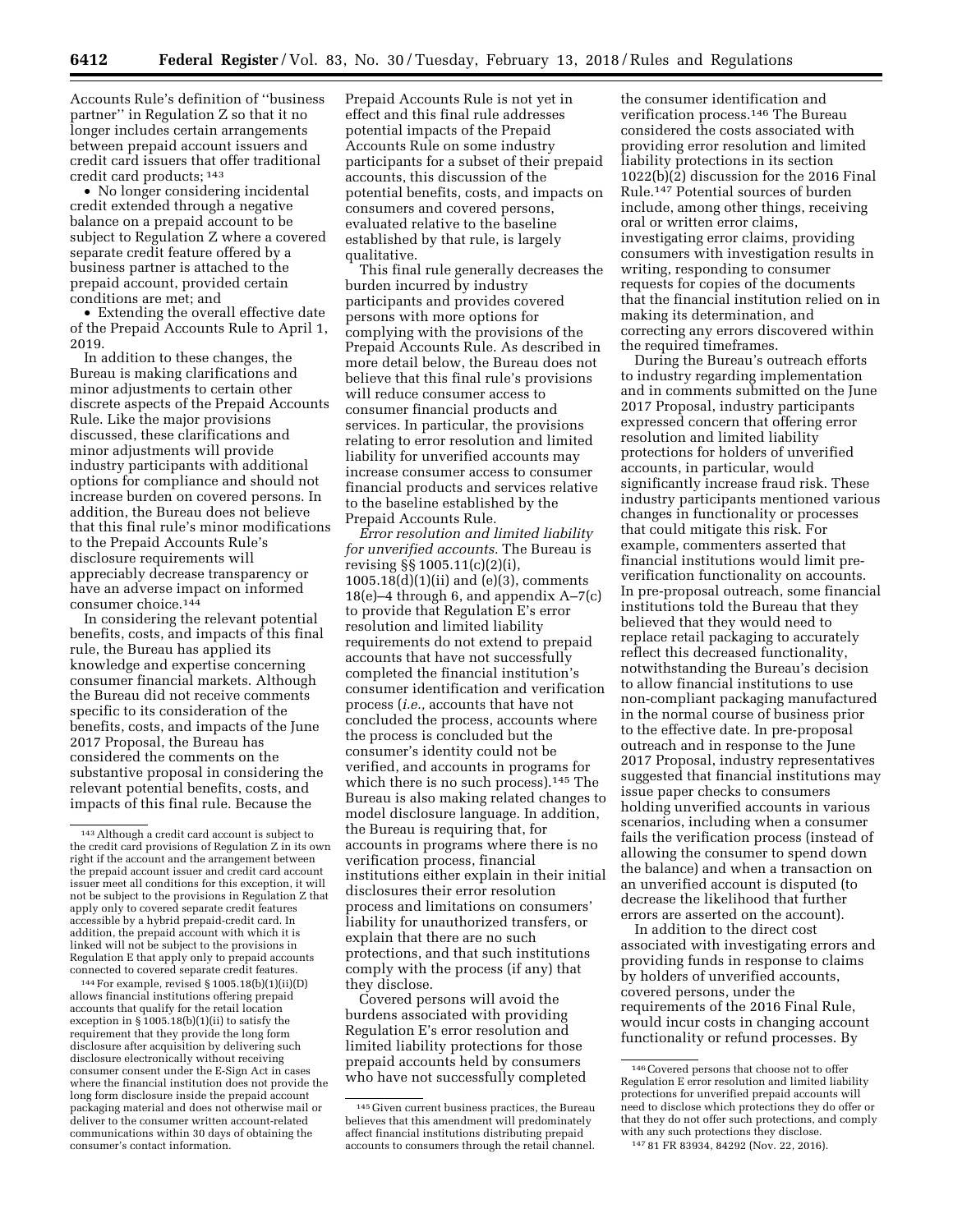amending the Prepaid Accounts Rule's requirement that financial institutions resolve errors and limit consumers' liability pursuant to Regulation E to exclude those prepaid accounts, other than payroll card accounts or government benefit accounts, for which the consumer identification and verification process has not been completed, this final rule will allow covered persons to avoid such costs.

Consumers holding or desiring to hold unverified prepaid accounts may both derive benefits and incur costs from this final rule's provisions relative to those benefits and costs they would experience were the baseline requirements established by the Prepaid Accounts Rule in force. Under this final rule, consumers holding unverified accounts will no longer be assured the benefits arising from the Prepaid Accounts Rule's error resolution and limited liability protections. However, if absent this final rule, financial institutions would have attempted to mitigate potential fraud losses by not offering unverified prepaid accounts, consumers desiring to hold unverified accounts would have lost access to such products altogether. In such a scenario, consumers desiring to hold unverified prepaid accounts would be forced to choose a less-desired alternative and would not have enjoyed any of the benefits arising from the Prepaid Accounts Rule's consumer protections (unless that alternative product was a verified prepaid account). Alternatively, if financial institutions would have responded to the Prepaid Accounts Rule's requirement that unverified prepaid accounts offer error resolution and limited liability protections by decreasing the functionality associated with such accounts, this final rule will enable current and future accountholders to retain current functionality on unverified accounts, though they will not enjoy the error resolution and limited liability protections of the Prepaid Accounts Rule. Therefore, as a result of this final rule, consumers holding unverified prepaid accounts (or those desiring to hold unverified accounts) may experience increased product access or functionality relative to the baseline.

In addition to these impacts on consumers holding or desiring to hold unverified prepaid accounts, consumers holding verified prepaid accounts may also benefit relative to the baseline established by the Prepaid Accounts Rule's requirement that financial institutions offer error resolution and limited liability protections for unverified accounts. Under the Prepaid Accounts Rule, financial institutions

may have raised prices to account for forecasted or actual fraud resulting from providing error resolution and limited liability protections on unverified accounts. This final rule allows financial institutions to avoid such costs. Financial institutions may pass through some portion of the cost savings to holders of verified accounts by lowering prices, or they may invest cost savings into innovation efforts to create higher quality products.

In terms of alternatives, the Bureau considered applying error resolution and limited liability protections to preverification transactions for those accounts later verified. The Bureau also considered applying these protections to only those pre-verification transactions occurring within a specified time (such as 30 days) prior to account verification. Although those approaches would have decreased the risk that holders of unverified accounts would experience a loss of funds in the event of an unauthorized transaction or other error, covered persons would have incurred the burdens associated with providing these protections (including any attendant fraud losses) for preverification transactions. Commenters stated that financial institutions rely on verified consumer information to identify fraudulent transactions when they are attempted. Therefore, even if the accountholder's identity is verified later, the financial institution is unable to leverage verified consumer information to limit fraud exposure on pre-verification transactions, thereby driving up costs. The Bureau's approach provides more incentive for consumers to verify accounts upon acquisition and, by so doing, may increase investigation speed (and decrease the costs associated with conducting those investigations), relative to these alternatives. The Bureau's approach should decrease uncertainty regarding responsibilities and liabilities among industry participants.

''*Business partner*'' *redefined to exclude certain arrangements.* The Bureau is amending the definition of "business partner" in  $\S 1026.6(a)(5)(iii)$ and related commentary to exclude business arrangements between prepaid account issuers and issuers of traditional credit cards from coverage under the Prepaid Accounts Rule's tailored provisions applicable to hybrid prepaid-credit cards, provided certain conditions are satisfied. The 2016 Final Rule had defined the term ''business partner'' to mean a person (other than the prepaid account issuer or its affiliate) that can extend credit through a separate credit feature where the person or its affiliate has an

arrangement with a prepaid account issuer or its affiliate. As revised by this final rule, § 1026.61(a)(5)(iii)(D) now provides that a person that can extend credit through a credit card account is not a business partner of a prepaid account issuer with which it has an arrangement, as defined in § 1026.61(a)(5)(iii)(A) through (C), with regard to such a credit card account so long as certain conditions are met. For example, under these conditions, the credit card account remains subject to Regulation Z's credit card requirements in its own right, and both the credit card and prepaid accounts' pricing terms must be independent of whether the two accounts are linked. Thus, if certain conditions are met, this final rule provides that prepaid account issuers may enter into certain business arrangements with credit card issuers without being subject to the Prepaid Accounts Rule's tailored provisions applicable to hybrid prepaid-credit cards.

Although the Bureau believes that few industry participants will be impacted directly by the Prepaid Accounts Rule's credit-related provisions, this change will relieve burden for those industry participants that currently qualify for the exception and will decrease the cost incurred by industry participants entering into qualifying relationships in the future. For example, under the Prepaid Accounts Rule's prior definition of ''business partner,'' a provider of a digital wallet that could store funds that had a cross-marketing arrangement with a credit card issuer could have been subject to those provisions of the Prepaid Accounts Rule applicable to covered separate credit features accessible by a hybrid prepaid-credit card if the prepaid card from time to time could access credit from the credit card account in the course of a transaction to obtain goods or services, obtain cash, or conduct P2P transfers. Among other things, the digital wallet provider would have been required to wait 30 days after the digital wallet account was registered before allowing a consumer to add a credit card account issued by a ''business partner,'' though there would be no such required waiting period for credit card accounts offered by unaffiliated card issuers with whom there is no such relationship. Under the 2016 Final Rule, this requirement applied even if the credit card account was subject to the provisions of Regulation Z that apply to credit card accounts in its own right.

Because the Bureau narrowly tailored this amendment, consumers likely will not incur many costs as a result. For example, § 1026.61(a)(5)(iii)(D)(*1*)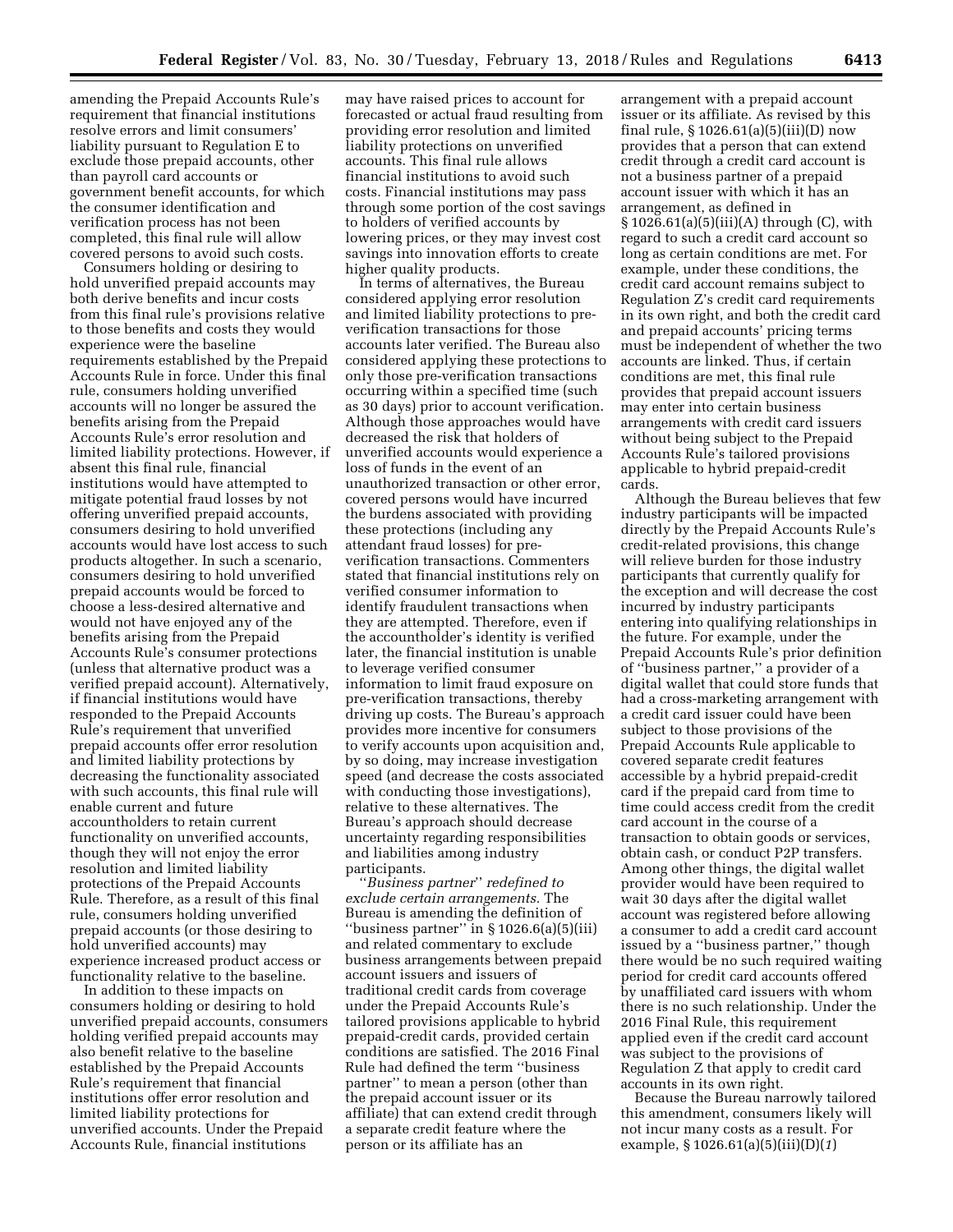provides that for the credit card account to be eligible for the exclusion, it must be a credit card account under an openend (not home-secured) consumer credit plan that a consumer can access through a traditional credit card and thus subject to the applicable credit card provisions of Regulation Z in its own right. Therefore, consumers will still enjoy the credit card protections provided by Regulation Z with respect to the linked credit card account. In addition, the Bureau believes that when the conditions of the ''business partner'' exclusion in  $\S 1026.61(a)(5)(iii)(D)$  are met, consumers will be further protected because of the provisions intended to help make the choice to acquire or retain a prepaid account independent of the choice of whether to link a credit feature to it. For example, § 1026.61(a)(5)(iii)(D)(*3*) generally prohibits both the prepaid account issuer and the credit card issuer from conditioning the acquisition or retention of either the prepaid or credit card account on whether the consumer authorizes their linkage. Also, under § 1026.61(a)(5)(iii)(D)(*4*) and (*5*), both the prepaid account issuer and card issuer generally are prohibited from varying the prepaid and credit card account terms and conditions based on whether the consumer chooses to link the accounts.148 These provisions will help to ensure that the consumer's choice to acquire or retain a prepaid account or a credit card account is distinct from his or her choice to link a credit card account and a prepaid account. By preventing pricing structures from depending on the individual consumer's choice to link the accounts, this final rule's provisions help provide the consumer with an opportunity to independently identify and appreciate the costs associated with each product. In addition,

§ 1026.61(a)(5)(iii)(D)(*2*) generally requires that the consumer provide either the prepaid account issuer or the card issuer a written request that is separately signed or initialized authorizing the prepaid card to access the credit card account, thereby helping to ensure that any account linkages are transparent and represent the consumer's deliberate choice.

In addition, this change helps to decrease the likelihood of consumer confusion. Absent this final rule's amendment to the definition of ''business partner,'' there would be more instances in which the Prepaid Accounts Rule's provisions would apply to some, but not all, of the credit card accounts provisioned to a consumer's digital wallet. This uneven application could have resulted in increased consumer confusion relative to the approach taken in this final rule because credit card payment credentials stored within the same digital wallet would have been subject to different disclosure regimes and use restrictions with greater frequency than will be experienced under this final rule's approach. By helping to foster uniformity in application and therefore increasing transparency, this final rule's amendment to the definition of ''business partner'' will benefit these consumers.

As discussed above, the Bureau also considered changing the basis for qualifying for the exception in § 1026.61(a)(5)(iii)(D), including extending the exception to apply to credit card accounts offered by the prepaid account issuer or its affiliate as well as allowing providers to vary certain terms and conditions based on whether the prepaid account and the credit card account are linked. The Bureau did not adopt these changes in this final rule. The Bureau believes that the approach taken in this final rule more adequately ensures the separation and independence of linked prepaid and credit card accounts and thereby leads to better-informed consumer choice. The Bureau believes that conditioning the exception on the requirement that providers not vary terms and conditions based on whether the prepaid account and the credit card account are linked will help to ensure that consumers' decisions about account acquisition, retention, and link authorization are simpler and less prone to undue pressure (and thereby do not require the protections provided by the tailored provisions in Regulations Z and E applicable only to covered separate credit features and linked prepaid accounts). Nonetheless, the Bureau does not believe that these safeguards would

be sufficient to protect consumers when the prepaid account and the credit card account are offered by entities under common control. The Bureau believes that ensuring separation and independence is more complicated when both accounts are issued by entities under common control, particularly given that offset, security interest, and other types of linkages may be present.

The Bureau also considered requiring that card issuers comply with § 1026.12(d)(3)(ii), which permits a written plan authorizing periodic deductions from the prepaid account only if the deductions are no more frequent than once per calendar month, to qualify for the exception, as suggested by consumer advocate commenters. The Bureau is not adopting such a requirement in this final rule. The Bureau believes that adding such a repayment provision, which would impose an additional burden on industry, is not necessary given the consumer protections already offered by limits on repayment terms.<sup>149</sup>

*Treatment of negative balances.* The Bureau is expanding the exception in § 1026.61(a)(4) that allows prepaid account issuers to provide certain incidental forms of credit structured as a negative balance on the asset feature of prepaid accounts, to include those situations where a covered separate credit feature offered by a business partner is attached to the prepaid account, provided the other requirements in  $\S 1026.61(a)(4)$  are met. In these situations, the incidental credit structured as a negative balance on the prepaid account will not be subject to Regulation Z, although the business partner's separate credit feature will be subject to Regulation Z.

Broadening the exception in § 1026.61(a)(4) to include those situations where a covered separate credit feature offered by a business partner is attached to the prepaid account, provided the other requirements in  $\S 1026.61(a)(4)$  are met, enables industry participants to avoid several operational costs that they might incur in preventing negative balances on the prepaid account when a covered separate credit feature offered by a business partner is attached. These costs would have included building Regulation Z-compliant systems to hold otherwise permissible negative balances

<sup>148</sup>More specifically, § 1026.61(a)(5)(iii)(D)(*4*) ensures that the prepaid account issuer applies the same terms, conditions, or features to the prepaid account regardless of whether a consumer authorizes linking the prepaid card to the credit card account offered by the card issuer subject to the exception. In addition, the prepaid account issuer is required to apply the same fees to load funds from a linked credit card account to the prepaid account as it charges for a comparable load from a credit feature offered by a person who is not the prepaid account issuer, its affiliate, or person with whom the prepaid account issuer has an arrangement. With respect to the credit card account, § 1026.61(a)(5)(iii)(D)(*5*) requires the card issuer to apply the same specified terms and conditions to the credit card account regardless of whether the consumer authorizes its linkage to the prepaid account and additionally requires that the issuer apply the same specified terms and conditions to extensions of credit accessed by the prepaid card from the credit card account as it applies to extensions of credit accessed by the traditional credit card.

<sup>149</sup>Final § 1026.61(a)(5)(iii)(D)(*5*) prevents the card issuer from varying the repayment terms of the credit card account based on whether the consumer has authorized linking the prepaid card to the credit card account or based on whether a particular credit extension from the credit card account is accessed by the prepaid card or by the traditional credit card.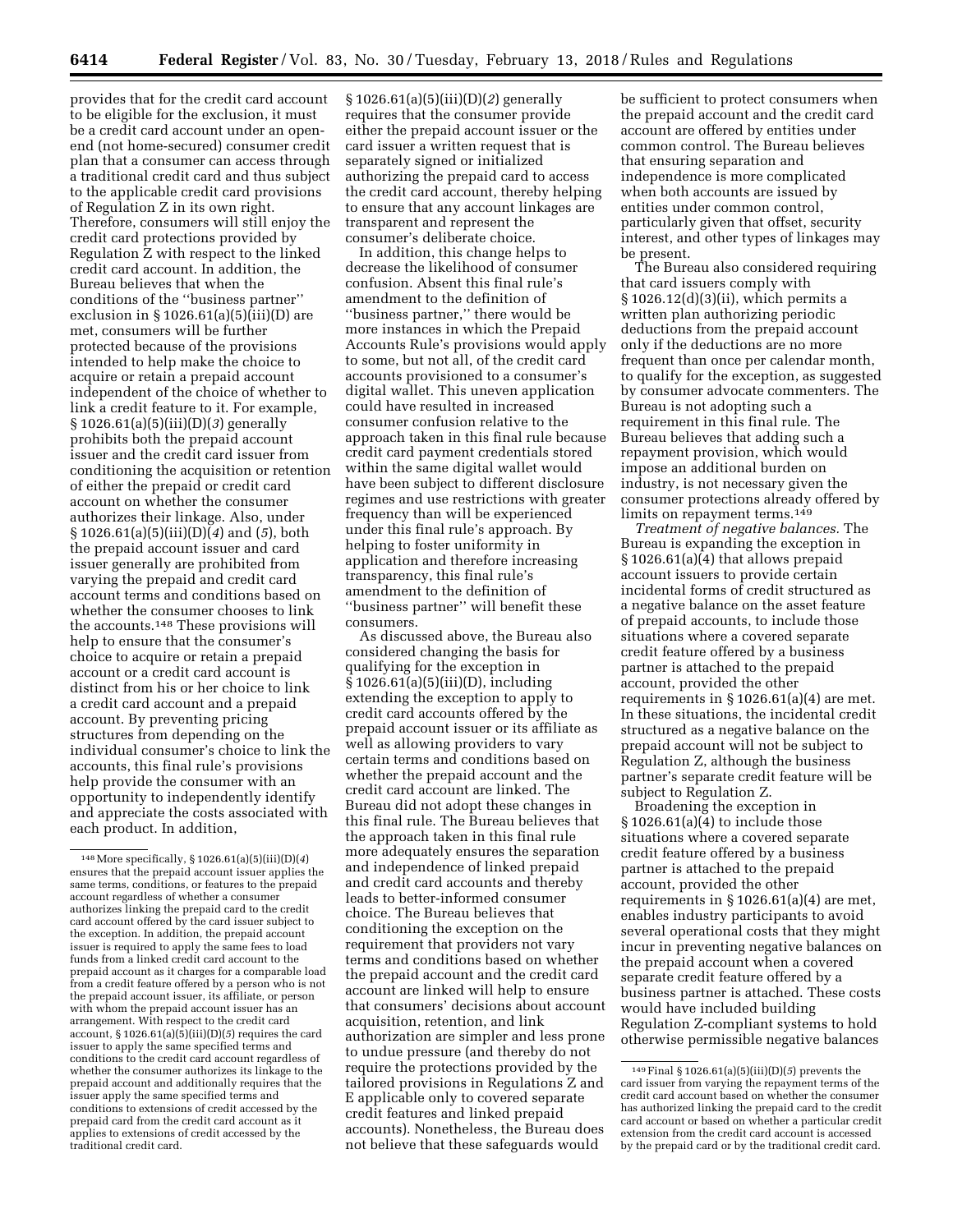in separate subaccounts when covered separate credit features issued by a

business partner are linked or charging the incidental credit to the linked covered separate credit features. One commenter indicated that when a covered separate credit feature is offered by a business partner, it may not always be possible to charge the incidental credit to the linked covered separate credit feature if doing so could cause the account to exceed its credit limit.

Although the negative balance may be repaid from the next incoming deposit because the offset provisions in § 1026.12(d) will not apply in these cases, consumers may benefit from this provision relative to the baseline even though they may have less control of their funds. For example, one commenter indicated that incidental credit that is charged to the linked covered separate credit feature would likely be deemed a cash advance by the card issuer, subjecting the customer to interest and fees. This final rule's approach helps to avoid that outcome. Further, without the exception in  $\S 1026.61(a)(4)$ , it is possible that a prepaid account issuer would build Regulation Z-compliant systems to hold otherwise permissible negative balances in separate subaccounts when business partner credit cards are linked. Consumers could be confused by the presence of subaccounts, especially to the extent that the trigger for their creation (whether a linked credit card is issued by the prepaid account issuer's business partner) may not be transparent to the consumer.

The Bureau considered multiple alternative approaches to address the treatment of incidental credit structured as a negative balance. This final rule's approach is more permissive than that articulated in the June 2017 Proposal, which would not have permitted those situations where a covered separate credit feature offered by a business partner is attached to the prepaid account to qualify for the negative balance exception in § 1026.61(a)(4). As observed by commenters, the Bureau's approach in this final rule relieves operational burden for prepaid account issuers and avoids potential consumer confusion.

The Bureau also considered broadening the exception for incidental credit structured as a negative balance to include situations in which a covered separate credit feature offered by the prepaid issuer or its affiliate is attached to the prepaid account. However, the Bureau believes that the operational concerns that arise when a business partner offers a covered separate credit feature do not arise when the issuer or

its affiliate offers the feature. In particular, the prepaid account issuer or its affiliate, in these cases, would already offer Regulation Z-compliant covered separate credit feature. The Bureau believes when the same or affiliated parties offer both the prepaid account and the covered separate credit feature, they will encounter fewer difficulties in charging the incidental credit to the covered separate credit feature or waiving interest and fees on the incidental credit when it is charged to the covered separate credit feature.

*Extending the effective date to April 1, 2019.* The Bureau is extending the overall effective date of the Prepaid Accounts Rule to April 1, 2019. The Bureau previously considered the benefits, costs, and impacts to consumers and covered persons of a six month effective date delay in the 2017 Effective Date Final Rule.<sup>150</sup> The Bureau acknowledges that the amendments regarding error resolution and limited liability protections on unverified accounts may require some financial institutions to change to language on or in retail packaging. The Bureau appreciates that in some circumstances these changes may be difficult to accomplish by April 1, 2018, and thus believes that a further extension of the effective date is appropriate. The Bureau believes that the other revisions to the Prepaid Accounts Rule adopted in this final rule do not generally impose new obligations on covered persons. Rather, these amendments generally relieve burdens, provide industry with additional flexibility in complying with the Prepaid Accounts Rule, or clarify provisions that were identified as being potentially ambiguous. Covered persons will benefit from receiving additional flexibility with respect to when they must be compliant with the provisions of the Prepaid Accounts Rule. However, consumers' realization of the benefits arising from the Prepaid Accounts Rule will be delayed by an additional year. Both consumers and covered persons may benefit from decreased disruption arising from the implementation of the Prepaid Accounts Rule that could result from this further delay.

*Potential specific impacts of this final rule.* The requirements of this final rule apply uniformly across covered financial institutions without regard to their asset size. The Bureau does not expect this final rule to have a differential impact on depository institutions and credit unions with \$10 billion or less in total assets, as described in section 1026 of the Dodd-Frank Act. The Bureau solicited

comment regarding the impact of the June 2017 Proposal's provisions on those depository institutions and credit unions with \$10 billion or less in total assets and how those impacts may be distinct from those experienced by larger institutions. The Bureau did not receive any comments directly addressing this issue in response to that request.

The Bureau has no reason to believe that the additional flexibility offered to covered persons by this final rule will differentially affect consumers in rural areas. The Bureau requested comment regarding the impact of the June 2017 Proposal's provisions on consumers in rural areas and how those impacts may differ from those experienced by consumers generally. The Bureau did not receive any comments directly addressing this issue in response to that request.

#### **VIII. Regulatory Flexibility Act**

The Regulatory Flexibility Act,151 as amended by the Small Business Regulatory Enforcement Fairness Act of 1996,152 (RFA) requires each agency to consider the potential impact of its regulations on small entities, including small businesses, small governmental units, and small not-for-profit organizations.153 The RFA defines a ''small business'' as a business that meets the size standard developed by the Small Business Administration (SBA) pursuant to the Small Business Act.154

The RFA generally requires an agency to conduct an initial regulatory flexibility analysis (IRFA) and a final regulatory flexibility analysis (FRFA) of any rule subject to notice-and-comment rulemaking requirements, unless the head of the agency certifies that the rule will not have a significant economic impact on a substantial number of small entities.155 The Bureau also is subject to certain additional procedures under the RFA involving the convening of a panel

154 5 U.S.C. 601(3). The Bureau may establish an alternative definition after consulting with the SBA and providing an opportunity for public comment. *Id.* 

155 5 U.S.C. 601 *et seq.* 

<sup>150</sup> 82 FR 18975, 18979 (Apr. 25, 2017).

<sup>151</sup>Public Law 96–354, 94 Stat. 1164 (1980). 152Public Law 104–21, section 241, 110 Stat. 847, 864–65 (1996).

<sup>153</sup> 5 U.S.C. 601 through 612. The term '''small organization' means any not-for-profit enterprise which is independently owned and operated and is not dominant in its field, unless an agency establishes [an alternative definition under notice and comment].'' 5 U.S.C. 601(4). The term '''small governmental jurisdiction' means governments of cities, counties, towns, townships, villages, school districts, or special districts, with a population of less than fifty thousand, unless an agency establishes [an alternative definition after notice and comment].'' 5 U.S.C. 601(5).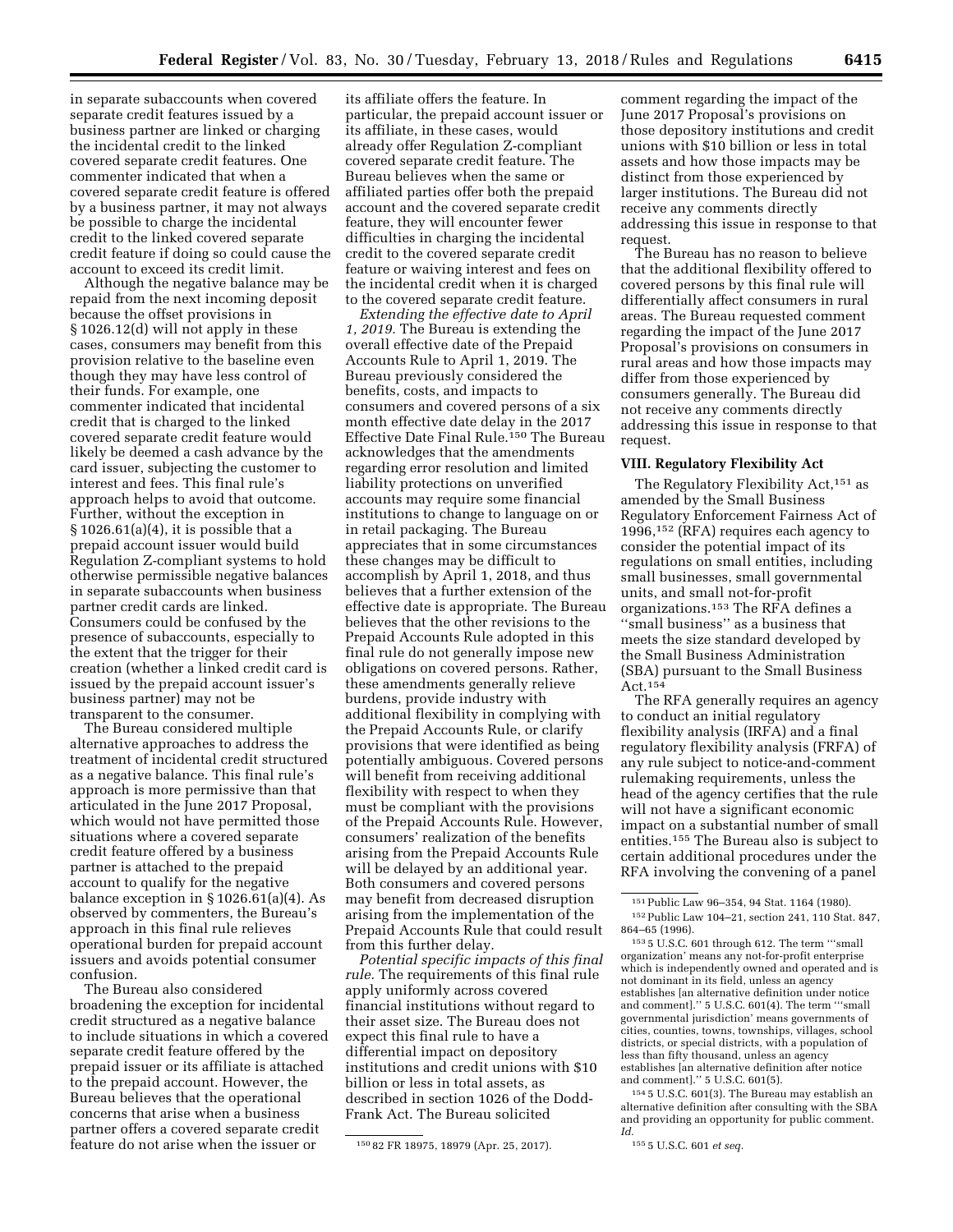to consult with small entity representatives prior to proposing a rule for which an IRFA is required.156

The Bureau's director certified that the June 2017 Proposal would not have a significant economic impact on a substantial number of small entities and that an IRFA was therefore not required.157 Upon considering relevant comments as well as differences between this final rule and the June 2017 Proposal, the Bureau concludes that this rule will not have a significant economic impact on a substantial number of small entities. Therefore, a FRFA is not required.158

As discussed above, this final rule amends certain provisions of the Prepaid Accounts Rule. Specifically, the Bureau is amending the Prepaid Accounts Rule so that it no longer requires financial institutions to resolve errors or limit consumers' liability on unverified prepaid accounts (other than payroll card accounts or government benefit accounts). In addition, the Bureau is creating a limited exception to the credit-related provisions of the Prepaid Accounts Rule by narrowing the Prepaid Accounts Rule's definition of ''business partner'' in Regulation Z so that it no longer includes certain arrangements between prepaid account issuers and credit card issuers that offer traditional credit card products.159 Further, this final rule amends the Prepaid Accounts Rule so that it no longer considers incidental credit extended through a negative balance on a prepaid account to be subject to Regulation Z when a covered separate

158 5 U.S.C. 605(b).

159Although a credit card account is subject to the credit card provisions of Regulation Z in its own right if the account and the arrangement between the prepaid account issuer and credit card account issuer meet all conditions for this exception, it will not be subject to the provisions in Regulation Z that apply only to covered separate credit features accessible by a hybrid prepaid-credit card. In addition, the prepaid account with which it is linked will not be subject to the provisions in Regulation E that apply only to prepaid accounts connected to covered separate credit features.

credit feature offered by a business partner is attached to the prepaid account, provided other requirements are satisfied. The Bureau also is extending the overall effective date of the Prepaid Accounts Rule to April 1, 2019, and is making clarifications or minor adjustments to certain other discrete aspects of the Prepaid Accounts Rule.

This final rule's amendments generally benefit small entities by providing additional flexibility with respect to their implementation of the Prepaid Accounts Rule and will not increase burden on small entities. In particular, the credit-related amendments address certain complications that arise when a covered separate credit feature is attached to a digital wallet, and the Bureau believes that, at present, few small entities will be affected by the relevant provisions of the Prepaid Accounts Rule or these amendments.

*Error resolution and limited liability for unverified accounts.* The Bureau is revising §§ 1005.11(c)(2)(i),  $1005.18(d)(1)(ii)$  and  $(e)(3)$ , comments 18(e)-4 through 6, and appendix A–7(c) to provide that Regulation E's error resolution and limited liability requirements do not extend to prepaid accounts that have not successfully completed the financial institution's consumer identification and verification process (*i.e.,* accounts that have not concluded the process, accounts where the process is concluded but the consumer's identity could not be verified, and accounts in programs for which there is no such process). The Bureau is adopting related changes to model language in appendix A–7(c) and is requiring that those financial institutions offering prepaid account programs that do not have a consumer identification and verification process disclose to consumers any error resolution and limited liability protections offered (or, if applicable, that no such protections are offered).

Those small entities offering unverified prepaid accounts will benefit from avoiding the burdens associated with providing Regulation E's error resolution and limited liability protections for prepaid accounts held by consumers who have not successfully completed the consumer identification and verification process. In addition, any increase in fraud risk arising from the Prepaid Accounts Rule's requirement that financial institutions offer error resolution and limited liability protections to consumers holding unregistered accounts may be avoided. However, these benefits will be limited if small entities tend not to

distribute prepaid accounts that can be used before verification or that offer significant pre-verification functionality.

''*Business partner*'' *redefined to exclude certain arrangements.* The Bureau is amending the definition of ''business partner'' in § 1026.61(a)(5)(iii) and related commentary to exclude business arrangements between prepaid account issuers and issuers of traditional credit cards from coverage under the Prepaid Accounts Rule's tailored provisions applicable to hybrid prepaid-credit cards if certain conditions are satisfied. This amendment will facilitate compliance with the Prepaid Accounts Rule by digital wallet providers offering products that both offer the ability to store funds (such that the digital wallet is a prepaid account) and permit consumers to use the digital wallet account number from time to time to access stored credentials for credit card accounts in the course of a transaction. If the conditions described above are met, such products will be excepted from the tailored provisions in the Prepaid Accounts Rule applicable only to covered separate credit features and prepaid accounts with those features. Small entities offering products that qualify for the exception will be relieved of the burdens associated with complying with these tailored provisions as a result of this final rule.

*Treatment of negative balances.* The Bureau is amending § 1026.61(a)(4) to allow a prepaid account issuer to provide incidental forms of credit structured as a negative balance on the prepaid account when a covered separate credit feature offered by business partner is attached to the prepaid account.160 In this case, the incidental credit structured as a negative balance on the prepaid account will not be subject to Regulation Z. As described above, this amendment will relieve small entities offering certain digital wallet products (those which store funds and to which a covered separate credit feature offered by a business partner may be attached) from the potential implementation burdens associated either with (1) constructing Regulation Z-compliant subaccounts to hold otherwise permissible negative balances; or (2) charging the incidental credit to the business partner's linked covered separate credit feature.

*Extending the overall effective date to April 1, 2019.* The Bureau is extending the overall effective date of the Prepaid Accounts Rule to April 1, 2019. This

<sup>156</sup> 5 U.S.C. 609.

<sup>157</sup> 82 FR 29630, 29661 (June 29, 2017). The June 2017 Proposal was the second rule proposed by the Bureau to amend the 2016 Final Rule, which created comprehensive consumer protections for prepaid accounts under Regulations E and Z. In the 2014 Proposal, the Bureau concluded that the rule would not have a significant economic impact on a substantial number of small entities and that an IRFA was therefore not required. 79 FR 77102, 77283 (Dec. 23, 2014). That conclusion remained unchanged for the 2016 Final Rule. 81 FR 83934, 84308 (Nov. 22, 2016). In addition, the Bureau determined that both the 2017 Effective Date Proposal and the 2017 Effective Date Final Rule, which extended the general effective date of the 2016 Final Rule by six months, likewise would not have a significant economic impact on a substantial number of small entities. 82 FR 13782, 13785 (Mar. 15, 2017); 82 FR 18975, 18979 (Apr. 25, 2017).

<sup>160</sup>As discussed above, the other prerequisites contained in § 1026.61(a)(4) must also be satisfied.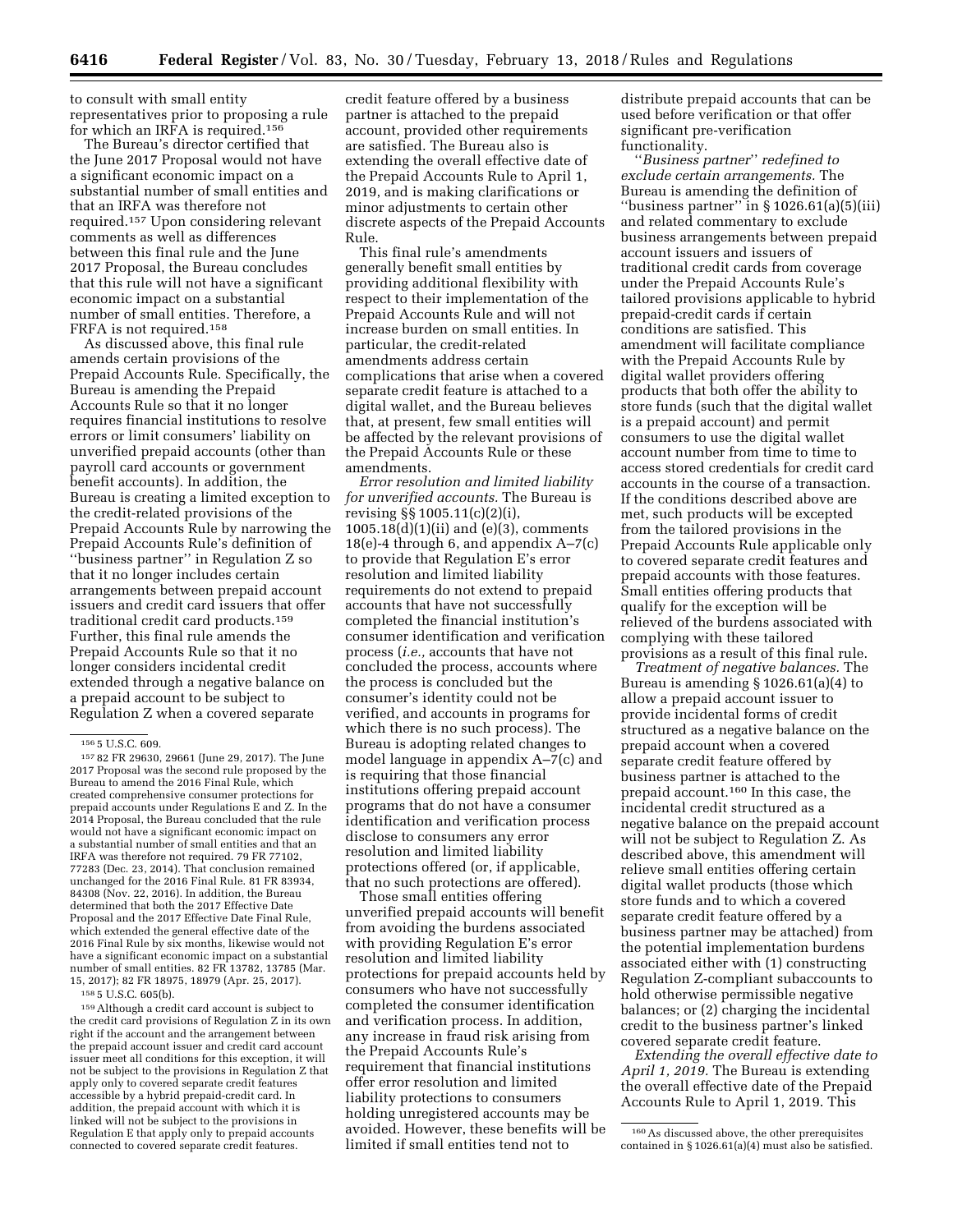extension will relieve burden on small entities by providing additional time to comply with the provisions of the Prepaid Accounts Rule.

*Other modifications.* In addition to these provisions, the Bureau is making clarifications or minor adjustments to certain other discrete aspects of the Prepaid Accounts Rule. Similar to those provisions discussed, these clarifications or minor adjustments will provide additional options for compliance and will not increase burden on small entities.

In summary, this final rule will not increase costs incurred by small entities relative to the baseline established by the Prepaid Accounts Rule because this rulemaking's amendments provide additional flexibility to financial institutions with respect to how they may comply with the Prepaid Accounts Rule. Small entities retain the option of complying with the Prepaid Accounts Rule as it existed prior to these modifications. Therefore, small entities will not experience a significant economic impact as a result of this final rule.

### *Certification*

Accordingly, the undersigned hereby certifies that this final rule will not have a significant economic impact on a substantial number of small entities.

# **IX. Paperwork Reduction Act**

Under the Paperwork Reduction Act of 1995 (PRA),<sup>161</sup> Federal agencies are generally required to seek Office of Management and Budget (OMB) approval for information collection requirements prior to implementation. The collections of information related to the Prepaid Accounts Rule have been reviewed and approved by OMB previously in accordance with the PRA and assigned OMB Control Numbers 3170–0014 (Regulation E) and 3170– 0015 (Regulation Z). Under the PRA, the Bureau may not conduct or sponsor and, notwithstanding any other provision of law, a person is not required to respond to an information collection unless the information collection displays a valid control number assigned by OMB.

The Bureau did not receive any comments regarding its PRA discussion in the June 2017 Proposal. The Bureau has determined that this final rule amends the Prepaid Accounts Rule to provide firms with additional flexibility and clarity with respect to required disclosures; therefore, it will have only minimal impact on the industry-wide aggregate PRA burden relative to the baseline.

## **X. Congressional Review Act**

Pursuant to the Congressional Review Act,162 the Bureau will submit a report containing this rule and other required information to the U.S. Senate, the U.S. House of Representatives, and the Comptroller General of the United States prior to the rule's published effective date. The Office of Information and Regulatory Affairs has designated this rule as not a ''major rule'' as defined by 5 U.S.C. 804(2).

## **List of Subjects**

# *12 CFR Part 1005*

Automated teller machines, Banking, Banks, Consumer protection, Credit unions, Electronic fund transfers, National banks, Remittance transfers, Reporting and recordkeeping requirements, Savings associations.

## *12 CFR Part 1026*

Advertising, Appraisal, Appraiser, Banking, Banks, Consumer protection, Credit, Credit unions, Mortgages, National banks, Reporting and recordkeeping requirements, Savings associations, Truth in lending.

## **Authority and Issuance**

For the reasons set forth above, the Bureau is further amending 12 CFR parts 1005 and 1026, as amended November 22, 2016, at 81 FR 83934, and April 25, 2017, at 82 FR 18975, as follows:

# **PART 1005—ELECTRONIC FUND TRANSFERS (REGULATION E)**

■ 1. The authority citation for part 1005 continues to read as follows:

**Authority:** 12 U.S.C. 5512, 5532, 5581; 15 U.S.C. 1693b. Subpart B is also issued under 12 U.S.C. 5601 and 15 U.S.C. 1693o-1.

#### **Subpart A—General**

 $\blacksquare$  2. Amend § 1005.2 by revising paragraph (b)(3)(ii)(D)(*3*) to read as follows:

#### **§ 1005.2 Definitions.**

\* \* \* \* \*

- (b) \* \* \*
- $(3) * * * *$
- $(ii) * * * *$
- $(D) * * * *$

(*3*) A loyalty, award, or promotional gift card as defined in § 1005.20(a)(4), or that satisfies the criteria in § 1005.20(a)(4)(i) and (ii) and is excluded from § 1005.20 pursuant to § 1005.20(b)(4); or

\* \* \* \* \*

 $\blacksquare$  3. Amend § 1005.11 by revising paragraphs (c)(2)(i)(A) and (B) and removing paragraph (c)(2)(i)(C) to read as follows:

# **§ 1005.11 Procedures for resolving errors.**

- \* \* \* \* \*
	- (c) \* \* \*
	- $(2)^* * * *$
	- $(i)$  \* \* \*

(A) The institution requires but does not receive written confirmation within 10 business days of an oral notice of error; or

(B) The alleged error involves an account that is subject to Regulation T of the Board of Governors of the Federal Reserve System (Securities Credit by Brokers and Dealers, 12 CFR part 220). \* \* \* \* \*

- 4. Amend § 1005.18 by:
- a. Revising paragraphs (b)(1)(i) and (ii).

■ b. Removing "long form disclosures" and adding in its place ''long form disclosure'' in the introductory text of paragraph (b)(1)(iii).

 $\bullet$  c. Revising paragraphs (b)(1)(iii)(C) and  $(b)(2)(ix)(C)$ .

- $\blacksquare$  d. In paragraph (b)(2)(ix)(D):
- i. Removing ''type'' and adding in its place ''types'' in the heading.
- ii. Removing "April 1, 2018" everywhere it appears and adding in its

place ''April 1, 2019''.

■ e. Removing ''disclosures'' and adding in its place ''disclosure'' in paragraphs (b)(2)(ix)(E)(*2*) and (*3*).

■ f. Removing "additional fee types disclosures'' and adding in its place ''an additional fee types disclosure'' in paragraph (b)(2)(ix)(E)(*4*).

■ g. Removing ''customer'' everywhere it appears and adding in its place

''consumer'' in paragraph (b)(2)(xi). ■ h. Revising paragraphs (b)(6)(i)(B) and (C).

■ i. Removing "long form disclosures" and adding in its place ''a long form disclosure<sup>7</sup> in paragraph (b)(6)(ii).

■ j. Removing ''disclosures'' and adding in its place ''disclosure'' in paragraph  $(b)(6)(iii)(A).$ 

■ k. Removing "preferred-" and adding in its place ''preferred'' in paragraph (b)(6)(iii)(B)(*2*).

■ l. Revising paragraph (b)(7)(i)(B). ■ m. Removing ''Long form disclosures''

and adding in its place ''The long form disclosure'' in paragraph (b)(7)(ii)(C).

 $\blacksquare$  n. Revising paragraphs (b)(9)(i)(C),  $(d)(1)(ii)$ , and  $(e)(3)$ .

■ o. Removing "April 1, 2018" everywhere it appears and adding in its place ''April 1, 2019'' in paragraph (h). The revisions read as follows:

**§ 1005.18 Requirements for financial institutions offering prepaid accounts.** 

\* \* \* \* \*

<sup>161</sup> 44 U.S.C. 3501 *et seq.* 162 5 U.S.C. 801 *et seq.*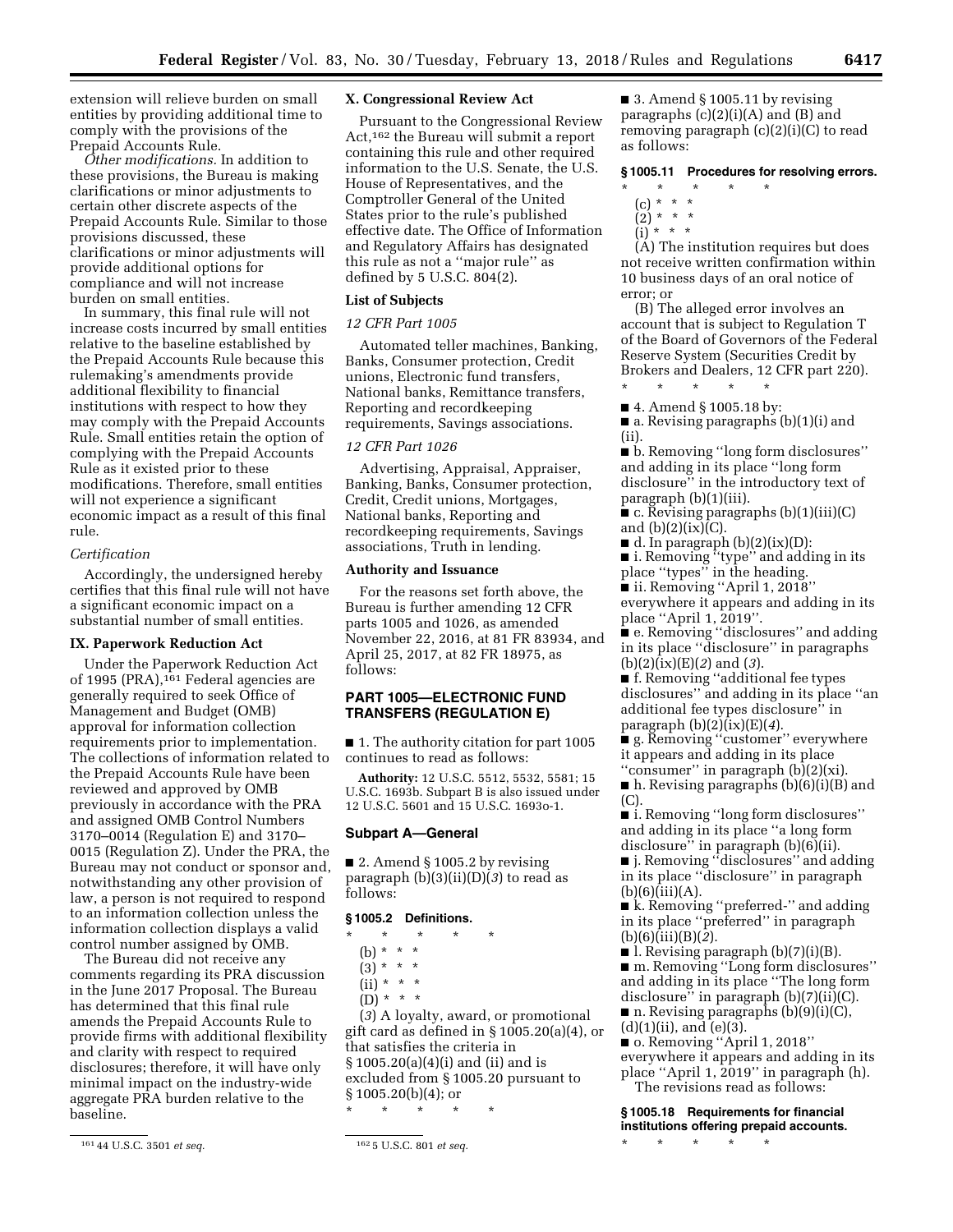- 
- (b)  $* * * *$  $(1)^*$  \* \* \*
- 

(i) *General.* Except as provided in paragraph (b)(1)(ii) or (iii) of this section, a financial institution shall provide the disclosures required by paragraph (b) of this section before a consumer acquires a prepaid account. When a prepaid account is used for disbursing funds to a consumer, and the financial institution or third party making the disbursement does not offer any alternative means for the consumer to receive those funds in lieu of accepting the prepaid account, for purposes of this paragraph, the disclosures required by paragraph (b) of this section may be provided at the time the consumer receives the prepaid account.

(ii) *Disclosures for prepaid accounts acquired in retail locations.* A financial institution is not required to provide the long form disclosure required by paragraph (b)(4) of this section before a consumer acquires a prepaid account in person at a retail location if the following conditions are met:

(A) The prepaid account access device is contained inside the packaging material.

(B) The disclosure required by paragraph (b)(2) of this section is provided on or are visible through an outward-facing, external surface of a prepaid account access device's packaging material.

(C) The disclosure required by paragraph (b)(2) of this section includes the information set forth in paragraph (b)(2)(xiii) of this section that allows a consumer to access the information required to be disclosed by paragraph (b)(4) of this section by telephone and via a website.

(D) The long form disclosure required by paragraph (b)(4) of this section is provided after the consumer acquires the prepaid account. If a financial institution does not provide the long form disclosure inside the prepaid account packaging material, and it is not otherwise already mailing or delivering to the consumer written account-related communications within 30 days of obtaining the consumer's contact information, it may provide the long form disclosure pursuant to this paragraph in electronic form without regard to the consumer notice and consent requirements of section 101(c) of the Electronic Signatures in Global and National Commerce Act (E-Sign Act) (15 U.S.C. 7001 *et seq.*).

 $(iii) * * * *$ 

(C) The long form disclosure required by paragraph (b)(4) of this section is provided after the consumer acquires the prepaid account.

- $(2) * * * *$
- $(ix) * * * *$

(C) *Fee variations in additional fee types.* If an additional fee type required to be disclosed pursuant to paragraph  $(b)(2)(ix)(A)$  of this section has more than two fee variations, or when providing a short form disclosure for multiple service plans pursuant to paragraph (b)(6)(iii)(B)(*2*) of this section, the financial institution must disclose the name of the additional fee type and the highest fee amount in accordance with paragraph (b)(3)(i) of this section; for disclosures other than for multiple service plans, it may, but is not required to, consolidate the fee variations into two categories and disclose the names of those two fee variation categories and the fee amounts in a format substantially similar to that used to disclose the two-tier fees required by paragraphs  $(b)(2)(v)$  and  $(vi)$  of this section and in accordance with paragraphs (b)(3)(i) and (b)(7)(ii)(B)(*1*) of this section. Except when providing a short form disclosure for multiple service plans pursuant to paragraph (b)(6)(iii)(B)(*2*) of this section, if an additional fee type has two fee variations, the financial institution must disclose the name of the additional fee type together with the names of the two fee variations and the fee amounts in a format substantially similar to that used to disclose the two-tier fees required by paragraphs (b)(2)(v) and (vi) of this section and in accordance with paragraph (b)(7)(ii)(B)(*1*) of this section. If a financial institution only charges one fee under a particular fee type, the financial institution must disclose the name of the additional fee type and the fee amount; it may, but is not required to, disclose also the name of the one fee variation for which the fee amount is charged, in a format substantially similar to that used to disclose the twotier fees required by paragraphs (b)(2)(v) and (vi) of this section, except that the financial institution would disclose only the one fee variation name and fee amount instead of two.

- \* \* \* \* \*
- $(6) * * * *$
- $\int$ i) \* \* \*

(B) *Electronic disclosures.* Unless provided in written form prior to acquisition pursuant to paragraph (b)(1)(i) of this section, the disclosures required by paragraph (b) of this section must be provided in electronic form when a consumer acquires a prepaid account through electronic means, including via a website or mobile application, and must be viewable across all screen sizes. The long form disclosure must be provided

electronically through a website when a financial institution is offering prepaid accounts at a retail location pursuant to the retail location exception in paragraph (b)(1)(ii) of this section. Electronic disclosures must be provided in a manner which is reasonably expected to be accessible in light of how a consumer is acquiring the prepaid account, in a responsive form, and using machine-readable text that is accessible via Web browsers or mobile applications, as applicable, and via screen readers. Electronic disclosures provided pursuant to paragraph (b) of this section need not meet the consumer consent and other applicable provisions of the Electronic Signatures in Global and National Commerce Act (E-Sign Act) (15 U.S.C. 7001 *et seq.*).

(C) *Oral disclosures.* Unless provided in written form prior to acquisition pursuant to paragraph (b)(1)(i) of this section, disclosures required by paragraphs (b)(2) and  $(5)$  of this section must be provided orally when a consumer acquires a prepaid account orally by telephone pursuant to the exception in paragraph (b)(1)(iii) of this section. For prepaid accounts acquired in retail locations or orally by telephone, the disclosure required by paragraph (b)(4) of this section provided by telephone pursuant to paragraph  $(b)(1)(ii)(C)$  or  $(b)(1)(iii)(B)$  of this section also must be made orally.  $\star$   $\qquad$   $\star$   $\qquad$   $\star$ 

- $(7) * * * *$
- $(i) * * * *$

(B) *Long form disclosure.* The information required by paragraph (b)(4)(i) of this section must be located in the first line of the long form disclosure. The information required by paragraph (b)(4)(ii) of this section must be generally grouped together and organized under subheadings by the categories of function for which a financial institution may impose the fee. Text describing the conditions under which a fee may be imposed must appear in the table required by paragraph (b)(6)(iii)(A) of this section in close proximity to the fee amount. The statements in the long form disclosure required by paragraphs (b)(4)(iii) through (vi) of this section must be generally grouped together, provided in that order, and appear below the information required by paragraph (b)(4)(ii) of this section. If, pursuant to paragraph (b)(4)(vii) of this section, the financial institution includes the disclosures described in Regulation Z, 12 CFR 1026.60(e)(1), such disclosures must appear below the statements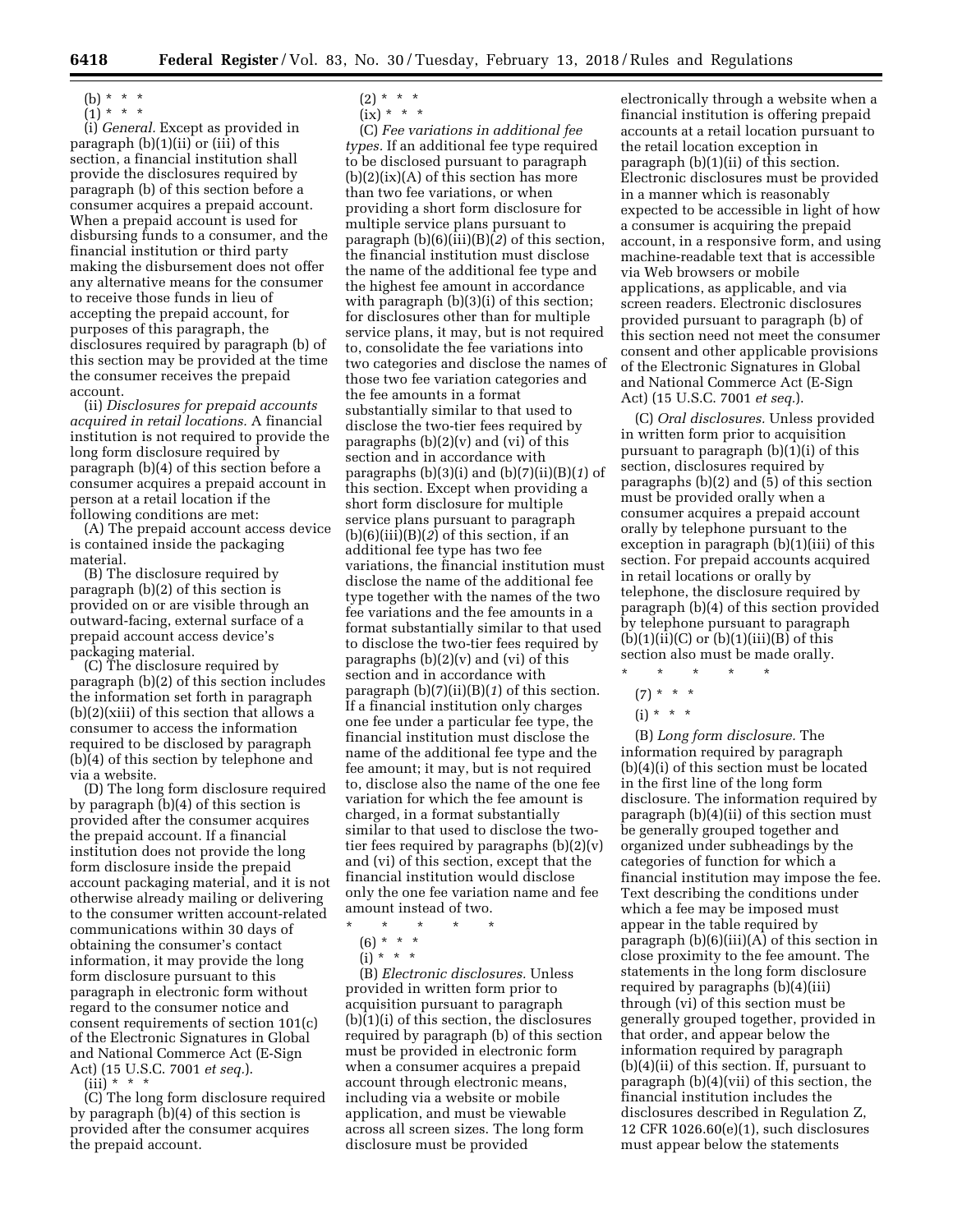required by paragraph (b)(4)(vi) of this section.

- \* \* \* \* \*
	- (9) \* \* \*

 $(i)$  \* \* \*

(C) The financial institution provides a means for the consumer to acquire a prepaid account by telephone or electronically principally in a foreign language. However, foreign language pre-acquisition disclosures are not required for payroll card accounts and government benefit accounts where the foreign language is offered by telephone via a real-time language interpretation service provided by a third party or by the employer or government agency on an informal or ad hoc basis as an accommodation to prospective payroll card account or government benefit account holders.

- \* \* \* \* \*
- (d) \* \* \*
- $(1) * * * *$

(ii) *Error resolution.* A notice concerning error resolution that is substantially similar to the notice contained in paragraph (b) of appendix A–7 of this part, in place of the notice required by § 1005.7(b)(10). Alternatively, for prepaid account programs for which the financial institution does not have a consumer identification and verification process, the financial institution must describe its error resolution process and limitations on consumers' liability for unauthorized transfers or, if none, state that there are no such protections.

\* \* \* \* \* (e) \* \* \*

(3) *Limitations on liability and error resolution for unverified accounts.* (i) For prepaid accounts that are not payroll card accounts or government benefit accounts, a financial institution is not required to comply with the liability limits and error resolution requirements in §§ 1005.6 and 1005.11 for any prepaid account for which it has not successfully completed its consumer identification and verification process.

(ii) For purposes of paragraph (e)(3)(i) of this section, a financial institution has not successfully completed its consumer identification and verification process where:

(A) The financial institution has not concluded its consumer identification and verification process with respect to a particular prepaid account, provided that it has disclosed to the consumer the risks of not registering and verifying the account using a notice that is substantially similar to the model notice contained in paragraph (c) of appendix A–7 of this part.

(B) The financial institution has concluded its consumer identification

and verification process with respect to a particular prepaid account, but could not verify the identity of the consumer, provided that it has disclosed to the consumer the risks of not registering and verifying the account using a notice that is substantially similar to the model notice contained in paragraph (c) of appendix A–7 of this part; or

(C) The financial institution does not have a consumer identification and verification process for the prepaid account program, provided that it has made the alternative disclosure described in paragraph (d)(1)(ii) of this section and complies with the process it has disclosed.

(iii) *Resolution of errors following successful verification.* Once a financial institution successfully completes its consumer identification and verification process with respect to a prepaid account, the financial institution must limit the consumer's liability for unauthorized transfers and resolve errors that occur following verification in accordance with § 1005.6 or § 1005.11, or the modified timing requirements in this paragraph (e), as applicable.

\* \* \* \* \*

■ 5. Amend § 1005.19 by: ■ a. Removing "names of other relevant parties'' and adding in its place ''list of names of other relevant parties'' in paragraph (b)(1)(i).

■ b. Removing "(b)(2)" and adding in its place " $(b)(2)(i)$ " in paragraph  $(b)(1)(iii)$ . ■ c. Revising paragraphs (b)(2) and (b)(6)(ii) and (iii).

■ d. Removing ''(b)(2)'' and adding in its place " $(b)(2)(i)$ " in paragraphs  $(c)(3)$  and  $(d)(2)(v).$ 

■ e. Revising paragraph (f). The revisions read as follows:

## **§ 1005.19 Internet posting of prepaid account agreements.**

- \* \* \* \* \*
- (b) \* \* \*

(2) *Amended agreements—*(i) *Submission of amended agreements generally.* If a prepaid account agreement previously submitted to the Bureau is amended, the issuer must submit the entire amended agreement to the Bureau, in the form and manner specified by the Bureau, no later than 30 days after the change becomes effective. If other identifying information about the issuer and its submitted agreements pursuant to paragraph (b)(1)(i) of this section previously submitted to the Bureau is amended, the issuer must submit updated information to the Bureau, in the form and manner specified by the Bureau, no later than 30 days after the change becomes effective.

(ii) *Submission of updated list of names of other relevant parties.*  Notwithstanding paragraph (b)(2)(i) of this section, an issuer may delay submitting a change to the list of names of other relevant parties to a particular agreement until the earlier of:

(A) Such time as the issuer is otherwise submitting an amended agreement or changes to other identifying information about the issuer and its submitted agreements pursuant to paragraph (b)(1)(i) of this section; or

(B) May 1 of each year, for any updates to the list of names of other relevant parties for that agreement that occurred between the issuer's last submission of relevant party information and April 1 of that year.

\* \* \* \* \* (6) \* \* \*

(ii) *Fee information.* Fee information must be set forth either in the prepaid account agreement or in addenda to that agreement that attach either or both the short form disclosure for the prepaid account pursuant to § 1005.18(b)(2) and the fee information and statements required to be disclosed in the long form disclosure for the prepaid account pursuant to § 1005.18(b)(4). The agreement or addenda thereto must contain all of the fee information, as defined by paragraph (a)(3) of this section.

(iii) *Integrated agreement.* An issuer may not provide provisions of the agreement or fee information to the Bureau in the form of change-in-terms notices or riders (other than the optional fee information addenda described in paragraph (b)(6)(ii) of this section). Changes in provisions or fee information must be integrated into the text of the agreement, or the optional fee information addenda, as appropriate.

\* \* \* \* \* (f) *Initial submission date.* The requirements of this section apply to prepaid accounts beginning on April 1, 2019. An issuer must submit to the Bureau no later than May 1, 2019 all prepaid account agreements it offers as of April 1, 2019.

■ 6. In appendix A to part 1005, revise Model Clause A–7 to read as follows:

# **Appendix A to Part 1005—Model Disclosure Clauses and Forms**

\* \* \* \* \* A–7—Model Clauses for Financial Institutions Offering Prepaid Accounts (§ 1005.18(d) and (e)(3))

(a) *Disclosure by financial institutions of information about obtaining account information for prepaid accounts (§ 1005.18(d)(1)(i)).* 

You may obtain information about the amount of money you have remaining in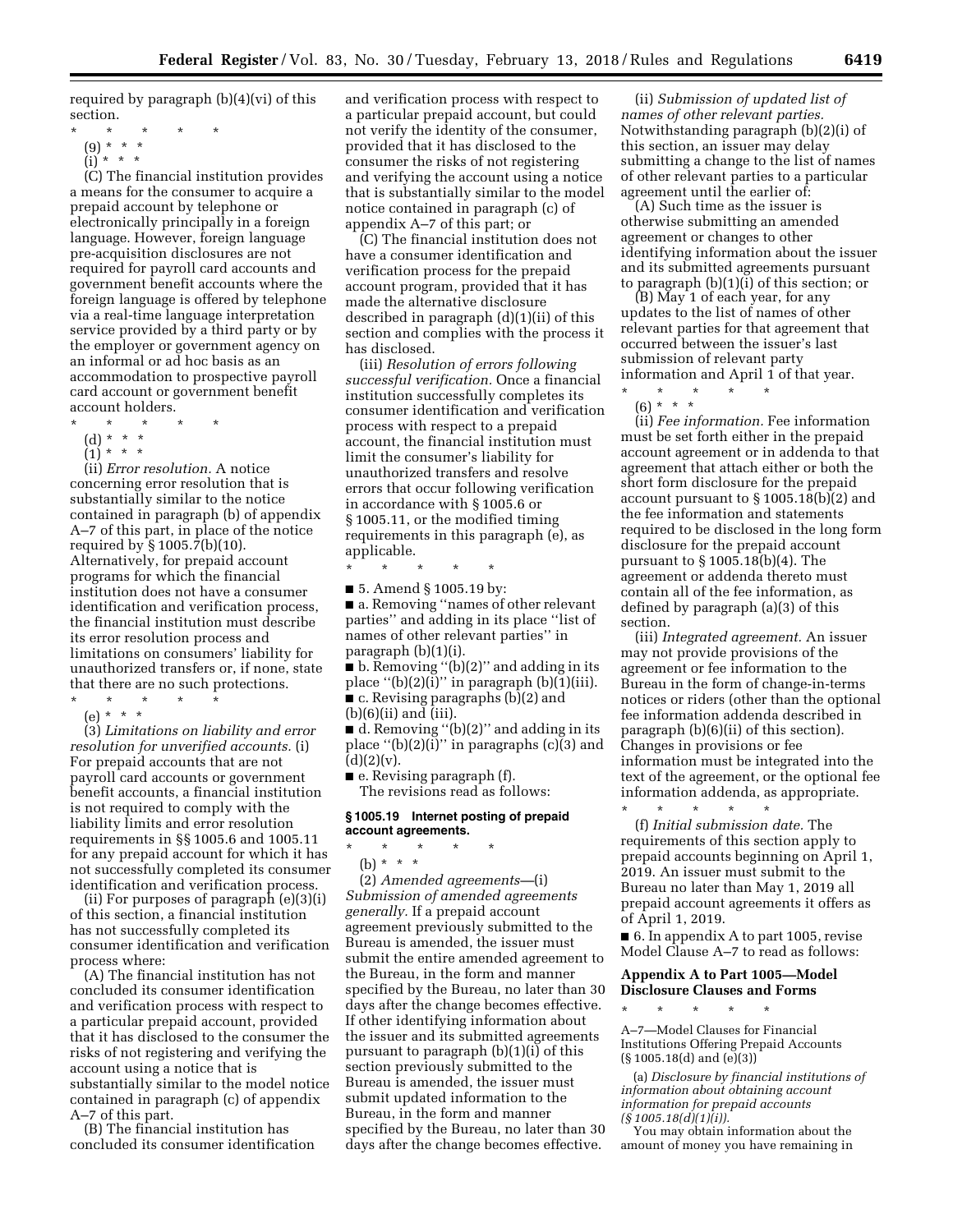your prepaid account by calling [telephone number]. This information, along with a 12 month history of account transactions, is also available online at [internet address].

[For accounts that are or can be registered:] [If your account is registered with us,] You also have the right to obtain at least 24 months of written history of account transactions by calling [telephone number], or by writing us at [address]. You will not be charged a fee for this information unless you request it more than once per month.

(b) *Disclosure of error-resolution procedures for financial institutions that do not provide periodic statements (§ 1005.18(d)(1)(ii) and (d)(2)).* 

In Case of Errors or Questions About Your Prepaid Account Telephone us at [telephone number] or Write us at [address] [or email us at [email address]] as soon as you can, if you think an error has occurred in your prepaid account. We must allow you to report an error until 60 days after the earlier of the date you electronically access your account, if the error could be viewed in your electronic history, or the date we sent the FIRST written history on which the error appeared. You may request a written history of your transactions at any time by calling us at [telephone number] or writing us at [address]. You will need to tell us:

Your name and [prepaid account] number. Why you believe there is an error, and the dollar amount involved.

Approximately when the error took place. If you tell us orally, we may require that you send us your complaint or question in writing within 10 business days.

We will determine whether an error occurred within 10 business days after we hear from you and will correct any error promptly. If we need more time, however, we may take up to 45 days to investigate your complaint or question. If we decide to do this, [and your account is registered with us,] we will credit your account within 10 business days for the amount you think is in error, so that you will have the money during the time it takes us to complete our investigation. If we ask you to put your complaint or question in writing and we do not receive it within 10 business days, we may not credit your account. [Keep reading to learn more about how to register your card.]

For errors involving new accounts, pointof-sale, or foreign-initiated transactions, we may take up to 90 days to investigate your complaint or question. For new accounts, we may take up to 20 business days to credit your account for the amount you think is in error.

We will tell you the results within three business days after completing our investigation. If we decide that there was no error, we will send you a written explanation.

You may ask for copies of the documents that we used in our investigation.

If you need more information about our error-resolution procedures, call us at [telephone number] [the telephone number shown above] [or visit [internet address]].

(c) *Warning regarding unverified prepaid accounts (§ 1005.18(e)(3)).* 

It is important to register your prepaid account as soon as possible. Until you

register your account and we verify your identity, we are not required to research or resolve any errors regarding your account. To register your account, go to [internet address] or call us at [telephone number]. We will ask you for identifying information about yourself (including your full name, address, date of birth, and [Social Security Number] [government-issued identification number]), so that we can verify your identity.

\* \* \* \* \* ■ 7. In supplement I to part 1005:

■ a. Under *Section 1005.2—Definitions,*  revise *Paragraph 2(b)(3).* 

■ b. Under *Section 1005.18— Requirements for Financial Institutions Offering Prepaid Accounts,* revise *18(a) Coverage, 18(b)(1) Timing of Disclosures, 18(b)(2) Short Form Disclosure Content, 18(b)(4) Long Form Disclosure Content, 18(b)(5) Disclosure Requirements Outside the Short Form Disclosure, 18(b)(6)(i) General, 18(b)(7)(ii) Prominence and Size, 18(b)(9) Prepaid Accounts Acquired in Foreign Languages, 18(c) Access to Prepaid Account Information, 18(e) Modified Limitations on Liability and Error Resolution Requirements,* and *18(h) Effective Date and Special Transition Rules for Disclosure Provisions.* 

■ c. Under *Section 1005.19—Internet Posting of Prepaid Account Agreements:*  ■ i. Revise *19(a) Definitions, 19(b)(1) Submissions on a Rolling Basis, 19(b)(2) Amended Agreements,* and *19(b)(6) Form and Content of Agreements Submitted to the Bureau.* 

■ ii. Remove subsection 19(*f*) *Effective Date.* 

The revisions read as follows:

# **Supplement I to Part 1005—Official Interpretations**

*Section 1005.2—Definitions* 

\* \* \* \* \*

# 2(b) Account

\* \* \* \* \*

# Paragraph 2(b)(3)

# Paragraph 2(b)(3)(i)

1. *Debit card includes prepaid card.*  For purposes of subpart A of Regulation E, unless otherwise specified, the term debit card also includes a prepaid card.

2. *Certain employment-related cards not covered as payroll card accounts.*  The term ''payroll card account'' does not include an account used solely to disburse incentive-based payments (other than commissions which can represent the primary means through which a consumer is paid), such as bonuses, which are unlikely to be a consumer's primary source of salary or other compensation. The term also does not include an account used solely to

make disbursements unrelated to compensation, such as petty cash reimbursements or travel per diem payments. Similarly, a payroll card account does not include an account that is used in isolated instances to which an employer typically does not make recurring payments, such as when providing final payments or in emergency situations when other payment methods are unavailable. While such accounts would not be payroll card accounts, such accounts could constitute prepaid accounts generally, provided the other conditions of the definition of that term in § 1005.2(b)(3) are satisfied. In addition, all transactions involving the transfer of funds to or from a payroll card account or prepaid account are covered by the regulation, even if a particular transaction involves payment of a bonus, other incentive-based payment, or reimbursement, or the transaction does not represent a transfer of wages, salary, or other employee compensation.

3. *Marketed or labeled as* ''*prepaid.*'' The term ''marketed or labeled as 'prepaid' '' means promoting or advertising an account using the term ''prepaid.'' For example, an account is marketed or labeled as prepaid if the term ''prepaid'' appears on the access device associated with the account or the access device's packaging materials, or on a display, advertisement, or other publication to promote purchase or use of the account. An account may be marketed or labeled as prepaid if the financial institution, its service provider, including a program manager, or the payment network on which an access device for the account is used, promotes or advertises, or contracts with another party to promote or advertise, the account using the label ''prepaid.'' A product or service that is marketed or labeled as prepaid is not a ''prepaid account'' pursuant to § 1005.2(b)(3)(i)(C) if it does not otherwise meet the definition of account under § 1005.2(b)(1).

4. *Issued on a prepaid basis.* To be issued on a prepaid basis, a prepaid account must be loaded with funds when it is first provided to the consumer for use. For example, if a consumer purchases a prepaid account and provides funds that are loaded onto a card at the time of purchase, the prepaid account is issued on a prepaid basis.

5. *Capable of being loaded with funds.*  A prepaid account that is not issued on a prepaid basis but is capable of being loaded with funds thereafter includes a prepaid card issued to a consumer with a zero balance to which funds may be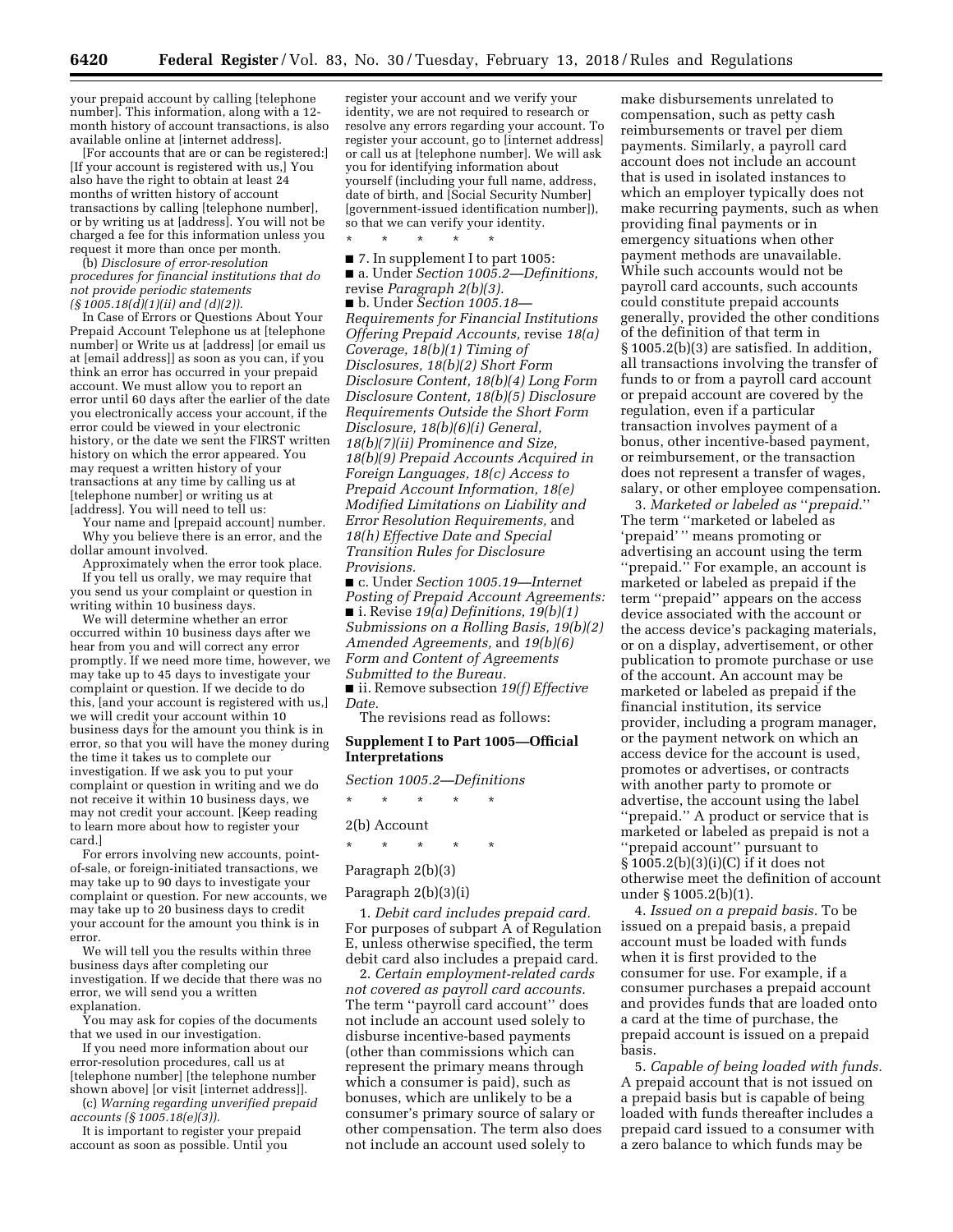loaded by the consumer or a third party subsequent to issuance.

6. *Product acting as a pass-through vehicle for funds.* To satisfy § 1005.2(b)(3)(i)(D), a prepaid account must be issued on a prepaid basis or be capable of being loaded with funds. This means that the prepaid account must be capable of holding funds, rather than merely acting as a pass-through vehicle. For example, if a product, such as a digital wallet, is only capable of storing a consumer's payment credentials for other accounts but is incapable of having funds stored on it, such a product is not a prepaid account. However, if a product allows a consumer to transfer funds, which can be stored before the consumer designates a destination for the funds, the product satisfies § 1005.2(b)(3)(i)(D).

7. *Not required to be reloadable.*  Prepaid accounts need not be reloadable by the consumer or a third party.

8. *Primary function.* To satisfy § 1005.2(b)(3)(i)(D), an account's primary function must be to provide consumers with general transaction capability, which includes the general ability to use loaded funds to conduct transactions with multiple, unaffiliated merchants for goods or services, or at automated teller machines, or to conduct person-to-person transfers. This definition excludes accounts that provide such capability only incidentally. For example, the primary function of a brokerage account is to hold funds so that the consumer can conduct transactions through a licensed broker or firm, not to conduct transactions with multiple, unaffiliated merchants for good or services, or at automated teller machines, or to conduct person-to-person transfers. Similarly, the primary function of a savings account is to accrue interest on funds held in the account; such accounts restrict the extent to which the consumer can conduct general transactions and withdrawals. Accordingly, brokerage accounts and savings accounts do not satisfy § 1005.2(b)(3)(i)(D), and thus are not prepaid accounts as defined by § 1005.2(b)(3). The following examples provide additional guidance:

i. An account's primary function is to enable a consumer to conduct transactions with multiple, unaffiliated merchants for goods or services, at automated teller machines, or to conduct person-to-person transfers, even if the account also enables a third party to disburse funds to a consumer. For example, a prepaid account that conveys tax refunds or insurance proceeds to a consumer meets the primary function test if the account can

be used, *e.g.,* to purchase goods or services at multiple, unaffiliated merchants.

ii. Whether an account satisfies  $§ 1005.2(b)(3)(i)(D)$  is determined by reference to the account, not the access device associated with the account. An account satisfies  $\S 1005.2(b)(3)(i)(D)$ even if the account's access device can be used for other purposes, for example, as a form of identification. Such accounts may include, for example, a prepaid account used to disburse student loan proceeds via a card device that can be used at unaffiliated merchants or to withdraw cash from an automated teller machine, even if that access device also acts as a student identification card.

iii. Where multiple accounts are associated with the same access device, the primary function of each account is determined separately. One or more accounts can satisfy  $\S 1005.2(b)(3)(i)(D)$ even if other accounts associated with the same access device do not. For example, a student identification card may act as an access device associated with two separate accounts: An account used to conduct transactions with multiple, unaffiliated merchants for goods or services, and an account used to conduct closed-loop transactions on campus. The account used to conduct transactions with multiple, unaffiliated merchants for goods or services satisfies § 1005.2(b)(3)(i)(D), even though the account used to conduct closed-loop transactions does not (and as such the latter is not a prepaid account as defined by § 1005.2(b)(3)).

iv. An account satisfies  $\S 1005.2(b)(3)(i)(D)$  if its primary function is to provide general transaction capability, even if an individual consumer does not in fact use it to conduct multiple transactions. For example, the fact that a consumer may choose to withdraw the entire account balance at an automated teller machine or transfer it to another account held by the consumer does not change the fact that the account's primary function is to provide general transaction capability.

v. An account whose primary function is other than to conduct transactions with multiple, unaffiliated merchants for goods or services, or at automated teller machines, or to conduct person-to-person transfers, does not satisfy § 1005.2(b)(3)(i)(D). Such accounts may include, for example, a product whose only function is to make a one-time transfer of funds into a separate prepaid account.

9. *Redeemable upon presentation at multiple, unaffiliated merchants.* For

guidance, see comments 20(a)(3)–1 and –2.

10. *Person-to-person transfers.* A prepaid account whose primary function is to conduct person-to-person transfers is an account that allows a consumer to send funds by electronic fund transfer to another consumer or business. An account may qualify as a prepaid account if its primary function is person-to-person transfers even if it is neither redeemable upon presentation at multiple, unaffiliated merchants for goods or services, nor usable at automated teller machines. A transaction involving a store gift card would not be a person-to-person transfer if it could only be used to make payments to the merchant or affiliated group of merchants on whose behalf the card was issued.

#### Paragraph 2(b)(3)(ii)

1. *Excluded health care and employee benefit related prepaid products.* For purposes of  $\S 1005.2(b)(3)(ii)(A)$ , "health savings account'' means a health savings account as defined in 26 U.S.C. 223(d); ''flexible spending arrangement'' means a health benefits or a health flexible spending arrangement pursuant to 26 U.S.C. 125; ''medical savings account'' means an Archer MSA as defined in 26 U.S.C. 220(d); ''health reimbursement arrangement'' means a health reimbursement arrangement which is treated as employer-provided coverage under an accident or health plan for purposes of 26 U.S.C. 106; ''dependent care assistance program'' means a dependent care assistance program pursuant to 26 U.S.C. 129; and ''transit or parking reimbursement arrangement'' means a qualified transportation fringe benefit provided by an employer pursuant to 26 U.S.C. 132.

2. *Excluded disaster relief funds.* For purposes of § 1005.2(b)(3)(ii)(B), ''qualified disaster relief funds'' means funds made available through a qualified disaster relief program as defined in 26 U.S.C. 139(b).

3. *Marketed and labeled as a gift card or gift certificate.* Section  $1005.2(b)(3)(ii)(D)$  excludes, among other things, reloadable general-use prepaid cards that are both marketed and labeled as gift cards or gift certificates, whereas § 1005.20(b)(2) excludes such products that are marketed or labeled as gift cards or gift certificates. Comment 20(b)(2)–2 describes, in part, a network-branded GPR card that is principally advertised as a less-costly alternative to a bank account but is promoted in a television, radio, newspaper, or internet advertisement, or on signage as ''the perfect gift'' during the holiday season.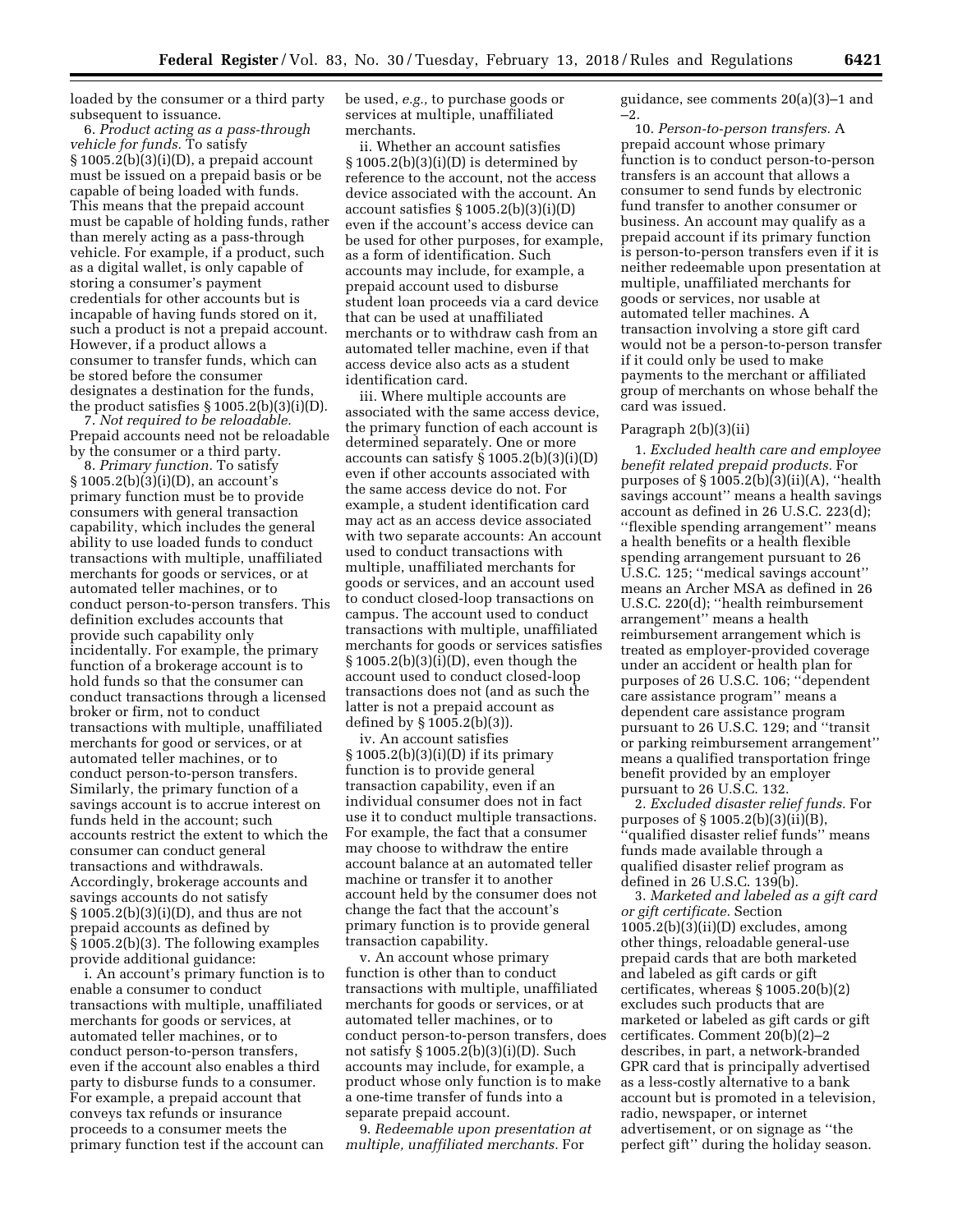For purposes of § 1005.20, such a product would be considered marketed as a gift card or gift certificate because of this occasional holiday marketing activity. For purposes of § 1005.2(b)(3)(ii)(D), however, such a product would not be considered to be both marketed and labeled as a gift card or gift certificate and thus would be covered by the definition of prepaid account.

4. *Loyalty, award, or promotional gift cards.* Section 1005.2(b)(3)(ii)(D)(*3*) excludes loyalty, award, or promotional gift cards as defined in § 1005.20(a)(4); those cards are excluded from coverage under § 1005.20 pursuant to § 1005.20(b)(3). Section 1005.2(b)(3)(ii)(D)(*3*) also excludes cards that satisfy the criteria in § 1005.20(a)(4)(i) and (ii) and are excluded from coverage under § 1005.20 pursuant to § 1005.20(b)(4) because they are not marketed to the general public; such products are not required to set forth the disclosures enumerated in § 1005.20(a)(4)(iii) in order to be excluded pursuant to § 1005.2(b)(3)(ii)(D)(*3*).

\* \* \* \* \*

# *Section 1005.18—Requirements for Financial Institutions Offering Prepaid Accounts*

#### 18(a) Coverage

1. *Issuance of access device.*  Consistent with § 1005.5(a) and except as provided, as applicable, in § 1005.5(b), a financial institution may issue an access device only in response to an oral or written request for the device, or as a renewal or substitute for an accepted access device. A consumer is deemed to request an access device for a payroll card account when the consumer chooses to receive salary or other compensation through a payroll card account. A consumer is deemed to request an access device for a prepaid account when, for example, the consumer acquires a prepaid account offered for sale at a retail location or applies for a prepaid account by telephone or online. If an access device for a prepaid account is provided on an unsolicited basis where the prepaid account is used for disbursing funds to a consumer, and the financial institution or third party making the disbursement does not offer any alternative means for the consumer to receive those funds in lieu of accepting the prepaid account, in order to satisfy § 1005.5(b)(2), the financial institution must inform the consumer that the consumer has no other means by which to initially receive the funds in the prepaid account other than by accepting the access device, as well as the consequences of disposing of the access device.

2. *Application to employers and service providers.* Typically, employers and third-party service providers do not meet the definition of a ''financial institution'' subject to the regulation because they neither hold prepaid accounts (including payroll card accounts) nor issue prepaid cards and agree with consumers to provide EFT services in connection with prepaid accounts. However, to the extent an employer or a service provider undertakes either of these functions, it would be deemed a financial institution under the regulation.

18(b) Pre-Acquisition Disclosure Requirements

\* \* \* \* \*

## 18(b)(1) Timing of Disclosures

#### 18(b)(1)(i) General

1. *Disclosing the short form and long form before acquisition.* Section 1005.18(b)(1)(i) generally requires delivery of a short form disclosure as described in § 1005.18(b)(2), accompanied by the information required to be disclosed by § 1005.18(b)(5), and a long form disclosure as described in § 1005.18(b)(4) before a consumer acquires a prepaid account.

i. For purposes of § 1005.18(b)(1)(i), a consumer acquires a prepaid account by purchasing, opening or choosing to be paid via a prepaid account, as illustrated by the following examples:

A. A consumer inquires about obtaining a prepaid account at a branch location of a bank. A consumer then receives the disclosures required by § 1005.18(b). After receiving the disclosures, a consumer then opens a prepaid account with the bank. This consumer received the short form and long form pre-acquisition in accordance with § 1005.18(b)(1)(i).

B. A consumer learns that he or she can receive wages via a payroll card account, at which time the consumer is provided with a payroll card and the disclosures required by § 1005.18(b) to review. The consumer then chooses to receive wages via a payroll card account. These disclosures were provided pre-acquisition in compliance with  $\S 1005.18(b)(1)(i)$ . By contrast, if a consumer receives the disclosures required by § 1005.18(b) to review at the end of the first pay period, after the consumer received the first payroll payment on the payroll card, these disclosures were provided to a consumer post-acquisition, and thus not

provided in compliance with § 1005.18(b)(1)(i).

ii. Section 1005.18(b)(1)(i) permits delivery of the disclosures required by § 1005.18(b) at the time the consumer receives the prepaid account, rather than prior to acquisition, for prepaid accounts that are used for disbursing funds to consumers when the financial institution or third party making the disbursement does not offer any alternative means for the consumer to receive those funds in lieu of accepting the prepaid account. For example, a utility company refunds consumers' initial deposits for its utility services via prepaid accounts delivered to consumers by mail. Neither the utility company nor the financial institution that issues the prepaid accounts offer another means for a consumer to receive that refund other than by accepting the prepaid account. In this case, the financial institution may provide the disclosures required by § 1005.18(b) together with the prepaid account (*e.g.,*  in the same envelope as the prepaid account); it is not required to deliver the disclosures separately prior to delivery of the prepaid account.

2. *Disclosures provided electronically.*  Disclosures required by § 1005.18(b) may be provided before or after a consumer has initiated the process of acquiring a prepaid account electronically. When the disclosures required by § 1005.18(b) are presented after a consumer has initiated the process for acquiring a prepaid account online or via a mobile device, but before a consumer chooses to accept the prepaid account, such disclosures are also made pre-acquisition in accordance with  $\S 1005.18(b)(1)(i)$ . The disclosures required by § 1005.18(b) that are provided electronically when a consumer acquires a prepaid account electronically are not considered to be given pre-acquisition unless a consumer must view the web page containing the disclosures before choosing to accept the prepaid account. The following examples illustrate several methods by which a financial institution may present § 1005.18(b) disclosures before a consumer acquires a prepaid account electronically in compliance with § 1005.18(b)(1)(i):

i. A financial institution presents the short form disclosure required by § 1005.18(b)(2), together with the information required by § 1005.18(b)(5), and the long form disclosure required by § 1005.18(b)(4) on the same web page. A consumer must view the web page before choosing to accept the prepaid account.

ii. A financial institution presents the short form disclosure required by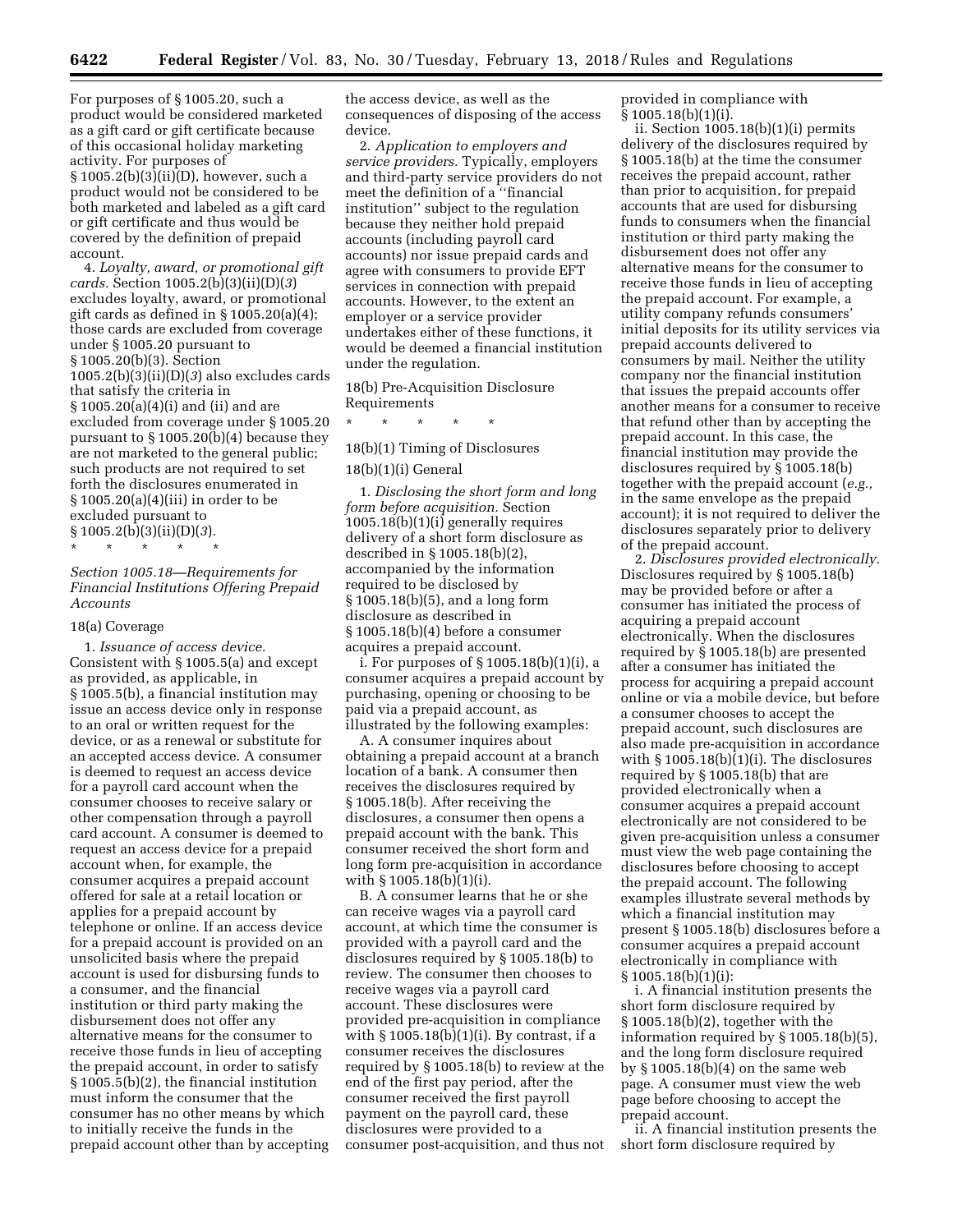§ 1005.18(b)(2), together with the information required by § 1005.18(b)(5), on a web page. The financial institution includes, after the short form disclosure or as part of the statement required by § 1005.18(b)(2)(xiii), a link that directs the consumer to a separate web page containing the long form disclosure required by § 1005.18(b)(4). The consumer must view the web page containing the long form disclosure before choosing to accept the prepaid account.

iii. A financial institution presents on a web page the short form disclosure required by § 1005.18(b)(2), together with the information required by § 1005.18(b)(5), followed by the initial disclosures required by § 1005.7(b), which contains the long form disclosure required by § 1005.18(b)(4), in accordance with § 1005.18(f)(1). The financial institution includes, after the short form disclosure or as part of the statement required by  $\S 1005.18(b)(2)(xiii)$ , a link that directs the consumer to the section of the initial disclosures containing the long form disclosure pursuant to § 1005.18(b)(4). A consumer must view this web page before choosing to accept the prepaid account.

18(b)(1)(ii) Disclosures for Prepaid Accounts Acquired in Retail Locations

1. *Retail locations.* Section 1005.18(b)(1)(ii) sets forth an alternative timing regime for pre-acquisition disclosures for prepaid accounts acquired in person at retail locations. For purposes of § 1005.18(b)(1)(ii), a retail location is a store or other physical site where a consumer can purchase a prepaid account in person and that is operated by an entity other than the financial institution that issues the prepaid account. A branch of a financial institution that offers its own prepaid accounts is not a retail location with respect to those accounts and, thus, both the short form and the long form disclosure must be provided preacquisition pursuant to the timing requirement set forth in § 1005.18(b)(1)(i).

2. *Disclosures provided inside prepaid account access device packaging material.* Except when providing the long form disclosure post-acquisition in accordance with the retail location exception set forth in § 1005.18(b)(1)(ii), the disclosures required by § 1005.18(b)(2), (4), and (5) must be provided to a consumer pre-acquisition in compliance with  $\S 1005.18(b)(1)(i)$ . A short form disclosure is not considered to have been provided pre-acquisition if, for example, it is inside the packaging material accompanying a prepaid

account access device such that the consumer cannot see or access the disclosure before acquiring the prepaid account.

3. *Consumers working in retail locations.* A payroll card account offered to consumers working in retail locations is not eligible for the retail location exception in § 1005.18(b)(1)(ii); thus, a consumer employee must receive both the short form and long form disclosures for the payroll card account pre-acquisition pursuant to the timing requirement set forth in § 1005.18(b)(1)(i).

4. *Providing the long form disclosure by telephone and website pursuant to the retail location exception.* Pursuant to § 1005.18(b)(1)(ii), a financial institution may provide the long form disclosure described in § 1005.18(b)(4) after a consumer acquires a prepaid account in a retail location, if the conditions set forth in § 1005.18(b)(1)(ii)(A) through (D) are met. Pursuant to § 1005.18(b)(1)(ii)(C), a financial institution must make the long form disclosure accessible to consumers by telephone and via a website when not providing a written version of the long form disclosure pre-acquisition. A financial institution may, for example, provide the long form disclosure by telephone using an interactive voice response or similar system or by using a customer service agent. A financial institution that has not obtained the consumer's contact information is not required to comply with the requirements set forth in § 1005.18(b)(1)(ii)(D). A financial institution is able to contact the consumer when, for example, it has the consumer's mailing address or email address.

18(b)(1)(iii) Disclosures for Prepaid Accounts Acquired Orally by Telephone

1. *Prepaid accounts acquired by telephone.* Section 1005.18(b)(1)(iii) sets forth requirements for prepaid accounts acquired orally by telephone. For purposes of § 1005.18(b)(1)(iii), a prepaid account is considered to have been acquired orally by telephone when a consumer speaks to a customer service agent or communicates with an automated system, such as an interactive voice response system, to provide personally identifiable information to acquire a prepaid account. Prepaid accounts acquired using a mobile device without speaking to a customer service agent or communicating with an automated system are not considered to have been acquired orally by telephone.

# 18(b)(2) Short Form Disclosure Content

1. *Disclosures that are not applicable or are free.* The short form disclosures required by § 1005.18(b)(2) must always be provided prior to prepaid account acquisition, even when a particular feature is free or is not applicable to a specific prepaid account product. For example, if a financial institution does not charge a fee to a consumer for withdrawing money at an automated teller machine in the financial institution's network or an affiliated network, which is required to be disclosed pursuant to § 1005.18(b)(2)(iii), the financial institution would list ''ATM withdrawal in-network'' on the short form disclosure and list "\$0" as the fee. If, however, the financial institution does not have its own network or an affiliated network from which a consumer can withdraw money via automated teller machine, the financial institution would list ''ATM withdrawal in-network'' on the short form disclosure but instead of disclosing a fee amount, state ''N/A.'' (The financial institution must still disclose any fee it charges for out-ofnetwork ATM withdrawals.)

2. *Prohibition on disclosure of finance charges.* Pursuant to § 1005.18(b)(3)(vi), a financial institution may not include in the short form disclosure finance charges as described in Regulation Z, 12 CFR 1026.4(b)(11), imposed in connection with a covered separate credit feature accessible by a hybrid prepaid-credit card as defined in § 1026.61. *See also* comment  $18(b)(3)(vi)-1.$ 

#### 18(b)(2)(i) Periodic Fee

1. *Periodic fee variation.* If the amount of a fee disclosed on the short form could vary, the financial institution must disclose in the short form the information required by § 1005.18(b)(3)(i). If the amount of the periodic fee could vary, the financial institution may opt instead to use an alternative disclosure pursuant to § 1005.18(b)(3)(ii). *See* comments 18(b)(3)(i)–1 and 18(b)(3)(ii)–1.

#### 18(b)(2)(iii) ATM Withdrawal Fees

1. *International ATM withdrawal fees.*  Pursuant to § 1005.18(b)(2)(iii), a financial institution must disclose the fees imposed when a consumer uses an automated teller machine to initiate a withdrawal of cash in the United States from the prepaid account, both within and outside of the financial institution's network or a network affiliated with the financial institution. A financial institution may not disclose its fee (if any) for using an automated teller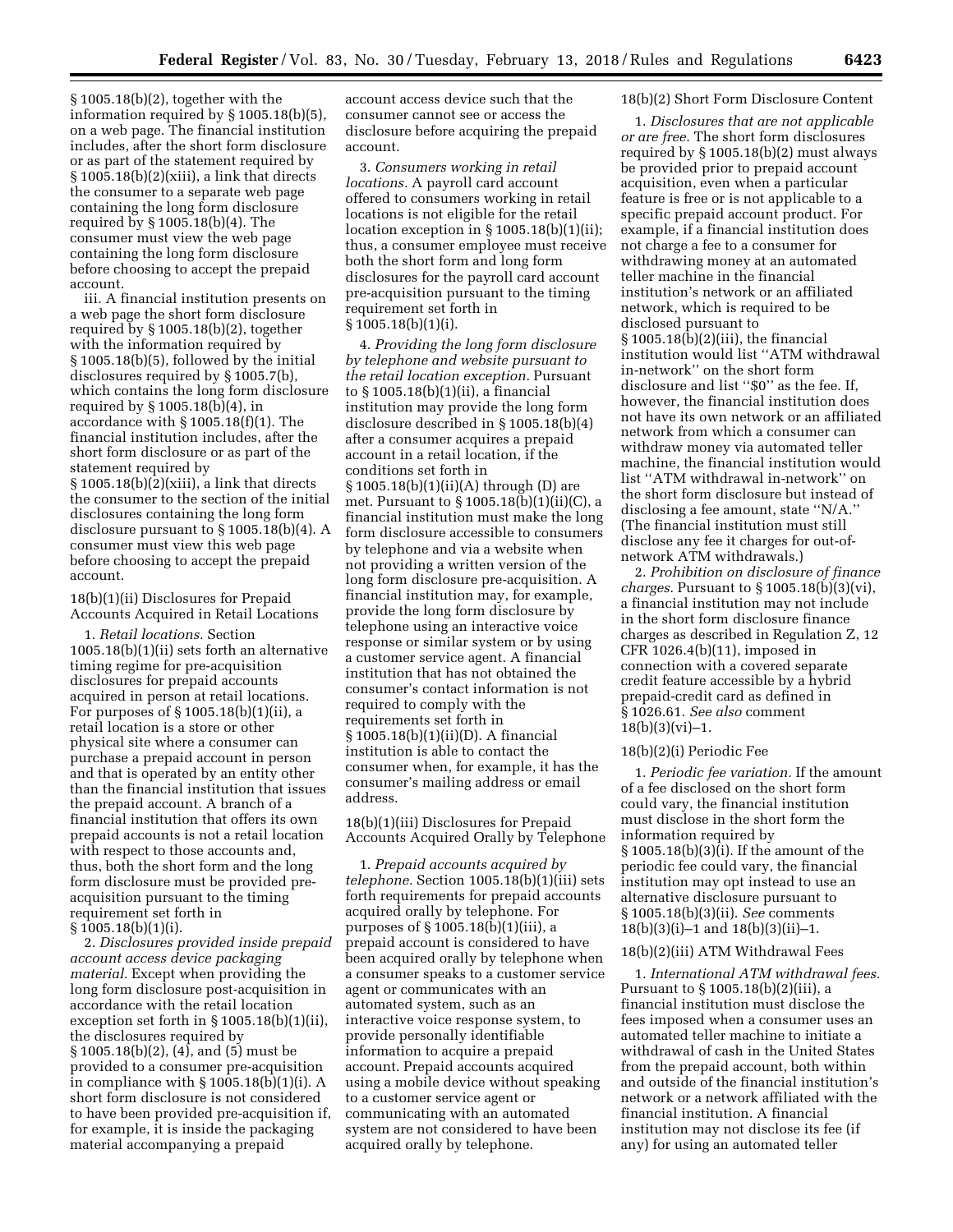machine to initiate a withdrawal of cash in a foreign country in the disclosure required by § 1005.18(b)(2)(iii), although it may be required to disclose that fee as an additional fee type pursuant to § 1005.18(b)(2)(ix).

#### 18(b)(2)(iv) Cash Reload Fee

1. *Total of all charges.* Pursuant to § 1005.18(b)(2)(iv), a financial institution must disclose the total of all charges imposed when a consumer reloads cash into a prepaid account, including charges imposed by the financial institution as well as any charges that may be imposed by third parties for the cash reload. The cash reload fee includes the cost of adding cash to the prepaid account at a pointof-sale terminal, the cost of purchasing an additional card or other device on which cash is loaded and then transferred into the prepaid account, or any other method a consumer may use to reload cash into the prepaid account. For example, a financial institution does not have its own proprietary cash reload network and instead contracts with a third-party reload network for this service. The financial institution itself does not charge any fee related to cash reloads but the third-party reload network charges a fee of \$3.95 per cash reload. The financial institution must disclose the cash reload fee as \$3.95. If the financial institution offers more than one method to reload cash into the prepaid account, § 1005.18(b)(3)(i) requires disclosure of the highest cash reload fee. For example, a financial institution contracts with two thirdparty cash reload networks; one third party charges \$3.95 for a point-of-sale reload and the other third party charges \$2.95 for purchase of a reload pack. In addition to the third-party cash reload charge, the financial institution charges a \$1 fee for every cash reload. The financial institution must disclose the cash reload fee on the short form as \$4.95, that is, the highest third-party fee plus the financial institution's \$1 fee. See comment  $18(b)(3)(v)-1$  for additional guidance regarding thirdparty fees for cash reloads.

2. *Cash deposit fee.* If a financial institution does not permit cash reloads via a third-party reload network but instead permits cash deposits, for example, in a bank branch, the term ''cash deposit'' may be substituted for ''cash reload.''

#### 18(b)(2)(v) ATM Balance Inquiry Fees

1. *International ATM balance inquiry fees.* Pursuant to § 1005.18(b)(2)(v), a financial institution must disclose the fees imposed when a consumer uses an automated teller machine to check the

balance of the prepaid account in the United States, both within and outside of the financial institution's network or a network affiliated with the financial institution. A financial institution may not disclose its fee (if any) for using an automated teller machine to check the balance of the prepaid account in a foreign country in the disclosure required by  $\S 1005.18(b)(2)(v)$ , although it may be required to disclose that fee as an additional fee type pursuant to  $§ 1005.18(b)(2)(ix).$ 

#### 18(b)(2)(vii) Inactivity Fee

1. *Inactivity fee conditions.* Section 1005.18(b)(2)(vii) requires disclosure of any fee for non-use, dormancy, or inactivity of the prepaid account as well as the conditions that trigger the financial institution to impose that fee. For example, a financial institution that imposes an inactivity fee of \$1 per month after 12 months without any transactions on the prepaid account would disclose on the short form ''Inactivity (after 12 months with no transactions)'' and ''\$1.00 per month.''

18(b)(2)(viii) Statements Regarding Additional Fee Types

18(b)(2)(viii)(A) Statement Regarding Number of Additional Fee Types Charged

1. *Fee types counted in total number of additional fee types.* Section 1005.18(b)(2)(viii)(A) requires a statement disclosing the number of additional fee types the financial institution may charge consumers with respect to the prepaid account, using the following clause or a substantially similar clause: ''We charge [x] other types of fees.'' The number of additional fee types disclosed must reflect the total number of fee types under which the financial institution may charge fees, excluding fees required to be disclosed pursuant to  $\S 1005.18(b)(2)(i)$  through (vii) and (b)(5) and any finance charges as described in Regulation Z, 12 CFR 1026.4(b)(11), imposed in connection with a covered separate credit feature accessible by a hybrid prepaid-credit card as defined in 12 CFR 1026.61. The following clarify which fee types to include in the total number of additional fee types:

i. *Fee types excluded from the number of additional fee types.* The number of additional fee types required to be disclosed pursuant to § 1005.18(b)(2)(viii)(A) does not include the fees otherwise required to be disclosed in the short form pursuant to § 1005.18(b)(2)(i) through (vii), nor any purchase fee or activation fee required to be disclosed outside the short form

pursuant to § 1005.18(b)(5). It also does not include any finance charges as described in Regulation Z, 12 CFR 1026.4(b)(11), imposed in connection with a credit feature defined in 12 CFR 1026.61. The number of additional fee types includes only fee types under which the financial institution may charge fees; accordingly, third-party fees are not included unless they are imposed for services performed on behalf of the financial institution. In addition, the number of additional fee types includes only fee types the financial institution may charge consumers with respect to the prepaid account; accordingly, additional fee types does not include other revenue sources such as interchange fees or fees paid by employers for payroll card programs, government agencies for government benefit programs, or other entities sponsoring prepaid account programs for financial disbursements.

ii. *Fee types counted in the number of additional fee types.* Fee types that bear a relationship to, but are separate from, the static fee types disclosed in the short form must be counted as additional fees for purposes of  $\S 1005.18(b)(2)(viii)$ . For example, the ATM withdrawal and ATM balance inquiry fee types required to be disclosed respectively by § 1005.18(b)(2)(iii) and (v) that are excluded from the number of additional fee types pursuant to § 1005.18(b)(2)(viii) do not include such services outside of the United States. Thus, any international ATM fees charged by the financial institution for ATM withdrawal or balance inquiries must each be counted in the total number of additional fee types. Similarly, any fees for reloading funds into a prepaid account in a form other than cash (such as electronic reload and check reload, as described in comment  $18(b)(2)(viii)(A)-2)$  must be counted in the total number of additional fee types because  $\S 1005.18(b)(2)(iv)$  is limited to cash reloads. Also, additional fee types disclosed in the short form pursuant to § 1005.18(b)(2)(ix) must be counted in the total number of additional fee types.

2. *Examples of fee types and fee variations.* The term fee type, as used in  $\S 1005.18(b)(2)(viii)$  and  $(ix)$ , is a general category under which a financial institution charges fees to consumers. A financial institution may charge only one fee within a particular fee type, or may charge two or more variations of fees within the same fee type. The following is a list of examples of fee types a financial institution may use when determining both the number of additional fee types charged pursuant to  $\S 1005.18(b)(2)(viii)(A)$  and any additional fee types to disclose pursuant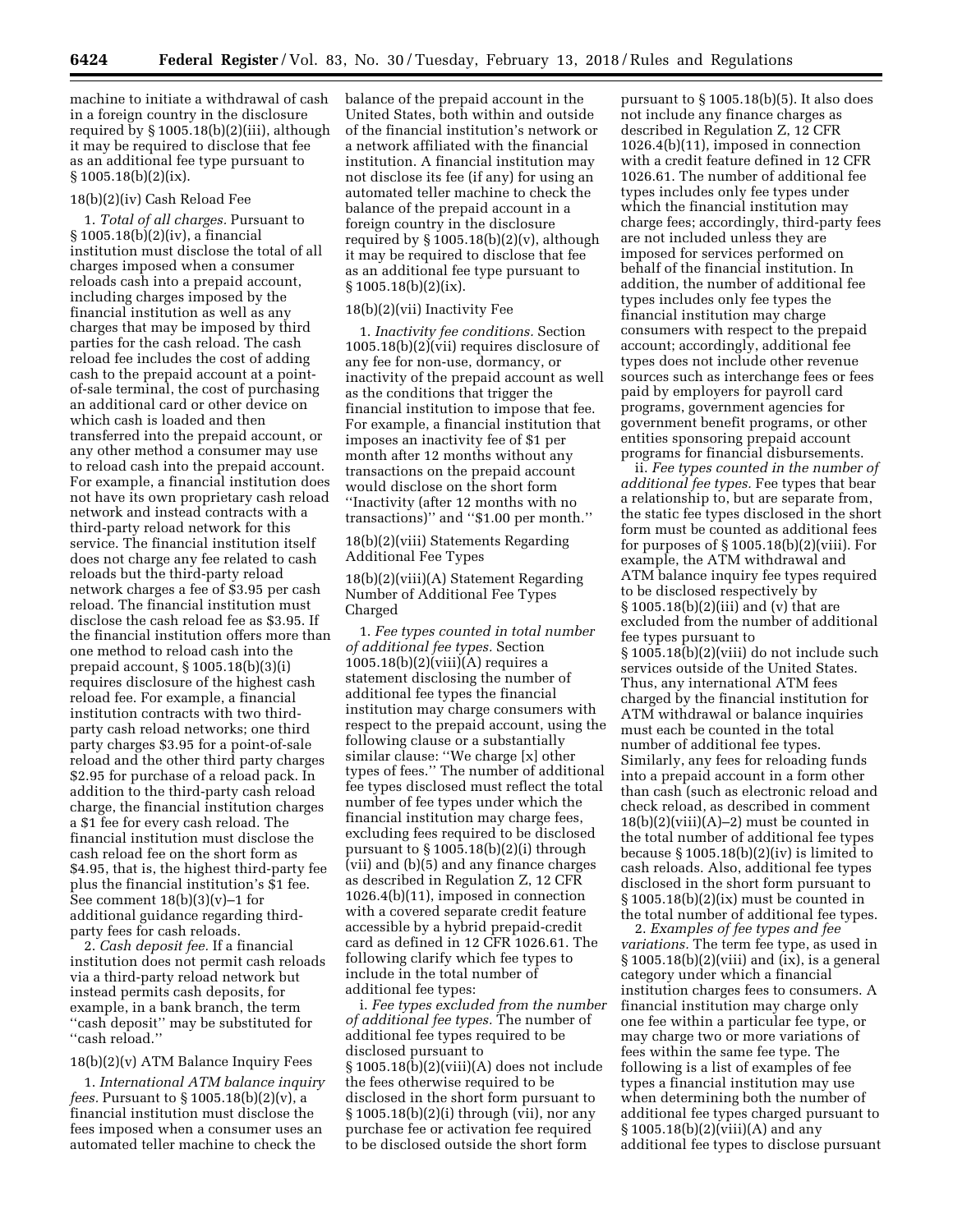to § 1005.18(b)(2)(ix). A financial institution may create an appropriate name for other additional fee types.

i. *Fee types related to reloads of funds.* Fee types for reloading funds into a prepaid account. Fees for cash reloads are required to be disclosed in the short form pursuant to  $\S 1005.18(b)(2)(iv)$  and that such fees are not counted in the total number of additional fee types or disclosed as an additional fee type pursuant to § 1005.18(b)(2)(ix). Fee types for other methods to reload funds, such as Electronic reload or Check reload, would be counted in the total number of additional fee types and may be required to be disclosed as additional fee types pursuant to  $\S 1005.18(b)(2)(ix)$ .

A. *Electronic reload.* Fees for reloading a prepaid account through electronic methods. Fee variations within this fee type may include fees for transferring funds from a consumer's bank account via ACH, reloads conducted using a debit card or credit card, and for incoming wire transfers.

B. *Check reload.* Fees for reloading a prepaid account using checks. Fee variations within this fee type may include fees for depositing checks at an ATM, depositing checks with a teller at the financial institution's branch location, mailing checks to the financial institution for deposit, and depositing checks using remote deposit capture.

ii. *Fee types related to withdrawals of funds.* Fee types for withdrawing funds from a prepaid account. Per purchase fees and ATM withdrawal fees within the United States are fee types required to be disclosed in the short form respectively pursuant to § 1005.18(b)(2)(ii) and (iii) and thus such fees are not counted in the total number of additional fee types or disclosed as an additional fee type pursuant to § 1005.18(b)(2)(ix). Fee types for other methods to withdraw funds, such as Electronic withdrawal, Teller withdrawal, Cash back at point of sale (POS), and Account closure would be counted in the total of additional fee types and may be required to be disclosed as additional fee types pursuant to § 1005.18(b)(2)(ix).

A. *Electronic withdrawal.* Fees for withdrawing funds from a prepaid account through electronic methods other than an ATM. Fee variations within this fee type may include fees for transferring funds from the prepaid account to a consumer's bank account or other destination.

B. *Teller withdrawal.* Fees for withdrawing funds from a prepaid account in person with a teller at a bank or credit union. Fee variations within this fee type may include fees for withdrawing funds, whether at the

financial institution's own branch locations or at another bank or credit union.

C. *Cash back at POS.* Fees for withdrawing cash from a prepaid account via cash back at a merchant's point-of-sale terminal.

D. *Account closure.* Fees for closing out a prepaid account, such as for a check refund. Fee variations within this fee type may include fees for regular and expedited delivery of close-out funds.

iii. *Fee types related to international transactions.* Fee types for international transactions and ATM activity.

A. *International ATM withdrawal.*  Fees for withdrawing funds at an ATM outside the United States. This fee type does not include fees for ATM withdrawals in the United States, as such fees are required to be disclosed in the short form pursuant to § 1005.18(b)(2)(iii).

B. *International ATM balance inquiry.*  Fees for balance inquiries at an ATM outside the United States. This fee type does not include fees for ATM balance inquiries in the United States, as such fees are required to be disclosed in the short form pursuant to § 1005.18(b)(2)(v).

C. *International transaction (excluding ATM withdrawal and balance inquiry).* Fees for transactions outside the United States. Fee variations within this fee type may include fees for currency conversion, foreign exchange processing, and other charges for transactions outside of the United States.

iv. *Bill payment.* Fees for bill payment services. Fee variations within this fee type may include fees for ACH bill payment, paper check bill payment, check cancellation, and expedited delivery of paper check.

v. *Person-to-person or card-to-card transfer of funds.* Fees for transferring funds from one prepaid account to another prepaid account. Fee variations within this fee type may include fees for transferring funds to another prepaid account within or outside of a specified prepaid account program, transferring funds to another cardholder within the United States or outside the United States, and expedited transfer of funds.

vi. *Paper checks.* Fees for providing paper checks that draw on the prepaid account. Fee variations within this fee type may include fees for providing checks and associated shipping costs. This does not include checks issued as part of a bill pay service, which are addressed in comment 18(b)(2)(viii)(A)– 2.iv above.

vii. *Stop payment.* Fees for stopping payment of a preauthorized transfer of funds.

viii. *Fee types related to card services.*  Fee types for card services.

A. *Card replacement.* Fees for replacing or reissuing a prepaid card that has been lost, stolen, damaged, or that has expired. Fee variations within this fee types may include fees for replacing the card, regular or expedited delivery of the replacement card, and international card replacement.

B. *Secondary card.* Fees for issuing an additional access device assigned to a particular prepaid account.

C. *Personalized card.* Fees for customizing or personalizing a prepaid card.

ix. *Legal.* Fees for legal process. Fee variations within this fee type may include fees for garnishments, attachments, levies, and other court or administrative orders against a prepaid account.

3. *Multiple service plans.* Pursuant to § 1005.18(b)(2)(vi), a financial institution using the multiple service plan short form disclosure pursuant to § 1005.18(b)(6)(iii)(B)(*2*) must disclose only the fee for calling customer service via a live agent. Thus, pursuant to § 1005.18(b)(2)(viii), any charge for calling customer service via an interactive voice response system must be counted in the total number of additional fee types.

4. *Consistency in additional fee type categorization.* A financial institution must use the same categorization of fee types in the number of additional fee types disclosed pursuant to § 1005.18(b)(2)(viii) and in its determination of which additional fee types to disclose pursuant to  $§ 1005.18(b)(2)(ix).$ 

18(b)(2)(viii)(B) Statement Directing Consumers to Disclosure of Additional Fee Types

1. *Statement clauses.* Section  $1005.18(b)(2)(viii)(B)$  requires, if a financial institution makes a disclosure of additional fee types pursuant to § 1005.18(b)(2)(ix), it must include in the short form a statement directing consumers to that disclosure, located after but on the same line of text as the statement regarding the number of additional fee types required by § 1005.18(b)(2)(viii)(A), using the following clause or a substantially similar clause: "Here are some of them:''. A financial institution that makes no disclosure pursuant to § 1005.18(b)(2)(ix) may not include a disclosure pursuant to  $\S 1005.18(b)(2)(viii)(B)$ . The following examples provide guidance regarding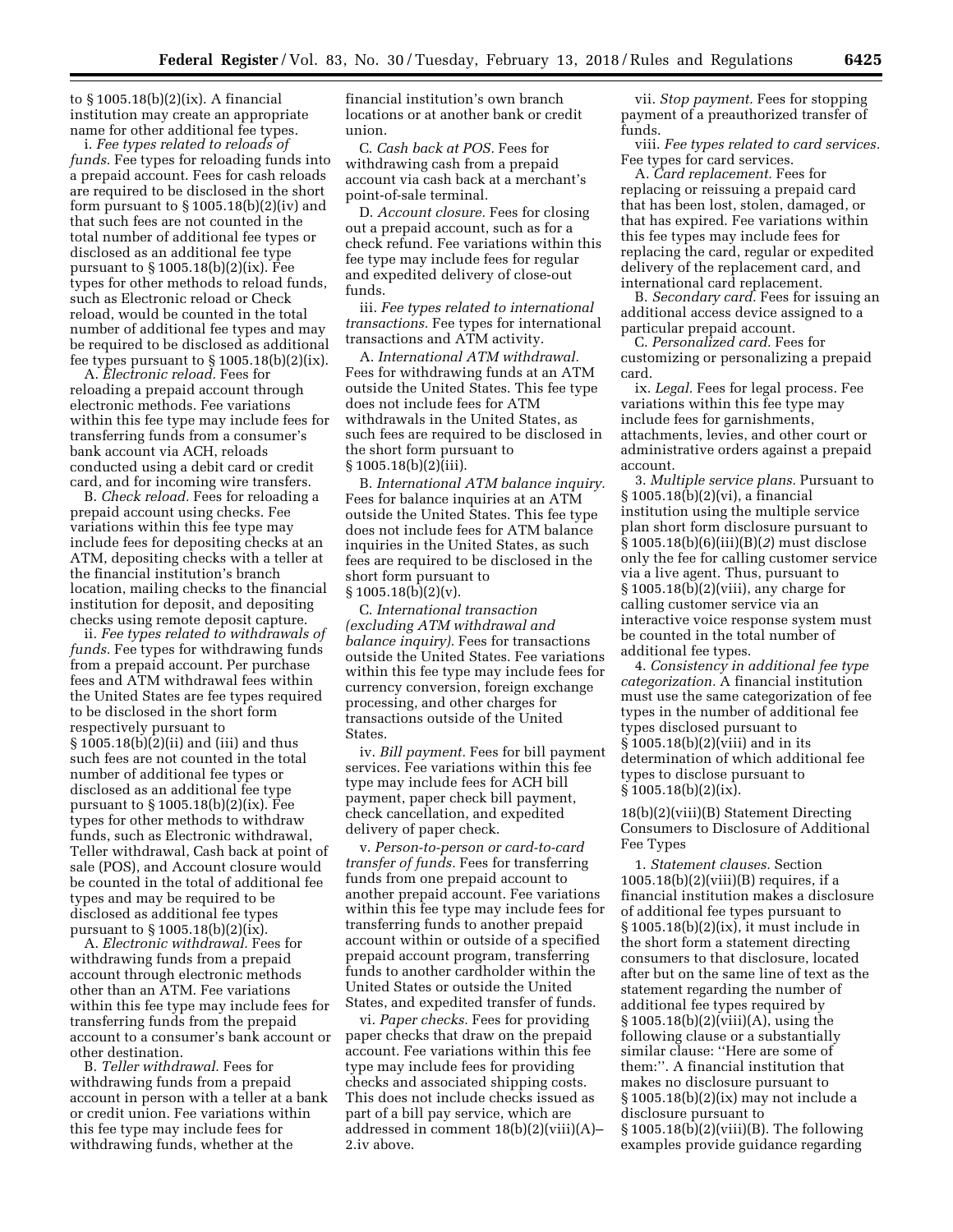substantially similar clauses a financial institution may use in certain circumstances to make its disclosures under § 1005.18(b)(2)(viii)(A) and (B):

i. A financial institution that has one additional fee type and discloses that additional fee type pursuant to § 1005.18(b)(2)(ix) might provide the statements required by § 1005.18(b)(2)(viii)(A) and (B) together as: ''We charge 1 other type of fee. It is:''.

ii. A financial institution that has five additional fee types and discloses one of those additional fee types pursuant to § 1005.18(b)(2)(ix) might provide the statements required by § 1005.18(b)(2)(viii)(A) and (B) together as: ''We charge 5 other types of fees. Here is 1 of them:''.

iii. A financial institution that has two additional fee types and discloses both of those fee types pursuant to § 1005.18(b)(2)(ix) might provide the statement required by § 1005.18(b)(2)(viii)(A) and (B) together as: ''We charge 2 other types of fees. They are:''.

18(b)(2)(ix) Disclosure of Additional Fee Types

# 18(b)(2)(ix)(A) Determination of Which Additional Fee Types To Disclose

1. *Number of fee types to disclose.*  Section  $1005.18(b)(2)(ix)(A)$  requires disclosure of the two fee types that generate the highest revenue from consumers for the prepaid account program or across prepaid account programs that share the same fee schedule during the time period provided in § 1005.18(b)(2)(ix)(D) and (E), excluding the categories set forth in § 1005.18(b)(2)(ix)(A)(*1*) through (*3*). See comment  $18(b)(2)(viii)(A)-2$  for guidance on and examples of fee types. If a prepaid account program has two fee types that satisfy the criteria in § 1005.18(b)(2)(ix)(A), it must disclose both fees. If a prepaid account program has three or more fee types that potentially satisfy the criteria in  $\S 1005.18(b)(2)(ix)(A)$ , the financial institution must disclose only the two fee types that generate the highest revenue from consumers. See comment  $18(b)(2)(ix)(B)-1$  for guidance regarding the disclosure of additional fee types for a prepaid account with fewer than two fee types that satisfy the criteria in  $§ 1005.18(b)(2)(ix)(A).$ 

2. *Abbreviations.* Commonly accepted or readily understandable abbreviations may be used as needed for additional fee types and fee variations disclosed pursuant to  $\S 1005.18(b)(2)(ix)$ . For example, to accommodate on one line in the short form disclosure the additional

fee types ''international ATM balance inquiry'' or ''person-to-person transfer of funds,'' with or without fee variations, a financial institution may choose to abbreviate the fee type name as ''Int'l ATM inquiry'' or ''P2P transfer.''

3. *Revenue from consumers.* The revenue calculation for the disclosure of additional fee types pursuant to § 1005.18(b)(2)(ix)(A) is based on fee types that the financial institution may charge consumers with respect to the prepaid account. The calculation excludes other revenue sources such as revenue generated from interchange fees and fees paid by employers for payroll card programs, government agencies for government benefit programs, and other entities sponsoring prepaid account programs for financial disbursements. It also excludes third-party fees, unless they are imposed for services performed on behalf of the financial institution.

4. *Assessing revenue within and across prepaid account programs to determine disclosure of additional fee types.* Pursuant to § 1005.18(b)(2)(ix)(A), the disclosure of the two fee types that generate the highest revenue from consumers must be determined for each prepaid account program or across prepaid account programs that share the same fee schedule. Thus, if a financial institution offers more than one prepaid account program, unless the programs share the same fee schedule, the financial institution must consider the fee revenue data separately for each prepaid account program and not consolidate the fee revenue data across prepaid account programs. Prepaid account programs are deemed to have the same fee schedules if they charge the same fee amounts, including offering the same fee waivers and fee reductions for the same features. The following examples illustrate how to assess revenue within and across prepaid account programs to determine the disclosure of additional fee types:

i. *Prepaid account programs with different fee schedules.* A financial institution offers multiple prepaid account programs and each program has a different fee schedule. The financial institution must consider the revenue from consumers for each program separately; it may not consider the revenue from all of its prepaid account programs together in determining the disclosure of additional fee types for its programs.

ii. *Prepaid account programs with identical fee schedules.* A financial institution offers multiple prepaid account programs and they all share the same fee schedule. The financial institution may consider the revenue

across all of its prepaid account programs together in determining the disclosure of additional fee types for its programs.

iii. *Prepaid account programs with both different fee schedules and identical fee schedules.* A financial institution offers multiple prepaid account programs, some of which share the same fee schedule. The financial institution may consider the revenue across all prepaid account programs with identical fee schedules in determining the disclosure of additional fee types for those programs. The financial institution must separately consider the revenue from each of the prepaid account programs with unique fee schedules.

iv. *Multiple service plan prepaid account programs.* A financial institution that discloses multiple service plans on a short form disclosure as permitted by § 1005.18(b)(6)(iii)(B)(*2*) must consider revenue across all of those plans in determining the disclosure of additional fee types for that program. If, however, the financial institution instead is disclosing the default service plan pursuant to § 1005.18(b)(6)(iii)(B)(*1*), the financial institution must consider the revenue generated from consumers for the default service plan only. See § 1005.18(b)(6)(iii)(B)(*2*) and comment 18(b)(6)(iii)(B)(*2*)–1 for guidance on what constitutes multiple service plans.

5. *Exclusions.* Once the financial institution has calculated the fee revenue data for the prepaid account program or across prepaid account programs that share the same fee schedule during the appropriate time period, it must remove from consideration the categories excluded pursuant to § 1005.18(b)(2)(ix)(A)(*1*) through (*3*) before determining the fee types, if any, that generated the highest revenue.

i. *Exclusion for fee types required to be disclosed elsewhere.* Fee types otherwise required to be disclosed in or outside the short form are excluded from the additional fee types required to be disclosed pursuant to § 1005.18(b)(2)(ix)(A)(*1*). Thus, the following fee types are excluded: Periodic fee, per purchase fee, ATM withdrawal fees (for ATM withdrawals in the United States), cash reload fee, ATM balance inquiry fees (for ATM balance inquiries in the United States), customer service fees, and inactivity fee. However, while the cash reload fee type is excluded, other reload fee types, such as electronic reload and check reload, are not excluded under § 1005.18(b)(2)(ix)(A)(*1*) and thus may be disclosed as additional fee types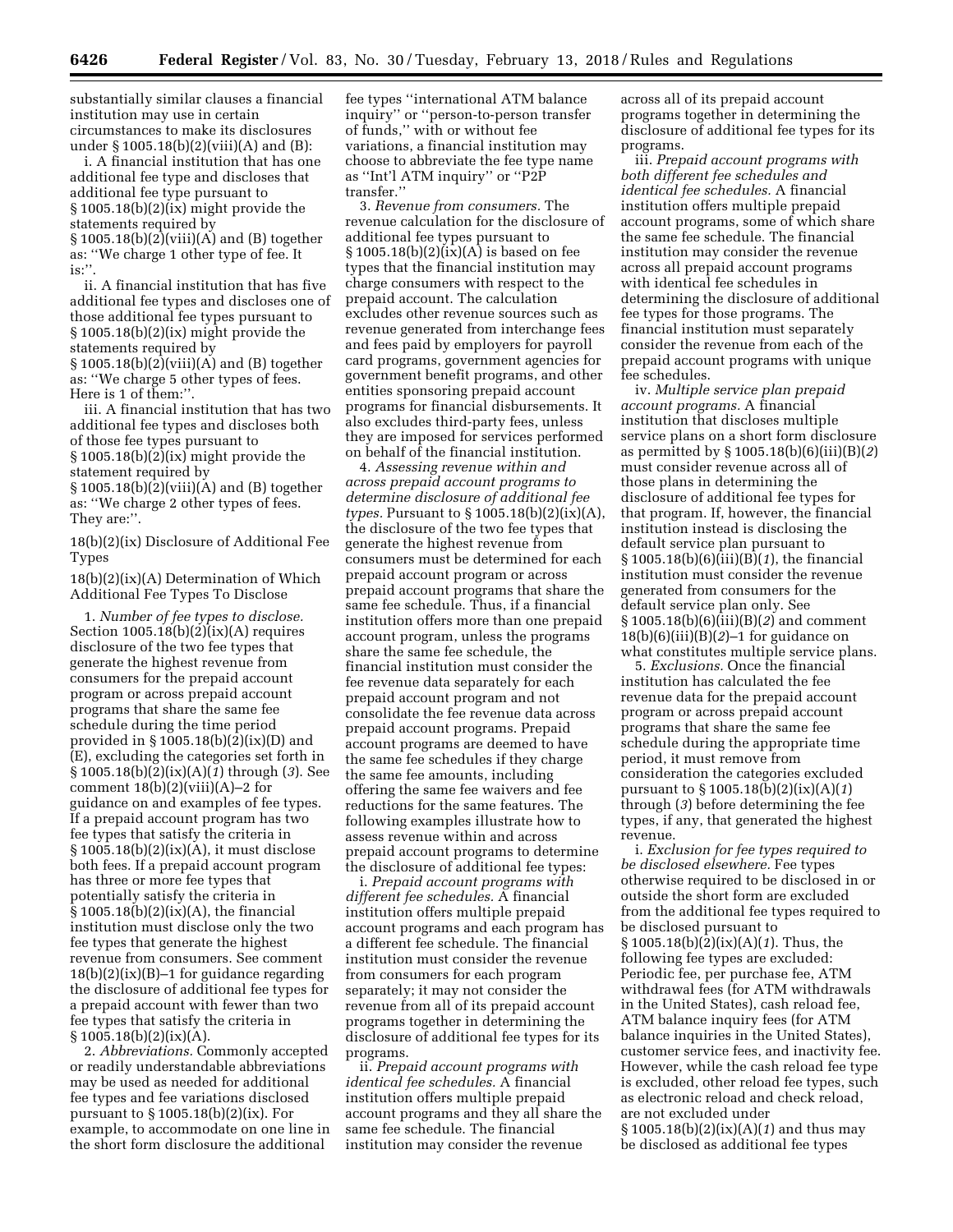pursuant to § 1005.18(b)(2)(ix). Similarly, while the fee types ATM withdrawal and ATM balance inquiry in the United States are excluded, international ATM withdrawal and international ATM balance inquiry fees are not excluded under § 1005.18(b)(2)(ix)(A)(*1*) and thus may be disclosed as additional fee types pursuant to § 1005.18(b)(2)(ix). Also pursuant to § 1005.18(b)(2)(ix)(A)(*1*), the purchase price and activation fee, if any, required to be disclosed outside the short form disclosure pursuant to § 1005.18(b)(5), are excluded from the additional fee types required to be disclosed pursuant to § 1005.18(b)(2)(ix).

ii. *De minimis exclusion.* Any fee types that generated less than 5 percent of the total revenue from consumers for the prepaid account program or across prepaid account programs that share the same fee schedule during the time period provided in § 1005.18(b)(2)(ix)(D) and (E) are excluded from the additional fee types required to be disclosed pursuant to § 1005.18(b)(2)(ix)(A)(*2*). For example, for a particular prepaid account program over the appropriate time period, bill payment, check reload, and card replacement are the only fee types that generated 5 percent or more of the total revenue from consumers at, respectively, 15 percent, 10 percent, and 7 percent. Two other fee types, legal fee and personalized card, generated revenue below 1 percent of the total revenue from consumers. The financial institution must disclose bill payment and check reload as the additional fee types for that particular prepaid account program because those two fee types generated the highest revenue from consumers from among the categories not excluded from disclosure as additional fee types. For a different prepaid account program over the appropriate time period, bill payment is the only fee type that generated 5 percent or more of the total revenue from consumers. Two other fee types, check reload and card replacement, each generated revenue below 5 percent of the total revenue from consumers. The financial institution must disclose bill payment as an additional fee type for that particular prepaid account program because it is the only fee type that satisfies the criteria of § 1005.18(b)(2)(ix)(A). The financial institution may, but is not required to, disclose either check reload or card replacement on the short form as well, pursuant to § 1005.18(b)(2)(ix)(B). *See*  comment  $18(b)(2)(ix)(B)-1$ .

iii. *Exclusion for credit-related fees.*  Any finance charges as described in Regulation Z, 12 CFR 1026.4(b)(11),

imposed in connection with a covered separate credit feature accessible by a hybrid prepaid-credit card as defined in 12 CFR 1026.61, are excluded from the additional fee types required to be disclosed pursuant to § 1005.18(b)(2)(ix)(A)(*3*). Pursuant to § 1005.18(b)(2)(viii)(A)(*2*), such finance charges are also excluded from the number of additional fee types disclosed.

18(b)(2)(ix)(B) Disclosure of Fewer Than Two Additional Fee Types

1. *Disclosure of one or no additional fee types.* The following examples provide guidance on the additional fee types disclosure pursuant to § 1005.18(b)(2)(ix)(B) for a prepaid account with fewer than two fee types that satisfy the criteria in  $\S 1005.18(b)(2)(ix)(A):$ 

i. A financial institution has a prepaid account program with only one fee type that satisfies the criteria in  $§ 1005.18(b)(2)(ix)(A)$  and thus, pursuant to  $\S 1005.18(b)(2)(ix)(A)$ , the financial institution must disclose that one fee type. The prepaid account program has three other fee types that generate revenue from consumers, but they do not exceed the de minimis threshold or otherwise satisfy the criteria in § 1005.18(b)(2)(ix)(B). Pursuant to § 1005.18(b)(2)(ix)(B), the financial institution is not required to make any additional disclosure, but it may choose to disclose one of the three fee types that do not meet the criteria in  $§ 1005.18(b)(2)(ix)(A).$ 

ii. A financial institution has a prepaid account program with four fee types that generate revenue from consumers, but none exceeds the de minimis threshold or otherwise satisfy the criteria in  $\S 1005.18(b)(2)(ix)(A)$ . Pursuant to § 1005.18(b)(2)(ix)(B), the financial institution is not required to make any disclosure, but it may choose to disclose one or two of the fee types that do not meet the criteria in  $§ 1005.18(b)(2)(ix)(A).$ 

2. *No disclosure of finance charges as an additional fee type.* Pursuant to § 1005.18(b)(3)(vi), a financial institution may not disclose any finance charges as a voluntary additional fee disclosure under § 1005.18(b)(2)(ix)(B).

# 18(b)(2)(ix)(C) Fee Variations in Additional Fee Types

1. *Two or more fee variations.* Section  $1005.18(b)(2)(ix)(C)$  specifies how to disclose additional fee types with two fee variations, more than two fee variations, and for multiple service plans pursuant to § 1005.18(b)(6)(iii)(B)(*2*). See comment  $18(b)(2)(viii)(A)-2$  for guidance on and

examples of fee types and fee variations within those fee types. The following examples illustrate how to disclose twotier fees and other fee variations in additional fee types:

i. *Two fee variations with different fee amounts.* A financial institution charges a fee of \$1 for providing a card replacement using standard mail service and charges a fee of \$5 for providing a card replacement using expedited delivery. The financial institution must calculate the total revenue generated from consumers for all card replacements, both via standard mail service and expedited delivery, during the required time period to determine whether it is required to disclose card replacement as an additional fee type pursuant to § 1005.18(b)(2)(ix). Because there are only two fee variations for the fee type ''card replacement,'' if card replacement is required to be disclosed as an additional fee type pursuant to  $§ 1005.18(b)(2)(ix)(A)$ , the financial institution must disclose both fee variations pursuant to § 1005.18(b)(2)(ix)(C). Thus, the financial institution would disclose on the short form the fee type and two variations as ''Card replacement (regular or expedited delivery)'' and the fee amount as ''\$1.00 or \$5.00''.

ii. *More than two fee variations.* A financial institution offers two methods of bill payment—via ACH and paper check—and offers two modes of delivery for bill payments made by paper check—regular standard mail service and expedited delivery. The financial institution charges \$0.25 for bill pay via ACH, \$0.50 for bill pay via paper check sent by regular standard mail service, and \$3 for bill pay via paper check sent via expedited delivery. The financial institution must calculate the total revenue generated from consumers for all methods of bill pay and all modes of delivery during the required time period to determine whether it must disclose bill payment as an additional fee type pursuant to  $§ 1005.18(b)(2)(ix)$ . Because there are more than two fee variations for the fee type ''bill payment,'' if bill payment is required to be disclosed as an additional fee type pursuant to  $\S 1005.18(b)(2)(ix)(A)$ , the financial institution has two options for the disclosure. The financial institution may disclose the highest fee, \$3, followed by a symbol, such as an asterisk, linked to a statement explaining that the fee could be lower depending on how and where the prepaid account is used, pursuant to § 1005.18(b)(3)(i). Thus, the financial institution would disclose on the short form the fee type as ''Bill payment'' and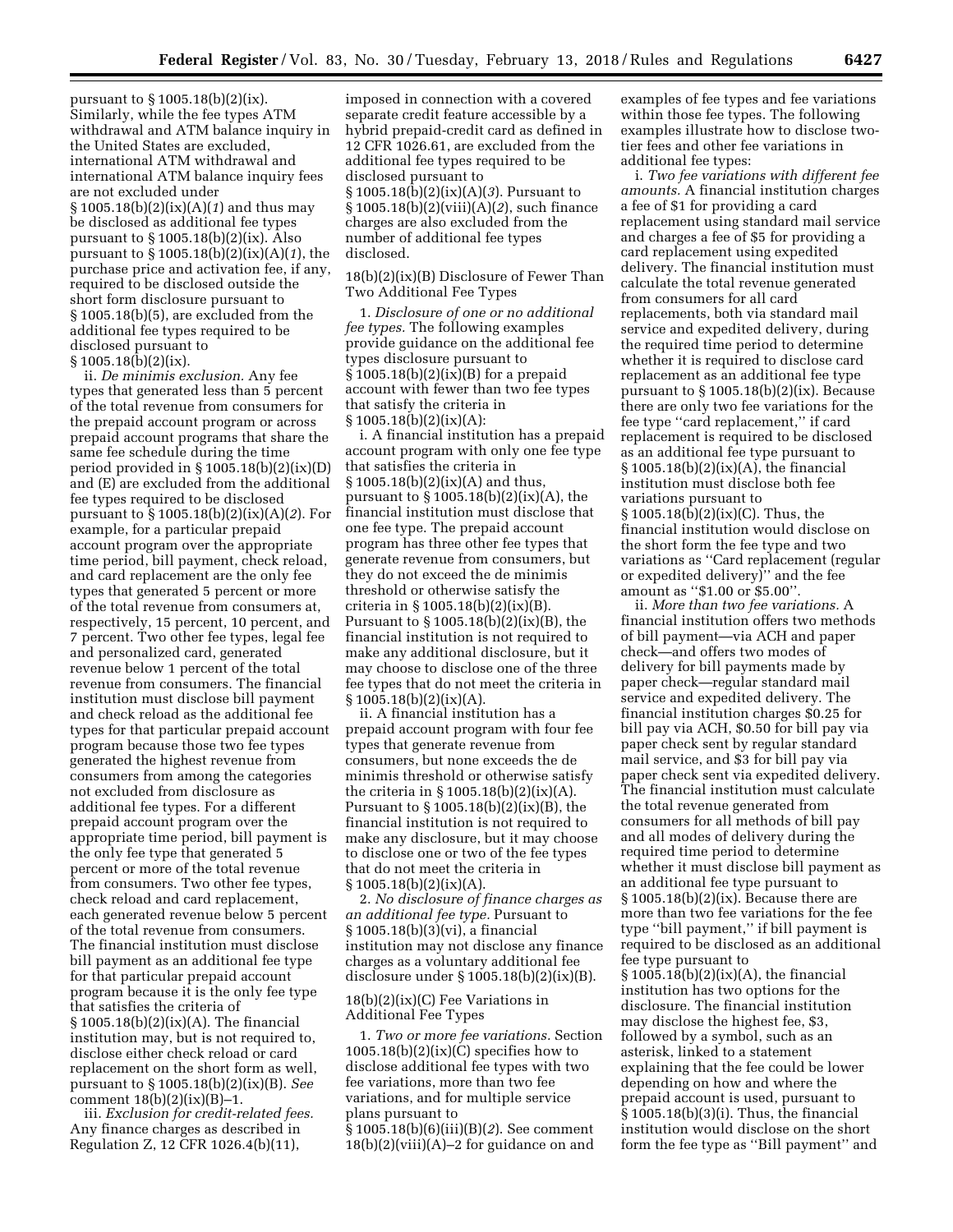the fee amount as ''\$3.00\*''. Alternatively, the financial institution may consolidate the fee variations into two categories, such as regular delivery and expedited delivery. In this case, the financial institution would make this disclosure on the short form as: ''Bill payment (regular or expedited delivery)'' and the fee amount as ''\$0.50\* or \$3.00''.

iii. *Two fee variations with like fee amounts.* A financial institution offers two methods of check reload for which it charges a fee—depositing checks at an ATM and depositing checks with a teller at the financial institution's branch locations. There is a fee of \$0.50 for both methods of check deposit. The financial institution must calculate the total revenue generated from both of these check reload methods during the required time period to determine whether it must disclose this fee type as an additional fee type pursuant to § 1005.18(b)(2)(ix). Because the fee amounts are the same for the two methods of check deposit, if the fee type is required to be disclosed as an additional fee type, the financial institution's options for disclosing this fee type in accordance with  $\S 1005.18(b)(2)(ix)(C)$  and  $(b)(3)(iii)$ include: ''Check reload (ATM or teller check dep)'' and the fee amount as ''\$0.50'' or ''Check reload'' and the fee amount as ''\$0.50''.

iv. *Multiple service plans.* A financial institution provides a short form disclosure for multiple service plans pursuant to § 1005.18(b)(6)(iii)(B)(*2*). Notwithstanding that an additional fee type has only two fee variations, a financial institution must disclose the highest fee in accordance with § 1005.18(b)(3)(i).

2. *One fee variation under a particular fee type.* Section  $1005.18(b)(2)(ix)(C)$  provides in part that, if a financial institution only charges one fee under a particular fee type, the financial institution must disclose the name of the additional fee type and the fee amount; it may, but is not required to, disclose also the name of the one fee variation, if any, for which the fee amount is charged, in a format substantially similar to that used to disclose the two-tier fees required by  $\S 1005.18(b)(2)(v)$  and (vi), except that the financial institution must disclose only the one fee variation name and fee amount instead of two. For example, a financial institution offers one method of electronic reload for which it charges a fee—electronic reload conducted using a debit card. The financial institution must calculate the total revenue generated from consumers for the fee type electronic reload (*i.e.,* in

this case, electronic reloads conducted using a debit card) during the required time period to determine whether it must disclose electronic reload as an additional fee type pursuant to § 1005.18(b)(2)(ix). Because the financial institution only charges one fee variation under the fee type electronic reload, if this fee type is required to be disclosed as an additional fee type, the financial institution has two options for disclosing this fee type in accordance with § 1005.18(b)(2)(ix)(C): ''Electronic reload (debit card)'' and the fee amount as ''\$1.00'' or ''Electronic reload'' and the fee amount as ''\$1.00''.

 $18(b)(2)(ix)(D)$  Timing of Initial Assessment of Additional Fee Types Disclosure

18(b)(2)(ix)(D)(1) Existing Prepaid Account Programs as of April 1, 2019

1. *24 month period with available data.* Section 1005.18(b)(2)(ix)(D)(*1*) requires for a prepaid account program in effect as of April 1, 2019 the financial institution must disclose additional fee types based on revenue for a 24-month period that begins no earlier than October 1, 2014. Thus, a prepaid account program that was in existence as of April 1, 2019 must assess its additional fee types disclosure from data collected during a consecutive 24 month period that took place between October 1, 2014 and April 1, 2019. For example, an existing prepaid account program was first offered to consumers on January 1, 2012 and provides its first short form disclosure on April 1, 2019. The earliest 24-month period from which that financial institution could calculate its first additional fee types disclosure would be from October 1, 2014 to September 30, 2016.

18(b)(2)(ix)(D)(2) Existing Prepaid Account Programs as of April 1, 2019 With Unavailable Data

1. *24 month period without available data.* Section 1005.18(b)(2)(ix)(D)(*2*) requires that if a financial institution does not have 24 months of fee revenue data for a particular prepaid account program from which to calculate the additional fee types disclosure in advance of April 1, 2019, the financial institution must disclose the additional fee types based on revenue it reasonably anticipates the prepaid account program will generate over the 24-month period that begins on April 1, 2019. For example, a financial institution begins offering to consumers a prepaid account program six months before April 1, 2019. Because the prepaid account program will not have 24 months of fee revenue data prior to April 1, 2019,

pursuant to § 1005.18(b)(2)(ix)(D)(*2*) the financial institution must disclose the additional fee types it reasonably anticipates the prepaid account program will generate over the 24-month period that begins on April 1, 2019. The financial institution would take into account the data it had accumulated at the time of its calculation to arrive at the reasonably anticipated additional fee types for the prepaid account program.

18(b)(2)(ix)(E) Timing of Periodic Reassessment and Update of Additional Fee Types Disclosure

#### 18(b)(2)(ix)(E)(2) Periodic Reassessment

1. *Periodic reassessment and, if applicable, update of additional fee types disclosure.* Pursuant to § 1005.18(b)(2)(ix)(E)(*2*), a financial institution must reassess whether its previously disclosed additional fee types continue to comply with the requirements of § 1005.18(b)(2)(ix) every 24 months based on revenue for the previous 24-month period. The financial institution must complete this reassessment and update its disclosure, if applicable, within three months of the end of the 24-month period, except as provided in the update printing exception in § 1005.18(b)(2)(ix)(E)(*4*). The following examples provide guidance on the periodic assessment and, if applicable, update of the disclosure of additional fee types pursuant to § 1005.18(b)(2)(ix)(E)(*2*):

i. *Reassessment with no change in the additional fee types disclosed.* A financial institution disclosed two additional fee types (bill payment and card replacement) for a particular prepaid account program on April 1, 2019. Starting on April 1, 2021, the financial institution assessed the fee revenue data it collected over the previous 24 months, and the two additional fee types previously disclosed continue to qualify as additional fee types pursuant to § 1005.18(b)(2)(ix). The financial institution is not required to take any action with regard to the disclosure of additional fee types for that prepaid account program.

ii. *Reassessment with a change in the additional fee types disclosed.* A financial institution disclosed two additional fee types (bill payment and card replacement) for a particular prepaid account program on April 1, 2019. Starting on April 1, 2021, the financial institution assessed the fee revenue data it collected over the previous 24 months, and bill payment continued to qualify as an additional fee type pursuant to  $\S 1005.18(b)(2)(ix)$  but check reload qualified as the second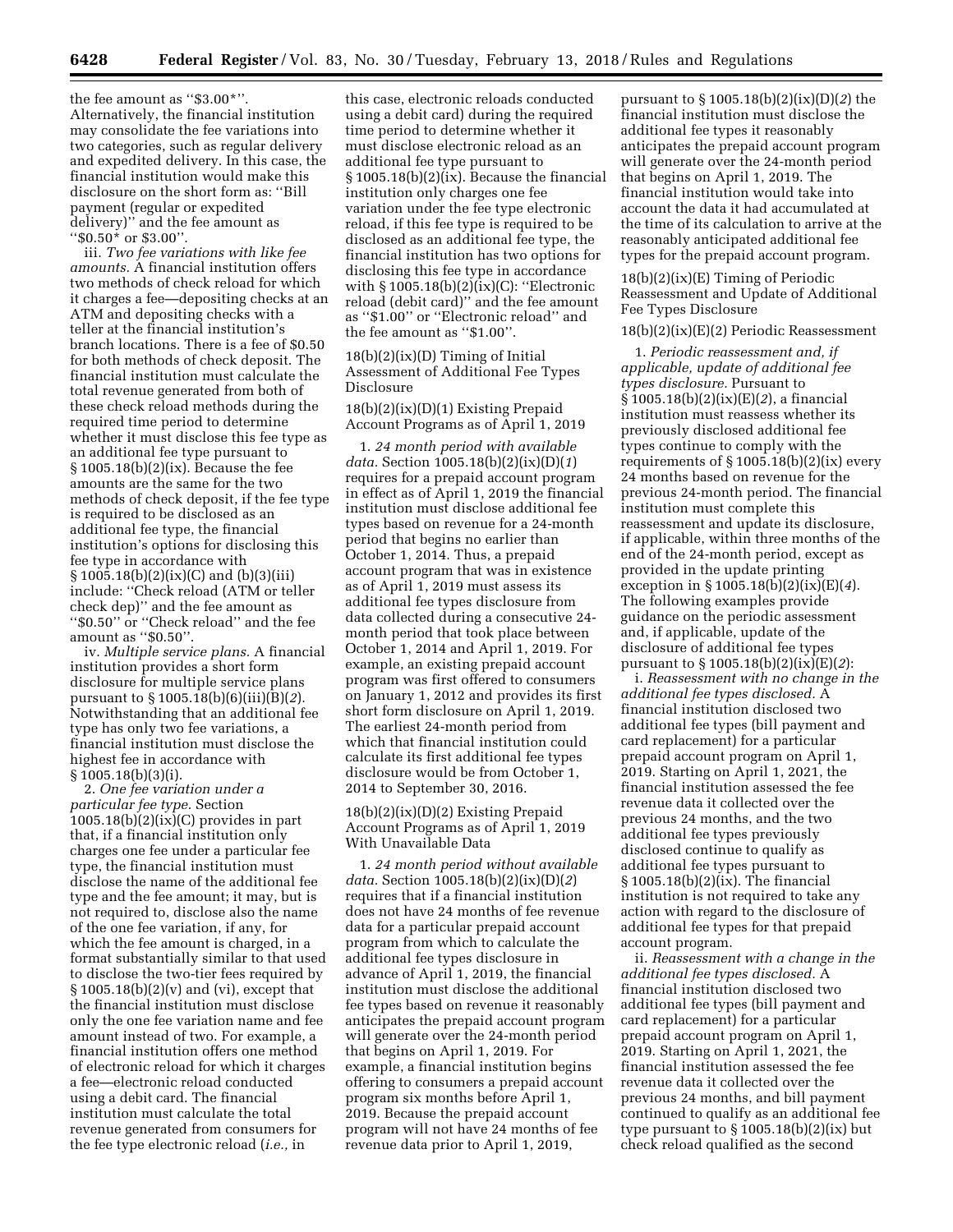additional fee type instead of card replacement. The financial institution must update the additional fee types disclosure in its short form disclosures provided electronically, orally, and in writing (other than for printed materials that qualify for the update printing exception in § 1005.18(b)(2)(ix)(E)(*4*)) no later than July 1, 2021, which is three months after the end of the 24-month period.

iii. *Reassessment with the addition of an additional fee type already voluntarily disclosed.* A financial institution disclosed one additional fee type (bill payment) and voluntarily disclosed one other additional fee type (card replacement, both for regular and expedited delivery) for a particular prepaid account program on April 1, 2019. Starting on April 1, 2021, the financial institution assessed the fee revenue data it collected over the previous 24 months, and bill payment continued to qualify as an additional fee type pursuant to § 1005.18(b)(2)(ix) and card replacement now qualified as the second additional fee type. Because the financial institution already had disclosed its card replacement fees in the format required for an additional fee type disclosure, the financial institution is not required to take any action with regard to the additional fee types disclosure in the short form for that prepaid account program.

2. *Reassessment more frequently than every 24 months.* Pursuant to § 1005.18(b)(2)(ix)(E)(*2*), a financial institution may, but is not required to, carry out the reassessment and update, if applicable, more frequently than every 24 months, at which time a new 24-month period commences. A financial institution may choose to do this, for example, to sync its reassessment process for additional fee types with its financial reporting schedule or other financial analysis it performs regarding the particular prepaid account program. If a financial institution chooses to reassess its additional fee types disclosure more frequently than every 24 months, it is still required to use 24 months of fee revenue data to conduct the reassessment. For example, a financial institution first offered a particular prepaid account program on April 1, 2018 and thus was required to estimate its initial additional fee types disclosure pursuant to § 1005.18(b)(2)(ix)(D)(*2*). If the financial institution chooses to begin its reassessment of its fee revenue data on April 1, 2020, it would use the data it collected over the previous 24 months (April 1, 2018 to March 31, 2020) and complete its reassessment

and its update, if applicable, by July 1, 2020.

# 18(b)(2)(ix)(E)(3) Fee Schedule Change

1. *Revised prepaid account programs.*  Section 1005.18(b)(2)(ix)(E)(*3*) requires that if a financial institution revises the fee schedule for a prepaid account program, it must determine whether it reasonably anticipates that the previously disclosed additional fee types will continue to comply with the requirements of § 1005.18(b)(2)(ix) for the 24 months following implementation of the fee schedule change. A fee schedule change resets the 24-month period for assessment; a financial institution must comply with the requirements of § 1005.18(b)(2)(ix)(E)(*2*) at the end of the 24-month period following implementation of the fee schedule change. If the financial institution reasonably anticipates that the previously disclosed additional fee types will not comply with the requirements of  $\S 1005.18(b)(2)(ix)$ , it must update the disclosure based on its reasonable anticipation of what those additional fee types will be at the time the fee schedule change goes into effect, except as provided in the update printing exception in § 1005.18(b)(2)(ix)(E)(*4*). For example, if a financial institution lowers its card replacement fee from \$4 to \$3 on June 1, 2019 after having first assessed its additional fee types disclosure as of April 1, 2019, the financial institution would assess whether it reasonably anticipates that the existing additional fee types disclosure will continue to reflect the additional fee types that generate the highest revenue from consumers for that prepaid account program for the next 24 months (until June 1, 2021). If the financial institution reasonably anticipates that its additional fee types will remain unchanged over the next 24 months, the financial institution is not required to take any action with regard to the additional fee types disclosure for that prepaid account program. In the same example, if the financial institution reasonably anticipates that the previously disclosed additional fee types will not comply with the requirements of § 1005.18(b)(2)(ix) for the 24 months following implementation of the fee schedule change, the financial institution must update the listing of additional fee types at the time the fee schedule change goes into effect, except as provided in the update printing exception pursuant to § 1005.18(b)(2)(ix)(E)(*4*).

# $18(b)(2)(ix)(E)(4)$  Update Printing Exception

1. *Application of the update printing exception to prepaid accounts sold in retail locations.* Pursuant to § 1005.18(b)(2)(ix)(E)(*4*), notwithstanding the requirements to update the additional fee types disclosure in § 1005.18(b)(2)(ix)(E), a financial institution is not required to update the listing of additional fee types that are provided on, in, or with prepaid account packaging materials that were manufactured, printed, or otherwise produced prior to a periodic reassessment and update pursuant to § 1005.18(b)(2)(ix)(E)(*2*) or prior to a fee schedule change pursuant to § 1005.18(b)(2)(ix)(E)(*3*). For prepaid accounts sold in retail locations, for example, § 1005.18(b)(2)(ix)(E)(*4*) permits a financial institution to implement any necessary updates to the listing of the additional fee types on the short form disclosure that appear on its physical prepaid account packaging materials at the time the financial institution prints new materials. Section 1005.18(b)(2)(ix)(E)(*4*) does not require financial institutions to destroy existing inventory in retail locations or elsewhere in the distribution channel, to the extent the disclosures on such packaging materials are otherwise accurate, to comply with this requirement. For example, a financial institution determines that an additional fee type listed on a short form disclosure in a retail location no longer qualifies as an additional fee type pursuant to § 1005.18(b)(2)(ix). The financial institution must update any electronic and oral short form disclosures pursuant to the timing requirements set forth in § 1005.18(b)(2)(ix)(E). Pursuant to § 1005.18(b)(2)(ix)(E)(*4*), the financial institution may continue selling any previously printed prepaid account packages that contain the prior listing of additional fee types; prepaid account packages printed after that time must contain the updated listing of additional fee types.

# 18(b)(2)(x) Statement Regarding Overdraft Credit Features

1. *Short form disclosure when overdraft credit feature may be offered.*  Section  $1005.18(b)(2)(x)$  requires disclosure of a statement if a covered separate credit feature accessible by a hybrid prepaid-credit card as defined in Regulation Z, 12 CFR 1026.61, may be offered at any point to a consumer in connection with the prepaid account. This statement must be provided on the short form disclosures for all prepaid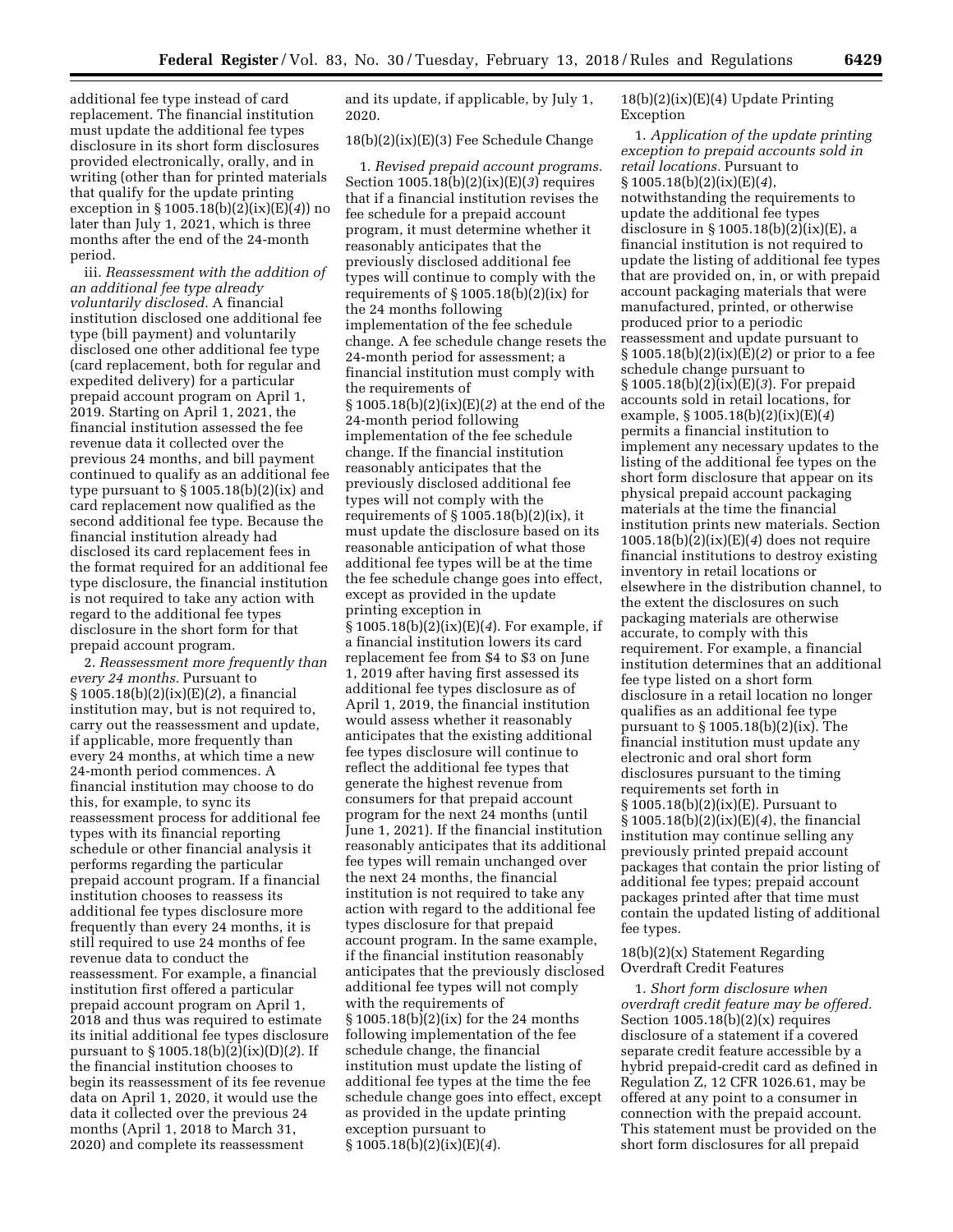accounts that may offer such a feature, regardless of whether some consumers may never be solicited or qualify to enroll in such a feature.

# 18(b)(2)(xi) Statement Regarding Registration and FDIC or NCUA Insurance

1. *Disclosure of FDIC or NCUA insurance.* Section 1005.18(b)(2)(xi) requires a statement regarding the prepaid account program's eligibility for FDIC deposit insurance or NCUA share insurance, as appropriate, and directing the consumer to register the prepaid account for insurance and other account protections, where applicable. If the consumer's prepaid account funds are held at a credit union, the disclosure must indicate NCUA insurance eligibility. If the consumer's prepaid account funds are held at a financial institution other than a credit union, the disclosure must indicate FDIC insurance eligibility.

2. *Consumer identification and verification processes.* For additional guidance on the timing of consumer identification and verification processes, and on prepaid account programs for which there is no consumer identification and verification process for any prepaid accounts within the prepaid account program, see § 1005.18(e)(3) and comments 18(e)–4 through 6.

# 18(b)(2)(xiii) Statement Regarding Information on All Fees and Services

1. *Financial institution's telephone number.* For a financial institution offering prepaid accounts at a retail location pursuant to the retail location exception in § 1005.18(b)(1)(ii), the statement required by § 1005.18(b)(2)(xiii) must also include a telephone number (and the website URL) that a consumer may use to directly access an oral version of the long form disclosure. To provide the long form disclosure by telephone, a financial institution could use a live customer service agent or an interactive voice response system. The financial institution could use a telephone number specifically dedicated to providing the long form disclosure or a more general customer service telephone number for the prepaid account program. For example, a financial institution would be deemed to provide direct access pursuant to § 1005.18(b)(2)(xiii) if a consumer navigates one or two prompts to reach the oral long form disclosure via a live customer service agent or an interactive voice response system using either a specifically dedicated telephone

number of a more general customer service telephone number.

2. *Financial institution's website.* For a financial institution offering prepaid accounts at a retail location pursuant to the retail location exception in § 1005.18(b)(1)(ii), the statement required by § 1005.18(b)(2)(xiii) must also include a website URL (and a telephone number) that a consumer may use to directly access an electronic version of the long form disclosure. For example, a financial institution that requires a consumer to navigate various other web pages before viewing the long form disclosure would not be deemed to provide direct access pursuant to § 1005.18(b)(2)(xiii). Trademark and product names and their commonly accepted or readily understandable abbreviations comply with the requirement in  $\S 1005.18(b)(2)(xiii)$  that the URL be meaningfully named. For example, ABC or ABCard would be readily understandable abbreviations for a prepaid account program named the Alpha Beta Card.

# 18(b)(2)(xiv) Additional Content for Payroll Card Accounts

18(b)(2)(xiv)(A) Statement Regarding Wage or Salary Payment Options

1. *Statement options for payroll card accounts.* Section 1005.18(b)(2)(xiv)(A) requires a financial institution to include at the top of the short form disclosure for payroll card accounts, above the information required by § 1005.18(b)(2)(i) through (iv), one of two statements regarding wage payment options. Financial institutions offering payroll card accounts may choose which of the two statements required by  $§ 1005.18(b)(2)(xiv)(A)$  to use in the short form disclosure. The list of other options required in the second statement might include the following, as applicable: Direct deposit to the consumer's bank account, direct deposit to the consumer's own prepaid account, paper check, or cash. A financial institution may, but is not required to, provide more specificity as to whom consumers must ask or inform of their choice of wage payment method, such as specifying the employer's Human Resources Department.

2. *Statement options for government benefit accounts.* See § 1005.15(c)(2)(i) for statement options for government benefit accounts.

3. *Statement permitted for other prepaid accounts.* A financial institution offering a prepaid account other than a payroll card account or government benefit account may, but is not required to, include a statement in the short form disclosure regarding

payment options that is similar to either of the statements required for payroll card accounts pursuant to  $§ 1005.18(b)(2)(xiv)(A)$  or government benefit accounts pursuant to § 1005.15(c)(2)(i). For example, a financial institution issuing a prepaid account to disburse student financial aid proceeds may disclose a statement such as the following: ''You have several options to receive your financial aid payments: Direct deposit to your bank account, direct deposit to your own prepaid card, paper check, or this prepaid card. Tell your school which option you choose.''

# 18(b)(2)(xiv)(B) Statement Regarding State-Required Information or Other Fee Discounts and Waivers

1. *Statement options for state-required information or other fee discounts or waivers.* Section 1005.18(b)(2)(xiv)(B) permits, but does not require, a financial institution to include in the short form disclosure for payroll card accounts one additional line of text directing the consumer to a particular location outside the short form disclosure for information on ways the consumer may access payroll card account funds and balance information for free or for a reduced fee. For example, a financial institution might include the following line of text in the short form disclosure: ''See below for free ways to access your funds and balance information'' and then list below, but on the same page as, the short form disclosure several ways consumers can access their prepaid account funds and balance information for free. Alternatively, the financial institution might direct the consumer to another location for that information, such as by stating ''See the cardholder agreement for free ways to access your funds and balance information.'' A similar statement is permitted for government benefit accounts pursuant to § 1005.15(c)(2)(ii).

\* \* \* \* \* 18(b)(4) Long Form Disclosure Content

# $18(b)(4)(ii)$  Fees

1. *Disclosure of all fees.* Section 1005.18(b)(4)(ii) requires a financial institution to disclose in the long form all fees that may be imposed in connection with a prepaid account, not just fees for electronic fund transfers or the right to make transfers. The requirement to disclose all fees in the long form includes any finance charges imposed on the prepaid account as described in Regulation Z, 12 CFR  $1026.4(b)(11)(ii)$ , in connection with a covered separate credit feature accessible by a hybrid prepaid-credit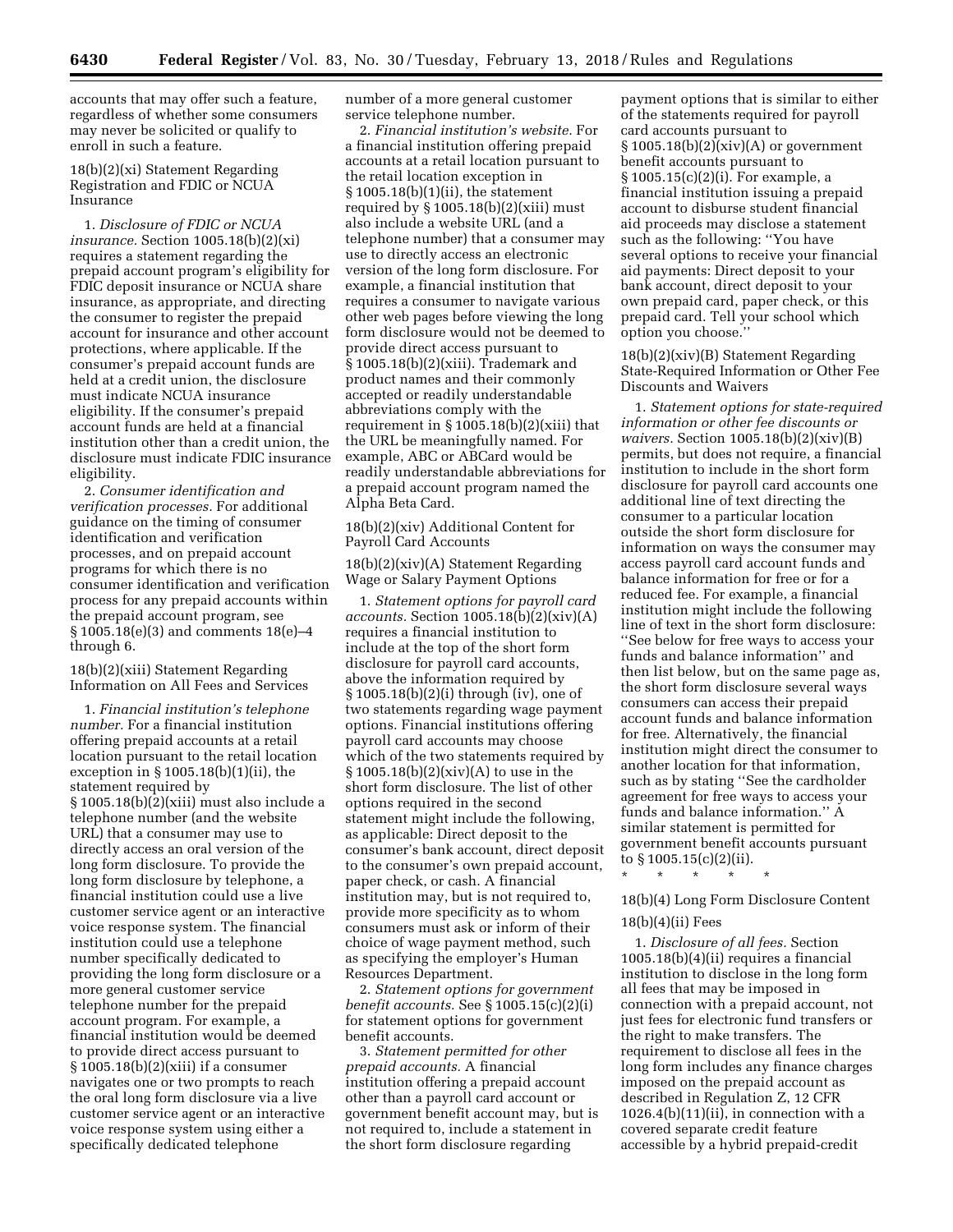card as defined in 12 CFR 1026.61 but does not include finance charges imposed on the covered separate credit feature as described in 12 CFR 1026.4(b)(11)(i). See comment  $18(b)(7)(i)(B)-2$  for guidance on disclosure of finance charges as part of the § 1005.18(b)(4)(ii) fee disclosure in the long form. A financial institution may also be required to include finance charges in the Regulation Z disclosures required pursuant to § 1005.18(b)(4)(vii).

2. *Disclosure of conditions.* Section 1005.18(b)(4)(ii) requires a financial institution to disclose the amount of each fee and the conditions, if any, under which the fee may be imposed, waived, or reduced. For example, if a financial institution charges a cash reload fee, the financial institution must list the amount of the cash reload fee and also specify any circumstances under which a consumer can qualify for a lower fee. Similarly, if a financial institution discloses both a periodic fee and an inactivity fee, it must indicate whether the inactivity fee will be charged in addition to, or instead of, the periodic fee. A financial institution may, but is not required to, also include on the long form disclosure additional information or limitations related to the service or feature for which a fee is charged, such as, for cash reloads, any limit on the amount of cash a consumer may load into the prepaid account in a single transaction or during a particular time period. The general requirement in § 1005.18(b)(4)(ii) does not apply to individual fee waivers or reductions granted to a particular consumer or group of consumers on a discretionary or case-by-case basis.

3. *Disclosure of a service or feature without a charge.* Pursuant to § 1005.18(b)(4)(ii), a financial institution may, but is not required to, list in the long form disclosure any service or feature it provides or offers at no charge to the consumer. For example, a financial institution may list ''online bill pay'' in its long form disclosure and indicate a fee amount of ''\$0'' when the financial institution does not charge consumers a fee for that feature. By contrast, where a fee is waived or reduced under certain circumstances or where a service or feature is available for an introductory period without a fee, the financial institution may not list the fee amount as ''\$0''. Rather, the financial institution must list the highest fee, accompanied by an explanation of the waived or reduced fee amount and any conditions for the waiver or discount. For example, if a financial institution waives its monthly fee for any consumer who receives direct deposit payments into the

prepaid account or conducts 30 or more transactions in a given month, the long form disclosure must list the regular monthly fee amount along with an explanation that the monthly fee is waived if the consumer receives direct deposit or conducts 30 or more transactions each month. Similarly, for an introductory fee, the financial institution would list the highest fee, and explain the introductory fee amount, the duration of the introductory period, and any conditions that apply during the introductory period.

4. *Third-party fees.* Section 1005.18(b)(4)(ii) requires disclosure in the long form of any third-party fee amounts known to the financial institution that may apply. Fees imposed by another party, such as a program manager, for services performed on behalf of the financial institution are not third-party fees and therefore must be disclosed on the long form pursuant to  $\S 1005.18(b)(4)(ii)$ . Also pursuant to  $\S 1005.18(b)(4)(ii)$ , for any third-party fee disclosed, a financial institution may, but is not required to, include either or both a statement that the fee is accurate as of or through a specific date or that the third-party fee is subject to change. For example, a financial institution that contracts with a third-party remote deposit capture service must include in the long form disclosure the amount of the fee known to the financial institution that is charged by the third party for remote deposit capture services. The financial institution may, but is not required to, also state that the third-party remote deposit capture fee is accurate as of or through a specific date, such as the date the financial institution prints the long form disclosure. The financial institution may also state that the fee is subject to change. Section 1005.18(b)(4)(ii) also provides that, if a third-party fee may apply but the amount of the fee is not known by the financial institution, it must include a statement indicating that a third-party fee may apply without specifying the fee amount. For example, a financial institution that permits out-of-network ATM withdrawals would disclose that, for ATM withdrawals that occur outside the financial institution's network, the ATM operator may charge the consumer a fee for the withdrawal, but the financial institution is not required to disclose the out-of-network ATM operator's fee amount if it does not know the amount of the fee.

18(b)(4)(iii) Statement Regarding Registration and FDIC or NCUA Insurance

1. *Statement regarding registration and FDIC or NCUA insurance, including implications thereof.* Section 1005.18(b)(4)(iii) requires that the long form disclosure include the same statement regarding prepaid account registration and FDIC or NCUA insurance eligibility required by § 1005.18(b)(2)(xi) in the short form disclosure, together with an explanation of FDIC or NCUA insurance coverage and the benefit of such coverage or the consequence of the lack of such coverage, as applicable.

i. *Bank disclosure of FDIC insurance.*  For example, XYZ Bank offers a prepaid account program for sale at retail locations that is set up to be eligible for FDIC deposit insurance, but does not conduct consumer identification and verification before consumers purchase the prepaid account. XYZ Bank may disclose the required statements as ''Register your card for FDIC insurance eligibility and other protections. Your funds will be held at or transferred to XYZ Bank, an FDIC-insured institution. Once there, your funds are insured up to \$250,000 by the FDIC in the event XYZ Bank fails, if specific deposit insurance requirements are met and your card is registered. See *fdic.gov/ deposit/deposits/prepaid.html* for details.'' Conversely, if XYZ Bank offers another prepaid account program for sale at retail locations for which it conducts consumer identification and verification after purchase of the prepaid account, but the program is not set up to be eligible for FDIC insurance, XYZ Bank may disclose the required statements as ''Not FDIC insured. Your funds will be held at or transferred to XYZ Bank. If XYZ Bank fails, you are not protected by FDIC deposit insurance and could lose some or all of your money. Register your card for other protections.''

ii. *Credit union disclosure of NCUA insurance.* For example, ABC Credit Union offers a prepaid account program for sale at its own branches that is set up to be eligible for NCUA share insurance, but does not conduct consumer identification and verification before consumers purchase the prepaid account. ABC Credit Union may disclose the requirement statements as ''Register your card for NCUA insurance, if eligible, and other protections. Your funds will be held at or transferred to ABC Credit Union, an NCUA-insured institution. Once there, if specific share insurance requirements are met and your card is registered, your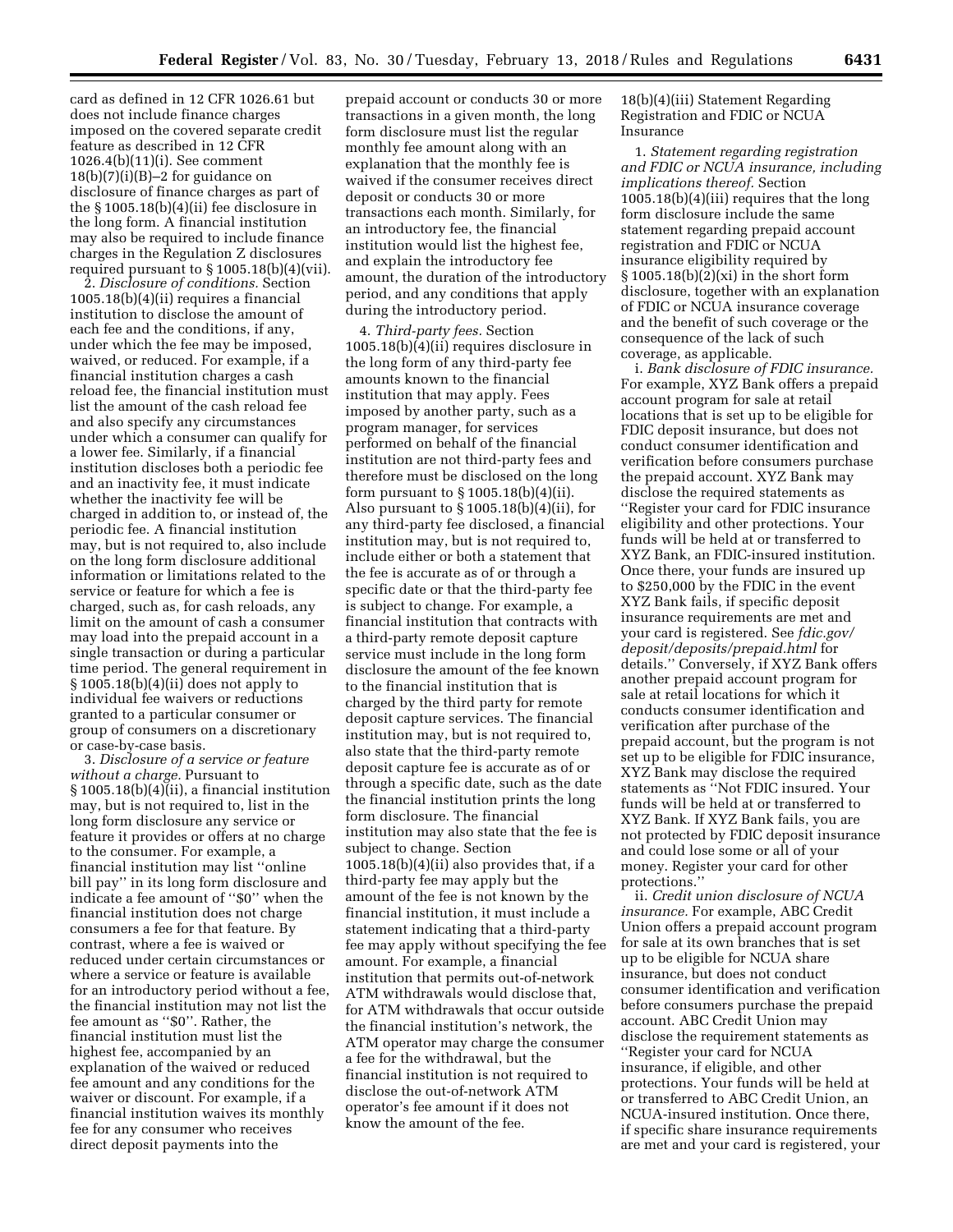funds are insured up to \$250,000 by the NCUA in the event ABC Credit Union fails.'' See comment 18(b)(2)(xi)-1 for guidance as to when NCUA insurance coverage should be disclosed instead of FDIC insurance coverage.

## 18(b)(4)(vii) Regulation Z Disclosures for Overdraft Credit Features

1. *Long form Regulation Z disclosure of overdraft credit features.* Section 1005.18(b)(4)(vii) requires that the long form include the disclosures described in Regulation Z, 12 CFR 1026.60(e)(1), in accordance with the requirements for such disclosures in 12 CFR 1026.60, if, at any point, a covered separate credit feature accessible by a hybrid prepaidcredit card as defined in Regulation Z, 12 CFR 1026.61, may be offered to a consumer in connection with the prepaid account. If the financial institution includes the disclosures described in Regulation Z, 12 CFR 1026.60(e)(1), pursuant to  $§ 1005.18(b)(7)(i)(B)$ , such disclosures must appear below the statements required by § 1005.18(b)(4)(vi). If the disclosures provided pursuant to Regulation Z, 12 CFR 1026.60(e)(1), are provided in writing, these disclosures must be provided in the form required by 12 CFR 1026.60(a)(2), and to the extent possible, on the same page as the other disclosures required by § 1005.18(b)(4).

2. *Updates to the long form for changes to the Regulation Z disclosures.*  Pursuant to § 1005.18(b)(4)(vii), a financial institution is not required to revise the disclosure required by that paragraph to reflect a change in the fees or other terms disclosed therein until such time as the financial institution manufactures, prints, or otherwise produces new prepaid account packaging materials or otherwise updates the long form disclosure. This exception does not extend to any finance charges imposed on the prepaid account as described in Regulation Z, 12 CFR 1026.4(b)(11)(ii), in connection with a covered separate credit feature accessible by a hybrid prepaid-credit card as defined in 12 CFR 1026.61 that are required to be disclosed on the long form pursuant to § 1005.18(b)(4)(ii). *See*  comment 18(b)(4)(ii)–1.

18(b)(5) Disclosure Requirements Outside the Short Form Disclosure

1. *Content of disclosure.* Section 1005.18(b)(5) requires that the name of the financial institution, the name of the prepaid account program, and any purchase price or activation fee for the prepaid account be disclosed outside the short form disclosure. A financial institution may, but is not required to,

also disclose the name of the program manager or other service provider involved in the prepaid account program.

2. *Location of disclosure.* In addition to setting forth the required content for disclosures outside the short form disclosure, § 1005.18(b)(5) requires that, in a setting other than a retail location, the information required by § 1005.18(b)(5) must be disclosed in close proximity to the short form. For example, if the financial institution provides the short form disclosure online, the information required by § 1005.18(b)(5) is deemed disclosed in close proximity to the short form if it appears on the same web page as the short form disclosure. If the financial institution offers the prepaid account in its own branch locations and provides the short form disclosure on the exterior of its preprinted packaging materials, the information required by § 1005.18(b)(5) is deemed disclosed in close proximity to the short form disclosure if it appears on the exterior of the packaging. If the financial institution provides a written short form disclosure in a manner other than on preprinted packaging materials, such as on paper, the information required by § 1005.18(b)(5) is deemed disclosed in close proximity if it appears on the same piece of paper as the short form disclosure. If the financial institution provides the short form disclosure orally, the information required by § 1005.18(b)(5) is deemed disclosed in close proximity to the short form disclosure if it is provided immediately before or after disclosing the fees and information required pursuant to § 1005.18(b)(2). For prepaid accounts sold in a retail location pursuant to the retail location exception in § 1005.18(b)(1)(ii), § 1005.18(b)(5) requires the information other than purchase price be disclosed on the exterior of the access device's packaging material. If the purchase price, if any, is not also disclosed on the exterior of the packaging, disclosure of the purchase price on or near the sales rack or display for the packaging material is deemed in close proximity to the access device's packaging material.

# 18(b)(6) Form of Pre-Acquisition Disclosures

## 18(b)(6)(i) General

1. *Written pre-acquisition disclosures.*  If a financial institution provides the disclosures required by § 1005.18(b) in written form prior to acquisition pursuant to  $\S 1005.18(b)(1)(i)$ , they need not also be provided electronically or orally. For example, an employer

distributes to new employees printed copies of the disclosures required by § 1005.18(b) for a payroll card account, together with instructions to complete the payroll card account acquisition process online if the employee wishes to be paid via a payroll card account. The financial institution is not required to provide the § 1005.18(b) disclosures electronically via the website because the consumer has already received the disclosures pre-acquisition in written form.

#### 18(b)(6)(i)(B) Electronic Disclosures

1. *Providing pre-acquisition disclosures electronically.* Unless provided in written form prior to acquisition pursuant to § 1005.18(b)(1)(i), § 1005.18(b)(6)(i)(B) requires electronic delivery of the disclosures required by § 1005.18(b) when a consumer acquires a prepaid account through electronic means, including via a website or mobile application, and, among other things, in a manner which is reasonably expected to be accessible in light of how a consumer is acquiring the prepaid account. For example, if a consumer is acquiring a prepaid account via a website or mobile application, it would be reasonable to expect that a consumer would be able to access the disclosures required by § 1005.18(b) on the first page or via a direct link from the first page of the website or mobile application or on the first page that discloses the details about the specific prepaid account program. See comment 18(b)(1)(i)–2 for additional guidance on placement of the short form and long form disclosures on a web page.

2. *Disclosures responsive to smaller screens.* In accordance with the requirement in  $\S 1005.18(b)(6)(i)(B)$  that electronic disclosures be provided in a responsive form, electronic disclosures provided pursuant to § 1005.18(b) must be provided in a way that responds to different screen sizes, for example, by stacking elements of the disclosures in a manner that accommodates consumer viewing on smaller screens, while still meeting the other formatting requirements set forth in § 1005.18(b)(7). For example, the disclosures permitted by § 1005.18(b)(2)(xiv)(B) or (b)(3)(ii) must take up no more than one additional line of text in the short form disclosure. If a consumer is acquiring a prepaid account using a mobile device with a screen too small to accommodate these disclosures on one line of text in accordance with the size requirements set forth in § 1005.18(b)(7)(ii)(B), a financial institution is permitted to display the disclosures permitted by § 1005.18(b)(2)(xiv)(B) and (b)(3)(ii), for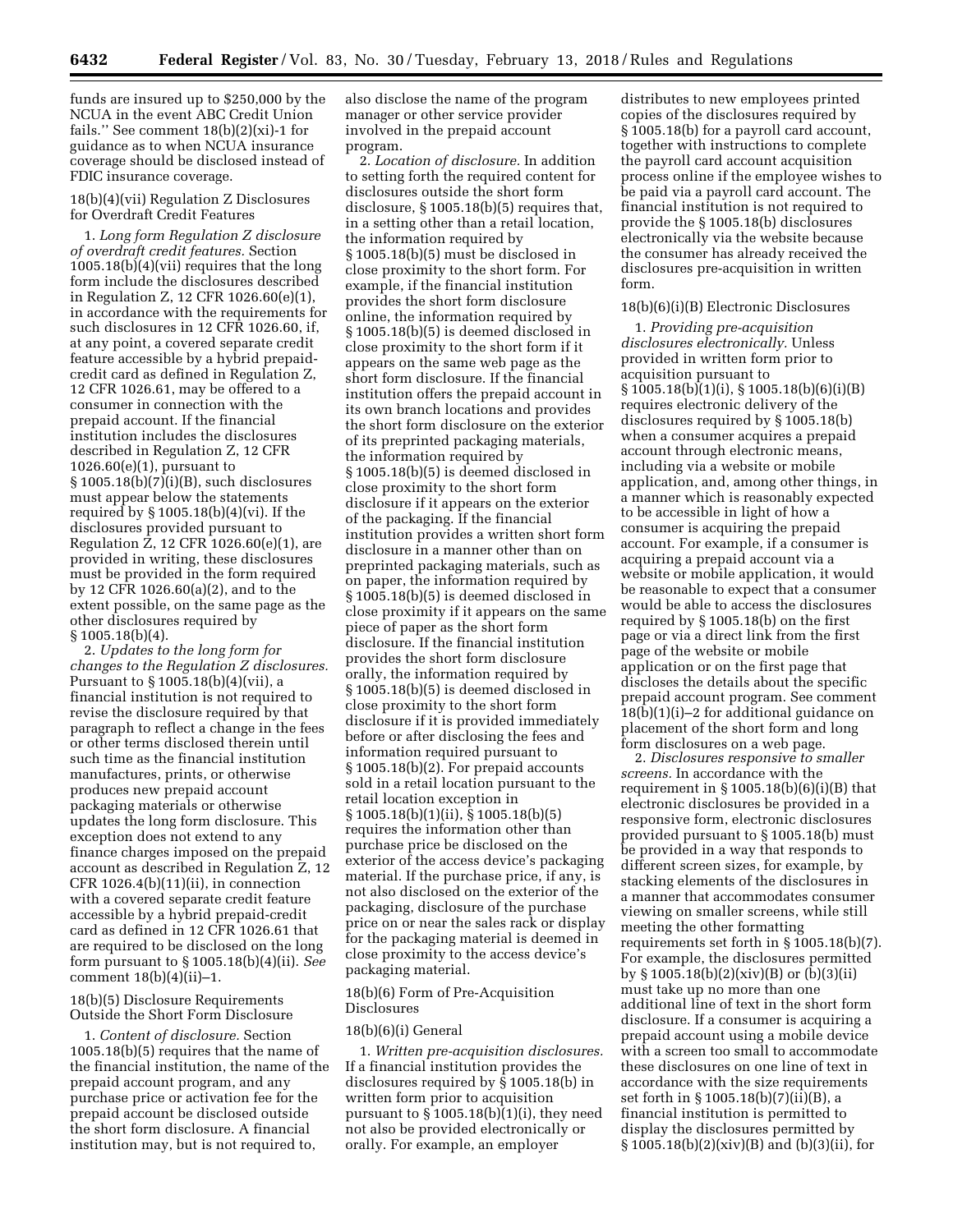example, by stacking those disclosures in a way that responds to smaller screen sizes, while still meeting the other formatting requirements in  $§ 1005.18(b)(7).$ 

3. *Machine-readable text.* Section  $1005.18(b)(6)(i)(B)$  requires that electronic disclosures must be provided using machine-readable text that is accessible via both Web browsers (or mobile applications, as applicable) and screen readers. A disclosure would not be deemed to comply with this requirement if it was not provided in a form that can be read automatically by internet search engines or other computer systems.

#### 18(b)(6)(i)(C) Oral Disclosures

1. *Disclosures for prepaid accounts acquired by telephone.* Unless it provides disclosures in written form prior to acquisition pursuant to § 1005.18(b)(1)(i), a financial institution must disclose the information required by § 1005.18(b)(2) and (5) orally before a consumer acquires a prepaid account orally by telephone pursuant to the exception in § 1005.18(b)(1)(iii). A financial institution may, for example, provide these disclosures by using an interactive voice response or similar system or by using a customer service agent, after the consumer has initiated the purchase of a prepaid account by telephone, but before the consumer acquires the prepaid account. In addition, a financial institution must provide the initial disclosures required by § 1005.7, as modified by § 1005.18(f)(1), before the first electronic fund transfer is made involving the prepaid account.

\* \* \* \* \*

18(b)(7) Specific Formatting Requirements for Pre-Acquisition Disclosures

\* \* \* \* \*

18(b)(7)(ii) Prominence and Size 1. *Minimum type size.* Section 1005.18(b)(7)(ii) sets forth minimum point/pixel size requirements for each element of the disclosures required by § 1005.18(b)(2), (b)(3)(i) and (ii), and (b)(4). A financial institution may provide disclosures in a type size larger than the required minimum to enhance consumer comprehension in any acquisition scenario, as long as the financial institution complies with the point/pixel size hierarchy set forth in § 1005.18(b)(7)(ii).

2. ''*Point*'' *refers to printed disclosures and* ''*pixel*'' *refers to electronic disclosures.* References in § 1005.18(b)(7)(ii) to "point" size correspond to printed disclosures and references to ''pixel'' size correspond to disclosures provided via electronic means.

#### 18(b)(7)(ii)(A) General

1. *Contrast required between type color and background of disclosures.*  Section § 1005.18(b)(7)(ii)(A) requires that all text used to disclose information in the short form or in the long form disclosure pursuant to § 1005.18(b)(2),  $(b)(3)(i)$  and  $(ii)$ , and  $(b)(4)$  must be in a single, easy-to-read type that is all black or one color and printed on a background that provides a clear contrast. A financial institution complies with the color requirements if, for example, it provides the disclosures required by § 1005.18(b)(2), (b)(3)(i) and (ii), and (b)(4) printed in black type on a white background or white type on a black background. Also, pursuant to § 1005.18(b)(7)(ii)(A), the type and color may differ between the short form disclosure and the long form disclosure provided for a particular prepaid account program. For example, a financial institution may use one font/ type style for the short form disclosure for a particular prepaid account program and use a different font/type style for the long form disclosure for that same prepaid account program. Similarly, a financial institution may use black type for the short form disclosure for a particular prepaid account program and use blue type for the long form disclosure for that same prepaid account program.

\* \* \* \* \*

18(b)(9) Prepaid Accounts Acquired in Foreign Languages

1. *Prepaid accounts acquired in foreign languages.* Section 1005.18(b)(9)(i) requires a financial institution to provide the preacquisition disclosures required by § 1005.18(b) in a foreign language in certain circumstances.

i. *Examples of situations in which foreign language disclosures are required.* The following examples illustrate situations in which a financial institution must provide the preacquisition disclosures in a foreign language in connection with the acquisition of that prepaid account:

A. The financial institution principally uses a foreign language on the packaging material of a prepaid account sold in a retail location or distributed at a bank or credit union branch, even though a few words appear in English on the packaging.

B. The financial institution principally uses a foreign language in a television advertisement for a prepaid account. That advertisement includes a telephone number a consumer can call

to acquire the prepaid account, whether by speaking to a customer service representative or interacting with an interactive voice response (IVR) system.

C. The financial institution principally uses a foreign language in an online advertisement for a prepaid account. That advertisement includes a website URL through which a consumer can acquire the prepaid account.

D. The financial institution principally uses a foreign language on a printed advertisement for a prepaid account. That advertisement includes a telephone number or a website URL a consumer can call or visit to acquire the prepaid account. The pre-acquisition disclosures must be provided to the consumer in that same foreign language prior to the consumer acquiring the prepaid account.

E. The financial institution does not principally use a foreign language on prepaid account packaging material nor does it principally use a foreign language to advertise, solicit, or market a prepaid account. A consumer calls the financial institution and has the option to proceed with the prepaid account acquisition process in a foreign language, whether by speaking to a customer service representative or interacting with an IVR system. (But see § 1005.18(b)(9)(i)(C), which limits the obligation to provide foreign language disclosures for payroll card accounts and government benefit accounts acquired orally by telephone in certain circumstances.)

F. The financial institution does not principally use a foreign language on prepaid account packaging material nor does it principally use a foreign language to advertise, solicit, or market a prepaid account. A consumer visits the financial institution's website. On that website, the consumer has the option to proceed with the prepaid account acquisition process in a foreign language.

ii. *Examples of situations in which foreign language disclosures are not required.* The following examples illustrate situations in which a financial institution is not required to provide the pre-acquisition disclosures in a foreign language:

A. A consumer visits the financial institution's branch location in person and speaks to an employee in a foreign language about acquiring a prepaid account. The consumer proceeds with the acquisition process in that foreign language.

B. The financial institution does not principally use a foreign language on prepaid account packaging material nor does it principally use a foreign language to advertise, solicit, or market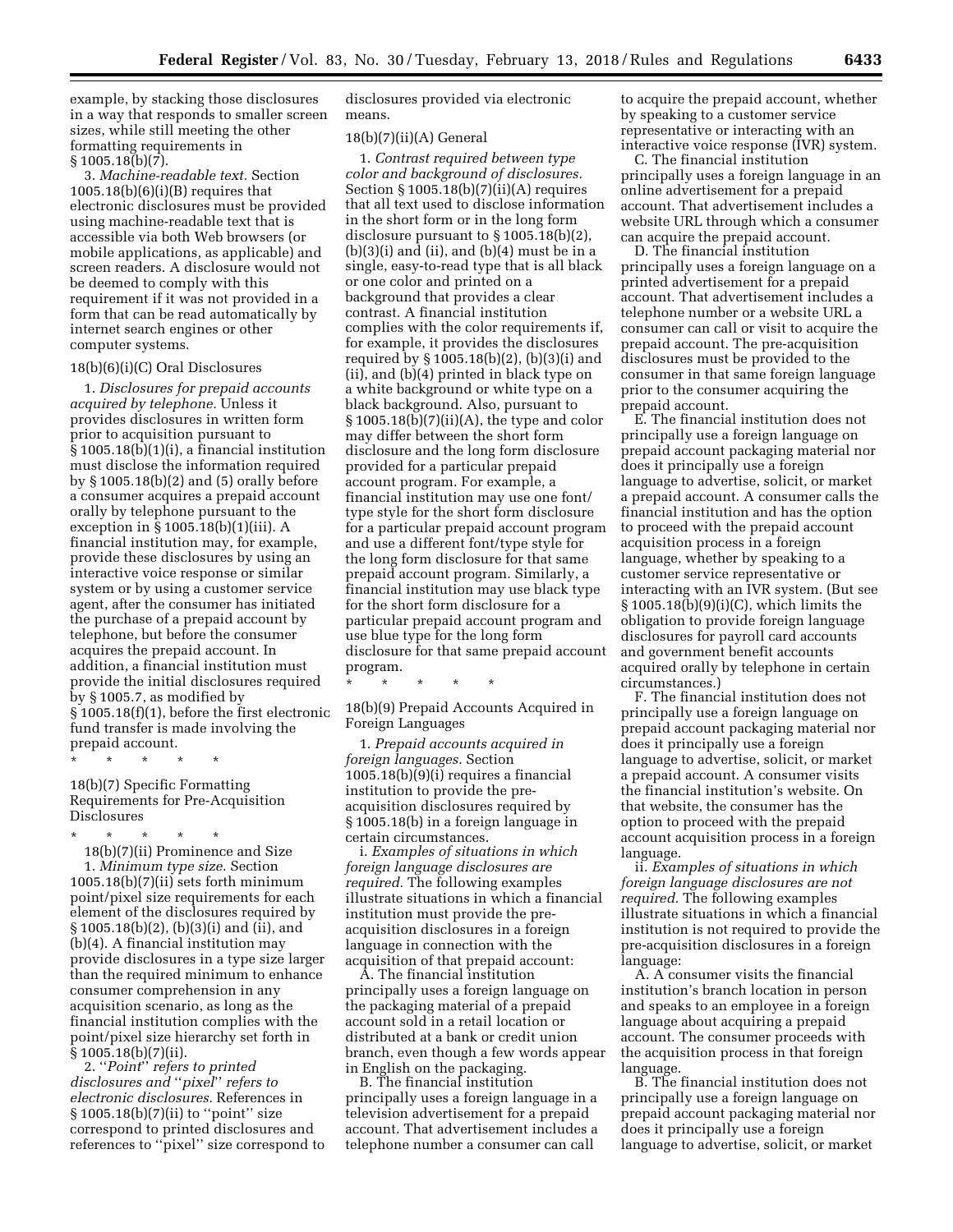a prepaid account. A consumer calls the financial institution's customer service line and speaks to a customer service representative in a foreign language. However, if the customer service representative proceeds with the prepaid account acquisition process over the telephone, the financial institution would be required to provide the pre-acquisition disclosures in that foreign language. (But see § 1005.18(b)(9)(i)(C), which limits the obligation to provide foreign language disclosures for payroll card accounts and government benefit accounts acquired orally by telephone in certain circumstances.)

C. The financial institution principally uses a foreign language in an advertisement for a prepaid account. That advertisement includes a telephone number a consumer can call to acquire the prepaid account. The consumer calls the telephone number provided on the advertisement and has the option to proceed with the prepaid account acquisition process in English or in a foreign language. The consumer chooses to proceed with the acquisition process in English.

D. A consumer calls a government agency to enroll in a government benefits program. The government agency does not offer through its telephone system an option for consumers to proceed in a foreign language. An employee of the government agency assists the consumer with the enrollment process, including helping the consumer acquire a government benefits account. The employee also happens to speak the foreign language in which the consumer is most comfortable communicating, and chooses to communicate with the consumer in that language to facilitate the enrollment process. In this case, the employee offered language interpretation assistance on an informal or ad hoc basis to accommodate the prospective government benefits account holder.

2. *Principally used.* All relevant facts and circumstances determine whether a foreign language is principally used by the financial institution to advertise, solicit, or market under § 1005.18(b)(9). Whether a foreign language is principally used is determined at the packaging material, advertisement, solicitation, or marketing communication level, not at the prepaid account program level or across the financial institution's activities as a whole. A financial institution that advertises a prepaid account program in multiple languages would evaluate its use of foreign language in each advertisement to determine whether it

has principally used a foreign language therein.

3. *Advertise, solicit, or market a prepaid account.* Any commercial message, appearing in any medium, that promotes directly or indirectly the availability of prepaid accounts constitutes advertising, soliciting, or marketing for purposes of § 1005.18(b)(9). Examples illustrating advertising, soliciting, or marketing include, but are not limited to:

i. Messages in a leaflet, promotional flyer, newspaper, or magazine.

ii. Electronic messages, such as on a website or mobile application.

iii. Telephone solicitations.

iv. Solicitations sent to the consumer by mail or email.

v. Television or radio commercials. 4. *Information in the long form disclosure in English.* Section 1005.18(b)(9)(ii) states that a financial institution required to provide preacquisition disclosures in a foreign language pursuant to  $\S 1005.18(b)(9)(i)$ must also provide the information required to be disclosed in its preacquisition long form disclosure pursuant to § 1005.18(b)(4) in English upon a consumer's request and on any part of the website where it discloses this information in a foreign language. A financial institution may, but is not required to, provide the English version of the information required by § 1005.18(b)(4) in accordance with the formatting, grouping, size and other requirements set forth in § 1005.18(b) for the long form disclosure.

18(c) Access to Prepaid Account Information

1. *Posted transactions.* The electronic and written history of the consumer's account transactions provided under  $§1005.18(c)(1)(ii)$  and (iii), respectively, shall reflect transfers once they have been posted to the account. Thus, a financial institution does not need to include transactions that have been authorized but that have not yet posted to the account.

2. *Electronic history.* The electronic history required under § 1005.18(c)(1)(ii) must be made available in a form that the consumer may keep, as required under § 1005.4(a)(1). Financial institutions may satisfy this requirement if they make the electronic history available in a format that is capable of being retained. For example, a financial institution satisfies the requirement if it provides electronic history on a website in a format that is capable of being printed or stored electronically using a web browser.

3. *Written history.* Requests that exceed the requirements of § 1005.18(c)(1)(iii) for providing written account transaction history, and which therefore a financial institution may charge a fee, include the following:

i. A financial institution may assess a fee or charge to a consumer for responding to subsequent requests for written account transaction history made in a single calendar month. For example, if a consumer requests written account transaction history on June 1 and makes another request on August 5, the financial institution may not assess a fee or charge to the consumer for responding to either request. However, if the consumer requests written account transaction history on June 1 and then makes another request on June 15, the financial institution may assess a fee or charge to the consumer for responding to the request made on June 15, as this is the second response in the same month.

ii. If a financial institution maintains more than 24 months of written account transaction history, it may assess a fee or charge to the consumer for providing a written history for transactions occurring more than 24 months preceding the date the financial institution receives the consumer's request, provided the consumer specifically requests the written account transaction history for that time period.

iii. If a financial institution offers a consumer the ability to request automatic mailings of written account transaction history on a monthly or other periodic basis, it may assess a fee or charge for such automatic mailings but not for the written account transaction history requested pursuant to § 1005.18(c)(1)(iii). *See* comment  $18(c)-6.$ 

4. *12 months of electronic account transaction history.* Section  $1005.18(c)(1)(ii)$  requires a financial institution to make available at least 12 months of account transaction history electronically. If a prepaid account has been opened for fewer than 12 months, the financial institution need only provide electronic account transaction history pursuant to  $\S 1005.18(c)(1)(ii)$ since the time of account opening. If a prepaid account is closed or becomes inactive, as defined by the financial institution, the financial institution need not make available electronic account transaction history. *See*  comment 9(b)–3. If an inactive account becomes active, the financial institution must again make available 12 months of electronic account transaction history.

5. *24 months of written account transaction history.* Section  $1005.18(c)(1)(iii)$  requires a financial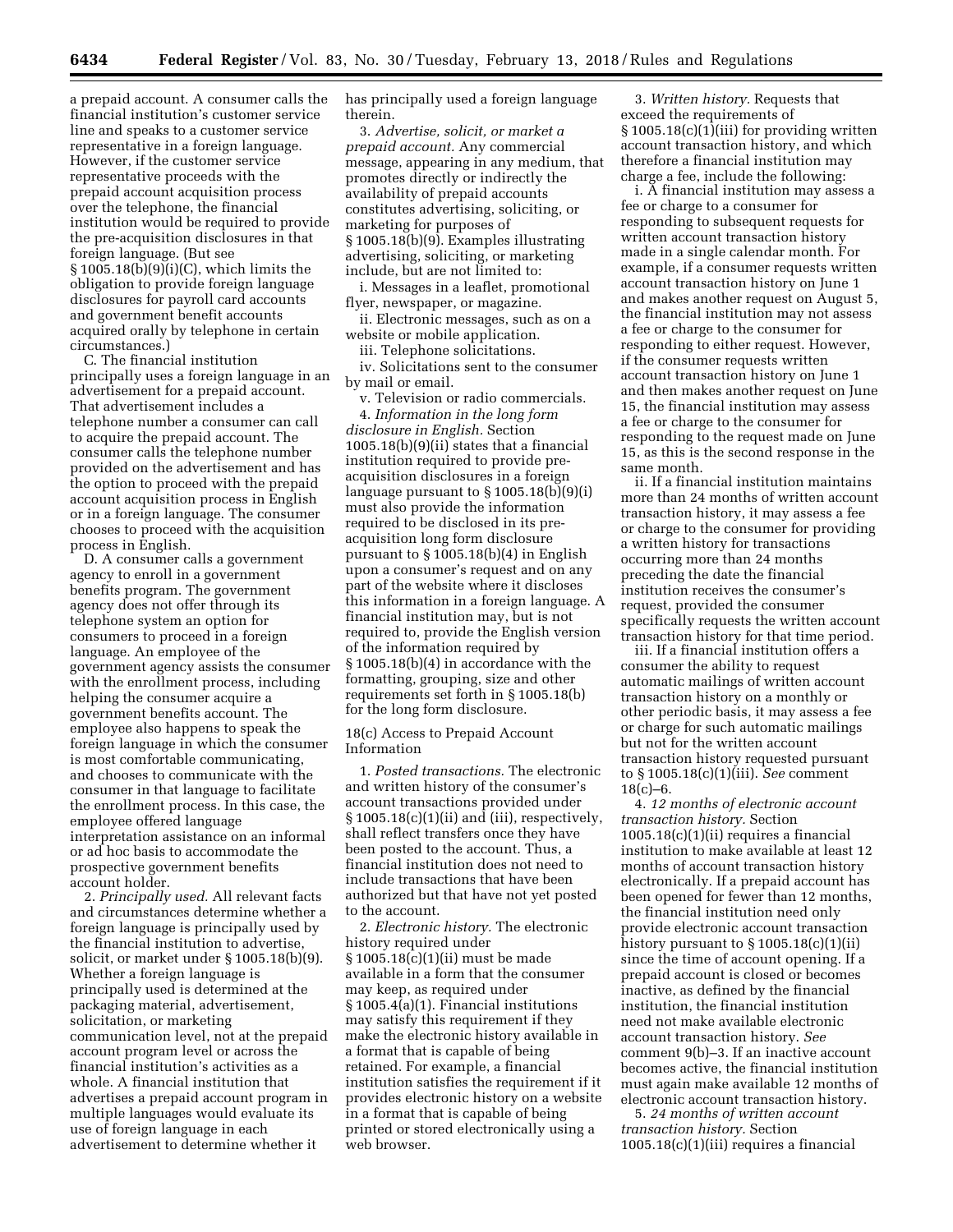institution to provide at least 24 months of account transaction history in writing upon the consumer's request. A financial institution may provide fewer than 24 months of written account transaction history if the consumer requests a shorter period of time. If a prepaid account has been opened for fewer than 24 months, the financial institution need only provide written account transaction history pursuant to § 1005.18(c)(1)(iii) since the time of account opening. Even if a prepaid account is closed or becomes inactive, the financial institution must continue to provide upon request at least 24 months of written account transaction history preceding the date the request is received. When a prepaid account has been closed or inactive for 24 months or longer, the financial institution is no longer required to provide any written account transaction history pursuant to  $§ 1005.18(c)(1)(iii).$ 

6. *Periodic statement alternative for unverified prepaid accounts.* For prepaid accounts that are not payroll card accounts or government benefit accounts, a financial institution is not required to provide a written history of the consumer's account transactions for any prepaid account for which the financial institution has not completed its consumer identification and verification process as described in § 1005.18(e)(3)(ii)(A) through (C). If a prepaid account is verified, a financial institution must provide written account transaction history upon the consumer's request that includes the period during which the account was not verified, provided that the period is within the 24-month time frame specified in § 1005.18(c)(1)(iii).

7. *Inclusion of all fees charged.* A financial institution that furnishes a periodic statement pursuant to § 1005.9(b) for a prepaid account must disclose the amount of any fees assessed against the account, whether for electronic fund transfers or otherwise, on the periodic statement as well as on any electronic or written account transaction history the financial institution makes available or provides to the consumer. For example, if a financial institution sends periodic statements and also makes available the consumer's electronic account transaction history on its website, the financial institution must disclose the amount of any fees assessed against the account, whether for electronic fund transfers or otherwise, on the periodic statement and on the consumer's electronic account transaction history made available on its website. Likewise, a financial institution that follows the periodic statement alternative in

§ 1005.18(c)(1) must disclose the amount of any fees assessed against the account, whether for electronic fund transfers or otherwise, on the electronic history of the consumer's account transactions made available pursuant to  $§1005.18(c)(1)(ii)$  and any written history of the consumer's account transactions provided pursuant to § 1005.18(c)(1)(iii).

8. *Summary totals of fees.* Section 1005.18(c)(5) requires a financial institution to disclose a summary total of the amount of all fees assessed by the financial institution against a prepaid account for the prior calendar month and for the calendar year to date.

i. *Generally.* A financial institution that furnishes a periodic statement pursuant to § 1005.9(b) for a prepaid account must display the monthly and annual fee totals on the periodic statement as well as on any electronic or written account transaction history the financial institution makes available or provides to the consumer. For example, if a financial institution sends periodic statements and also makes available the consumer's electronic account transaction history on its website, the financial institution must display the monthly and annual fee totals on the periodic statement and on the consumer's electronic account transaction history made available on its website. Likewise, a financial institution that follows the periodic statement alternative in  $\S 1005.18(c)(1)$  must display the monthly and annual fee totals on the electronic history of the consumer's account transactions made available pursuant to § 1005.18(c)(1)(ii) and any written history of the consumer's account transactions provided pursuant to § 1005.18(c)(1)(iii). If a financial institution provides periodic statements pursuant to § 1005.9(b), fee totals may be disclosed for each statement period rather than each calendar month, if different. The summary totals of fees should be net of any fee reversals.

ii. *Third-party fees.* A financial institution may, but is not required to, include third-party fees in its summary totals of fees provided pursuant to § 1005.18(c)(5). For example, a financial institution must include in the summary totals of fees the fee it charges a consumer for using an out-of-network ATM, but it need not include any fee charged by an ATM operator, with whom the financial institution has no relationship, for the consumer's use of that operator's ATM. Similarly, a financial institution need not include in the summary totals of fees the fee charged by a third-party reload network for the service of adding cash to a

prepaid account at a point-of-sale terminal. A financial institution may, but is not required to, inform consumers of third-party fees such as by providing a disclaimer to indicate that the summary totals do not include certain third-party fees or to explain when third-party fees may occur or through some other method.

9. *Display of summary totals of fees.*  A financial institution may, but is not required to, also include sub-totals of the types of fees that make up the summary totals of fees as required by § 1005.18(c)(5). For example, if a financial institution distinguishes optional fees (*e.g.,* custom card design fees) from fees to use the account, in displaying the summary totals of fees, the financial institution may include sub-totals of those fees, provided the financial institution also presents the combined totals of all fees.

18(e) Modified Limitations on Liability and Error Resolution Requirements

1. *Error resolution safe harbor provision.* Institutions that choose to investigate notices of error provided up to 120 days from the date a transaction has posted to a consumer's account may still disclose the error resolution time period required by the regulation (as set forth in the model clause in paragraph (b) of appendix A–7 of this part). Specifically, an institution may disclose to prepaid account holders that the institution will investigate any notice of error provided within 60 days of the consumer electronically accessing an account or receiving a written history upon request that reflects the error, even if, for some or all transactions, the institution investigates any notice of error provided up to 120 days from the date that the transaction alleged to be in error has posted to the consumer's account. Similarly, an institution's summary of the consumer's liability (as required under  $\S 1005.7(b)(1)$  may disclose that liability is based on the consumer providing notice of error within 60 days of the consumer electronically accessing an account or receiving a written history reflecting the error, even if, for some or all transactions, the institution allows a consumer to assert a notice of error up to 120 days from the date of posting of the alleged error.

2. *Electronic access.* A consumer is deemed to have accessed a prepaid account electronically when the consumer enters a user identification code or password or otherwise complies with a security procedure used by an institution to verify the consumer's identity and to provide access to a website or mobile application through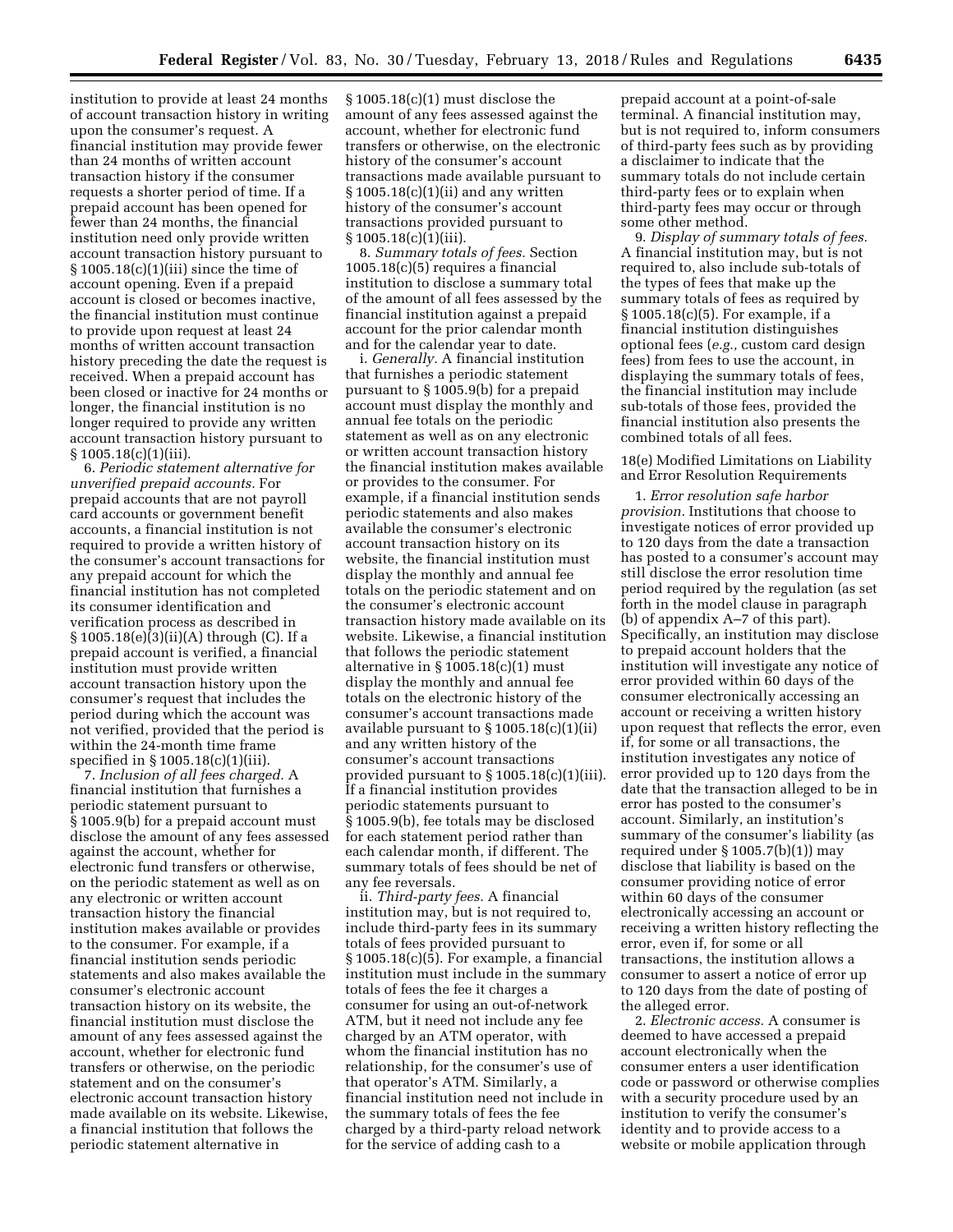which account information can be viewed. An institution is not required to determine whether a consumer has in fact accessed information about specific transactions to trigger the beginning of the 60-day periods for liability limits and error resolution under §§ 1005.6 and 1005.11. A consumer is not deemed to have accessed a prepaid account electronically when the consumer receives an automated text message or other automated account alert, or checks the account balance by telephone.

3. *Untimely notice of error.* An institution that provides a transaction history under  $\S 1005.18(c)(1)$  is not required to comply with the requirements of § 1005.11 for any notice of error from the consumer received more than 60 days after the earlier of the date the consumer electronically accesses the account transaction history or the date the financial institution sends a written account transaction history upon the consumer's request. (Alternatively, as provided in § 1005.18(e)(2)(ii), an institution need not comply with the requirements of § 1005.11 with respect to any notice of error received from the consumer more than 120 days after the date of posting of the transfer allegedly in error.) Where the consumer's assertion of error involves an unauthorized EFT, however, the institution must comply with § 1005.6 (including the extension of time limits in § 1005.6(b)(4)) before it may impose any liability on the consumer.

4. *Verification of accounts.* Section 1005.18(e)(3)(i) provides that for prepaid accounts that are not payroll card accounts or government benefit accounts, a financial institution is not required to comply with the liability limits and error resolution requirements in §§ 1005.6 and 1005.11 for any prepaid account for which it has not successfully completed its consumer identification and verification process. Consumer identifying information may include the consumer's full name, address, date of birth, and Social Security number or other governmentissued identification number. Section 1005.18(e)(3)(iii) provides that once a financial institution successfully completes its consumer identification and verification process with respect to a prepaid account, the financial institution must limit the consumer's liability for unauthorized transfers and resolve errors that occur following verification in accordance with § 1005.6 or § 1005.11, or the modified timing requirements in § 1005.18(e), as applicable. A financial institution is not required to limit a consumer's liability for unauthorized transfers or resolve

errors that occur prior to the financial institution's successful completion of its consumer identification and verification process with respect to a prepaid account.

5. *Financial institution has not successfully completed verification.*  Section  $1005.18(e)(3)(ii)(A)$  states that, provided it discloses to the consumer the risks of not registering and verifying a prepaid account, a financial institution has not successfully completed its consumer identification and verification process where it has not concluded the process with respect to a particular prepaid account. For example, a financial institution initiates its consumer identification and verification process by collecting identifying information about a consumer, and attempts to verify the consumer's identity. The financial institution is unable to conclude the process because of conflicting information about the consumer's current address. The financial institution informs the consumer about the nature of the information at issue and requests additional documentation, but the consumer does not provide the requested documentation. As long as the information needed to complete the verification process remains outstanding, the financial institution has not concluded its consumer identification and verification process with respect to that consumer. A financial institution may not delay completing its consumer identification and verification process or refuse to verify a consumer's identity based on the consumer's assertion of an error.

6. *Account verification prior to acquisition.* A financial institution that collects and verifies consumer identifying information, or that obtains such information after it has been collected and verified by a third party, prior to or as part of the account acquisition process, is deemed to have successfully completed its consumer identification and verification process with respect to that account. For example, a university contracts with a financial institution to disburse financial aid to students via the financial institution's prepaid accounts. To facilitate the accurate disbursal of aid awards, the university provides the financial institution with identifying information about the university's students, whose identities the university had previously verified. The financial institution is deemed to have successfully completed its consumer identification and verification process with respect to those accounts.

\* \* \* \* \*

18(h) Effective Date and Special Transition Rules for Disclosure Provisions

1. *Disclosures not on prepaid account access devices and prepaid account packaging materials.* Section 1005.18(h)(1) provides that, except as provided in § 1005.18(h)(2) and (3), the disclosure requirements of subpart A, as modified by § 1005.18, apply to prepaid accounts as defined in § 1005.2(b)(3), including government benefit accounts subject to § 1005.15, beginning April 1, 2019. This effective date applies to disclosures made available or provided to consumers electronically, orally by telephone, or in a form other than on pre-printed materials, such as disclosures printed on paper by a financial institution upon a consumer's request.

2. *Disclosures on prepaid account access devices and prepaid account packaging materials.* Section  $1005.18(h)(2)(i)$  provides that the disclosure requirements of subpart A, as modified by § 1005.18, do not apply to any disclosures that are provided, or that would otherwise be required to be provided, on prepaid account access devices, or on, in, or with prepaid account packaging materials that were manufactured, printed, or otherwise produced in the normal course of business prior to April 1, 2019. This includes, for example, disclosures contained on or in packages for prepaid accounts sold at retail, or disclosures for payroll card accounts or government benefit accounts that are distributed to employees or benefits recipients in packages or envelopes. Disclosures on, in, or with access devices or packaging materials that are manufactured, printed, or otherwise produced on or after April 1, 2019 must comply with all the requirements of subpart A.

3. *Form of notice to consumers.* A financial institution that is required to notify consumers of a change in terms and conditions pursuant to § 1005.18(h)(2)(ii) or (iii), or that otherwise provides updated initial disclosures as a result of § 1005.18(h)(1) taking effect, may provide the notice or disclosures either as a separate document or included in another notice or mailing that the consumer receives regarding the prepaid account to the extent permitted by other laws and regulations.

4. *Ability to contact the consumer.* A financial institution that has not obtained the consumer's contact information is not required to comply with the requirements set forth in  $\S 1005.18(h)(2)(ii)$  or (iii). A financial institution is able to contact the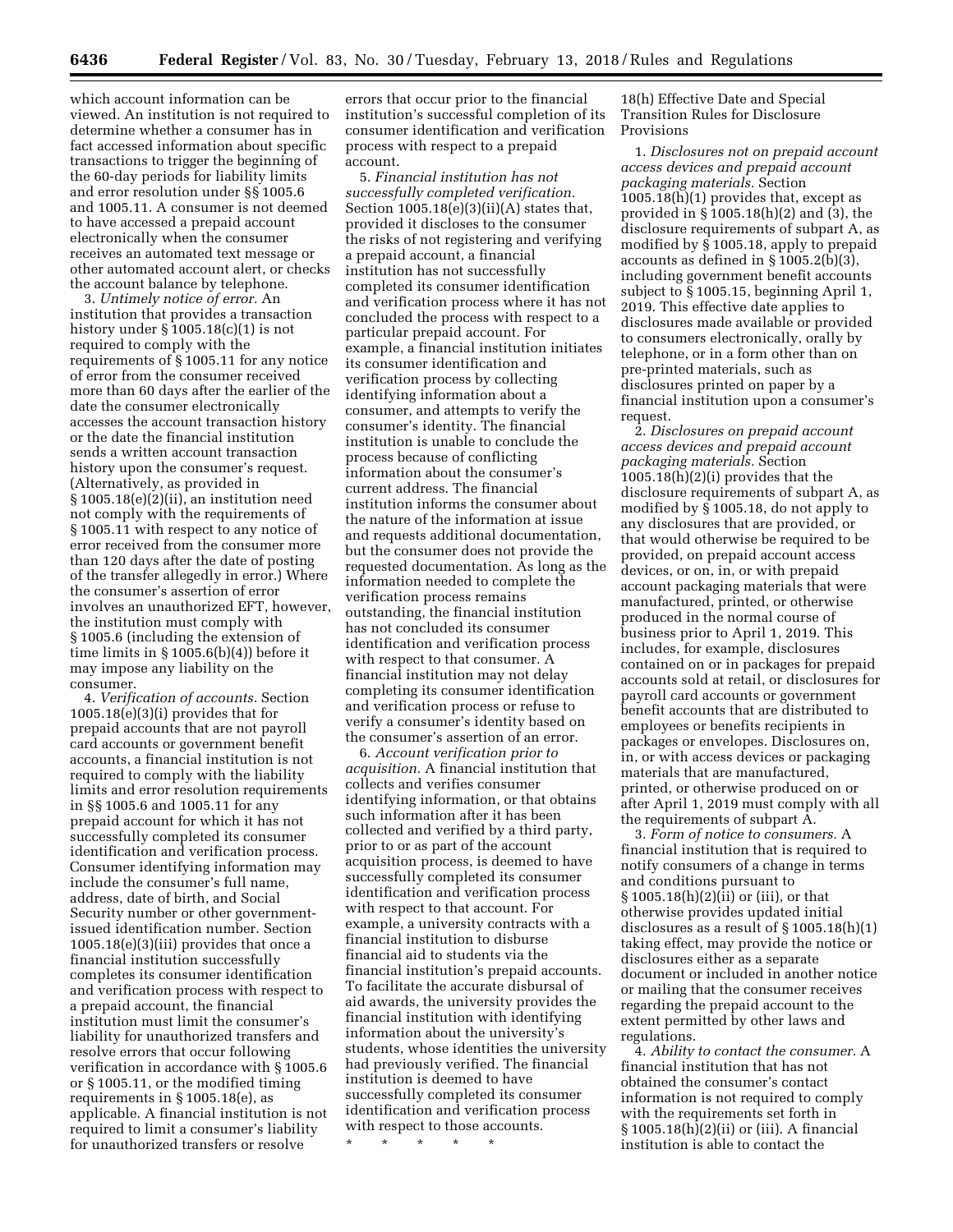consumer when, for example, it has the consumer's mailing address or email address.

5. *Closed and inactive prepaid accounts.* The requirements of § 1005.18(h)(2)(iii) do not apply to prepaid accounts that are closed or inactive, as defined by the financial institution. However, if an inactive account becomes active, the financial institution must comply with the requirements of  $\S 1005.18(h)(2)(ii)$ within 30 days of the account becoming active again in order to avail itself of the timing requirements and accommodations set forth in § 1005.18(h)(2)(iii) and (iv).

6. *Account information not available on April 1, 2019.* i. *Electronic and written account transaction history.* A financial institution following the periodic statement alternative in § 1005.18(c) must make available 12 months of electronic account transaction history pursuant to § 1005.18(c)(1)(ii) and must provide 24 months of written account transaction history upon request pursuant to § 1005.18(c)(1)(iii) beginning April 1, 2019. If, on April 1, 2019, the financial institution does not have readily accessible the data necessary to make available or provide the account histories for the required time periods, the financial institution may make available or provide such histories using the data for the time period it has until the financial institution has accumulated the data necessary to comply in full with the requirements set forth in § 1005.18(c)(1)(ii) and (iii). For example, a financial institution that had been retaining only 60 days of account history before April 1, 2019 would provide 60 days of written account transaction history upon a consumer's request on April 1, 2019. If, on May 1, 2019, the consumer made another request for written account transaction history, the financial institution would be required to provide three months of account history. The financial institution must continue to provide as much account history as it has accumulated at the time of a consumer's request until it has accumulated 24 months of account history. Thus, all financial institutions must fully comply with the electronic account transaction history requirement set forth in § 1005.18(c)(1)(ii) no later than April 1, 2020 and must fully comply with the written account transaction history requirement set forth in § 1005.18(c)(1)(iii) no later than April 1, 2021.

ii. *Summary totals of fees.* A financial institution must display a summary total of the amount of all fees assessed

by the financial institution on the consumer's prepaid account for the prior calendar month and for the calendar year to date pursuant to § 1005.18(c)(5) beginning April 1, 2019. If, on April 1, 2019, the financial institution does not have readily accessible the data necessary to calculate the summary totals of fees for the prior calendar month or the calendar year to date, the financial institution may provide the summary totals using the data it has until the financial institution has accumulated the data necessary to display the summary totals as required by  $\S 1005.18(c)(5)$ . That is, the financial institution would first display the monthly fee total beginning on May 1, 2019 for the month of April, and the year-to-date fee total beginning on April 1, 2019, provided the financial institution discloses that it is displaying the year-to-date total beginning on April 1, 2019 rather than for the entire calendar year 2019. On January 1, 2020, financial institutions must begin displaying year-to-date fee totals for calendar year 2020.

*Section 1005.19—Internet Posting of Prepaid Account Agreements* 

## 19(a) Definitions

19(a)(1) Agreement

1. *Provisions contained in separate documents included.* Section 1005.19(a)(1) defines a prepaid account agreement, for purposes of § 1005.19, as the written document or documents evidencing the terms of the legal obligation, or the prospective legal obligation, between a prepaid account issuer and a consumer for a prepaid account. An agreement may consist of several documents that, taken together, define the legal obligation between the issuer and consumer.

## $19(a)(2)$  Amends

1. *Substantive changes.* A change to an agreement is substantive, and therefore is deemed an amendment of the agreement, if it alters the rights or obligations of the parties. Section 1005.19(a)(2) provides that any change in the fee information, as defined in § 1005.19(a)(3), is deemed to be substantive. Examples of other changes that generally would be considered substantive include:

i. Addition or deletion of a provision giving the issuer or consumer a right under the agreement, such as a clause that allows an issuer to unilaterally change the terms of an agreement.

ii. Addition or deletion of a provision giving the issuer or consumer an obligation under the agreement, such as a clause requiring the consumer to pay an additional fee.

iii. Changes that may affect the cost of the prepaid account to the consumer, such as changes in a provision describing how the prepaid account's monthly fee will be calculated.

iv. Changes that may affect how the terms of the agreement are construed or applied, such as changes to a choice of law provision.

v. Changes that may affect the parties to whom the agreement may apply, such as changes to provisions regarding authorized users or assignment of the agreement.

vi. Changes to the corporate name of the issuer or program manager, or to the issuer's address or identifying number, such as its RSSD ID number or tax identification number.

vii. Changes to the list of names of other relevant parties, such as the employer for a payroll card program or the agency for a government benefit program. But see § 1005.19(b)(2)(ii) regarding the timing of submitting such changes to the Bureau.

viii. Changes to the name of the prepaid account program to which the agreement applies.

2. *Non-substantive changes.* Changes that generally would not be considered substantive include, for example:

i. Correction of typographical errors that do not affect the meaning of any terms of the agreement.

ii. Changes to the issuer's corporate logo or tagline.

iii. Changes to the format of the agreement, such as conversion to a booklet from a full-sheet format, changes in font, or changes in margins.

iv. Reordering sections of the agreement without affecting the

meaning of any terms of the agreement. v. Adding, removing, or modifying a

table of contents or index.

vi. Changes to titles, headings, section numbers, or captions.

## $19(a)(4)$  Issuer

1. *Issuer.* Section 1005.19(a)(4) provides that, for purposes of § 1005.19, issuer or prepaid account issuer means the entity to which a consumer is legally obligated, or would be legally obligated, under the terms of a prepaid account agreement. For example, Bank X and Bank Y work together to issue prepaid accounts. A consumer that obtains a prepaid account issued pursuant to this arrangement between Bank X and Bank Y is subject to an agreement that states ''This is an agreement between you, the consumer, and Bank X that governs the terms of your Bank Y Prepaid Account.'' The prepaid account issuer in this example is Bank X, because the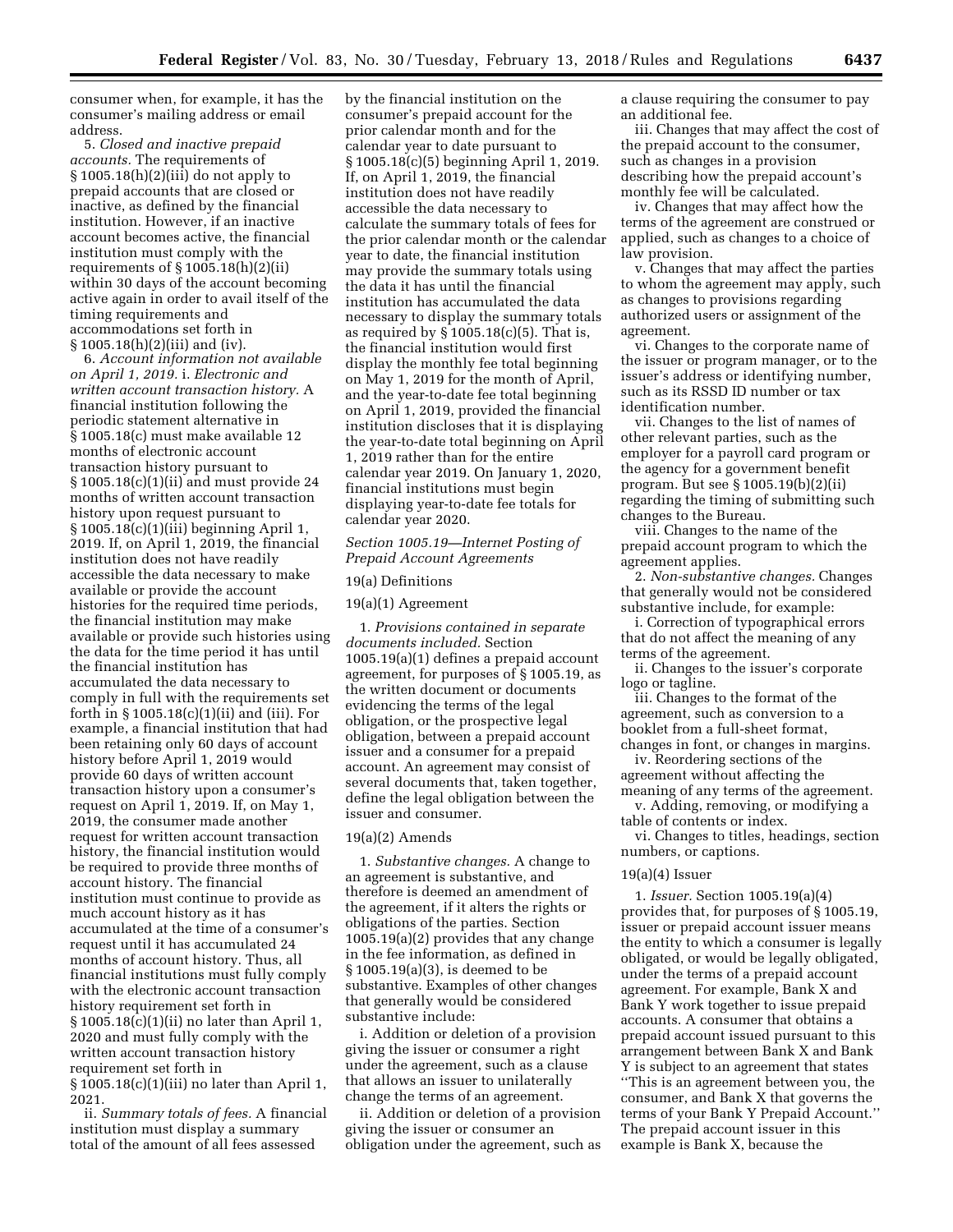agreement creates a legally enforceable obligation between the consumer and Bank X. Bank X is the issuer even if the consumer applied for the prepaid account through a link on Bank Y's website and the cards prominently feature the Bank Y logo on the front of the card.

2. *Use of third-party service providers.*  An issuer has a legal obligation to comply with the requirements of § 1005.19. However, an issuer generally may use a third-party service provider to satisfy its obligations under § 1005.19, provided that the issuer acts in accordance with regulatory guidance regarding use of third-party service providers and other applicable regulatory guidance. In some cases, an issuer may wish to arrange for the entity with which it partners to issue prepaid accounts to fulfill the requirements of § 1005.19 on the issuer's behalf. For example, Program Manager and Bank work together to issue prepaid accounts. Under the § 1005.19(a)(4) definition of issuer, Bank is the issuer of these prepaid accounts for purposes of § 1005.19. However, Program Manager services the prepaid accounts, including mailing to consumers account opening materials and making available to consumers their electronic account transaction history, pursuant to § 1005.18(c)(1)(ii). While Bank is responsible for ensuring compliance with § 1005.19, Bank may arrange for Program Manager (or another appropriate third-party service provider) to make submissions of prepaid account agreements to the Bureau under § 1005.19 on Bank's behalf. Bank must comply with regulatory guidance regarding use of third-party service providers and other applicable regulatory guidance.

3. *Third-party websites.* As explained in comment 19(c)–2, if an issuer provides consumers with access to specific information about their individual accounts, such as making available to consumers their electronic account transaction history, pursuant to  $\S 1005.18(c)(1)(ii)$ , through a third-party website, the issuer is deemed to maintain that website for purposes of § 1005.19. Such a website is deemed to be maintained by the issuer for purposes of § 1005.19 even where, for example, an unaffiliated entity designs the website and owns and maintains the information technology infrastructure that supports the website, consumers with prepaid accounts from multiple issuers can access individual account information through the same website, and the website is not labeled, branded, or otherwise held out to the public as belonging to the issuer. A partner

institution's website is an example of a third-party website that may be deemed to be maintained by the issuer for purposes of § 1005.19. For example, Program Manager and Bank work together to issue prepaid accounts. Under the § 1005.19(a)(4) definition of issuer, Bank is the issuer of these prepaid accounts for purposes of § 1005.19. Bank does not maintain a website specifically related to prepaid accounts. However, consumers can access information about their individual accounts, such as an electronic account transaction history, through a website maintained by Program Manager. Program Manager designs the website and owns and maintains the information technology infrastructure that supports the website. The website is branded and held out to the public as belonging to Program Manager. Because consumers can access information about their individual accounts through this website, the website is deemed to be maintained by Bank for purposes of § 1005.19. Bank therefore may comply with § 1005.19(c) or (d)(1) by ensuring that agreements offered by Bank are posted on Program Manager's website in accordance with § 1005.19(c) or (d)(1), respectively. Bank need not create and maintain a website branded and held out to the public as belonging to Bank in order to comply with  $\S 1005.19(c)$  and (d) as long as Bank ensures that Program Manager's website complies with these sections.

## 19(a)(6) Offers to the General Public

1. *Prepaid accounts offered to limited groups.* An issuer is deemed to offer a prepaid account agreement to the general public even if the issuer markets, solicits applications for, or otherwise makes available prepaid accounts only to a limited group of persons. For example, an issuer may solicit only residents of a specific geographic location for a particular prepaid account; in this case, the agreement would be considered to be offered to the general public. Similarly, agreements for prepaid accounts issued by a credit union are considered to be offered to the general public even though such prepaid accounts are available only to credit union members.

2. *Prepaid account agreements not offered to the general public.* A prepaid account agreement is not offered to the general public when a consumer is offered the agreement only by virtue of the consumer's relationship with a third party. Examples of agreements not offered to the general public include agreements for payroll card accounts, government benefit accounts, or for prepaid accounts used to distribute

student financial aid disbursements, or property and casualty insurance payouts, and other similar programs.

## 19(a)(7) Open Account

1. *Open account.* A prepaid account is an open account if (i) there is an outstanding balance in the account; (ii) the consumer can load more funds to the account even if the account does not currently hold a balance; or (iii) the consumer can access credit from a covered separate credit feature accessible by a hybrid prepaid-credit card as defined in Regulation Z, 12 CFR 1026.61, in connection with a prepaid account. Under this definition, an account that meets any of these criteria is considered to be open even if the account is deemed inactive by the issuer.

## 19(a)(8) Prepaid Account

1. *Prepaid account.* Section 1005.19(a)(7) provides that, for purposes of § 1005.19, the term prepaid account means a prepaid account as defined in § 1005.2(b)(3). Therefore, for purposes of § 1005.19, a prepaid account includes, among other things, a payroll card account as defined in § 1005.2(b)(3)(iii) and a government benefit account as defined in §§ 1005.2(b)(3)(iii) and 1005.15(a)(2).

19(b) Submission of Agreements to the Bureau

19(b)(1) Submissions on a Rolling Basis

1. *Rolling submission requirement.*  Section 1005.19(b)(1) requires issuers to send submissions to the Bureau no later than 30 days after offering, amending, or ceasing to offer any prepaid account agreement, as described in § 1005.19(b)(1)(ii) through (iv). For example, if on July 1 an issuer offers a prepaid account agreement that has not been previously submitted to the Bureau, it must submit that agreement to the Bureau by July 31 of the same year. Similarly, if on August 1 an issuer amends a prepaid account agreement previously submitted to the Bureau, and the change becomes effective on September 15, the issuer must submit the entire amended agreement as required by § 1005.19(b)(2)(i) by October 15 of the same year. Furthermore, if on December 31 an issuer ceases to offer a prepaid account agreement that was previously submitted to the Bureau, it must submit notification to the Bureau that it is withdrawing that agreement as required by § 1005.19(b)(3) by January 30 of the following year.

2. *Prepaid accounts offered in conjunction with multiple issuers.* If a program manager offers prepaid account agreements in conjunction with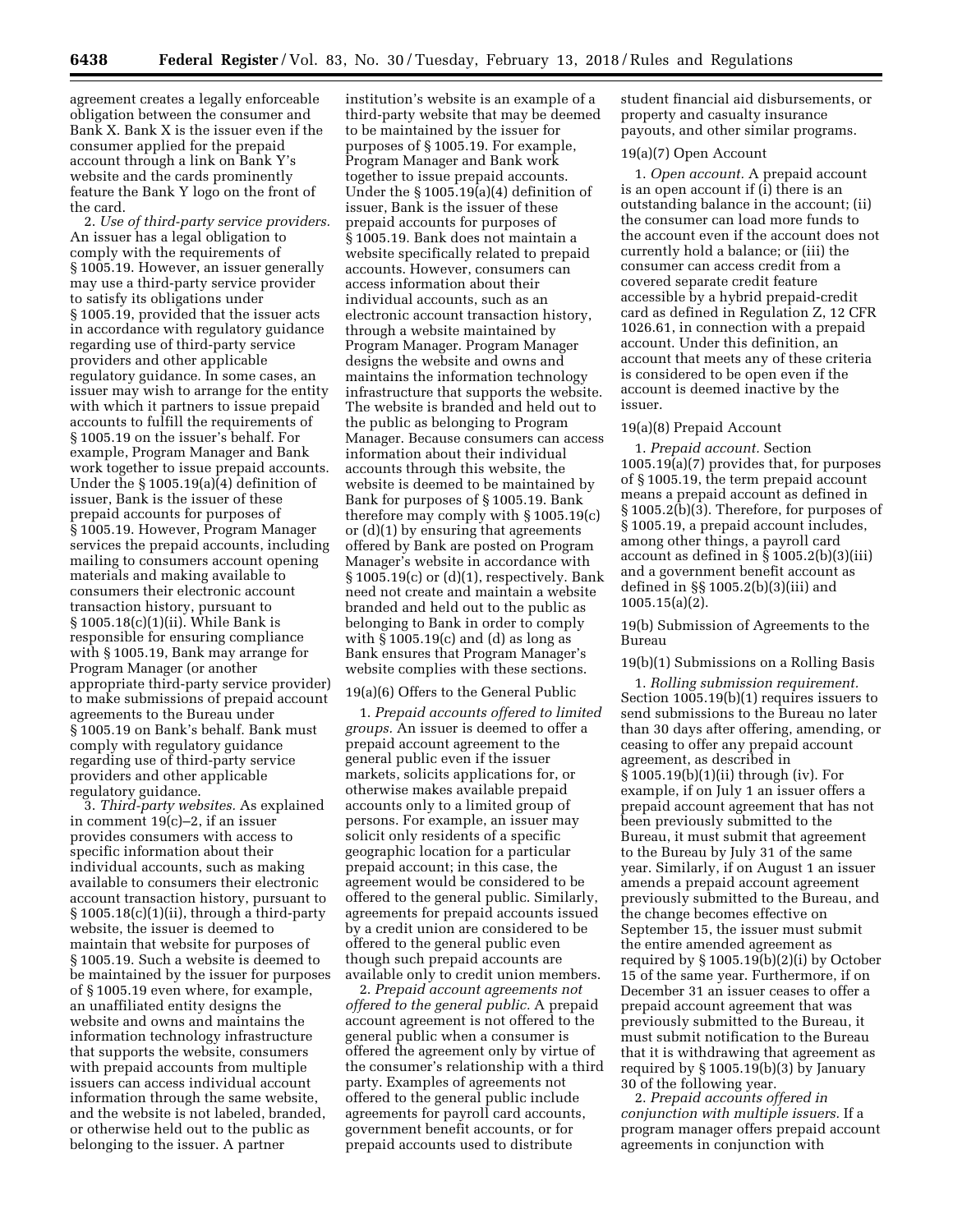multiple issuers, each issuer must submit its own agreement to the Bureau. Alternatively, each issuer may use the program manager to submit the agreement on its behalf, in accordance with comment  $19(a)(4)-2$ .

### 19(b)(2) Amended Agreements

1. *Change-in-terms notices not permissible.* Section 1005.19(b)(2)(i) requires that if an agreement previously submitted to the Bureau is amended, the issuer must submit the entire revised agreement to the Bureau. An issuer may not fulfill this requirement by submitting a change-in-terms or similar notice covering only the terms that have changed. Amendments must be integrated into the text of the agreement (or the optional addenda described in § 1005.19(b)(6)), not provided as separate riders.

2. *Updates to the list of names of other relevant parties to an agreement.*  Section 1005.19(b)(2)(ii) permits an issuer to delay making a submission to the Bureau regarding a change in the list of other relevant parties to a particular agreement until the earlier of such time as the issuer is otherwise submitting an amended agreement or changes to other identifying information about the issuer and its submitted agreements pursuant to § 1005.19(b)(1)(i); or May 1 of each year, for any updates to the list of names of other relevant parties that occurred between the issuer's last submission of relevant party information for that agreement and April 1 of that year. Section 1005.19(b)(2)(ii) thus ensures that the Bureau has a list of names of other relevant parties for all submitted agreements that is up-to-date as of April 1 of each year. The following examples illustrate these requirements:

i. An issuer first submits to the Bureau a payroll card agreement, along with a list of names of the other relevant parties (*i.e.,* employers) to that agreement, on May 1, 2019. On July 1, 2020, the issuer adds four new employers under the agreement. The issuer is not required to make a submission to the Bureau regarding the addition of other relevant parties to that agreement at that time.

ii. On January 1, 2020, a change to the payroll card agreement becomes effective reflecting a new feature and accompanying fee that the issuer has added to the program. The issuer is required, by January 31, 2020, to submit to the Bureau its entire revised agreement and an updated list of the names of other relevant parties to that agreement.

iii. If the issuer has not added any other employers to the agreement by April 1, 2020, the issuer is not required to submit to the Bureau an updated list of names of other relevant parties to that agreement, because the list it previously submitted to the Bureau remains current.

iv. If, however, on March 1, 2020, the issuer adds two new employers under the agreement but makes no other changes to the agreement, then as of April 1 there are new relevant parties to the agreement that the issuer has not submitted to the Bureau. The issuer is required, by May 1, 2020, to submit to the Bureau an updated list of names of other relevant parties to that agreement reflecting the two employers it added in March. Because the issuer has not made any other changes to the agreement since it was submitted in January, the issuer is not required to re-submit the agreement itself by May 1, 2020. \* \* \* \* \*

19(b)(6) Form and Content of Agreements Submitted to the Bureau

1. *Agreements currently in effect.*  Agreements submitted to the Bureau must contain the provisions of the agreement and fee information currently in effect. For example, on June 1, an issuer decides to decrease the out-ofnetwork ATM withdrawal fee associated with one of the agreements it offers. The change in that fee will become effective on August 1. The issuer must submit and post the amended agreement with the decreased out-of-network ATM withdrawal fee to the Bureau by August 31 as required by § 1005.19(b)(2)(i) and (c).

2. *Fee information variations do not constitute separate agreements.* Fee information that may vary from one consumer to another depending on the consumer's state of residence or other factors must be disclosed by setting forth all the possible variations. For example, an issuer offers a prepaid account with a monthly fee of \$4.95 or \$0 if the consumer regularly receives direct deposit to the prepaid account. The issuer must submit to the Bureau one agreement with fee information listing the possible monthly fees of \$4.95 or \$0 and including the explanation that the latter fee is dependent upon the consumer regularly receiving direct deposit.

3. *Integrated agreement requirement.*  Issuers may not submit provisions of the agreement or fee information in the form of change-in-terms notices or riders. The only addenda that may be submitted as part of an agreement are the optional fee information addenda described in § 1005.19(b)(6)(ii). Changes in provisions or fee information must be integrated into the body of the agreement or the optional fee

information addenda. For example, it would be impermissible for an issuer to submit to the Bureau an agreement in the form of a terms and conditions document on January 1 and subsequently submit a change-in-terms notice to indicate amendments to the previously submitted agreement. Instead, the issuer must submit a document that integrates the changes made by each of the change-in-terms notices into the body of the original terms and conditions document and the optional addenda displaying variations in fee information.

## **PART 1026—TRUTH IN LENDING (REGULATION Z)**

\* \* \* \* \*

■ 8. The authority citation for part 1026 continues to read as follows:

**Authority:** 12 U.S.C. 2601, 2603–2605, 2607, 2609, 2617, 3353, 5511, 5512, 5532, 5581; 15 U.S.C. 1601 *et seq.* 

## **Subpart G—Special Rules Applicable to Credit Card Accounts and Open-End Credit Offered to College Students**

■ 9. Amend § 1026.61 by revising paragraphs  $(a)(1)(iii)$ ,  $(a)(3)(ii)$ ,  $(a)(4)$ introductory text, (a)(4)(i), and (a)(5)(iii) to read as follows:

## **§ 1026.61 Hybrid prepaid-credit cards.**

- (a) \* \* \*
- (1) *\* \* \**

(iii) With respect to a credit feature structured as a negative balance on the asset feature of the prepaid account as described in paragraph (a)(3) of this section, a prepaid card is not a hybrid prepaid-credit card or a credit card for purposes of this regulation if the conditions set forth in paragraph (a)(4) of this section are met.

- \* \* \* \* \*
- (3) \* \* \* (ii) *Negative asset balances.*  Notwithstanding paragraph (a)(3)(i) of this section with regard to coverage under this regulation, structuring a hybrid prepaid-credit card to access credit through a negative balance on the asset feature violates paragraph (b) of this section. A prepaid account issuer can use a negative asset balance structure to extend credit on an asset feature of a prepaid account only if the prepaid card is not a hybrid prepaidcredit card with respect to that credit as

described in paragraph (a)(4) of this section. (4) *Exception for credit extended* 

*through a negative balance.* A prepaid card is not a hybrid prepaid-credit card with respect to credit extended through a negative balance on the asset feature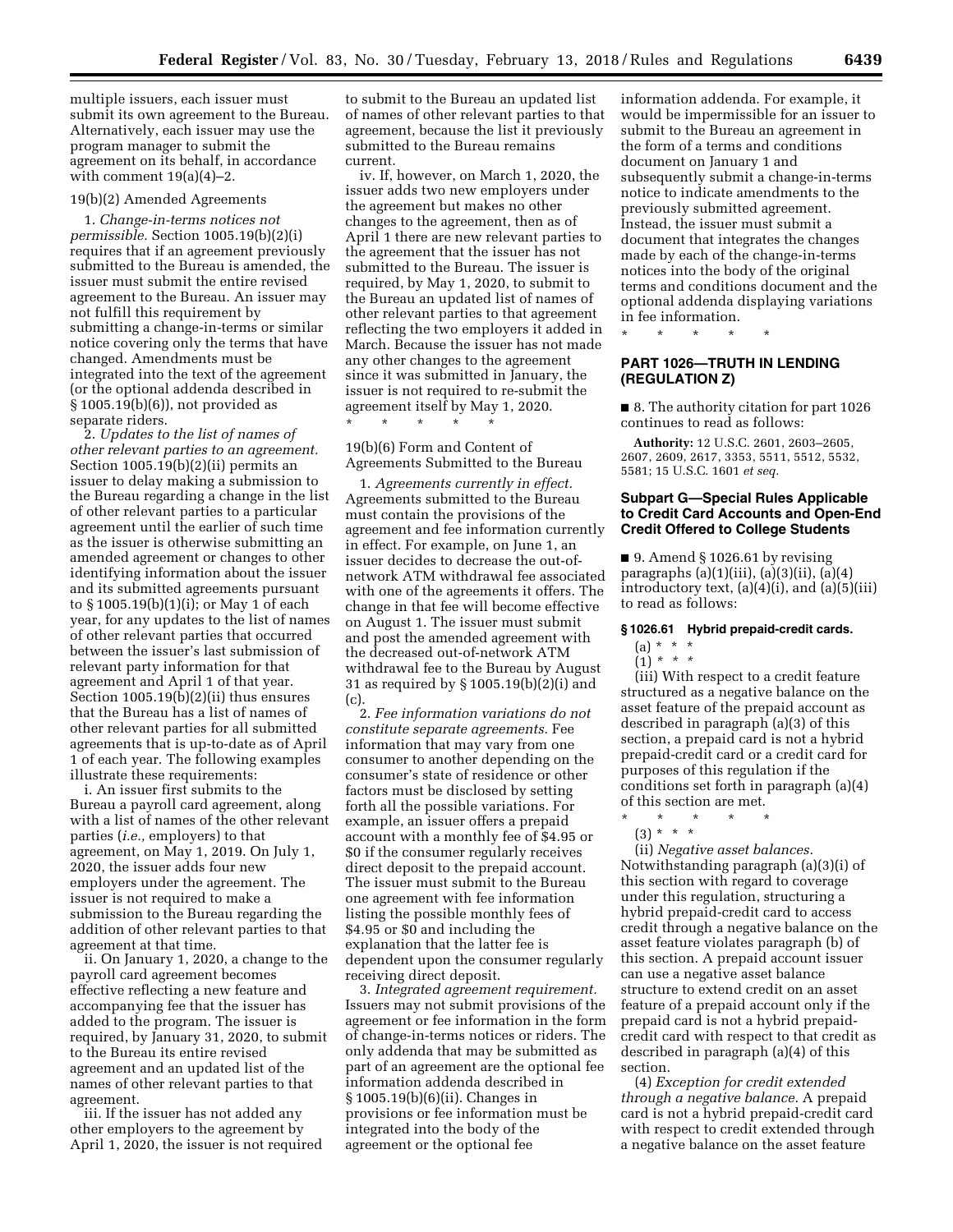of the prepaid account and is not a credit card for purposes of this regulation with respect to that credit where:

(i) The prepaid card cannot access credit from a covered separate credit feature as described in paragraph (a)(2)(i) of this section that is offered by a prepaid account issuer or its affiliate; and

- \* \* \* \* \*
	- (5) \* \* \*

(iii) *Business partner* means a person (other than the prepaid account issuer or its affiliates) that can extend credit through a separate credit feature where the person or its affiliate has an arrangement with a prepaid account issuer or its affiliate except as provided in paragraph (a)(5)(iii)(D) of this section.

(A) *Arrangement defined.* For purposes of paragraph (a)(5)(iii) of this section, a person that can extend credit through a separate credit feature or the person's affiliate has an arrangement with a prepaid account issuer or its affiliate if the circumstances in either paragraph  $(a)(5)(iii)(B)$  or  $(C)$  of this section are met.

(B) *Arrangement by agreement.* A person that can extend credit through a separate credit feature or its affiliate has an arrangement with a prepaid account issuer or its affiliate if the parties have an agreement that allows the prepaid card from time to time to draw, transfer, or authorize a draw or transfer of credit in the course of authorizing, settling, or otherwise completing transactions conducted with the card to obtain goods or services, obtain cash, or conduct person-to-person transfers.

(C) *Marketing arrangement.* A person that can extend credit through a separate credit feature or its affiliate has an arrangement with a prepaid account issuer or its affiliate if:

(*1*) The parties have a business, marketing, or promotional agreement or other arrangement which provides that prepaid accounts offered by the prepaid account issuer will be marketed to the customers of the person that can extend credit; or the separate credit feature offered by the person who can extend credit will be marketed to the holders of prepaid accounts offered by the prepaid account issuer (including any marketing to customers to encourage them to authorize the prepaid card to access the separate credit feature as described in paragraph (a)(5)(iii)(C)(*2*) of this section); and

(*2*) At the time of the marketing agreement or arrangement described in paragraph (a)(5)(iii)(C)(*1*) of this section, or at any time afterwards, the prepaid card from time to time can draw,

transfer, or authorize the draw or transfer of credit from the separate credit feature offered by the person that can extend credit in the course of authorizing, settling, or otherwise completing transactions conducted with the card to obtain goods or services, obtain cash, or conduct person-toperson transfers. This requirement is satisfied even if there is no specific agreement between the parties that the card can access the credit feature, as described in paragraph (a)(5)(iii)(B) of this section.

(D) *Exception for certain credit card account arrangements.* For purposes of paragraph (a)(5)(iii) of this section, a person that can extend credit through a credit card account is not a business partner of a prepaid account issuer with which it has an arrangement as defined in paragraphs (a)(5)(iii)(A) through (C) of this section with regard to such credit card account if all of the following conditions are met:

(*1*) The credit card account is a credit card account under an open-end (not home-secured) consumer credit plan that a consumer can access through a traditional credit card.

(*2*) The prepaid account issuer and the card issuer do not allow the prepaid card to draw, transfer, or authorize the draw or transfer of credit from the credit card account from time to time in the course of authorizing, settling, or otherwise completing transactions conducted with the card to obtain goods or services, obtain cash, or conduct person-to-person transfers, except where the prepaid account issuer or the card issuer has received from the consumer a written request that is separately signed or initialized to authorize the prepaid card to access the credit card account as described above. If the credit card account is linked to the prepaid account prior to April 1, 2019, or prior to the arrangement between the prepaid account issuer and the card issuer as described in paragraphs (a)(5)(iii)(A) through (C) of this section, the prepaid account issuer and the card issuer will be deemed to have satisfied this condition even if they have not received from the consumer a written request that is separately signed or initialized to authorize the prepaid card to access the credit card account as described in this paragraph.

(*3*) The prepaid account issuer and the card issuer do not condition the acquisition or retention of the prepaid account or the credit card account on whether a consumer authorizes the prepaid card to access the credit card account as described in paragraph (a)(5)(iii)(D)(*2*) of this section. If the credit card account is linked to the

prepaid account prior to April 1, 2019, this condition only applies to the retention of the prepaid account and the credit card account on or after April 1, 2019.

(*4*) The prepaid account issuer applies the same terms, conditions, or features to the prepaid account when a consumer authorizes linking the prepaid card to the credit card account as described in paragraph (a)(5)(iii)(D)(*2*) of this section as it applies to the consumer's prepaid account when the consumer does not authorize such a linkage. In addition, the prepaid account issuer applies the same fees to load funds from the credit card account that is linked to the prepaid account as described above as it charges for a comparable load on the consumer's prepaid account to access a credit feature offered by a person that is not the prepaid account issuer, its affiliate, or a person with which the prepaid account issuer has an arrangement as described in paragraphs (a)(5)(iii)(A) through (C) of this section.

(*5*) The card issuer applies the same specified terms and conditions to the credit card account when a consumer authorizes linking the prepaid card to the credit card account as described in paragraph (a)(5)(iii)(D)(*2*) of this section as it applies to the consumer's credit card account when the consumer does not authorize such a linkage. In addition, the card issuer applies the same specified terms and conditions to extensions of credit accessed by the prepaid card from the credit card account as it applies to extensions of credit accessed by the traditional credit card. For purposes of this paragraph, ''specified terms and conditions'' means the terms and conditions required to be disclosed under § 1026.6(b), any repayment terms and conditions, and the limits on liability for unauthorized credit transactions.

\* \* \* \* \*

■ 10. In supplement I to part 1026: ■ a. Under *Section 1026.4—Finance Charge,* revise *Paragraph 4(b)(11).*  ■ b. Under *Section 1026.6—Account-Opening Disclosures,* revise *Paragraph 6(b)(3)(iii)(D).* 

■ c. Under *Section 1026.52— Limitations on Fees,* revise *52(b)(2)(i) Fees That Exceed Dollar Amount Associated With Violation.* 

■ d. Under *Section 1026.61—Hybrid Prepaid-Credit Cards,* revise *61(a)(3) Prepaid Card Can Access Credit Extended Through a Negative Balance on the Asset Feature, 61(a)(4) Exception*  (including the heading), *Paragraph 61(a)(5)(iii),* and *61(b) Structure of*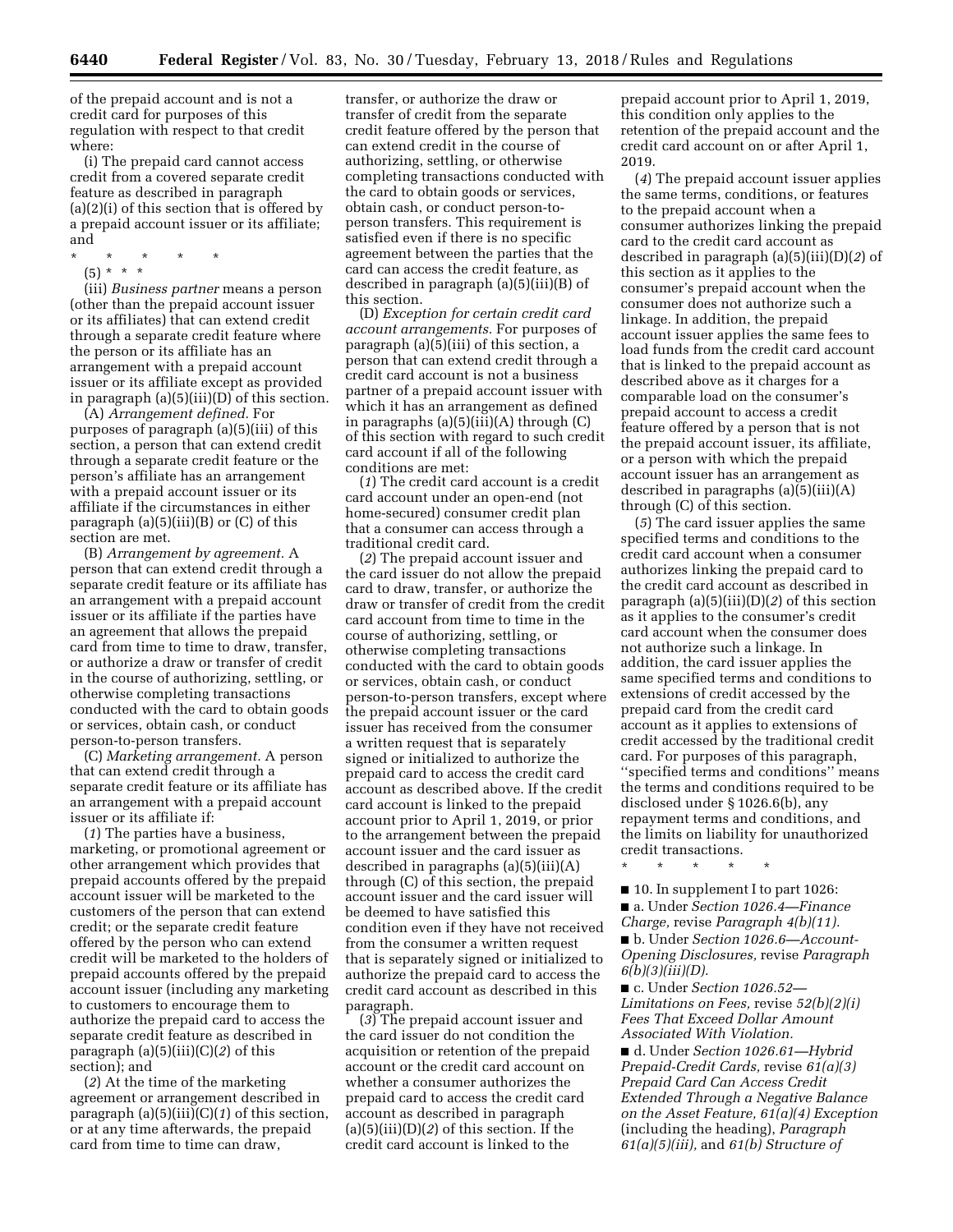*Credit Features Accessible by Hybrid Prepaid-Credit Cards.* 

The revisions read as follows:

## **Supplement I to Part 1026—Official Interpretations**

\* \* \* \* \*

\* \* \* \* \*

*Subpart A—General* 

*Section 1026.4—Finance Charge* 

\* \* \* \* \*

4(b) Examples of Finance Charges

# \* \* \* \* \*

# Paragraph 4(b)(11)

1. *Credit in connection with a prepaid card.* Section 1026.61 governs credit offered in connection with a prepaid card.

i. A separate credit feature that meets the conditions of  $\S 1026.61(a)(2)(i)$  is defined as a covered separate credit feature accessible by a hybrid prepaidcredit card. *See* § 1026.61(a)(2)(i) and comment 61(a)(2)–4. In this case, the hybrid prepaid-credit card can access both the covered separate credit feature and the asset feature of the prepaid account. The rules for classification of fees or charges as finance charges with respect to the covered separate credit feature are specified in § 1026.4(b)(11) and related commentary.

ii. If a prepaid card can access a noncovered separate credit feature as described in  $\S 1026.61(a)(2)(ii)$ , the card is not a hybrid prepaid-credit card with respect to that credit feature. In that case:

A. Section 1026.4(b)(11) and related commentary do not apply to fees or charges imposed on the non-covered separate credit feature; instead, the general rules set forth in § 1026.4 determine whether these fees or charges are finance charges; and

B. Fees or charges on the asset feature of the prepaid account are not finance charges under § 1026.4 with respect to the non-covered separate credit feature. See comment 61(a)(2)–5.iii for guidance on the applicability of this regulation in connection with non-covered credit features accessible by prepaid cards.

iii. If the prepaid card is not a hybrid prepaid-credit card with respect to credit extended through a negative balance on the asset feature of the prepaid account pursuant to § 1026.61(a)(4), with regard to that credit, fees charged on the asset feature of the prepaid account in accordance with § 1026.61(a)(4)(ii)(B) are not finance charges.

## Paragraph 4(b)(11)(i)

1. *Transaction fees imposed on the covered separate credit feature.*  Consistent with comment 4(a)–4, any transaction charge imposed on a cardholder by a card issuer on a covered separate credit feature accessible by a hybrid prepaid-credit card is a finance charge. Transaction charges that are imposed on the asset feature of a prepaid account are subject to § 1026.4(b)(11)(ii) and related commentary, instead of § 1026.4(b)(11)(i).

## Paragraph 4(b)(11)(ii)

1. *Fees or charges imposed on the asset feature of a prepaid account.* i. Under § 1026.4(b)(11)(ii), with regard to a covered separate credit feature and an asset feature of a prepaid account that are both accessible by a hybrid prepaidcredit card as defined § 1026.61, any fee or charge imposed on the asset feature of the prepaid account is a finance charge to the extent that the amount of the fee or charge exceeds comparable fees or charges imposed on prepaid accounts in the same prepaid account program that do not have a covered separate credit feature accessible by a hybrid prepaid-credit card. This comment provides guidance with respect to comparable fees under § 1026.4(b)(11)(ii) for the two types of credit extensions on a covered separate credit feature. *See* § 1026.61(a)(2)(i)(B) and comment 61(a)(2)–4.ii. Comment 4(b)(11)(ii)–1.ii provides guidance for credit extensions where the hybrid prepaid-credit card accesses credit from the covered separate credit feature in the course of authorizing, settling, or otherwise completing a transaction conducted with the card to obtain goods or services, obtain cash, or conduct person-to-person transfers. Comment 4(b)(11)(ii)–1.iii provides guidance for credit extensions where a consumer draws or transfers credit from the covered separate credit feature outside the course of a transaction conducted with the card to obtain goods or services, obtain cash, or conduct personto-person transfers.

ii. Where the hybrid prepaid-credit card accesses credit from a covered separate credit feature in the course of authorizing, settling, or otherwise completing a transaction conducted with the card to obtain goods or services, obtain cash, or conduct personto-person transfers, any per transaction fees imposed on the asset feature of prepaid accounts, including load and transfer fees, for such credit from the credit feature are comparable only to per transaction fees for each transaction to

access funds in the asset feature of a prepaid account that are imposed on prepaid accounts in the same prepaid account program that does not have such a credit feature. Per transaction fees for a transaction that is conducted to load or draw funds into a prepaid account from some other source are not comparable for purposes of  $§ 1026.4(b)(11)(ii)$ . To illustrate:

A. Assume a prepaid account issuer charges \$0.50 on prepaid accounts without a covered separate credit feature for each transaction that accesses funds in the asset feature of the prepaid accounts. Also, assume that the prepaid account issuer charges \$0.50 per transaction on the asset feature of prepaid accounts in the same prepaid program where the hybrid prepaidcredit card accesses credit from a covered separate credit feature in the course of a transaction. In this case, the \$0.50 per transaction fee imposed on the asset feature of the prepaid account with a covered separate credit feature is not a finance charge.

B. Assume same facts as in paragraph A above, except that assume the prepaid account issuer charges \$1.25 on the asset feature of a prepaid account for each transaction where the hybrid prepaid-credit card accesses credit from the covered separate credit feature in the course of the transaction. In this case, the additional \$0.75 is a finance charge.

C. Assume a prepaid account issuer charges \$0.50 on prepaid accounts without a covered separate credit feature for each transaction that accesses funds in the asset feature of the prepaid accounts. Assume also that the prepaid account issuer charges both a \$0.50 per transaction fee and a \$1.25 transfer fee on the asset feature of prepaid accounts in the same prepaid program where the hybrid prepaid-credit card accesses credit from a covered separate credit feature in the course of a transaction. In this case, both fees charged on a pertransaction basis for the credit transaction (*i.e.,* a combined fee of \$1.75 per transaction) must be compared to the \$0.50 per transaction fee to access funds in the asset feature of the prepaid account without a covered separate credit feature. Accordingly, the \$1.25 excess is a finance charge.

D. Assume same facts as in paragraph C above, except that assume the prepaid account issuer also charges a load fee of \$1.25 whenever funds are transferred or loaded from a separate asset account, such as from a deposit account via a debit card, in the course of a transaction on prepaid accounts without a covered separate credit feature, in addition to charging a \$0.50 per transaction fee. The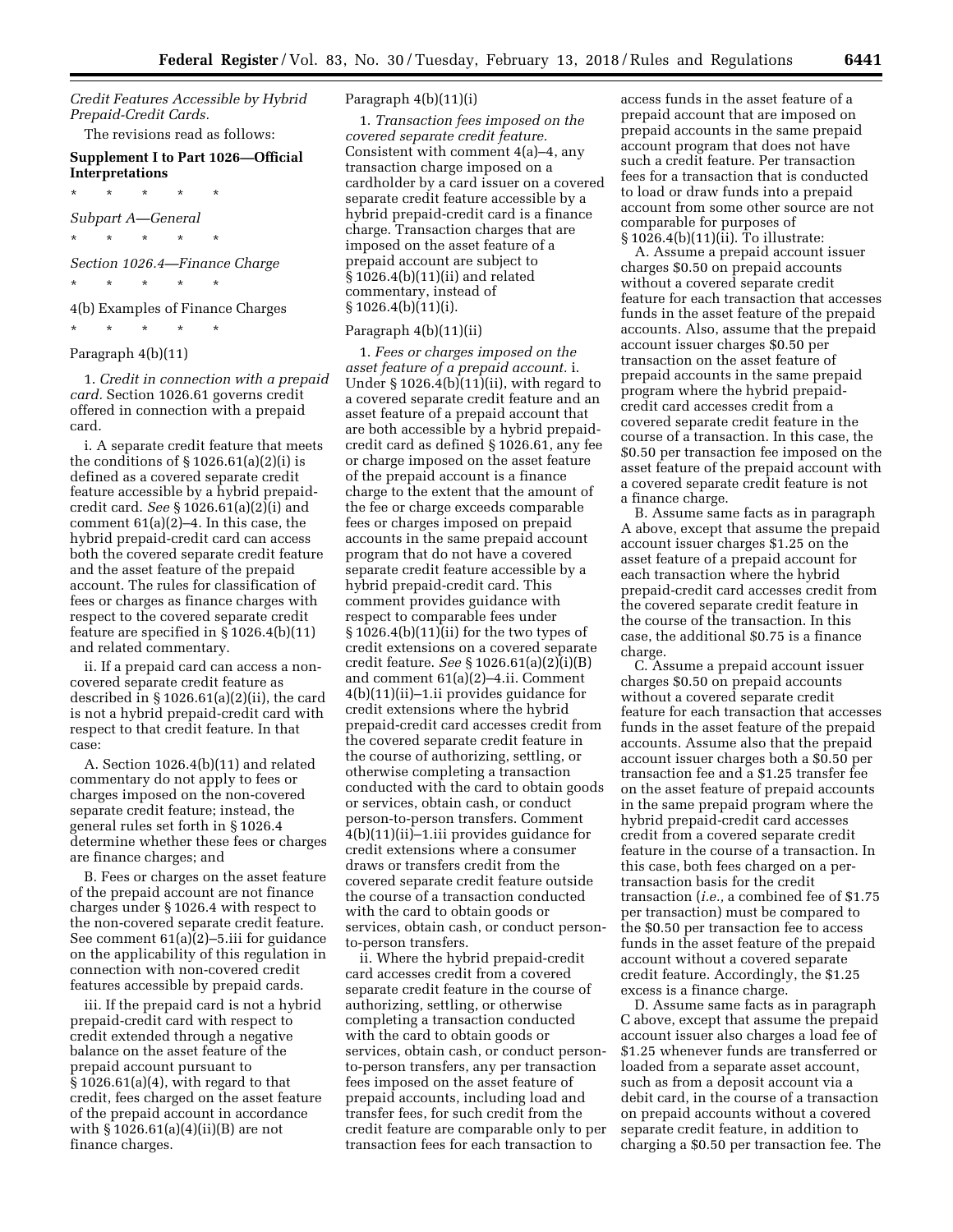\$1.25 excess in paragraph C is still a finance charge because load or transfer fees that are charged on the asset feature of prepaid account for credit from the covered separate credit feature are compared only to per transaction fees imposed for accessing funds in the asset feature of the prepaid account for prepaid accounts without such a credit feature. Per transaction fees for a transaction that is conducted to load or draw funds into a prepaid account from some other source are not comparable for purposes of § 1026.4(b)(11)(ii).

iii. A consumer may choose in a particular circumstance to draw or transfer credit from the covered separate credit feature outside the course of a transaction conducted with the card to obtain goods or services, obtain cash, or conduct person-to-person transfers. For example, a consumer may use the prepaid card at the prepaid account issuer's website to load funds from the covered separate credit feature outside the course of a transaction conducted with the card to obtain goods or services, obtain cash, or conduct personto-person transfers. *See*  § 1026.61(a)(2)(i)(B) and comment 61(a)(2)–4.ii. In these situations, load or transfer fees imposed for draws or transfers of credit from the covered separate credit feature outside the course of a transaction are compared only with fees, if any, to load funds as a direct deposit of salary from an employer or a direct deposit of government benefits that are charged on prepaid accounts without a covered separate credit feature. Fees imposed on prepaid accounts without a covered separate credit feature for a one-time load or transfer of funds from a separate asset account or from a non-covered separate credit feature are not comparable for purposes of  $§ 1026.4(b)(11)(i)$ . To illustrate:

A. Assume a prepaid account issuer charges a \$1.25 load fee to transfer funds from a non-covered separate credit feature, such as a non-covered separate credit card account, into prepaid accounts that do not have a covered separate credit feature and does not charge a fee for a direct deposit of salary from an employer or a direct deposit of government benefits on those prepaid accounts. Assume the prepaid account issuer charges \$1.25 on the asset feature of a prepaid account with a covered separate credit feature to load funds from the covered separate credit feature outside the course of a transaction. In this case, the \$1.25 fee imposed on the asset feature of the prepaid account with a covered separate credit feature is a finance charge because no fee is charged for a direct

deposit of salary from an employer or a direct deposit of government benefits on prepaid accounts without such a credit feature. Fees imposed on prepaid accounts without a covered separate credit feature for a one-time load or transfer of funds from a non-covered separate credit feature are not comparable for purposes of § 1026.4(b)(11)(ii).

B. Assume that a prepaid account issuer charges a \$1.25 load fee for a onetime transfer of funds from a separate asset account, such as from a deposit account via a debit card, to a prepaid account without a covered separate credit feature and does not charge a fee for a direct deposit of salary from an employer or a direct deposit of government benefits on those prepaid accounts. Assume the prepaid account issuer charges \$1.25 on the asset feature of a prepaid account with a covered separate credit feature to load funds from the covered separate credit feature outside the course of a transaction. In this case, the \$1.25 fee imposed on the asset feature of the prepaid account with a covered separate credit feature is a finance charge because no fee is charged for a direct deposit of salary from an employer or a direct deposit of government benefits on prepaid accounts without a covered separate credit feature. Fees imposed on prepaid accounts without a covered separate credit feature for a one-time load or transfer of funds from a separate asset account are not comparable for purposes of § 1026.4(b)(11)(ii).

2. *Relation to Regulation E.* See Regulation E, 12 CFR 1005.18(g), which only permits a financial institution to charge the same or higher fees on the asset feature of a prepaid account with a covered separate credit feature accessible by a hybrid prepaid-credit card than the amount of a comparable fee it charges on prepaid accounts in the same prepaid account program without such a credit feature. Under that provision, a financial institution cannot charge a lower fee on the asset feature of a prepaid account with a covered separate credit feature accessible by a hybrid prepaid-credit card than the amount of a comparable fee it charges on prepaid accounts without such a credit feature in the same prepaid account program.

\* \* \* \* \*

*Subpart B—Open-End Credit*  \* \* \* \* \*

*Section 1026.6—Account-Opening Disclosures* 

\* \* \* \* \*

6(b) Rules Affecting Open-End (Not Home-Secured) Plans

\* \* \* \* \*

6(b)(3) Disclosure of Charges Imposed as Part of Open-End (Not Home-Secured) Plans

\* \* \* \* \*

Paragraph 6(b)(3)(iii)

\* \* \* \* \*

## Paragraph 6(b)(3)(iii)(D)

1. *Fees imposed on the asset feature of the prepaid account in connection with a covered separate credit feature accessible by a hybrid prepaid-credit card.* Under § 1026.6(b)(3)(iii)(D), with regard to a covered separate credit feature and an asset feature on a prepaid account that are both accessible by a hybrid prepaid-credit card as defined in § 1026.61, a fee or charge imposed on the asset feature of the prepaid account is not a charge imposed as part of the plan under § 1026.6(b)(3) with respect to a covered separate credit feature to the extent that the amount of the fee or charge does not exceed comparable fees or charges imposed on prepaid accounts in the same prepaid account program that do not have a covered separate credit feature accessed by a hybrid prepaid-credit card. To illustrate:

i. Assume a prepaid account issuer charges a \$0.50 per transaction fee on an asset feature of the prepaid account for purchases when a hybrid prepaid-credit card accesses a covered separate credit feature in the course of authorizing, settling, or otherwise completing purchase transactions conducted with the card and a \$0.50 transaction fee for purchases that access funds in the asset feature of a prepaid account in the same program without such a credit feature. The \$0.50 fees are comparable fees and the \$0.50 fee for purchases when a hybrid prepaid-credit card accesses a covered separate credit feature in the course of authorizing, settling, or otherwise completing purchase transactions conducted with the card is not a charge imposed as part of the plan. However, if in this example, the prepaid account issuer imposes a \$1.25 per transaction fee on an asset feature of the prepaid account for purchases when a hybrid prepaid-credit card accesses a covered separate credit feature in the course of authorizing, settling, or otherwise completing purchase transactions conducted with the card, the \$0.75 excess is a charge imposed as part of the plan. This \$0.75 excess also is a finance charge under § 1026.4(b)(11)(ii).

ii. See comment 4(b)(11)(ii)–1 for additional illustrations of when a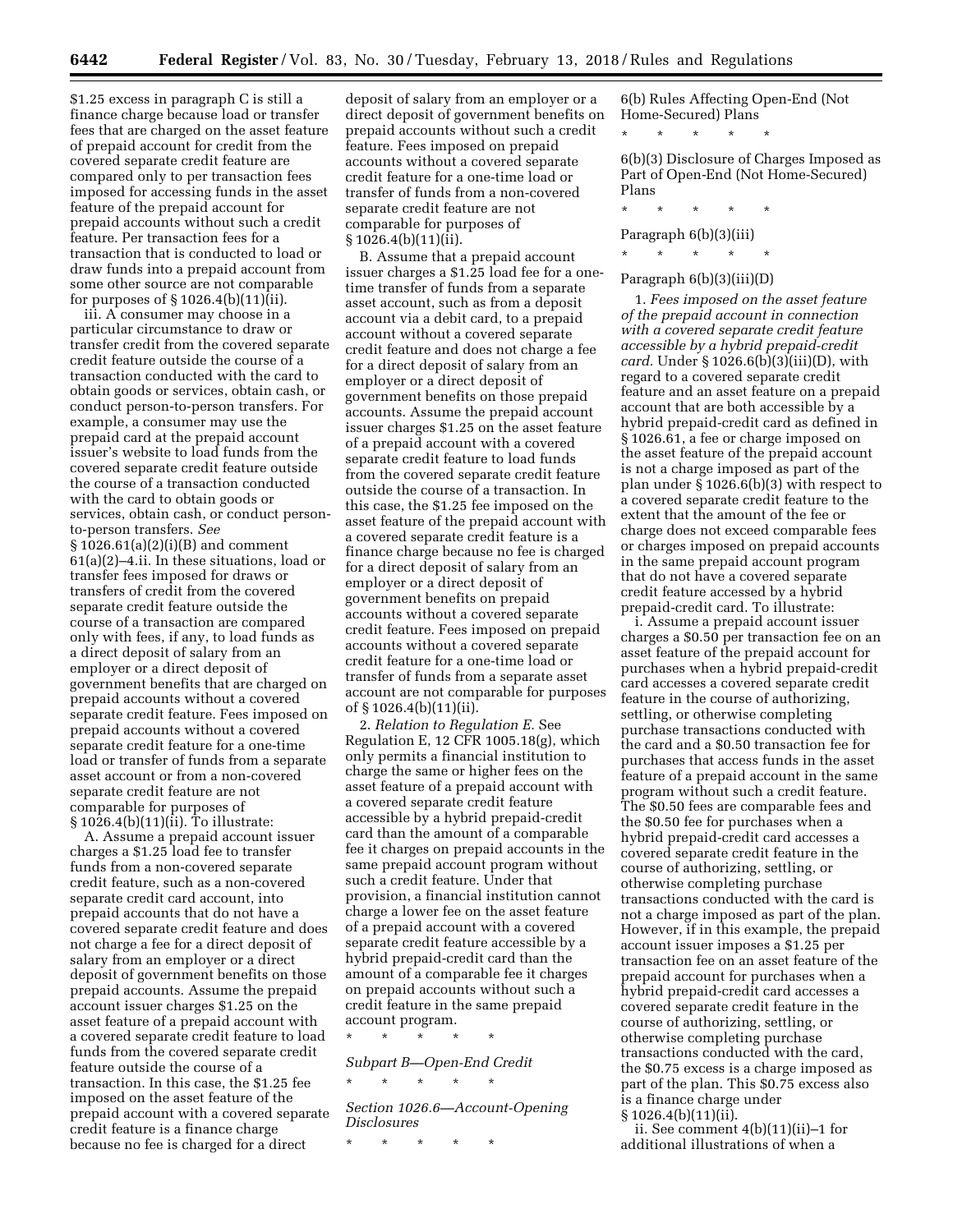prepaid account issuer is charging comparable per transaction fees or load or transfer fees on the prepaid account. \* \* \* \* \*

*Subpart G—Special Rules Applicable to Credit Card Accounts and Open-End Credit Offered to College Students* 

*Section 1026.52—Limitations on Fees* 

\* \* \* \* \*

52(b) Limitations on Penalty Fees

\* \* \* \* \*

\* \* \* \* \*

52(b)(2) Prohibited Fees \* \* \* \* \*

52(b)(2)(i) Fees That Exceed Dollar Amount Associated With Violation

1. *Late payment fees.* For purposes of § 1026.52(b)(2)(i), the dollar amount associated with a late payment is the amount of the required minimum periodic payment due immediately prior to assessment of the late payment fee. Thus,  $\S 1026.52(b)(2)(i)(A)$  prohibits a card issuer from imposing a late payment fee that exceeds the amount of that required minimum periodic payment. For example:

i. Assume that a \$15 required minimum periodic payment is due on September 25. The card issuer does not receive any payment on or before September 25. On September 26, the card issuer imposes a late payment fee. For purposes of  $\S 1026.52(b)(2)(i)$ , the dollar amount associated with the late payment is the amount of the required minimum periodic payment due on September 25 (\$15). Thus, under  $§ 1026.52(b)(2)(i)(A)$ , the amount of that fee cannot exceed \$15 (even if a higher fee would be permitted under  $§ 1026.52(b)(1)$ .

ii. Same facts as above except that, on September 25, the card issuer receives a \$10 payment. No further payments are received. On September 26, the card issuer imposes a late payment fee. For purposes of  $\S 1026.52(b)(2)(i)$ , the dollar amount associated with the late payment is the full amount of the required minimum periodic payment due on September 25 (\$15), rather than the unpaid portion of that payment (\$5). Thus, under § 1026.52(b)(2)(i)(A), the amount of the late payment fee cannot exceed \$15 (even if a higher fee would be permitted under § 1026.52(b)(1)).

iii. Assume that a \$15 required minimum periodic payment is due on October 28 and the billing cycle for the account closes on October 31. The card issuer does not receive any payment on or before November 3. On November 3, the card issuer determines that the

required minimum periodic payment due on November 28 is \$50. On November 5, the card issuer imposes a late payment fee. For purposes of  $§ 1026.52(b)(2)(i)$ , the dollar amount associated with the late payment is the amount of the required minimum periodic payment due on October 28 (\$15), rather than the amount of the required minimum periodic payment due on November 28 (\$50). Thus, under  $\S 1026.52(b)(2)(i)(A)$ , the amount of that fee cannot exceed \$15 (even if a higher fee would be permitted under § 1026.52(b)(1)).

2. *Returned payment fees.* For purposes of § 1026.52(b)(2)(i), the dollar amount associated with a returned payment is the amount of the required minimum periodic payment due immediately prior to the date on which the payment is returned to the card issuer. Thus, § 1026.52(b)(2)(i)(A) prohibits a card issuer from imposing a returned payment fee that exceeds the amount of that required minimum periodic payment. However, if a payment has been returned and is submitted again for payment by the card issuer, there is no additional dollar amount associated with a subsequent return of that payment and  $\S 1026.52(b)(2)(i)(B)$  prohibits the card issuer from imposing an additional returned payment fee. For example:

i. Assume that the billing cycles for an account begin on the first day of the month and end on the last day of the month and that the payment due date is the twenty-fifth day of the month. A minimum payment of \$15 is due on March 25. The card issuer receives a check for \$100 on March 23, which is returned to the card issuer for insufficient funds on March 26. For purposes of  $\S 1026.52(b)(2)(i)$ , the dollar amount associated with the returned payment is the amount of the required minimum periodic payment due on March 25 (\$15). Thus,  $§ 1026.52(b)(2)(i)(A)$  prohibits the card issuer from imposing a returned payment fee that exceeds \$15 (even if a higher fee would be permitted under § 1026.52(b)(1)). Furthermore, § 1026.52(b)(2)(ii) prohibits the card issuer from assessing both a late payment fee and a returned payment fee in these circumstances. *See* comment 52(b)(2)(ii)–1.

ii. Same facts as above except that the card issuer receives the \$100 check on March 31 and the check is returned for insufficient funds on April 2. The minimum payment due on April 25 is \$30. For purposes of § 1026.52(b)(2)(i), the dollar amount associated with the returned payment is the amount of the required minimum periodic payment

due on March 25 (\$15), rather than the amount of the required minimum periodic payment due on April 25 (\$30). Thus,  $\S 1026.52(b)(2)(i)(A)$  prohibits the card issuer from imposing a returned payment fee that exceeds \$15 (even if a higher fee would be permitted under § 1026.52(b)(1)). Furthermore, § 1026.52(b)(2)(ii) prohibits the card issuer from assessing both a late payment fee and a returned payment fee in these circumstances. *See* comment 52(b)(2)(ii)–1.

iii. Same facts as paragraph i above except that, on March 28, the card issuer presents the \$100 check for payment a second time. On April 1, the check is again returned for insufficient funds. Section 1026.52(b)(2)(i)(B) prohibits the card issuer from imposing a returned payment fee based on the return of the payment on April 1.

iv. Assume that the billing cycles for an account begin on the first day of the month and end on the last day of the month and that the payment due date is the twenty-fifth day of the month. A minimum payment of \$15 is due on August 25. The card issuer receives a check for \$15 on August 23, which is not returned. The card issuer receives a check for \$50 on September 5, which is returned to the card issuer for insufficient funds on September 7. Section 1026.52(b)(2)(i)(B) does not prohibit the card issuer from imposing a returned payment fee in these circumstances. Instead, for purposes of § 1026.52(b)(2)(i), the dollar amount associated with the returned payment is the amount of the required minimum periodic payment due on August 25  $($15)$ . Thus,  $$1026.52(b)(2)(i)(A)$ prohibits the card issuer from imposing a returned payment fee that exceeds \$15 (even if a higher fee would be permitted under § 1026.52(b)(1)).

3. *Over-the-limit fees.* For purposes of § 1026.52(b)(2)(i), the dollar amount associated with extensions of credit in excess of the credit limit for an account is the total amount of credit extended by the card issuer in excess of the credit limit during the billing cycle in which the over-the-limit fee is imposed. Thus,  $\S 1026.52(b)(2)(i)(A)$  prohibits a card issuer from imposing an over-the-limit fee that exceeds that amount. Nothing in § 1026.52(b) permits a card issuer to impose an over-the-limit fee if imposition of the fee is inconsistent with § 1026.56. The following examples illustrate the application of § 1026.52(b)(2)(i)(A) to over-the-limit fees:

i. Assume that the billing cycles for a credit card account with a credit limit of \$5,000 begin on the first day of the month and end on the last day of the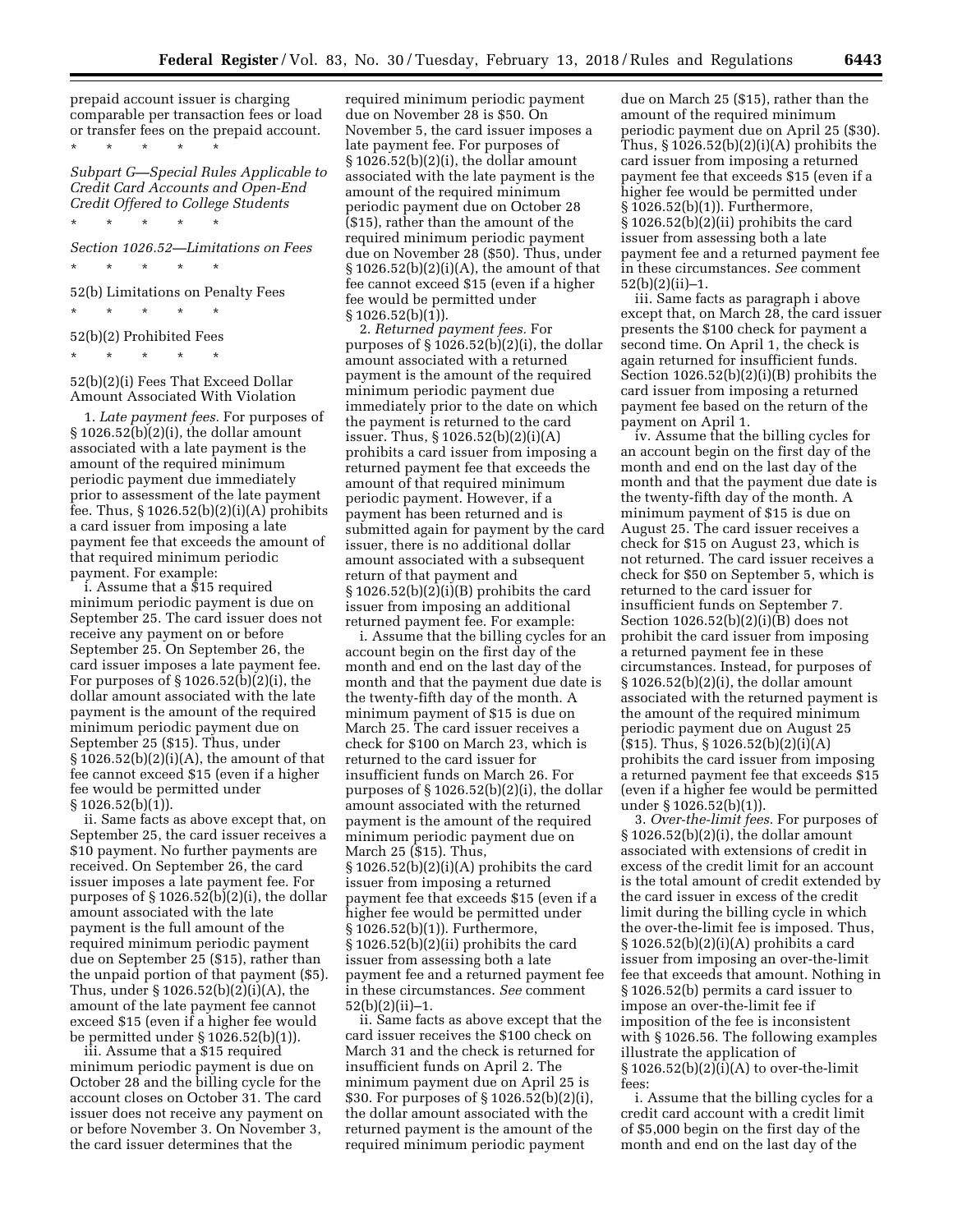month. Assume also that, consistent with § 1026.56, the consumer has affirmatively consented to the payment of transactions that exceed the credit limit. On March 1, the account has a \$4,950 balance. On March 6, a \$60 transaction is charged to the account, increasing the balance to \$5,010. On March 25, a \$5 transaction is charged to the account, increasing the balance to \$5,015. On the last day of the billing cycle (March 31), the card issuer imposes an over-the-limit fee. For purposes of § 1026.52(b)(2)(i), the dollar amount associated with the extensions of credit in excess of the credit limit is the total amount of credit extended by the card issuer in excess of the credit limit during the March billing cycle (\$15). Thus, § 1026.52(b)(2)(i)(A) prohibits the card issuer from imposing an over-the-limit fee that exceeds \$15 (even if a higher fee would be permitted under § 1026.52(b)(1)).

ii. Same facts as above except that, on March 26, the card issuer receives a payment of \$20, reducing the balance below the credit limit to \$4,995. Nevertheless, for purposes of § 1026.52(b)(2)(i), the dollar amount associated with the extensions of credit in excess of the credit limit is the total amount of credit extended by the card issuer in excess of the credit limit during the March billing cycle (\$15). Thus, consistent with § 1026.52(b)(2)(i)(A), the card issuer may impose an over-the-limit fee of \$15.

4. *Declined access check fees.* For purposes of  $\S 1026.52(b)(2)(i)$ , the dollar amount associated with declining payment on a check that accesses a credit card account is the amount of the check. Thus, when a check that accesses a credit card account is declined, § 1026.52(b)(2)(i)(A) prohibits a card issuer from imposing a fee that exceeds the amount of that check. For example, assume that a check that accesses a credit card account is used as payment for a \$50 transaction, but payment on the check is declined by the card issuer because the transaction would have exceeded the credit limit for the account. For purposes of  $§ 1026.52(b)(2)(i)$ , the dollar amount associated with the declined check is the amount of the check (\$50). Thus, § 1026.52(b)(2)(i)(A) prohibits the card issuer from imposing a fee that exceeds \$50. However, the amount of this fee must also comply with § 1026.52(b)(1)(i) or (b)(1)(ii).

5. *Inactivity fees.* Section 1026.52(b)(2)(i)(B)(*2*) prohibits a card issuer from imposing a fee with respect to a credit card account under an openend (not home-secured) consumer credit plan based on inactivity on that account

(including the consumer's failure to use the account for a particular number or dollar amount of transactions or a particular type of transaction). For example, § 1026.52(b)(2)(i)(B)(*2*) prohibits a card issuer from imposing a \$50 fee when a credit card account under an open-end (not home-secured) consumer credit plan is not used for at least \$2,000 in purchases over the course of a year. Similarly, § 1026.52(b)(2)(i)(B)(*2*) prohibits a card issuer from imposing a \$50 annual fee on all accounts of a particular type but waiving the fee on any account that is used for at least \$2,000 in purchases over the course of a year if the card issuer promotes the waiver or rebate of the annual fee for purposes of § 1026.55(e). However, if the card issuer does not promote the waiver or rebate of the annual fee for purposes of § 1026.55(e), § 1026.52(b)(2)(i)(B)(*2*) does not prohibit a card issuer from considering account activity along with other factors when deciding whether to waive or rebate annual fees on individual accounts (such as in response to a consumer's request).

6. *Closed account fees.* Section 1026.52(b)(2)(i)(B)(*3*) prohibits a card issuer from imposing a fee based on the closure or termination of an account. For example, § 1026.52(b)(2)(i)(B)(*3*) prohibits a card issuer from:

i. Imposing a one-time fee to consumers who close their accounts.

ii. Imposing a periodic fee (such as an annual fee, a monthly maintenance fee, or a closed account fee) after an account is closed or terminated if that fee was not imposed prior to closure or termination. This prohibition applies even if the fee was disclosed prior to closure or termination. *See also*  comment  $55(d)-1$ .

iii. Increasing a periodic fee (such as an annual fee or a monthly maintenance fee) after an account is closed or terminated. However, a card issuer is not prohibited from continuing to impose a periodic fee that was imposed before the account was closed or terminated.

7. *Declined transaction fees.* Section 1026.52(b)(2)(i)(B)(*1*) states that card issuers must not impose a fee when there is no dollar amount associated with the violation, such as for transactions that the card issuer declines to authorize. With regard to a covered separate credit feature and an asset feature on a prepaid account that are both accessible by a hybrid prepaidcredit card as defined in § 1026.61 where the credit feature is a credit card account under an open-end (not homesecured) consumer credit plan, § 1026.52(b)(2)(i)(B)(*1*) prohibits a card

issuer from imposing declined transaction fees in connection with the credit feature, regardless of whether the declined transaction fee is imposed on the credit feature or on the asset feature of the prepaid account. For example, if the prepaid card attempts to access credit from the covered separate credit feature accessible by the hybrid prepaidcredit card and the transaction is declined, § 1026.52(b)(2)(i)(B)(*1*) prohibits the card issuer from imposing a declined transaction fee, regardless of whether the fee is imposed on the credit feature or on the asset feature of the prepaid account. Fees imposed for declining a transaction that would have only accessed the asset feature of the prepaid account and would not have accessed the covered separate credit feature accessible by the hybrid prepaidcredit are not covered by § 1026.52(b)(2)(i)(B)(*1*).

\* \* \* \* \*

*Section 1026.61—Hybrid Prepaid-Credit Cards* 

61(a) Hybrid Prepaid-Credit Card

\* \* \* \* \*

61(a)(3) Prepaid Card Can Access Credit Extended Through a Negative Balance on the Asset Feature

## 61(a)(3)(i) In General

1. *Credit accessed on an asset feature of a prepaid account.* i. See comment  $2(a)(14)-3$  for examples of when transactions authorized or paid on the asset feature of a prepaid account meet the definition of credit under § 1026.2(a)(14).

ii. Except as provided in § 1026.61(a)(4), a prepaid card would trigger coverage as a hybrid prepaidcredit card if it is a single device that can be used from time to time to access credit that can be extended through a negative balance on the asset feature of the prepaid account. (However, unless the credit extended through a negative balance on the asset feature of the prepaid account meets the requirements of § 1026.61(a)(4), such a product structure would violate the rules under § 1026.61(b).) A credit extension through a negative balance on the asset feature of a prepaid account can occur during the authorization phase of the transaction as discussed in comment 61(a)(3)(i)–1.iii or in later periods up to the settlement of the transaction, as discussed in comment 61(a)(3)(i)–1.iv.

iii. The following example illustrates transactions where a credit extension occurs during the course of authorizing a transaction.

A. A transaction initiated using a prepaid card when there are insufficient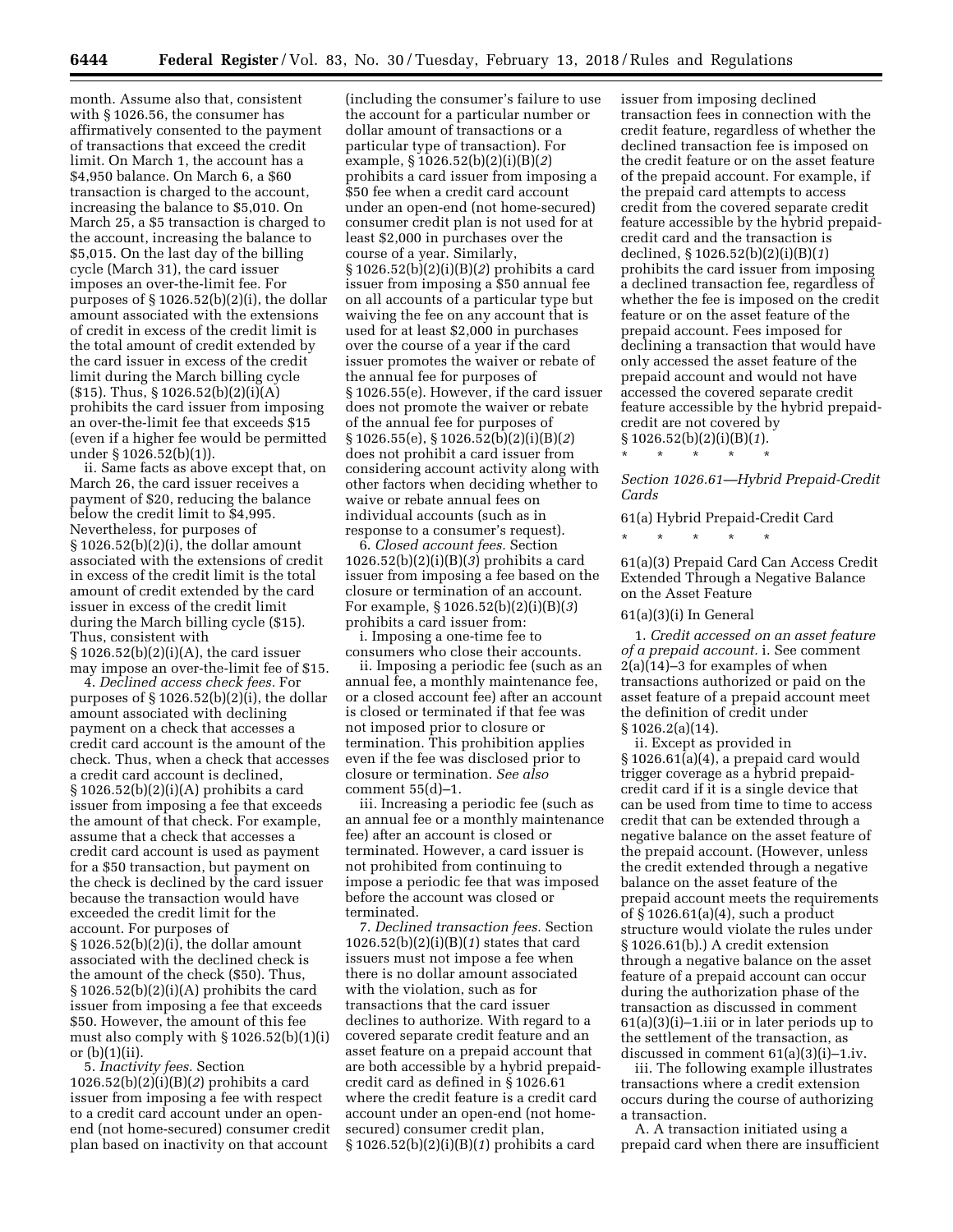or unavailable funds in the asset feature of the prepaid account at the time the transaction is initiated and credit is extended through a negative balance on the asset feature of the prepaid account when the transaction is authorized.

iv. The following examples illustrate transactions where a credit extension occurs at settlement.

A. Transactions that occur when there are sufficient or available funds in the asset feature of the prepaid account at the time of authorization to cover the amount of the transaction but where the consumer does not have sufficient or available funds in the asset feature to cover the transaction at the time of settlement. Credit is extended through a negative balance on the asset feature at settlement to pay those transactions.

B. Transactions that settle even though they were not authorized in advance where credit is extended through a negative balance on the asset feature at settlement to pay those transactions.

## 61(a)(3)(ii) Negative Asset Balances

1. *Credit extended on the asset feature of the prepaid account.* Section 1026.61(a)(3)(i) determines whether a prepaid card triggers coverage as a hybrid prepaid-credit card under § 1026.61(a), and thus, whether a prepaid account issuer is a card issuer under § 1026.2(a)(7) subject to this regulation, including § 1026.61(b). However, § 1026.61(b) requires that any credit feature accessible by a hybrid prepaid-credit card must be structured as a separate credit feature using either a credit subaccount of the prepaid account or a separate credit account. Unless § 1026.61(a)(4) applies, a card issuer would violate § 1026.61(b) if it structures a credit feature as a negative balance on the asset feature of the prepaid account. A prepaid account issuer can use a negative asset balance structure to extend credit on a prepaid account if the prepaid card is not a hybrid prepaid-credit card with respect to that credit as described in § 1026.61(a)(4).

61(a)(4) Exception for Credit Extended Through a Negative Balance

1. *Prepaid card that is not a hybrid prepaid-credit card.* i. A prepaid card that is not a hybrid prepaid-credit card as described in  $\S 1026.61(a)(4)$  with respect to credit extended through a negative balance on the asset feature of the prepaid account is not a credit card under this regulation with respect to that credit. A prepaid card is not a hybrid prepaid-credit card with respect to credit extended through a negative

balance on the asset feature of the prepaid account if:

A. The card cannot access credit from a covered separate credit feature under  $§ 1026.61(a)(2)(i)$  that is offered by the prepaid account issuer or its affiliate, though it is permissible for it to access credit from a covered separate credit feature offered by a business partner or from a non-covered separate credit feature as described under § 1026.61(a)(2)(ii); and

B. The card can only access credit extended through a negative balance on the asset feature of the prepaid account in accordance with both the conditions set forth in § 1026.61(a)(4)(ii)(A) and (B).

ii. If the conditions of  $\S 1026.61(a)(4)$ are met and the prepaid card can access credit from a covered separate credit feature as defined in  $\S 1026.61(a)(2)(i)$ that is offered by a business partner, the prepaid card is a hybrid prepaid-credit card with respect to the covered separate credit feature pursuant to § 1026.61(a)(2)(i) but is not a hybrid prepaid-credit card with respect to credit extended by a prepaid account issuer through a negative balance on the asset feature of the prepaid account that meets the conditions of § 1026.61(a)(4) or with respect to any non-covered separate credit feature pursuant to § 1026.61(a)(2)(ii). If the conditions of § 1026.61(a)(4) are met and the prepaid card cannot access credit from any covered separate credit feature as defined in  $\S 1026.61(a)(2)(i)$ , the prepaid card is not a hybrid prepaid-credit card with respect to credit extended by a prepaid account issuer through a negative balance on the asset feature of the prepaid account that meets the conditions of  $\S 1026.61(a)(4)$  or with respect to any non-covered separate credit feature pursuant to § 1026.61(a)(2)(ii).

iii. Below is an example of when a prepaid card is not a hybrid prepaidcredit card with respect to credit extended through a negative balance on the asset feature of the prepaid account because the conditions set forth in § 1026.61(a)(4) have been met.

A. The prepaid card can only access credit extended through a negative balance on the asset feature of the prepaid account in accordance with both the conditions set forth in § 1026.61(a)(4)(ii)(A) and (B). The card can access credit from a non-covered separate credit feature as defined in § 1026.61(a)(2)(ii) and from a covered separate credit feature as defined in § 1026.61(a)(2)(i) offered by a business partner, but cannot access credit for a covered separate credit feature that is offered by a prepaid account issuer or its affiliate.

iv. Below is an example of when a prepaid card is a hybrid prepaid-credit card with respect to credit extended through a negative balance on the asset feature of the prepaid account because the conditions set forth in § 1026.61(a)(4) have not been met.

A. When there are insufficient or unavailable funds in the asset feature of the prepaid account at the time a transaction is initiated, the card can be used to draw, transfer, or authorize the draw or transfer of credit from a covered separate credit feature offered by the prepaid account issuer or its affiliate during the authorization phase to complete the transaction so that credit is not extended on the asset feature of the prepaid account. The exception in § 1026.61(a)(4) does not apply because the prepaid card can be used to draw, transfer, or authorize the draw or transfer of credit from a covered separate credit feature defined in  $§ 1026.61(a)(2)(i)$  that is offered by the prepaid account issuer or its affiliate. The card is a hybrid prepaid-credit card with respect to credit extended through a negative balance on the asset feature of the prepaid account pursuant to § 1026.61(a)(3) and with respect to the covered separate credit feature pursuant to § 1026.61(a)(2)(i). In that case, a card issuer has violated § 1026.61(b) because it has structured the credit feature as a negative balance on the asset feature of the prepaid account. *See*  § 1026.61(a)(3)(ii) and (b).

v. In the case where a prepaid card is not a hybrid prepaid-credit card with respect to credit extended through a negative balance on the asset feature of the prepaid account because the conditions set forth in § 1026.61(a)(4) are met:

A. The prepaid account issuer is not a card issuer under § 1026.2(a)(7) with respect to the prepaid card when it accesses credit extended through the negative balance on the asset feature of the prepaid account. The prepaid account issuer also is not a creditor under § 1026.2(a)(17)(iii) or (iv) because it is not a card issuer under § 1026.2(a)(7) with respect to the prepaid card when it accesses credit extended through the negative balance on the asset feature of the prepaid account. The prepaid account issuer also is not a creditor under § 1026.2(a)(17)(i) with respect to credit extended through the negative balance on the asset feature of the prepaid account as a result of imposing fees on the prepaid account because those fees are not finance charges with respect to that credit. *See* comment 4(b)(11)–1.iii.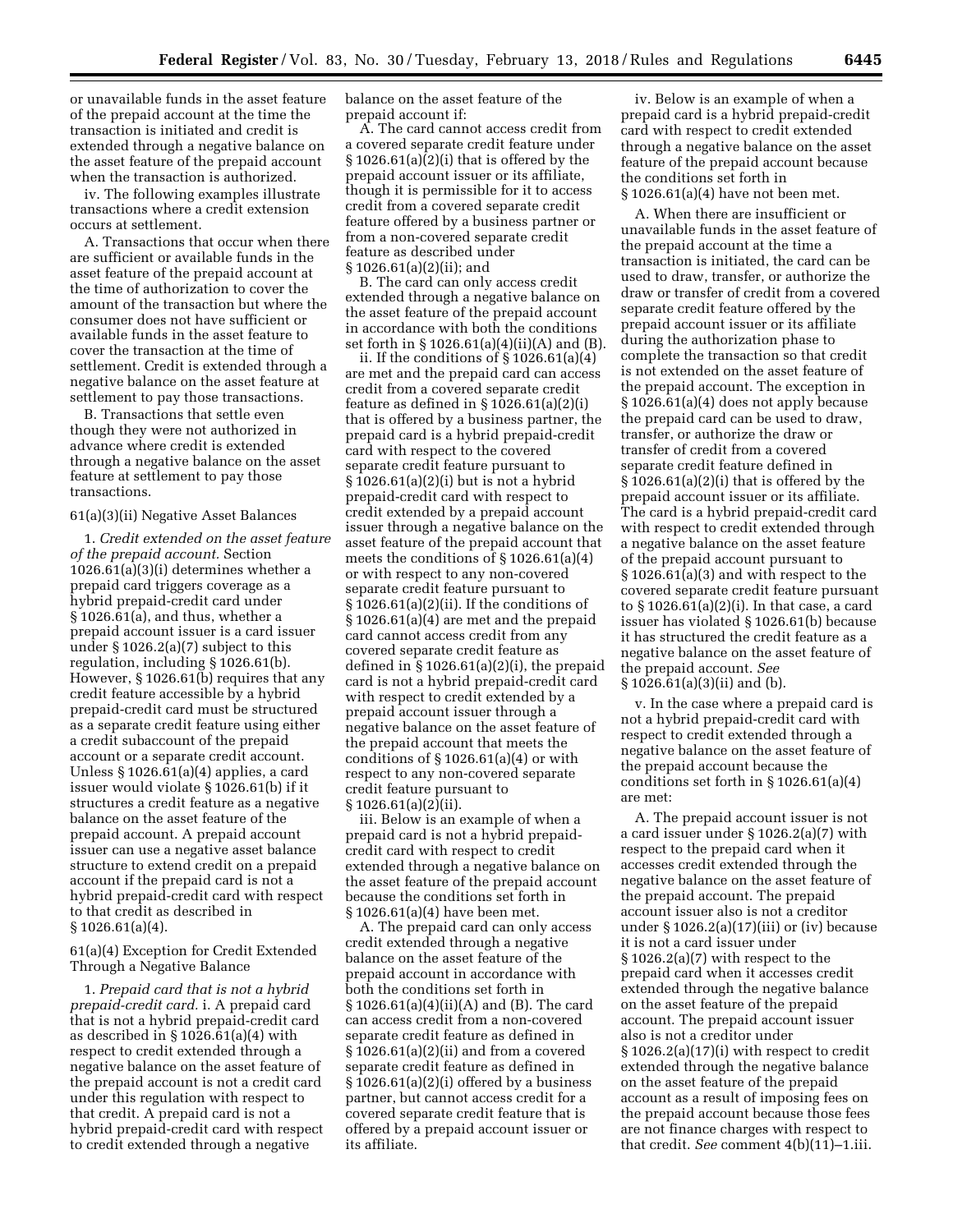# Paragraph 61(a)(4)(ii)

## Paragraph 61(a)(4)(ii)(A)

1. *Authorization not required for every transaction.* The prepaid account issuer is not required to receive an authorization request for each transaction to comply with § 1026.61(a)(4)(ii)(A). Nonetheless, the prepaid account issuer generally must establish an authorization policy as described in § 1026.61(a)(4)(ii)(A) and have reasonable practices in place to comply with its established policy with respect to the authorization requests it receives. In that case, a prepaid account issuer is deemed to satisfy  $§ 1026.61(a)(4)(ii)(A)$  even if a negative balance results on the prepaid account when a transaction is settled.

2. *Provisional credit.* A prepaid account issuer may still satisfy the requirements set forth in § 1026.61(a)(4)(ii)(A) even if a negative balance results on the asset feature of the prepaid account because the prepaid account issuer debits the amount of any provisional credit that was previously granted on the prepaid account as specified in Regulation E, 12 CFR 1005.11, so long as the prepaid account issuer otherwise complies with the conditions set forth in § 1026.61(a)(4). For example, under § 1026.61(a)(4), a prepaid account issuer may not impose a fee or charge enumerated under  $§ 1026.61(a)(4)(ii)(B)$  with respect to this negative balance.

3. *Delayed load cushion.* i. *Incoming fund transfers.* For purposes of § 1026.61(a)(4)(ii)(A)(*2*), cases where the prepaid account issuer has received an instruction or confirmation for an incoming electronic fund transfer originated from a separate asset account to load funds to the prepaid account include a direct deposit of salary from an employer and a direct deposit of government benefits.

ii. *Consumer requests.* For purposes of § 1026.61(a)(4)(ii)(A)(*2*), cases where the prepaid account issuer has received a request from the consumer to load funds to the prepaid account from a separate asset account include where the consumer, in the course of a transaction, requests a load from a deposit account or uses a debit card to cover the amount of the transaction if there are insufficient funds in the asset feature of the prepaid account to pay for the transaction.

4. *Permitted authorization circumstances are not mutually exclusive.* The two circumstances set forth in § 1026.61(a)(4)(ii)(A)(*1*) and (*2*) are not mutually exclusive. For example, assume a prepaid account issuer has adopted the \$10 cushion

described in § 1026.61(a)(4)(ii)(A)(*1*), and the delayed load cushion described in § 1026.61(a)(4)(ii)(A)(*2*). Also, assume the prepaid account issuer has received an instruction or confirmation for an incoming electronic fund transfer originated from a separate asset account to load funds to the prepaid account but the prepaid account issuer has not received the funds from the separate asset account. In this case, a prepaid account issuer satisfies § 1026.61(a)(4)(ii)(A) if the amount of a transaction at authorization will not cause the prepaid account balance to become negative at the time of the authorization by more than the requested load amount plus the \$10 cushion.

## Paragraph 61(a)(4)(ii)(B)

1. *Different terms on different prepaid account programs.* Section  $1026.61(a)(4)(ii)(B)$  does not prohibit a prepaid account issuer from charging different terms on different prepaid account programs. For example, the terms may differ between a prepaid account program where a covered separate credit feature accessible by a hybrid prepaid-credit card is not offered in connection with any prepaid accounts within the prepaid account program, and a prepaid account program where a covered separate credit feature accessible by a hybrid prepaidcredit card may be offered to some consumers in connection with their prepaid accounts.

## Paragraph  $61(a)(4)(ii)(B)(1)$

1. *Fees or charges covered by § 1026.61(a)(4)(ii)(B)(1).* To qualify for the exception in  $\S 1026.61(a)(4)(ii)(B)$ , the prepaid account issuer may not impose any fees or charges for opening, issuing, or holding a negative balance on the asset feature, or for the availability of credit, whether imposed on a one-time or periodic basis. Section 1026.61(a)(4)(ii)(B)(*1*) does not include fees or charges to open, issue, or hold the prepaid account where the amount of the fee or charge imposed on the asset feature is not higher based on whether credit might be offered or has been accepted, whether or how much credit the consumer has accessed, or the amount of credit available.

i. The types of fees or charges prohibited by § 1026.61(a)(4)(ii)(B)(*1*) include:

A. A daily, weekly, monthly, or other periodic fee assessed each period a prepaid account has a negative balance or is in ''overdraft'' status; and

B. A daily, weekly, monthly or other periodic fee to hold the prepaid account where the amount of the fee that applies

each period is higher if the consumer is enrolled in a purchase cushion as described in § 1026.61(a)(4)(ii)(A)(*1*) or a delayed load cushion as described in § 1026.61(a)(4)(ii)(A)(*2*) during that period. For example, assume that a consumer will pay a fee to hold the prepaid account of \$10 if the consumer is not enrolled in a purchase cushion as described in § 1026.61(a)(4)(ii)(A)(*1*) or a delayed load cushion as described in § 1026.61(a)(4)(ii)(A)(*2*) during that month, and will pay a fee to hold the prepaid account of \$15 if the consumer is enrolled in a purchase cushion or delayed load cushion that period. The \$15 charge is a charge described in § 1026.61(a)(4)(ii)(B)(*1*) because the amount of the fee to hold the prepaid account is higher based on whether the consumer is participating in the payment cushion or delayed load cushion during that period.

ii. Fees or charges described in § 1026.61(a)(4)(ii)(B) do not include:

A. A daily, weekly, monthly, or other periodic fee to hold the prepaid account where the amount of the fee is not higher based on whether the consumer is enrolled in a purchase cushion as described in § 1026.61(a)(4)(ii)(A)(*1*) or a delayed load cushion as described in § 1026.61(a)(4)(ii)(A)(*2*) during that period, whether or how much credit has been extended during that period, or the amount of credit that is available during that period.

## Paragraph  $61(a)(4)(ii)(B)(2)$

1. *Fees or charges covered by § 1026.61(a)(4)(ii)(B)(2).* To qualify for the exception in  $\S 1026.61(a)(4)(ii)(B)$ , the prepaid account issuer may not impose any fees or charges on the asset feature of the prepaid account that will be imposed only when credit is extended on the asset feature or when there is a negative balance on the asset feature.

i. These types of fees or charges include:

A. A fee imposed because the balance on the prepaid account becomes negative;

B. Interest charges attributable to a periodic rate that applies to the negative balance;

C. Any fees for delinquency, default, or a similar occurrences that result from the prepaid account having a negative balance or being in ''overdraft'' status, except that the actual costs to collect the credit may be imposed if otherwise permitted by law; and

D. Late payment fees.

ii. Fees or charges described in

§ 1026.61(a)(4)(ii)(B) do not include: A. Fees for actual collection costs,

including attorney's fees, to collect any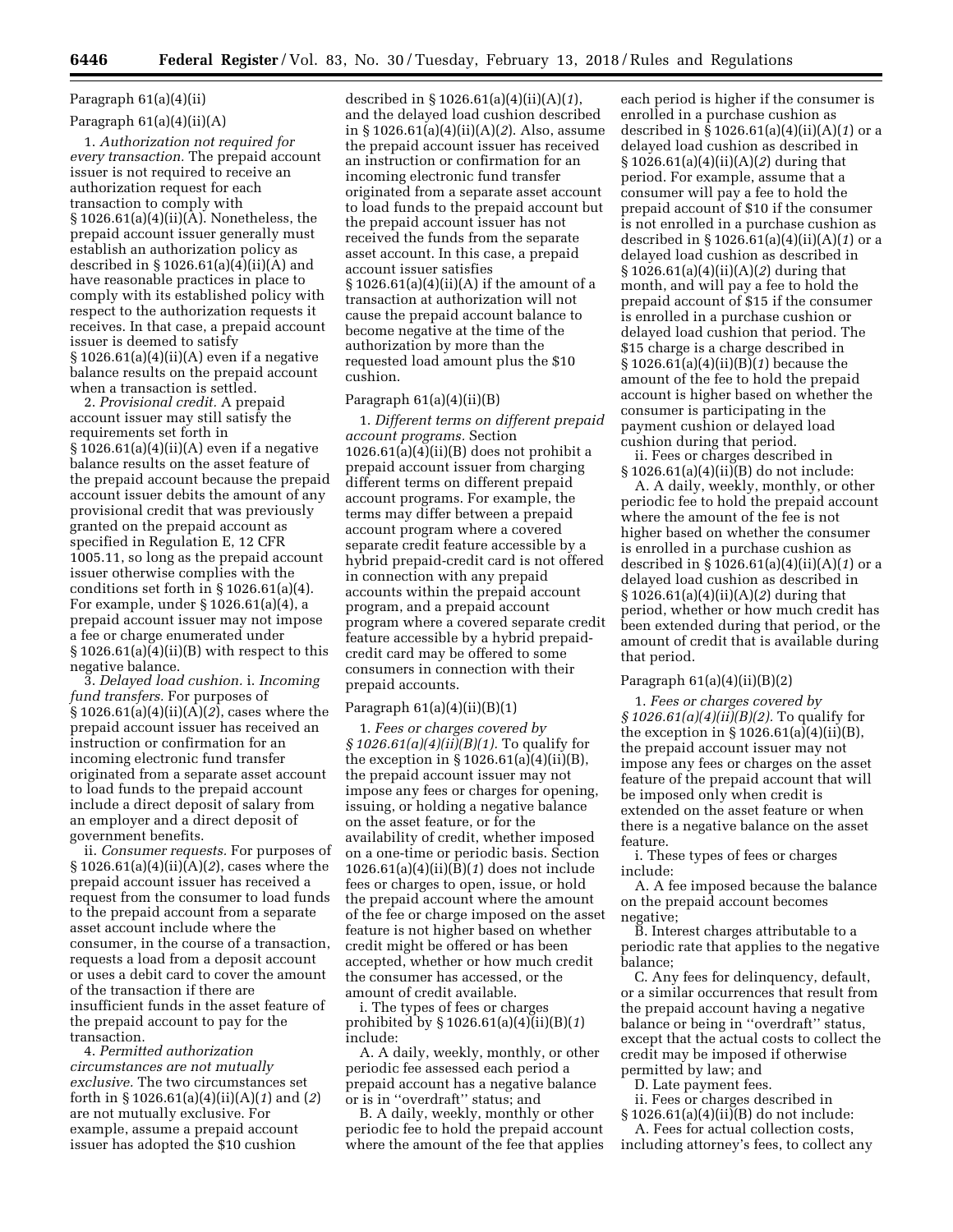credit extended on the prepaid account if otherwise permitted by law. Late payment fees are not considered fees imposed for actual collection costs. *See*  comment 61(a)(4)(ii)(B)(*2*)–1.i.D.

## Paragraph  $61(a)(4)(ii)(B)(3)$

1. *Fees or charges covered by § 1026.61(a)(4)(ii)(B)(3).* i. To qualify for the exception in  $\S 1026.61(a)(4)(ii)(B)$ , the prepaid account issuer may not impose any fees or charges on the asset feature of the prepaid account that are higher when credit is extended on the asset feature or when there is a negative balance on the asset feature. These types of fees or charges include:

A. Transaction fees where the amount of the fee is higher based on whether the transaction accesses only asset funds in the asset feature or accesses credit. For example, a \$15 transaction charge is imposed on the asset feature each time a transaction is authorized or paid when there are insufficient or unavailable funds in the asset feature at the time of the authorization or settlement. A \$1.50 fee is imposed each time a transaction only accesses funds in the asset feature. The \$15 charge is a charge described in § 1026.61(a)(4)(ii)(B)(*3*) because the amount of the transaction fee is higher when the transaction accesses credit than the amount of the fee that applies when the transaction accesses only asset funds in the asset feature; and

B. A fee for a service on the prepaid account where the amount of the fee is higher based on whether the service is requested when the asset feature has a negative balance. For example, if a prepaid account issuer charges a higher fee for an ATM balance inquiry requested on the prepaid account if the balance inquiry is requested when there is a negative balance on the asset feature than the amount of fee imposed when there is a positive balance on the asset feature, the balance inquiry fee is a fee described in § 1026.61(a)(4)(ii)(B)(*3*) because the amount of the fee is higher based on whether it is imposed when there is a negative balance on the asset feature.

ii. Fees or charges described in § 1026.61(a)(4)(ii)(B) do not include:

A. Transaction fees on the prepaid account where the amount of the fee imposed when the transaction accesses credit does not exceed the amount of the fee imposed when the transaction only accesses asset funds in the prepaid account. For example, assume a \$1.50 transaction charge is imposed on the prepaid account for each paid transaction that is made with the prepaid card, including transactions that only access asset funds, transactions that take the account

balance negative, and transactions that occur when the account balance is already negative. The \$1.50 transaction charge imposed on the prepaid account is not a fee described in § 1026.61(a)(4)(ii)(B); and

B. A fee for a service on the prepaid account where the amount of the fee is not higher based on whether the service is requested when the asset feature has a negative balance. For example, if a prepaid account issuer charges the same amount of fee for an ATM balance inquiry regardless of whether there is a positive or negative balance on the asset feature, the balance inquiry fee is not a fee described in § 1026.61(a)(4)(ii)(B).

## Paragraph 61(a)(4)(ii)(C)

1. *Fees or charges not covered by § 1026.61(a)(4)(ii)(B).* Under  $\S 1026.61(a)(4)(ii)(C)$ , a prepaid account issuer may still satisfy the exception in § 1026.61(a)(4) even if it debits fees or charges from the prepaid account when there are insufficient or unavailable funds in the asset feature of the prepaid account to cover those fees or charges at the time they are imposed, so long as those fees or charges are not the type of fees or charges enumerated in § 1026.61(a)(4)(ii)(B). A fee or charge not otherwise covered by § 1026.61(a)(4)(ii)(B) does not become covered by that provision simply because there are insufficient or unavailable funds in the asset feature of the prepaid account to pay the fee when it is imposed. For example, assume that a prepaid account issuer imposes a fee for an ATM balance inquiry and the amount of the fee is not higher based on whether credit is extended or whether there is a negative balance on the prepaid account. Also assume that when the fee is imposed, there are insufficient or unavailable funds in the asset feature of the prepaid account to pay the fee. The ATM balance inquiry fee does not become a fee covered by § 1026.61(a)(4)(ii)(B) because the fee is debited from the prepaid account balance when there are insufficient or unavailable funds in the asset feature of the prepaid account to cover the fee at the time it is imposed.

## 61(a)(5) Definitions

## Paragraph 61(a)(5)(iii)

1. *Card network or payment network agreements.* A draw, transfer, or authorization of the draw or transfer from a credit feature may be effectuated through a card network or a payment network. However, for purposes of § 1026.61(a)(5)(iii), agreements to participate in a card network or payment network themselves do not

constitute an ''agreement'' or a ''business, marketing, or promotional agreement or other arrangement'' described in  $\S 1026.61(a)(5)(iii)(B)$  or (C), respectively.

2. *Relationship to prepaid account issuer.* A person (other than a prepaid account issuer or its affiliates) that can extend credit through a separate credit feature will be deemed to have an arrangement with the prepaid account issuer if the person that can extend credit, its service provider, or the person's affiliate has an arrangement with the prepaid account issuer, its service provider such as a program manager, or the issuer's affiliate. In that case, the person that can extend credit will be a business partner of the prepaid account issuer. For example, if the affiliate of the person that can extend credit has an arrangement with the prepaid account issuer's affiliate, the person that can extend credit will be the business partner of the prepaid account issuer.

## 61(a)(5)(iii)(D) Exception for Certain Credit Card Account Arrangements

1. *When the exception applies.* If the exception in  $\S 1026.61(a)(5)(iii)(D)$ applies, a person that can extend credit through the credit card account is not a business partner of a prepaid account issuer with which it has an arrangement as defined in § 1026.61(a)(5)(iii)(A) through (C). Accordingly, where a consumer has authorized his or her prepaid card in accordance with § 1026.61(a)(5)(iii)(D) to be linked to the credit card account in such a way as to allow the prepaid card to access the credit card account as described in § 1026.61(a)(5)(iii)(D)(*2*), the linked prepaid card is not a hybrid prepaidcredit card with respect to the linked credit card account. Rather, the linked credit card account is a non-covered separate credit feature as discussed in § 1026.61(a)(2)(ii). *See* comment  $61(a)(2)-5$ . In this case, by definition, the linked credit card account will be subject to the credit card rules in this regulation in its own right because it is a credit card account under an open-end (not home-secured) consumer credit plan, pursuant to the condition set forth in § 1026.61(a)(5)(iii)(D)(*1*).

## Paragraph  $61(a)(5)(iii)(D)(1)$

1. *Traditional credit card.* For purposes of § 1026.61(a)(5)(iii)(D), ''traditional credit card'' means a credit card that is not a hybrid prepaid-credit card. Thus, the condition in § 1026.61(a)(5)(iii)(D)(*1*) is not satisfied if the only credit card that a consumer can use to access the credit card account under an open-end (not home-secured)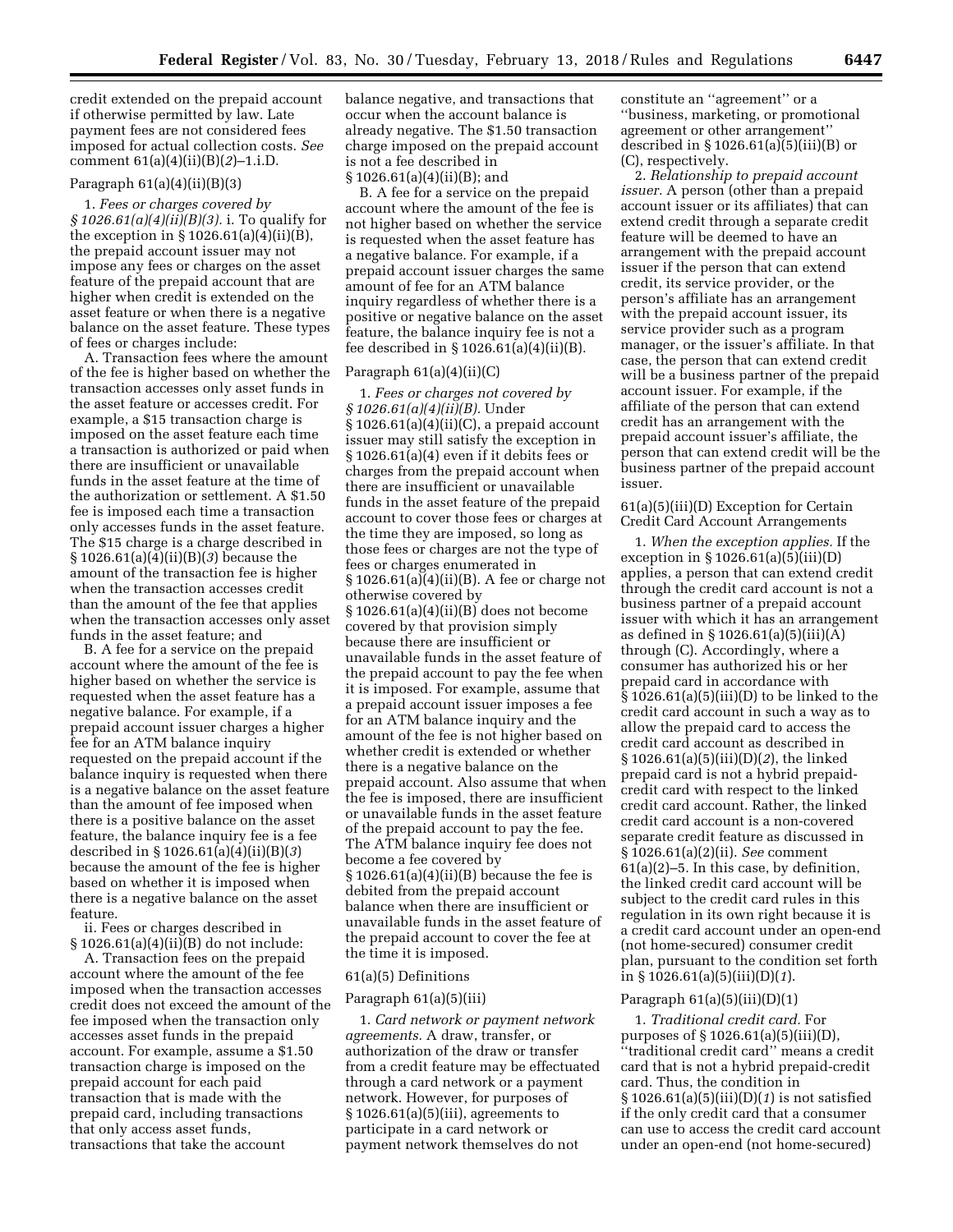consumer credit plan is a hybrid prepaid-credit card.

## Paragraph  $61(a)(5)(iii)(D)(2)$

1. *Written request.* Under § 1026.61(a)(5)(iii)(D)(*2*), any accountholder on either the prepaid account or the credit card account may make the written request.

## Paragraph  $61(a)(5)(iii)(D)(4)$

1. *Account terms, conditions, or features.* Account terms, conditions, and features subject to § 1026.61(a)(5)(iii)(D)(*4*) include, but are

not limited to: i. Interest paid on funds deposited

into the prepaid account, if any;

ii. Fees or charges imposed on the prepaid account (see comment 61(a)(5)(iii)(D)(*4*)–3 for additional guidance on this element with regard to load fees);

iii. The type of access device provided to the consumer;

iv. Minimum balance requirements on the prepaid account; or

v. Account features offered in connection with the prepaid account, such as online bill payment services.

2. *The same terms, conditions, and features apply to the consumer's prepaid account.* For the exception in § 1026.61(a)(5)(iii)(D) to apply, under § 1026.61(a)(5)(iii)(D)(*4*), the prepaid account issuer must not vary the terms, conditions, and features on the consumer's prepaid account depending on whether the consumer has authorized linking the prepaid card to the credit card account as described in § 1026.61(a)(5)(iii)(D)(*2*). For example, a prepaid account issuer would not satisfy this condition of

§ 1026.61(a)(5)(iii)(D)(*4*) if it provides on a consumer's prepaid account rewards points or cash back on purchases with the prepaid card where the consumer has authorized a link to the credit card account as discussed above while not providing such rewards points or cash back on the consumer's account if the consumer has not authorized such a linkage.

3. *Example of impermissible variations in load fees.* For the exception in § 1026.61(a)(5)(iii)(D) to apply, under § 1026.61(a)(5)(iii)(D)(*4*), the prepaid account issuer must apply the same fees to load funds from the credit card account that is linked to the prepaid account as described in § 1026.61(a)(5)(iii)(D)(*2*) as it charges for a comparable load on the consumer's prepaid account to access a credit feature offered by a person that is not the prepaid account issuer, its affiliates, or a person with which the prepaid account issuer has an arrangement as

described in  $\S 1026.61(a)(5)(iii)(A)$ through (C). For example, a prepaid account issuer would not satisfy this condition of § 1026.61(a)(5)(iii)(D)(*4*) if it charges on the consumer's prepaid account \$0.50 to load funds in the course of a transaction from a credit card account offered by a card issuer with which the prepaid account issuer has an arrangement, but \$1.00 to load funds in the course of a transaction from a credit card account offered by a card issuer with which it does not have an arrangement.

# Paragraph 61(a)(5)(iii)(D)(5)

1. *Specified terms and conditions.* For purposes of § 1026.61(a)(5)(iii)(D), 'specified terms and conditions'' on a credit card account means:

i. The terms and conditions required to be disclosed under § 1026.6(b), which include pricing terms, such as periodic rates, annual percentage rates, and fees and charges imposed on the credit card account; any security interests acquired under the credit account; claims and defenses rights under § 1026.12(c); and error resolution rights under § 1026.13;

ii. Any repayment terms and conditions, including the length of the billing cycle, the payment due date, any grace period on the transactions on the account, the minimum payment formula, and the required or permitted methods for making conforming payments on the credit feature; and

iii. The limits on liability for unauthorized credit transactions.

2. *Same specified terms and conditions regardless of whether the credit card account is linked to the prepaid account.* For the exception in § 1026.61(a)(5)(iii)(D) to apply, under § 1026.61(a)(5)(iii)(D)(*5*), the card issuer must not vary the specified terms and conditions on the consumer's credit card account depending on whether the consumer has authorized linking the prepaid card to the credit card account as described in § 1026.61(a)(5)(iii)(D)(*2*). The following are examples of circumstances in which a card issuer would not meet the condition described above:

i. The card issuer structures the credit card account as a ''charge card account'' (where no periodic rate is used to compute a finance charge on the credit card account) if the credit feature is linked to the prepaid card as described in § 1026.61(a)(5)(iii)(D)(*2*), but applies a periodic rate to compute a finance charge on the consumer's account (and thus does not use a charge card account structure) if there is no such link. See § 1026.2(a)(15)(iii) for the definition of ''charge card.''

ii. The card issuer imposes a \$50 annual fee on a consumer's credit card account if the credit feature is linked to the prepaid card as described in § 1026.61(a)(5)(iii)(D)(*2*), but does not impose an annual fee on the consumer's credit card account if there is no such link.

3. *Same specified terms and conditions regardless of whether credit is accessed by the prepaid card or the traditional credit card.* To satisfy the condition of § 1026.61(a)(5)(iii)(D)(*1*), the credit card account must be a credit card account under an open-end (not home-secured) consumer credit plan that a consumer can access through a traditional credit card. As explained in comment 61(a)(5)(iii)(D)(*1*)–1, for purposes of § 1026.61(a)(5)(iii)(D), ''traditional credit card'' means a credit card that is not a hybrid prepaid-credit card. For the exception in § 1026.61(a)(5)(iii)(D) to apply, under § 1026.61(a)(5)(iii)(D)(*5*), a card issuer must not vary the specified terms and conditions on the credit card account when a consumer authorizes linking the account with the prepaid card as described in § 1026.61(a)(5)(iii)(D)(*2*) depending on whether a particular credit extension from the credit card account is accessed by the prepaid card or by the traditional credit card.

i. The following examples are circumstances in which a card issuer would not meet the condition of § 1026.61(a)(5)(iii)(D)(*5*) described above:

A. The card issuer considers transactions using the traditional credit card to obtain goods or services from an unaffiliated merchant of the card issuer as purchase transactions with certain annual percentage rates (APRs), fees, and a grace period that applies to those purchase transactions, but treats credit extensions as cash advances that are subject to different APRs, fees, grace periods, and other specified terms and conditions where the prepaid card is used to draw, transfer, or authorize the draw or transfer of credit from the linked credit card account in the course of authorizing, settling, or otherwise completing transactions conducted with the prepaid card to obtain goods or services from an unaffiliated merchant of the card issuer.

B. The card issuer generally treats one-time transfers of credit using the credit card account number to asset accounts as cash advance transactions with certain APRs and fees, but treats one-time transfers of credit using the prepaid card to the prepaid account as purchase transactions that are subject to different APRs and fees.